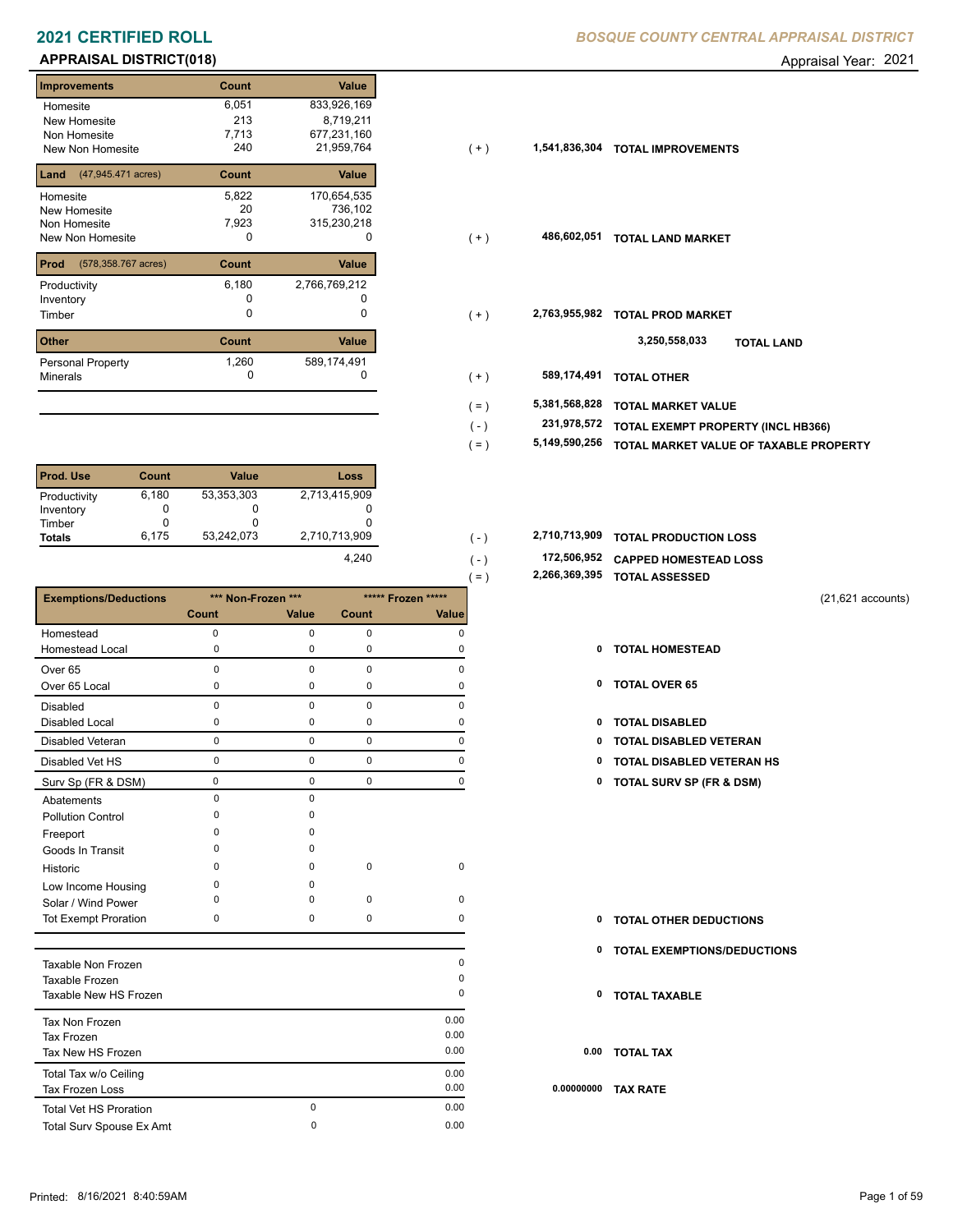### **APPRAISAL DISTRICT(018)** Appraisal Year: 2021

| Appraisal Year: 202 |  |
|---------------------|--|
|---------------------|--|

| A                                   | Count          | <b>Market</b> | Land          | Prod         | Improvement | New Hs      | Personal    | <b>Mineral</b> | Exempt       |
|-------------------------------------|----------------|---------------|---------------|--------------|-------------|-------------|-------------|----------------|--------------|
| A1 - REAL, RES, SINGLE FAMILY       | 4,667          | 634,139,379   | 112,682,324   | $\mathbf 0$  | 521,456,555 | 3,411,763   | 500         | $\pmb{0}$      | 430,379      |
| A2 - REAL, RES, MOBILE HOME         | 601            | 27,910,672    | 15,406,516    | $\mathbf 0$  | 12,504,156  | 72,068      | $\mathbf 0$ | 0              | $\mathbf 0$  |
| A3 - MISC IMPR ON C CODED LOTS      | 426            | 4,832,778     | 496,299       | 0            | 4,336,479   | 0           | $\mathbf 0$ | 0              | 69,230       |
| <b>TOTAL</b>                        | 5,694          | 666,882,829   | 128,585,139   | $\mathbf 0$  | 538,297,190 | 3,483,831   | 500         | $\mathbf 0$    | 499,609      |
| В                                   | Count          | <b>Market</b> | Land          | Prod         | Improvement | New Hs      | Personal    | Mineral        | Exempt       |
| B1 - REAL, MULTI FAMILY RES, APT    | $\overline{7}$ | 679,554       | 170,539       | $\mathsf 0$  | 509,015     | 0           | $\mathbf 0$ | $\mathbf 0$    | $\Omega$     |
| B <sub>2</sub> - DUPLEX             | 31             | 3,822,239     | 420,524       | $\mathbf 0$  | 3,401,715   | 0           | 0           | 0              | 0            |
| <b>B3 - TRIPLEX</b>                 | 5              | 979,275       | 41,746        | $\mathbf 0$  | 937,529     | 0           | $\mathbf 0$ | 0              | 0            |
| <b>B4 - FOURPLEX</b>                | 14             | 1,739,247     | 244,946       | $\mathbf 0$  | 1,494,301   | 0           | 0           | 0              | $\mathbf{0}$ |
| <b>TOTAL</b>                        | 57             | 7,220,315     | 877,755       | $\mathbf 0$  | 6,342,560   | $\mathbf 0$ | $\mathbf 0$ | $\mathbf 0$    | $\mathbf{0}$ |
| c                                   | Count          | <b>Market</b> | Land          | Prod         | Improvement | New Hs      | Personal    | <b>Mineral</b> | Exempt       |
| C1 - VACANT URBAN LOTS/TRACTS       | 722            | 8,586,825     | 7,631,529     | $\mathbf 0$  | 955,296     | $\mathbf 0$ | $\mathbf 0$ | $\mathbf 0$    | 172,808      |
| C2 - VACANT COMM LTS/TRS/PARCELS    | $\overline{2}$ | 60,750        | 60,750        | $\mathbf 0$  | 0           | 0           | $\mathbf 0$ | 0              | $\mathbf 0$  |
| C3 - VACANT RURAL LOT/TR IN LAKE AI | 1,164          | 19,792,227    | 19,250,459    | $\mathbf 0$  | 541,768     | 11,128      | $\mathbf 0$ | 0              | 43,996       |
| C4 - VACANT RURAL TRACTS/LOTS       | 295            | 11,946,166    |               | $\mathbf 0$  | 1,326,110   |             | $\mathbf 0$ | 0              |              |
|                                     |                |               | 10,620,056    |              |             | 267,931     |             |                | 53,318       |
| <b>TOTAL</b>                        | 2,183          | 40,385,968    | 37,562,794    | $\mathbf 0$  | 2,823,174   | 279,059     | $\mathbf 0$ | $\mathbf 0$    | 270,122      |
| D                                   | Count          | <b>Market</b> | Land          | Prod         | Improvement | New Hs      | Personal    | <b>Mineral</b> | Exempt       |
| D1 - QUALIFIED AG LAND              | 6,234          | 2,776,645,586 | 2,769,670,867 | 53,073,975   | 6,974,719   | 162,534     | $\mathbf 0$ | $\mathbf 0$    | 0            |
| D2 - FARM/RANCH IMPR ON QUAL AG L   | 1,811          | 45,506,909    | 8,250,083     | 158,624      | 37,256,826  | 6,032       | 0           | 0              | $\mathbf{0}$ |
| <b>TOTAL</b>                        | 8,045          | 2,822,152,495 | 2,777,920,950 | 53,232,599   | 44,231,545  | 168,566     | $\mathbf 0$ | $\mathbf 0$    | $\mathbf{0}$ |
| E.                                  | Count          | <b>Market</b> | Land          | Prod         | Improvement | New Hs      | Personal    | <b>Mineral</b> | Exempt       |
| E1 - RES IMPR ON ACREAGE            | 3,274          | 763,618,869   | 98,740,686    | 302          | 664,878,183 | 4,458,063   | $\mathbf 0$ | 0              | 173,274      |
| E2 - MOBILE HOME ON ACREAGE         | 613            | 37,634,877    | 21,269,851    | $\mathbf 0$  | 16,365,026  | 155,265     | $\mathbf 0$ | 0              | 20,019       |
| E3 - OTHER/MISC IMPR ON ACREAGE     | 225            | 5,838,184     | 455,039       | $\mathbf 0$  | 5,383,145   | 0           | $\mathbf 0$ | 0              | 194,574      |
| E4 - NON-QUALIFIED AG LAND          | 834            | 74,765,679    | 71,646,651    | 9,172        | 3,119,028   | 620,792     | $\mathbf 0$ | 0              | 658,190      |
| <b>TOTAL</b>                        | 4,946          | 881,857,609   | 192, 112, 227 | 9,474        | 689,745,382 | 5,234,120   | $\mathbf 0$ | $\mathbf 0$    | 1,046,057    |
| F                                   | Count          | <b>Market</b> | Land          | Prod         | Improvement | New Hs      | Personal    | <b>Mineral</b> | Exempt       |
| F1 - REAL, COMM/RETAIL & SVC BUS PF | 569            | 102,223,697   | 16,839,513    | 0            | 85,384,184  | 0           | $\mathbf 0$ | $\mathbf 0$    | 2,264,080    |
| F2 - REAL, IND MFG & PROC BUS PROP  | 39             | 21,265,651    | 4,898,790     | 0            | 16,366,861  | 0           | 0           | $\mathbf 0$    | 0            |
| <b>TOTAL</b>                        | 608            | 123,489,348   | 21,738,303    | 0            | 101,751,045 | 0           | $\mathbf 0$ | $\pmb{0}$      | 2,264,080    |
| J                                   | Count          | Market        | Land          | Prod         | Improvement | New Hs      | Personal    | <b>Mineral</b> | Exempt       |
| J1 - WATER SYSTEMS, REAL & PP       | 34             | 2,244,833     | 204,307       | $\mathbf 0$  | 46,791      | 0           | 1,993,735   | 0              | 18,320       |
| J2 - GAS DIST SYSTEM, REAL & PP     | 20             | 3,024,532     | 68,211        | 0            | 448,623     | 0           | 2,507,698   | $\pmb{0}$      | 0            |
| J3 - ELECTRIC CO, REAL & PP         | 87             | 151,028,127   | 1,892,144     | 0            | 2,075,017   | 0           | 147,060,966 | $\pmb{0}$      | 0            |
| J4 - TELEPHONE CO, REAL & PP        | 88             | 9,994,816     | 375,994       |              | 573,117     | 0           | 9,045,705   | $\pmb{0}$      |              |
|                                     |                |               |               | 0            |             |             |             | 0              | 1,077        |
| J5 - RAILROADS, REAL & PP           | 20             | 48,969,957    | 224,904       | 0            | 172,737     | 0           | 48,572,316  |                | $\mathbf 0$  |
| J6 - PIPELINES, REAL & PP           | 37             | 56,816,873    | 147,596       | 0            | 15,682      | 0           | 56,653,595  | 0              | 0            |
| J7 - CABLE TV, REAL & PP            | 31             | 292,387       | 38,982        | 0            | 2,605       | 0           | 250,800     | 0              | 857          |
| J8 - OTHER (DESCRIBE)               | $\mathbf{2}$   | 20,759,301    | 0             | 0            | 0           | 0           | 20,759,301  | $\pmb{0}$      | 0            |
| <b>TOTAL</b>                        | 319            | 293,130,826   | 2,952,138     | $\mathsf{O}$ | 3,334,572   | $\mathbf 0$ | 286,844,116 | $\pmb{0}$      | 20,254       |
| L.                                  | Count          | <b>Market</b> | Land          | Prod         | Improvement | New Hs      | Personal    | <b>Mineral</b> | Exempt       |
| L1 - PERSONAL, COMM/RETAIL BUS PR   | 962            | 35,279,659    | $\mathbf 0$   | $\mathsf 0$  | 0           | $\mathbf 0$ | 35,279,659  | $\mathbf 0$    | 19,459       |
| L2 - PERSONAL, IND/MFG BUS PROP     | 50             | 265,533,166   | 0             | 0            | 0           | 0           | 265,533,166 | 0              | 0            |
| <b>TOTAL</b>                        | 1,012          | 300,812,825   | $\mathsf 0$   | $\mathsf 0$  | $\mathbf 0$ | $\mathbf 0$ | 300,812,825 | 0              | 19,459       |
| $\mathbf M$                         | Count          | Market        | Land          | Prod         | Improvement | New Hs      | Personal    | <b>Mineral</b> | Exempt       |
| M1 - MOBILE HOME (ON NON-OWNED L    | 733            | 14,640,711    | 0             | $\mathbf 0$  | 14,640,711  | 289,737     | $\mathbf 0$ | 0              | $\mathbf 0$  |
| M4 - MISC-OTHER NON-BUSINESS PP     | $\mathbf{1}$   | 27,049        | $\mathbf 0$   | $\mathbf 0$  | 27,049      | $\mathbf 0$ | 0           | 0              | $\mathbf 0$  |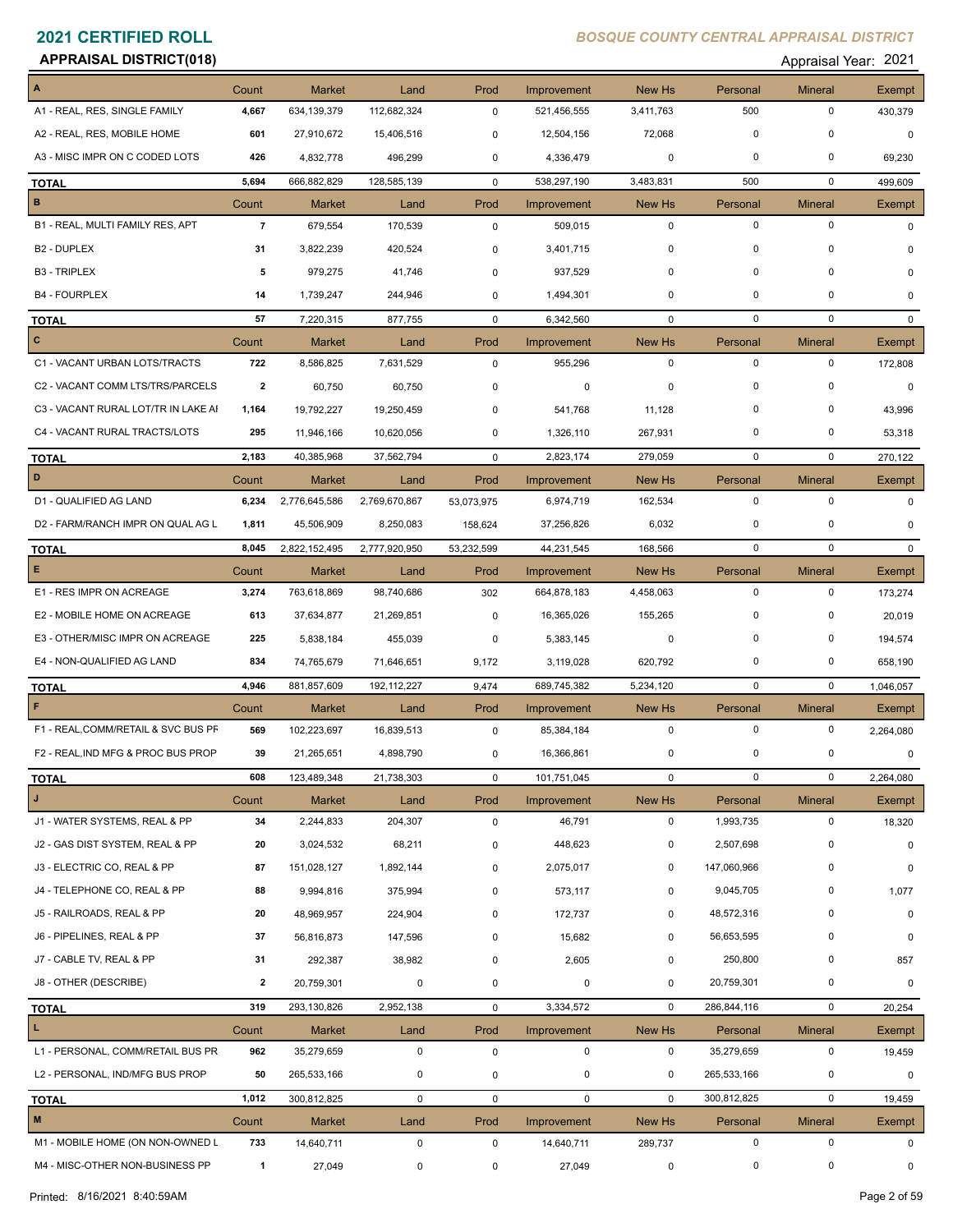# **APPRAISAL DISTRICT(018)** Appraisal Year: 2021

| <b>TOTAL</b>                        | 734                      | 14,667,760    | 0             | $\Omega$    | 14,667,760    | 289,737     | $\mathbf 0$ | $\mathbf 0$    | $\Omega$    |
|-------------------------------------|--------------------------|---------------|---------------|-------------|---------------|-------------|-------------|----------------|-------------|
| $\circ$                             | Count                    | <b>Market</b> | Land          | Prod        | Improvement   | New Hs      | Personal    | <b>Mineral</b> | Exempt      |
| 01 - REAL, IMPRV SFR INVENTORY      | $\mathbf{1}$             | 28,727        | 28,343        | $\Omega$    | 384           | $\mathbf 0$ | $\mathbf 0$ | $\mathbf 0$    |             |
| 03 - REAL, VACANT LOTS (INV FOR SFF | 98                       | 1,788,822     | 1,788,822     | 0           | 0             | $\Omega$    | $\mathbf 0$ | $\mathbf 0$    | 0           |
| <b>TOTAL</b>                        | 99                       | 1,817,549     | 1,817,165     | $\mathbf 0$ | 384           | $\mathbf 0$ | $\mathbf 0$ | $\mathbf 0$    | $\Omega$    |
| <b>S</b>                            | Count                    | <b>Market</b> | Land          | Prod        | Improvement   | New Hs      | Personal    | <b>Mineral</b> | Exempt      |
| S - SPECIAL INVENTORY               | 12                       | 1,236,345     | $\mathbf 0$   | $\mathbf 0$ | $\mathbf 0$   | $\mathbf 0$ | 1,236,345   | $\mathbf 0$    | 0           |
| <b>TOTAL</b>                        | 12                       | 1,236,345     | $\mathbf 0$   | 0           | 0             | $\Omega$    | 1,236,345   | $\mathbf 0$    | $\Omega$    |
| $\mathbf{x}$                        | Count                    | <b>Market</b> | Land          | Prod        | Improvement   | New Hs      | Personal    | <b>Mineral</b> | Exempt      |
| X1 - SCHOOLS                        | $\overline{2}$           | 15,690        | 15,690        | $\mathbf 0$ | 0             | $\mathbf 0$ | $\mathbf 0$ | $\mathbf 0$    | 2,250       |
| X2 - RELIGIOUS ORGANIZATION         | 1                        | 78,289        | $\mathbf 0$   | 0           | 78,289        | $\Omega$    | $\mathbf 0$ | $\mathbf 0$    | 86,414      |
| X3 - FED & STATE GOV                | 3                        | 25,029        | 25,029        | $\Omega$    | 0             | $\mathbf 0$ | 0           | 0              | 25,029      |
| X4 - CHARITABLE ORGANIZATIONS       | 1                        | 91,112        | $\mathbf 0$   | $\Omega$    | 91,112        | 0           | $\pmb{0}$   | $\pmb{0}$      | 103,712     |
| XB - BPP UNDER \$500 [11.145]       | 15                       | 3,015         | 0             | 0           | 0             | 0           | 3,015       | $\mathbf 0$    | 3,015       |
| XE - CHAR HOUS DVLP ORG [11.182]    | 14                       | 6,138,319     | 266,242       | 0           | 5,872,077     | $\mathbf 0$ | $\mathbf 0$ | $\mathbf 0$    | 6,138,319   |
| XG - PRIMARILY CHARITABLE [11.184]  | $\mathbf{2}$             | 206,842       | 13,625        | 0           | 193,217       | $\Omega$    | $\Omega$    | 0              | 201,842     |
| XI - YOUTH DEVELOPMENT [11.19]      | $\overline{\phantom{a}}$ | 8,579,842     | 1,812,175     | 0           | 6,767,667     | $\mathbf 0$ | $\mathbf 0$ | $\pmb{0}$      | 8,579,842   |
| XL - ECONOMIC DEVELOPMENT [11.231   | $\mathbf{1}$             | 220,889       | 9,920         | $\Omega$    | 210,969       | $\Omega$    | $\Omega$    | $\mathbf 0$    | 220,889     |
| XR - NONPROFIT WATER [11.30]        | 37                       | 1,283,896     | 384,153       | $\Omega$    | 622,053       | 0           | 277,690     | $\pmb{0}$      | 1,283,896   |
| XV - OTHER EXEMPTIONS               | 560                      | 211,272,036   | 84,464,728    | 0           | 126,807,308   | 0           | 0           | 0              | 211,213,783 |
| <b>TOTAL</b>                        | 643                      | 227,914,959   | 86,991,562    | 0           | 140,642,692   | $\mathbf 0$ | 280,705     | 0              | 227,858,991 |
| <b>ALL PTD TOTAL</b>                | 21,621                   | 5,381,568,828 | 3,250,558,033 | 53,353,303  | 1,541,836,304 | 9,455,313   | 589,174,491 | $\mathbf{0}$   | 231,978,572 |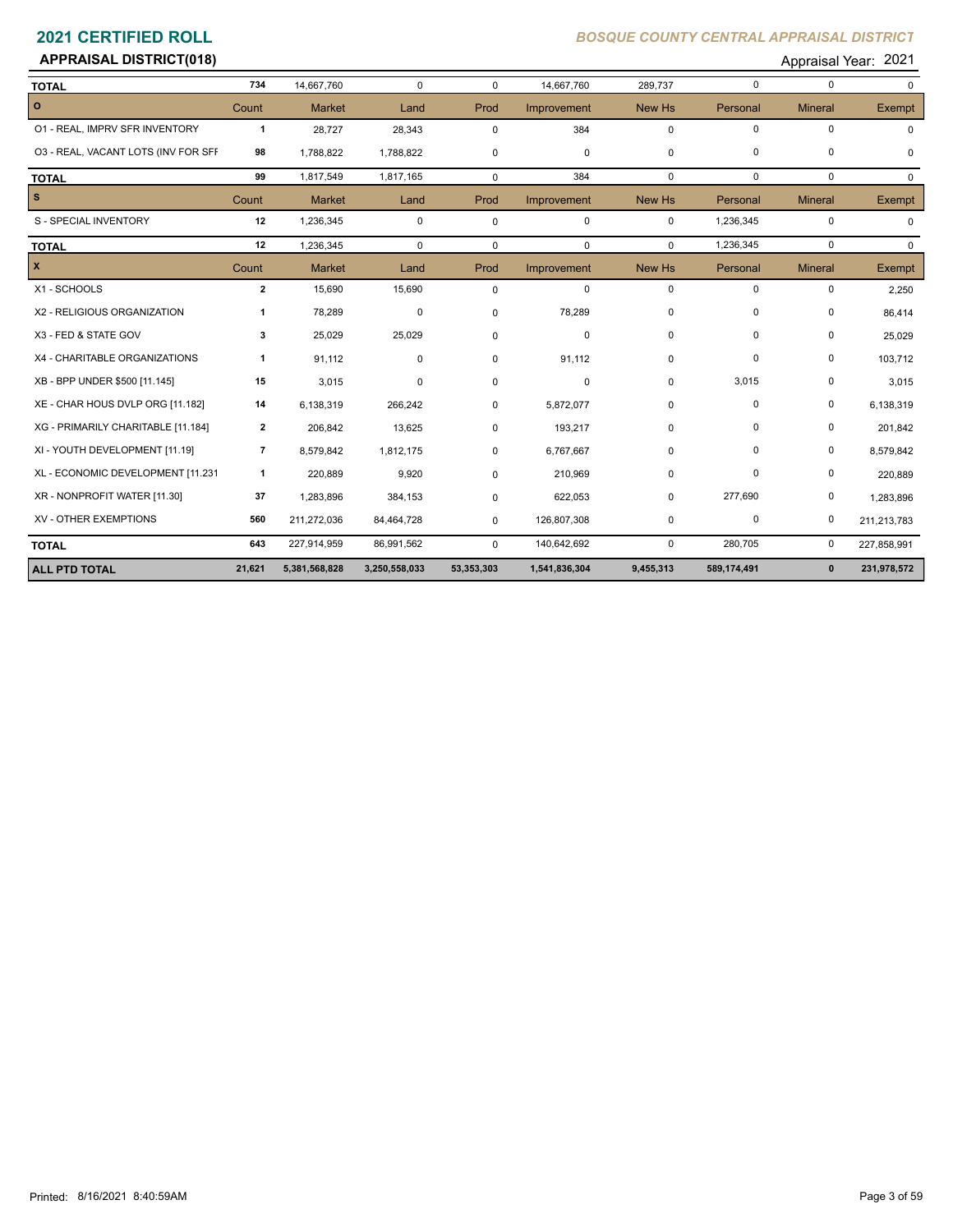# **BOSQUE COUNTY HOSPITAL(BCHD) BOSQUE COUNTY HOSPITAL(BCHD) Appraisal Year: 2021**

| <b>Improvements</b>           | Count | Value         |
|-------------------------------|-------|---------------|
| Homesite                      | 6,051 | 833,926,169   |
| <b>New Homesite</b>           | 213   | 8,719,211     |
| Non Homesite                  | 7,713 | 677,231,160   |
| <b>New Non Homesite</b>       | 240   | 21,959,764    |
| (47,945.471 acres)<br>Land    | Count | Value         |
| Homesite                      | 5,822 | 170,654,535   |
| New Homesite                  | 20    | 736,102       |
| Non Homesite                  | 7,923 | 315,230,218   |
| New Non Homesite              | O     | O             |
| (578, 358. 767 acres)<br>Prod | Count | Value         |
| Productivity                  | 6,180 | 2,766,769,212 |
| Inventory                     |       |               |
| Timber                        | 0     | 0             |
| <b>Other</b>                  | Count | Value         |
| <b>Personal Property</b>      | 1,259 | 577,953,197   |
| <b>Minerals</b>               | O     | O             |

| Prod. Use     | Count | <b>Value</b> | Loss          |
|---------------|-------|--------------|---------------|
| Productivity  | 6,180 | 53,353,303   | 2,713,415,909 |
| Inventory     |       | O            |               |
| Timber        |       | O            |               |
| <b>Totals</b> | 6.175 | 53,242,073   | 2,710,713,909 |
|               |       |              | 4.240         |

|                              |       |                    |             |                    | 2,255,162,180<br>$=$ | <b>TOTAL ASSESSED</b>               |                     |
|------------------------------|-------|--------------------|-------------|--------------------|----------------------|-------------------------------------|---------------------|
| <b>Exemptions/Deductions</b> |       | *** Non-Frozen *** |             | ***** Frozen ***** |                      |                                     | $(21,620$ accounts) |
|                              | Count | <b>Value</b>       | Count       | Value              |                      |                                     |                     |
| Homestead                    | 0     | $\Omega$           | $\mathbf 0$ | 0                  |                      |                                     |                     |
| <b>Homestead Local</b>       | 4,838 | 68,804,444         | 0           |                    | 68,804,444           | <b>TOTAL HOMESTEAD</b>              |                     |
| Over <sub>65</sub>           | 2,806 | 26,898,835         | 0           | 0                  |                      |                                     |                     |
| Over 65 Local                | 0     | 0                  | 0           | 0                  | 26,898,835           | <b>TOTAL OVER 65</b>                |                     |
| <b>Disabled</b>              | 125   | 1,175,608          | 0           | $\Omega$           |                      |                                     |                     |
| <b>Disabled Local</b>        | 0     | $\mathbf 0$        | 0           |                    | 1,175,608            | <b>TOTAL DISABLED</b>               |                     |
| <b>Disabled Veteran</b>      | 230   | 2,417,885          | 0           | 0                  | 2,417,885            | <b>TOTAL DISABLED VETERAN</b>       |                     |
| Disabled Vet HS              | 138   | 19,512,054         | 0           | 0                  | 19,512,054           | TOTAL DISABLED VETERAN HS           |                     |
| Surv Sp (FR & DSM)           |       | 136,774            | 0           | 0                  | 136,774              | <b>TOTAL SURV SP (FR &amp; DSM)</b> |                     |
| Abatements                   | 0     | $\mathbf 0$        |             |                    |                      |                                     |                     |
| <b>Pollution Control</b>     | 2     | 34,399,562         |             |                    |                      |                                     |                     |
| Freeport                     | 4     | 2,171,944          |             |                    |                      |                                     |                     |
| Goods In Transit             | 0     | 0                  |             |                    |                      |                                     |                     |
| Historic                     | 0     | 0                  | $\mathbf 0$ | 0                  |                      |                                     |                     |
| Low Income Housing           | 0     | 0                  |             |                    |                      |                                     |                     |
| Solar / Wind Power           | 0     | 0                  | 0           | 0                  |                      |                                     |                     |
| <b>Tot Exempt Proration</b>  | 0     | 0                  | 0           | 0                  | 36,571,506           | <b>TOTAL OTHER DEDUCTIONS</b>       |                     |
|                              |       |                    |             |                    | 155,517,106          | <b>TOTAL EXEMPTIONS/DEDUCTIONS</b>  |                     |

| Taxable Non Frozen<br>Taxable Frozen<br>Taxable New HS Frozen |   | 2,099,661,653<br>0<br>0      | 2,099 |
|---------------------------------------------------------------|---|------------------------------|-------|
| Tax Non Frozen<br>Tax Frozen<br>Tax New HS Frozen             |   | 3,001,201.02<br>0.00<br>0.00 | 3,00  |
| Total Tax w/o Ceiling<br>Tax Frozen Loss                      |   | 3.001.201.02<br>0.00         | 0.0   |
| <b>Total Vet HS Proration</b>                                 | 5 | 1.001.43<br>0.00             |       |
| Total Surv Spouse Ex Amt                                      | 0 |                              |       |

| Homesite                                 | 6,051 | 833,926,169   |         |               |                                        |
|------------------------------------------|-------|---------------|---------|---------------|----------------------------------------|
| New Homesite                             | 213   | 8,719,211     |         |               |                                        |
| Non Homesite                             | 7,713 | 677,231,160   |         |               |                                        |
| New Non Homesite                         | 240   | 21,959,764    | $(+)$   | 1,541,836,304 | <b>TOTAL IMPROVEMENTS</b>              |
| <b>Land</b> $(47,945.471 \text{ acres})$ | Count | Value         |         |               |                                        |
| Homesite                                 | 5,822 | 170,654,535   |         |               |                                        |
| New Homesite                             | 20    | 736,102       |         |               |                                        |
| Non Homesite                             | 7,923 | 315,230,218   |         |               |                                        |
| New Non Homesite                         | 0     | 0             | $(+)$   | 486,602,051   | <b>TOTAL LAND MARKET</b>               |
| <b>Prod</b> (578,358.767 acres)          | Count | Value         |         |               |                                        |
| Productivity                             | 6,180 | 2,766,769,212 |         |               |                                        |
| Inventory                                |       |               |         |               |                                        |
| Timber                                   | 0     | $\Omega$      | $(+)$   | 2,763,955,982 | <b>TOTAL PROD MARKET</b>               |
| Other                                    | Count | Value         |         |               | 3,250,558,033<br><b>TOTAL LAND</b>     |
| Personal Property                        | 1,259 | 577,953,197   |         |               |                                        |
| Minerals                                 | 0     |               | $(+)$   | 577,953,197   | <b>TOTAL OTHER</b>                     |
|                                          |       |               | $( = )$ | 5,370,347,534 | <b>TOTAL MARKET VALUE</b>              |
|                                          |       |               | $(-)$   | 231,964,493   | TOTAL EXEMPT PROPERTY (INCL HB366)     |
|                                          |       |               | ( = )   | 5,138,383,041 | TOTAL MARKET VALUE OF TAXABLE PROPERTY |

| 2,710,713,909 |  | 2,710,713,909 TOTAL PRODUCTION LOSS |  |
|---------------|--|-------------------------------------|--|
|               |  |                                     |  |

- **172,506,952 CAPPED HOMESTEAD LOSS**
- **2,255,162,180 TOTAL ASSESSED** ( = )

 $( - )$  $( - )$ 

| 1,175,608 TOTAL DISABLED             |
|--------------------------------------|
| 2,417,885 TOTAL DISABLED VETERAN     |
| 19,512,054 TOTAL DISABLED VETERAN HS |
| 136,774 TOTAL SURV SP (FR & DSM)     |

|               | 36,571,506 TOTAL OTHER DEDUCTIONS       |
|---------------|-----------------------------------------|
|               | 155,517,106 TOTAL EXEMPTIONS/DEDUCTIONS |
| 2,099,661,653 | <b>TOTAL TAXABLE</b>                    |
|               |                                         |
|               | 3,001,201.02 TOTAL TAX                  |
| 0.00143000    | <b>TAX RATE</b>                         |
|               |                                         |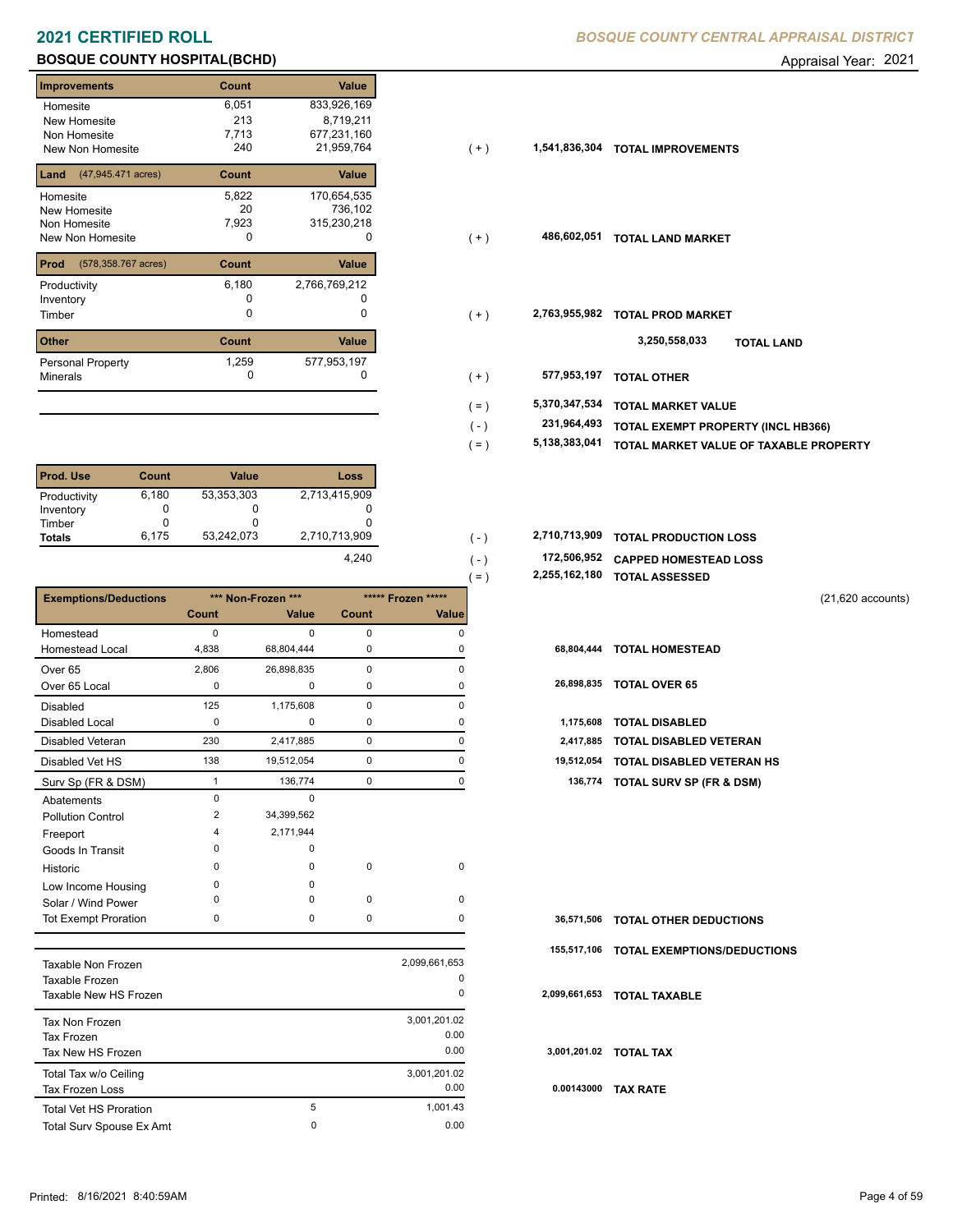**Appraisal Year: 2021** 

| A                                   | Count          | <b>Market</b> | Land          | Prod        | Improvement | New Hs       | Personal    | <b>Mineral</b> | Exempt        |
|-------------------------------------|----------------|---------------|---------------|-------------|-------------|--------------|-------------|----------------|---------------|
| A1 - REAL, RES, SINGLE FAMILY       | 4,667          | 634,139,379   | 112,682,324   | $\mathbf 0$ | 521,456,555 | 3,411,763    | 500         | $\mathbf 0$    | 430,379       |
| A2 - REAL, RES, MOBILE HOME         | 601            | 27,910,672    | 15,406,516    | 0           | 12,504,156  | 72,068       | $\mathbf 0$ | $\mathbf 0$    | $\mathbf 0$   |
| A3 - MISC IMPR ON C CODED LOTS      | 426            | 4,832,778     | 496,299       | 0           | 4,336,479   | 0            | 0           | 0              | 69,230        |
| <b>TOTAL</b>                        | 5,694          | 666,882,829   | 128,585,139   | $\mathbf 0$ | 538,297,190 | 3,483,831    | 500         | $\mathbf 0$    | 499,609       |
| $\, {\bf B}$                        | Count          | <b>Market</b> | Land          | Prod        | Improvement | New Hs       | Personal    | <b>Mineral</b> | <b>Exempt</b> |
| B1 - REAL, MULTI FAMILY RES, APT    | $\overline{7}$ | 679,554       | 170,539       | 0           | 509,015     | $\mathbf 0$  | $\mathbf 0$ | $\mathbf 0$    | $\Omega$      |
| B <sub>2</sub> - DUPLEX             | 31             | 3,822,239     | 420,524       | 0           | 3,401,715   | 0            | $\mathbf 0$ | $\mathbf 0$    | $\Omega$      |
| <b>B3 - TRIPLEX</b>                 | 5              | 979,275       | 41,746        | $\mathbf 0$ | 937,529     | 0            | $\mathbf 0$ | $\mathbf 0$    | $\Omega$      |
| <b>B4 - FOURPLEX</b>                | 14             | 1,739,247     | 244,946       | 0           | 1,494,301   | 0            | $\mathbf 0$ | 0              | 0             |
| <b>TOTAL</b>                        | 57             | 7,220,315     | 877,755       | $\mathbf 0$ | 6,342,560   | $\mathbf 0$  | $\mathbf 0$ | $\mathbf 0$    | $\Omega$      |
| $\mathbf{C}$                        | Count          | <b>Market</b> | Land          | Prod        | Improvement | New Hs       | Personal    | <b>Mineral</b> | Exempt        |
| C1 - VACANT URBAN LOTS/TRACTS       | 722            | 8,586,825     | 7,631,529     | 0           | 955,296     | 0            | $\mathbf 0$ | $\mathbf 0$    | 172,808       |
| C2 - VACANT COMM LTS/TRS/PARCELS    | $\mathbf{2}$   | 60,750        | 60,750        | 0           | 0           | 0            | $\mathbf 0$ | $\mathbf 0$    | $\mathbf 0$   |
| C3 - VACANT RURAL LOT/TR IN LAKE AI | 1,164          | 19,792,227    | 19,250,459    | $\mathbf 0$ | 541,768     | 11,128       | $\mathbf 0$ | $\mathbf 0$    | 43,996        |
| C4 - VACANT RURAL TRACTS/LOTS       | 295            | 11,946,166    | 10,620,056    | 0           | 1,326,110   | 267,931      | 0           | 0              | 53,318        |
| <b>TOTAL</b>                        | 2,183          | 40,385,968    | 37,562,794    | $\mathbf 0$ | 2,823,174   | 279,059      | $\mathbf 0$ | $\mathbf 0$    | 270,122       |
| D                                   | Count          | <b>Market</b> | Land          | Prod        | Improvement | New Hs       | Personal    | Mineral        | Exempt        |
| D1 - QUALIFIED AG LAND              | 6,234          | 2,776,645,586 | 2,769,670,867 | 53,073,975  | 6,974,719   | 162,534      | $\mathbf 0$ | $\mathbf 0$    | $\Omega$      |
| D2 - FARM/RANCH IMPR ON QUAL AG L   | 1,811          | 45,506,909    | 8,250,083     | 158,624     | 37,256,826  | 6,032        | 0           | $\mathbf 0$    | $\Omega$      |
| <b>TOTAL</b>                        | 8,045          | 2,822,152,495 | 2,777,920,950 | 53,232,599  | 44,231,545  | 168,566      | $\mathbf 0$ | $\mathbf 0$    | $\Omega$      |
| $\mathsf E$                         | Count          | <b>Market</b> | Land          | Prod        | Improvement | New Hs       | Personal    | <b>Mineral</b> | Exempt        |
| E1 - RES IMPR ON ACREAGE            | 3,274          | 763,618,869   | 98,740,686    | 302         | 664,878,183 | 4,458,063    | $\mathbf 0$ | 0              | 173,274       |
| E2 - MOBILE HOME ON ACREAGE         | 613            | 37,634,877    | 21,269,851    | 0           | 16,365,026  | 155,265      | $\mathbf 0$ | 0              | 20,019        |
| E3 - OTHER/MISC IMPR ON ACREAGE     | 225            | 5,838,184     | 455,039       | 0           | 5,383,145   | 0            | $\mathbf 0$ | 0              | 194,574       |
| E4 - NON-QUALIFIED AG LAND          | 834            | 74,765,679    |               |             | 3,119,028   | 620,792      | 0           | 0              |               |
|                                     |                |               | 71,646,651    | 9,172       |             |              |             |                | 658,190       |
| <b>TOTAL</b><br>$\mathsf F$         | 4,946          | 881,857,609   | 192, 112, 227 | 9,474       | 689,745,382 | 5,234,120    | $\mathbf 0$ | $\mathbf 0$    | 1,046,057     |
|                                     | Count          | <b>Market</b> | Land          | Prod        | Improvement | New Hs       | Personal    | <b>Mineral</b> | Exempt        |
| F1 - REAL, COMM/RETAIL & SVC BUS PF | 569            | 102,223,697   | 16,839,513    | 0           | 85,384,184  | $\mathbf 0$  | $\mathbf 0$ | 0              | 2,264,080     |
| F2 - REAL, IND MFG & PROC BUS PROP  | 39             | 21,265,651    | 4,898,790     | 0           | 16,366,861  | 0            | 0           | $\pmb{0}$      | $\mathbf 0$   |
| <b>TOTAL</b>                        | 608            | 123,489,348   | 21,738,303    | 0           | 101,751,045 | 0            | $\mathbf 0$ | $\pmb{0}$      | 2,264,080     |
| J                                   | Count          | <b>Market</b> | Land          | Prod        | Improvement | New Hs       | Personal    | <b>Mineral</b> | Exempt        |
| J1 - WATER SYSTEMS, REAL & PP       | 34             | 2,244,833     | 204,307       | 0           | 46,791      | $\mathbf 0$  | 1,993,735   | 0              | 18,320        |
| J2 - GAS DIST SYSTEM, REAL & PP     | 20             | 3,024,532     | 68,211        | 0           | 448,623     | 0            | 2,507,698   | 0              | 0             |
| J3 - ELECTRIC CO, REAL & PP         | 87             | 151,028,127   | 1,892,144     | 0           | 2,075,017   | 0            | 147,060,966 | 0              | 0             |
| J4 - TELEPHONE CO, REAL & PP        | 88             | 9,994,816     | 375,994       | $\pmb{0}$   | 573,117     | 0            | 9,045,705   | 0              | 178           |
| J5 - RAILROADS, REAL & PP           | 19             | 37,748,663    | 224,904       | 0           | 172,737     | 0            | 37,351,022  | 0              | $\mathbf 0$   |
| J6 - PIPELINES, REAL & PP           | 37             | 56,816,873    | 147,596       | 0           | 15,682      | 0            | 56,653,595  | 0              | 0             |
| J7 - CABLE TV, REAL & PP            | 31             | 292,387       | 38,982        | 0           | 2,605       | 0            | 250,800     | 0              | 0             |
| J8 - OTHER (DESCRIBE)               | $\mathbf{2}$   | 20,759,301    | 0             | 0           | 0           | 0            | 20,759,301  | 0              | 0             |
| <b>TOTAL</b>                        | 318            | 281,909,532   | 2,952,138     | 0           | 3,334,572   | $\mathbf 0$  | 275,622,822 | 0              | 18,498        |
| L.                                  | Count          | Market        | Land          | Prod        | Improvement | New Hs       | Personal    | <b>Mineral</b> | Exempt        |
| L1 - PERSONAL, COMM/RETAIL BUS PR   | 962            | 35,279,659    | $\mathbf 0$   | 0           | 0           | 0            | 35,279,659  | 0              | 7,136         |
| L2 - PERSONAL, IND/MFG BUS PROP     | 50             | 265,533,166   | $\mathbf 0$   | 0           | 0           | 0            | 265,533,166 | 0              | 0             |
| <b>TOTAL</b>                        | 1,012          | 300,812,825   | $\mathbf 0$   | 0           | $\mathbf 0$ | $\mathbf{0}$ | 300,812,825 | $\pmb{0}$      | 7,136         |
| M                                   | Count          | Market        | Land          | Prod        | Improvement | New Hs       | Personal    | <b>Mineral</b> | Exempt        |
| M1 - MOBILE HOME (ON NON-OWNED L    | 733            | 14,640,711    | 0             | 0           | 14,640,711  | 289,737      | 0           | 0              | 0             |
| M4 - MISC-OTHER NON-BUSINESS PP     | $\overline{1}$ | 27,049        | 0             | 0           | 27,049      | 0            | 0           | $\pmb{0}$      | 0             |
|                                     |                |               |               |             |             |              |             |                |               |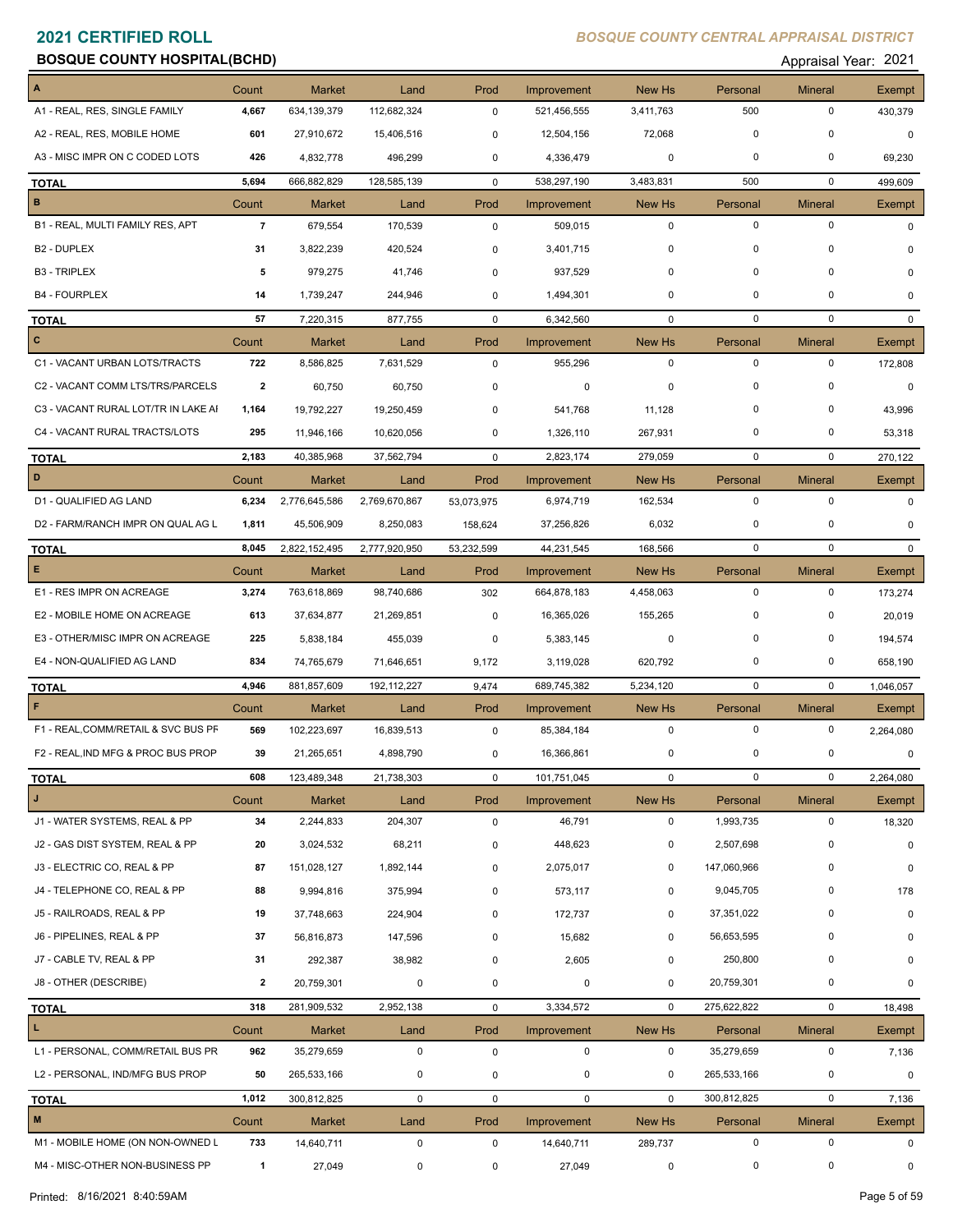# **BOSQUE COUNTY HOSPITAL(BCHD) BOSQUE COUNTY HOSPITAL(BCHD) Appraisal Year: 2021**

| <b>TOTAL</b>                        | 734            | 14,667,760    | $\mathbf 0$   | $\Omega$    | 14,667,760    | 289,737     | $\mathbf 0$ | $\mathbf 0$    | $\Omega$     |
|-------------------------------------|----------------|---------------|---------------|-------------|---------------|-------------|-------------|----------------|--------------|
| $\overline{\phantom{0}}$            | Count          | <b>Market</b> | Land          | Prod        | Improvement   | New Hs      | Personal    | <b>Mineral</b> | Exempt       |
| 01 - REAL, IMPRV SFR INVENTORY      | $\mathbf{1}$   | 28,727        | 28,343        | $\Omega$    | 384           | $\mathbf 0$ | $\mathbf 0$ | $\mathbf 0$    |              |
| 03 - REAL, VACANT LOTS (INV FOR SFF | 98             | 1,788,822     | 1,788,822     | 0           | 0             | $\mathbf 0$ | $\mathbf 0$ | $\pmb{0}$      | 0            |
| <b>TOTAL</b>                        | 99             | 1,817,549     | 1,817,165     | $\mathbf 0$ | 384           | $\mathbf 0$ | $\Omega$    | $\mathbf 0$    | $\Omega$     |
| $\vert$ s                           | Count          | <b>Market</b> | Land          | Prod        | Improvement   | New Hs      | Personal    | <b>Mineral</b> | Exempt       |
| S - SPECIAL INVENTORY               | 12             | 1,236,345     | $\pmb{0}$     | $\mathbf 0$ | 0             | $\mathbf 0$ | 1,236,345   | 0              | <sup>0</sup> |
| <b>TOTAL</b>                        | 12             | 1,236,345     | $\Omega$      | 0           | $\mathbf 0$   | $\Omega$    | 1,236,345   | $\mathbf 0$    | $\Omega$     |
| $\mathbf{x}$                        | Count          | <b>Market</b> | Land          | Prod        | Improvement   | New Hs      | Personal    | <b>Mineral</b> | Exempt       |
| X1 - SCHOOLS                        | $\overline{2}$ | 15,690        | 15,690        | $\mathbf 0$ | $\mathbf 0$   | $\mathbf 0$ | $\mathbf 0$ | $\mathbf 0$    | 2,250        |
| X2 - RELIGIOUS ORGANIZATION         | 1              | 78,289        | 0             | 0           | 78,289        | 0           | $\mathbf 0$ | 0              | 86,414       |
| X3 - FED & STATE GOV                | 3              | 25,029        | 25,029        | 0           | 0             | $\mathbf 0$ | $\Omega$    | 0              | 25,029       |
| X4 - CHARITABLE ORGANIZATIONS       | $\mathbf{1}$   | 91,112        | $\mathbf 0$   | 0           | 91,112        | 0           | $\mathbf 0$ | 0              | 103,712      |
| XB - BPP UNDER \$500 [11.145]       | 15             | 3,015         | 0             | 0           | $\pmb{0}$     | $\mathbf 0$ | 3,015       | 0              | 3,015        |
| XE - CHAR HOUS DVLP ORG [11.182]    | 14             | 6,138,319     | 266,242       | $\Omega$    | 5,872,077     | 0           | $\mathbf 0$ | $\pmb{0}$      | 6,138,319    |
| XG - PRIMARILY CHARITABLE [11.184]  | 2              | 206,842       | 13,625        | $\Omega$    | 193,217       | $\mathbf 0$ | 0           | $\mathbf 0$    | 201,842      |
| XI - YOUTH DEVELOPMENT [11.19]      | $\overline{7}$ | 8,579,842     | 1,812,175     | $\Omega$    | 6,767,667     | $\mathbf 0$ | $\Omega$    | 0              | 8,579,842    |
| XL - ECONOMIC DEVELOPMENT [11.231   | 1              | 220,889       | 9,920         | 0           | 210,969       | 0           | $\Omega$    | $\pmb{0}$      | 220,889      |
| XR - NONPROFIT WATER [11.30]        | 37             | 1,283,896     | 384,153       | 0           | 622,053       | $\mathbf 0$ | 277,690     | $\pmb{0}$      | 1,283,896    |
| XV - OTHER EXEMPTIONS               | 560            | 211,272,036   | 84,464,728    | 0           | 126,807,308   | 0           | 0           | $\mathbf 0$    | 211,213,783  |
| <b>TOTAL</b>                        | 643            | 227,914,959   | 86,991,562    | $\mathbf 0$ | 140,642,692   | $\mathbf 0$ | 280,705     | 0              | 227,858,991  |
| <b>ALL PTD TOTAL</b>                | 21,620         | 5,370,347,534 | 3,250,558,033 | 53,353,303  | 1,541,836,304 | 9,455,313   | 577,953,197 | $\mathbf{0}$   | 231,964,493  |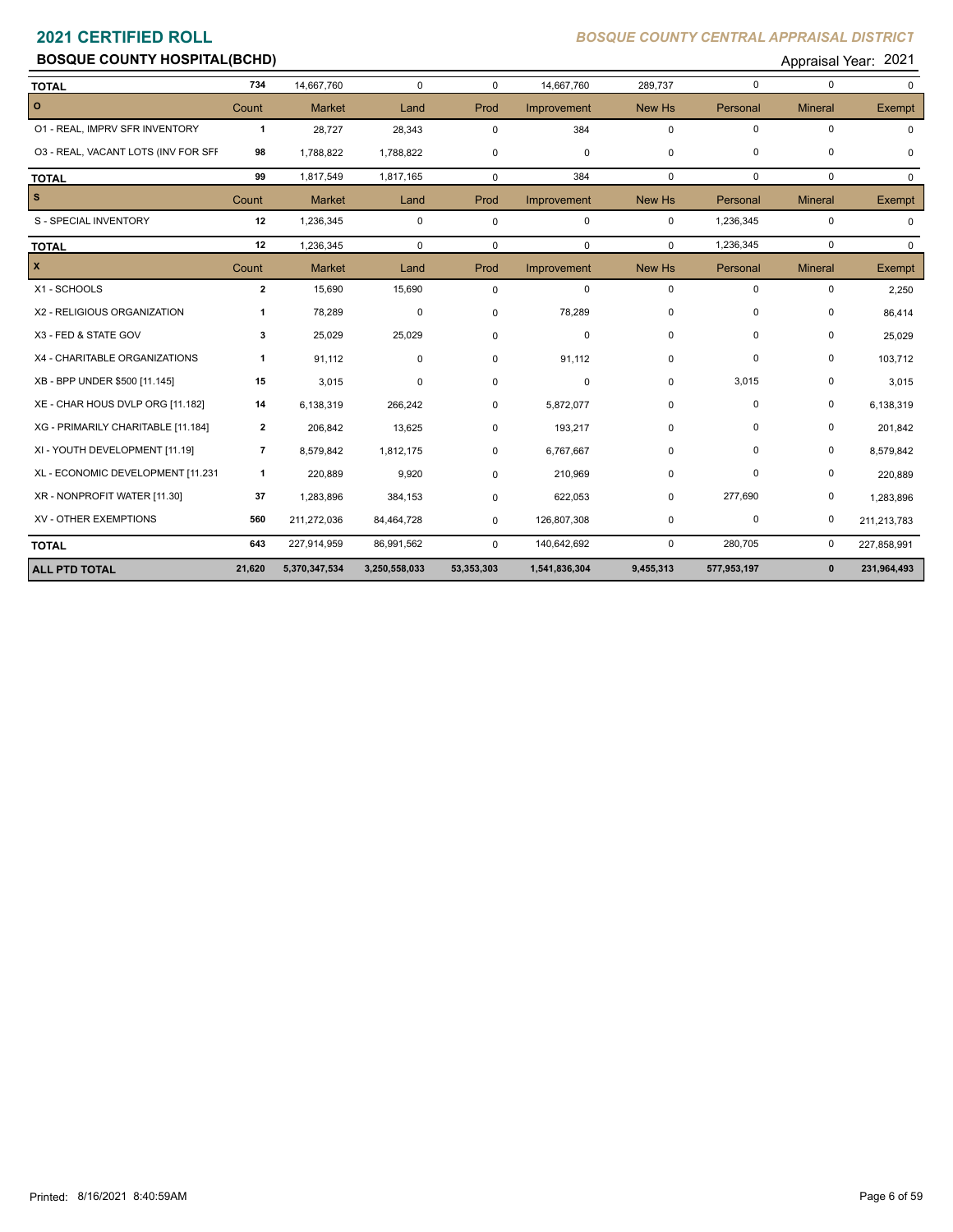# **BOSQUE COUNTY(GBQ)** Appraisal Year: 2021

| Improvements                | Count | <b>Value</b>  |
|-----------------------------|-------|---------------|
| Homesite                    | 6,051 | 833,926,169   |
| New Homesite                | 213   | 8,719,211     |
| Non Homesite                | 7,713 | 677,231,160   |
| New Non Homesite            | 240   | 21,959,764    |
| Land<br>(47,945.471 acres)  | Count | Value         |
| Homesite                    | 5,822 | 170,654,535   |
| New Homesite                | 20    | 736,102       |
| Non Homesite                | 7,923 | 315,230,218   |
| New Non Homesite            | 0     |               |
| Prod<br>(578,358.767 acres) | Count | Value         |
| Productivity                | 6,180 | 2,766,769,212 |
| Inventory                   |       |               |
| Timber                      | O     | O             |
| <b>Other</b>                | Count | Value         |
| <b>Personal Property</b>    | 1,260 | 589,174,491   |
| <b>Minerals</b>             | 0     |               |

| <b>Prod. Use</b> | Count | <b>Value</b> | Loss          |
|------------------|-------|--------------|---------------|
| Productivity     | 6,180 | 53,353,303   | 2,713,415,909 |
| Inventory        |       | 0            |               |
| Timber           |       |              |               |
| <b>Totals</b>    | 6.175 | 53,242,073   | 2,710,713,909 |
|                  |       |              | 4,240         |

|                              |             |                    |                |                    | . = )<br>2,200,303,474 | <b>TOTAL ASSESSED</b>              |
|------------------------------|-------------|--------------------|----------------|--------------------|------------------------|------------------------------------|
| <b>Exemptions/Deductions</b> |             | *** Non-Frozen *** |                | ***** Frozen ***** |                        | $(21,621$ accounts)                |
|                              | Count       | <b>Value</b>       | <b>Count</b>   | Value              |                        |                                    |
| Homestead                    | 0           | $\Omega$           | $\mathbf 0$    | $\Omega$           |                        |                                    |
| <b>Homestead Local</b>       | 0           | $\Omega$           | 0              | 0                  | 0                      | <b>TOTAL HOMESTEAD</b>             |
| Over <sub>65</sub>           | $\mathbf 0$ | 0                  | $\mathbf 0$    | 0                  |                        |                                    |
| Over 65 Local                | 0           | 0                  | 0              | $\Omega$           | 0                      | <b>TOTAL OVER 65</b>               |
| <b>Disabled</b>              | $\mathbf 0$ | $\Omega$           | $\mathbf 0$    | $\Omega$           |                        |                                    |
| <b>Disabled Local</b>        | $\Omega$    | $\Omega$           | $\mathbf 0$    | $\Omega$           | 0                      | <b>TOTAL DISABLED</b>              |
| Disabled Veteran             | 115         | 1,029,648          | 125            | 1,419,577          | 2,449,225              | <b>TOTAL DISABLED VETERAN</b>      |
| Disabled Vet HS              | 28          | 4,247,623          | 110            | 16,329,431         | 20,577,054             | <b>TOTAL DISABLED VETERAN HS</b>   |
| Surv Sp (FR & DSM)           | 0           | $\mathbf 0$        | $\overline{1}$ | 146,774            |                        | 146,774 TOTAL SURV SP (FR & DSM)   |
| Abatements                   | 3           | 7,566,358          |                |                    |                        |                                    |
| <b>Pollution Control</b>     | 2           | 34,399,562         |                |                    |                        |                                    |
| Freeport                     |             | 2,171,944          |                |                    |                        |                                    |
| Goods In Transit             | $\Omega$    | $\Omega$           |                |                    |                        |                                    |
| Historic                     | $\Omega$    | $\Omega$           | 0              | 0                  |                        |                                    |
| Low Income Housing           | 0           | $\Omega$           |                |                    |                        |                                    |
| Solar / Wind Power           | $\Omega$    | $\Omega$           | $\mathbf 0$    | $\mathbf 0$        |                        |                                    |
| <b>Tot Exempt Proration</b>  | 0           | 0                  | 0              | $\Omega$           | 44,137,864             | <b>TOTAL OTHER DEDUCTIONS</b>      |
|                              |             |                    |                |                    | 67,310,917             | <b>TOTAL EXEMPTIONS/DEDUCTIONS</b> |
| <b>Taxable Non Frozen</b>    |             |                    |                | 1,831,737,908      |                        |                                    |
| Taxable Frozen               |             |                    |                | 365,929,223        |                        |                                    |
| Taxable New HS Frozen        |             |                    |                | 1,422,005          | 2,199,089,136          | <b>TOTAL TAXABLE</b>               |
|                              |             |                    |                |                    |                        |                                    |

| Tax Non Frozen                |   | 9,488,685.92  |       |
|-------------------------------|---|---------------|-------|
| <b>Tax Frozen</b>             |   | 1,299,720.68  |       |
| Tax New HS Frozen             |   | 7.326.29      | 10,79 |
| Total Tax w/o Ceiling         |   | 11,390,627.89 |       |
| <b>Tax Frozen Loss</b>        |   | 594.895.00    | 0.0   |
| <b>Total Vet HS Proration</b> | 5 | 3.912.31      |       |
| Total Surv Spouse Ex Amt      | 0 | 0.00          |       |

| Homesite                                 | 6,051 | 833,926,169   |         |               |                                        |
|------------------------------------------|-------|---------------|---------|---------------|----------------------------------------|
| New Homesite                             | 213   | 8,719,211     |         |               |                                        |
| Non Homesite                             | 7,713 | 677,231,160   |         |               |                                        |
| New Non Homesite                         | 240   | 21,959,764    | $(+)$   | 1,541,836,304 | <b>TOTAL IMPROVEMENTS</b>              |
| <b>Land</b> $(47,945.471 \text{ acres})$ | Count | Value         |         |               |                                        |
| Homesite                                 | 5,822 | 170,654,535   |         |               |                                        |
| New Homesite                             | 20    | 736,102       |         |               |                                        |
| Non Homesite                             | 7,923 | 315,230,218   |         |               |                                        |
| New Non Homesite                         | 0     | 0             | $(+)$   | 486,602,051   | <b>TOTAL LAND MARKET</b>               |
| <b>Prod</b> (578,358.767 acres)          | Count | Value         |         |               |                                        |
| Productivity                             | 6,180 | 2,766,769,212 |         |               |                                        |
| Inventory                                |       |               |         |               |                                        |
| Timber                                   | 0     | 0             | $(+)$   | 2,763,955,982 | <b>TOTAL PROD MARKET</b>               |
| Other                                    | Count | Value         |         |               | 3,250,558,033<br><b>TOTAL LAND</b>     |
| Personal Property                        | 1,260 | 589,174,491   |         |               |                                        |
| Minerals                                 | 0     |               | $(+)$   | 589,174,491   | <b>TOTAL OTHER</b>                     |
|                                          |       |               | $( = )$ | 5,381,568,828 | <b>TOTAL MARKET VALUE</b>              |
|                                          |       |               | $(-)$   | 231,964,493   | TOTAL EXEMPT PROPERTY (INCL HB366)     |
|                                          |       |               | ( = )   | 5,149,604,335 | TOTAL MARKET VALUE OF TAXABLE PROPERTY |

| 2,710,713,909 |  | 2,710,713,909 TOTAL PRODUCTION LOSS |  |
|---------------|--|-------------------------------------|--|
|               |  |                                     |  |

- **172,506,952 CAPPED HOMESTEAD LOSS** ( )
- **2,266,383,474 TOTAL ASSESSED** ( = )

- 
- 
- 
- 
- 28 4,247,623 110 16,329,431 **20,577,054 TOTAL DISABLED VETERAN HS**
- Surv Sp (FR & DSM) 0 0 1 146,774 **146,774 TOTAL SURV SP (FR & DSM)**

|                         | 44,137,864 TOTAL OTHER DEDUCTIONS      |
|-------------------------|----------------------------------------|
|                         | 67,310,917 TOTAL EXEMPTIONS/DEDUCTIONS |
|                         | 2.199,089,136 TOTAL TAXABLE            |
| 10,795,732.89 TOTAL TAX |                                        |
| 0.00518200              | <b>TAX RATE</b>                        |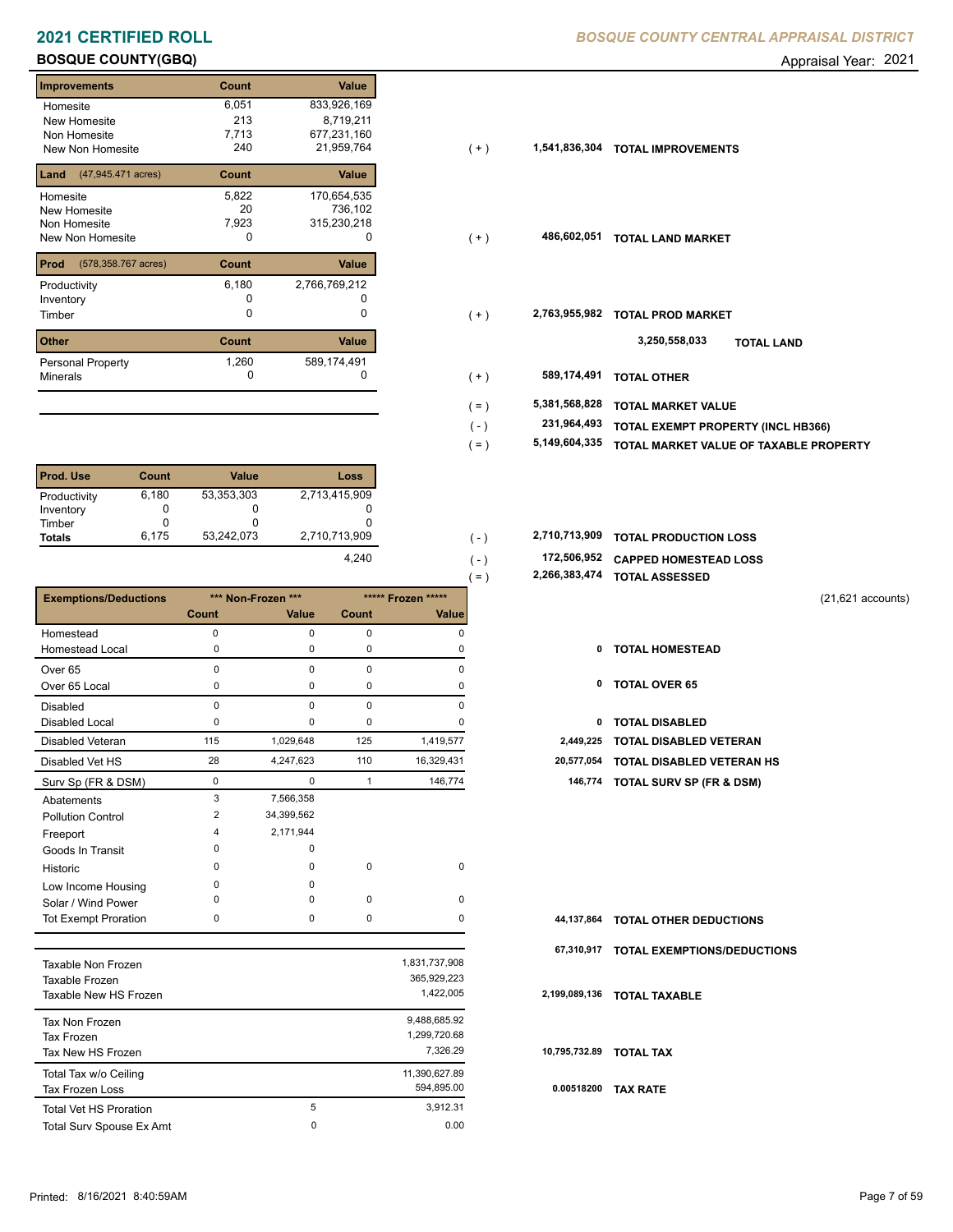# **BOSQUE COUNTY(GBQ)** Appraisal Year: 2021

| A                                   | Count                   | <b>Market</b> | Land          | Prod           | Improvement | New Hs         | Personal       | <b>Mineral</b> | Exempt       |
|-------------------------------------|-------------------------|---------------|---------------|----------------|-------------|----------------|----------------|----------------|--------------|
| A1 - REAL, RES, SINGLE FAMILY       | 4,667                   | 634,139,379   | 112,682,324   | $\mathbf 0$    | 521,456,555 | 3,411,763      | 500            | $\mathbf 0$    | 430,379      |
| A2 - REAL, RES, MOBILE HOME         | 601                     | 27,910,672    | 15,406,516    | 0              | 12,504,156  | 72,068         | $\mathbf 0$    | $\mathbf 0$    | $\mathbf 0$  |
| A3 - MISC IMPR ON C CODED LOTS      | 426                     | 4,832,778     | 496,299       | 0              | 4,336,479   | 0              | 0              | $\mathbf 0$    | 69,230       |
| <b>TOTAL</b>                        | 5,694                   | 666,882,829   | 128,585,139   | $\mathbf 0$    | 538,297,190 | 3,483,831      | 500            | $\mathbf 0$    | 499,609      |
| $\, {\bf B}$                        | Count                   | <b>Market</b> | Land          | Prod           | Improvement | New Hs         | Personal       | <b>Mineral</b> | Exempt       |
| B1 - REAL, MULTI FAMILY RES, APT    | $\overline{7}$          | 679,554       | 170,539       | $\mathbf 0$    | 509,015     | $\mathbf 0$    | $\mathbf 0$    | $\mathbf 0$    | $\mathbf 0$  |
| B <sub>2</sub> - DUPLEX             | 31                      | 3,822,239     | 420,524       | 0              | 3,401,715   | 0              | 0              | $\mathbf 0$    | $\Omega$     |
| <b>B3 - TRIPLEX</b>                 | 5                       | 979,275       | 41,746        | $\mathbf 0$    | 937,529     | 0              | $\mathbf 0$    | $\Omega$       | 0            |
| <b>B4 - FOURPLEX</b>                | 14                      | 1,739,247     | 244,946       | 0              | 1,494,301   | 0              | 0              | 0              | $\mathbf 0$  |
| <b>TOTAL</b>                        | 57                      | 7,220,315     | 877,755       | $\mathbf 0$    | 6,342,560   | $\mathbf 0$    | $\mathbf 0$    | $\mathbf 0$    | $\mathbf{0}$ |
| $\mathbf{C}$                        | Count                   | Market        | Land          | Prod           | Improvement | New Hs         | Personal       | <b>Mineral</b> | Exempt       |
| C1 - VACANT URBAN LOTS/TRACTS       | 722                     | 8,586,825     | 7,631,529     | 0              | 955,296     | $\mathbf 0$    | $\mathbf 0$    | 0              | 172,808      |
| C2 - VACANT COMM LTS/TRS/PARCELS    | $\overline{2}$          | 60,750        | 60,750        | 0              | 0           | $\mathbf 0$    | 0              | $\Omega$       | 0            |
| C3 - VACANT RURAL LOT/TR IN LAKE AI | 1,164                   | 19,792,227    | 19,250,459    | 0              | 541,768     | 11,128         | $\mathbf 0$    | 0              | 43,996       |
| C4 - VACANT RURAL TRACTS/LOTS       | 295                     | 11,946,166    | 10,620,056    | 0              | 1,326,110   | 267,931        | 0              | $\mathbf 0$    | 53,318       |
| <b>TOTAL</b>                        | 2,183                   | 40,385,968    | 37,562,794    | $\mathbf 0$    | 2,823,174   | 279,059        | $\mathbf 0$    | $\mathbf 0$    | 270,122      |
| D                                   | Count                   | Market        | Land          | Prod           | Improvement | New Hs         | Personal       | Mineral        | Exempt       |
| D1 - QUALIFIED AG LAND              | 6,234                   | 2,776,645,586 | 2,769,670,867 | 53,073,975     | 6,974,719   | 162,534        | 0              | $\mathbf 0$    | 0            |
| D2 - FARM/RANCH IMPR ON QUAL AG L   | 1,811                   | 45,506,909    | 8,250,083     | 158,624        | 37,256,826  | 6,032          | 0              | 0              | 0            |
| <b>TOTAL</b>                        | 8,045                   | 2,822,152,495 | 2,777,920,950 | 53,232,599     | 44,231,545  | 168,566        | $\mathbf 0$    | $\mathbf 0$    | $\mathbf{0}$ |
| E.                                  | Count                   | <b>Market</b> | Land          | Prod           | Improvement | New Hs         | Personal       | <b>Mineral</b> | Exempt       |
| E1 - RES IMPR ON ACREAGE            | 3,274                   | 763,618,869   | 98,740,686    | 302            | 664,878,183 | 4,458,063      | $\mathbf 0$    | $\mathbf 0$    | 173,274      |
| E2 - MOBILE HOME ON ACREAGE         | 613                     | 37,634,877    | 21,269,851    | 0              | 16,365,026  | 155,265        | $\mathbf 0$    | 0              | 20,019       |
| E3 - OTHER/MISC IMPR ON ACREAGE     | 225                     | 5,838,184     | 455,039       | 0              | 5,383,145   | $\mathbf 0$    | 0              | $\mathbf 0$    | 194,574      |
| E4 - NON-QUALIFIED AG LAND          | 834                     | 74,765,679    | 71,646,651    | 9,172          | 3,119,028   | 620,792        | 0              | 0              | 658,190      |
| <b>TOTAL</b>                        | 4,946                   | 881,857,609   | 192, 112, 227 | 9,474          | 689,745,382 | 5,234,120      | $\mathbf 0$    | $\mathbf 0$    | 1,046,057    |
| F                                   | Count                   | Market        | Land          | Prod           | Improvement | New Hs         | Personal       | Mineral        | Exempt       |
| F1 - REAL, COMM/RETAIL & SVC BUS PF | 569                     | 102,223,697   | 16,839,513    | $\mathbf 0$    | 85,384,184  | $\mathbf 0$    | $\mathbf 0$    | 0              | 2,264,080    |
| F2 - REAL, IND MFG & PROC BUS PROP  | 39                      | 21,265,651    | 4,898,790     | $\mathbf 0$    | 16,366,861  | 0              | 0              | 0              | 0            |
| <u>TOTAL</u>                        | 608                     | 123,489,348   | 21,738,303    | $\overline{0}$ | 101,751,045 | $\overline{0}$ | $\overline{0}$ | $\overline{0}$ | 2,264,080    |
| J                                   | Count                   | Market        | Land          | Prod           | Improvement | New Hs         | Personal       | <b>Mineral</b> | Exempt       |
| J1 - WATER SYSTEMS, REAL & PP       | 34                      | 2,244,833     | 204,307       | $\mathbf 0$    | 46,791      | $\mathbf 0$    | 1,993,735      | $\mathsf 0$    | 18,320       |
| J2 - GAS DIST SYSTEM, REAL & PP     | 20                      | 3,024,532     | 68,211        | 0              | 448,623     | 0              | 2,507,698      | 0              | 0            |
| J3 - ELECTRIC CO, REAL & PP         | 87                      | 151,028,127   | 1,892,144     | 0              | 2,075,017   | 0              | 147,060,966    | 0              | 0            |
| J4 - TELEPHONE CO, REAL & PP        | 88                      | 9,994,816     | 375,994       | 0              | 573,117     | 0              | 9,045,705      | 0              | 178          |
| J5 - RAILROADS, REAL & PP           | 20                      | 48,969,957    | 224,904       | 0              | 172,737     | 0              | 48,572,316     | 0              | $\mathbf 0$  |
| J6 - PIPELINES, REAL & PP           | 37                      | 56,816,873    | 147,596       | 0              | 15,682      | 0              | 56,653,595     | 0              | $\Omega$     |
| J7 - CABLE TV, REAL & PP            | 31                      | 292,387       | 38,982        | 0              | 2,605       | 0              | 250,800        | 0              | $\Omega$     |
| J8 - OTHER (DESCRIBE)               | $\overline{\mathbf{2}}$ | 20,759,301    | $\mathbf 0$   | 0              | $\mathbf 0$ | 0              | 20,759,301     | $\mathbf 0$    | 0            |
| <b>TOTAL</b>                        | 319                     | 293,130,826   | 2,952,138     | $\mathsf{O}$   | 3,334,572   | $\mathbf 0$    | 286,844,116    | $\mathbf 0$    | 18,498       |
| $\mathbf{L}$                        | Count                   | <b>Market</b> | Land          | Prod           | Improvement | New Hs         | Personal       | <b>Mineral</b> | Exempt       |
| L1 - PERSONAL, COMM/RETAIL BUS PR   | 962                     | 35,279,659    | $\mathbf 0$   | $\mathbf 0$    | 0           | 0              | 35,279,659     | 0              | 7,136        |
| L2 - PERSONAL, IND/MFG BUS PROP     | 50                      | 265,533,166   | 0             | 0              | 0           | $\mathbf 0$    | 265,533,166    | 0              | 0            |
| <b>TOTAL</b>                        | 1,012                   | 300,812,825   | $\mathbf 0$   | $\mathsf{O}$   | $\mathbf 0$ | $\mathbf 0$    | 300,812,825    | $\mathbf 0$    | 7,136        |
| $\pmb{\mathsf{M}}$                  | Count                   | <b>Market</b> | Land          | Prod           | Improvement | New Hs         | Personal       | <b>Mineral</b> | Exempt       |
| M1 - MOBILE HOME (ON NON-OWNED L    | 733                     | 14,640,711    | $\mathbf 0$   | $\mathbf 0$    | 14,640,711  | 289,737        | 0              | $\mathbf 0$    | 0            |
| M4 - MISC-OTHER NON-BUSINESS PP     | $\mathbf{1}$            | 27,049        | 0             | 0              | 27,049      | 0              | 0              | 0              | 0            |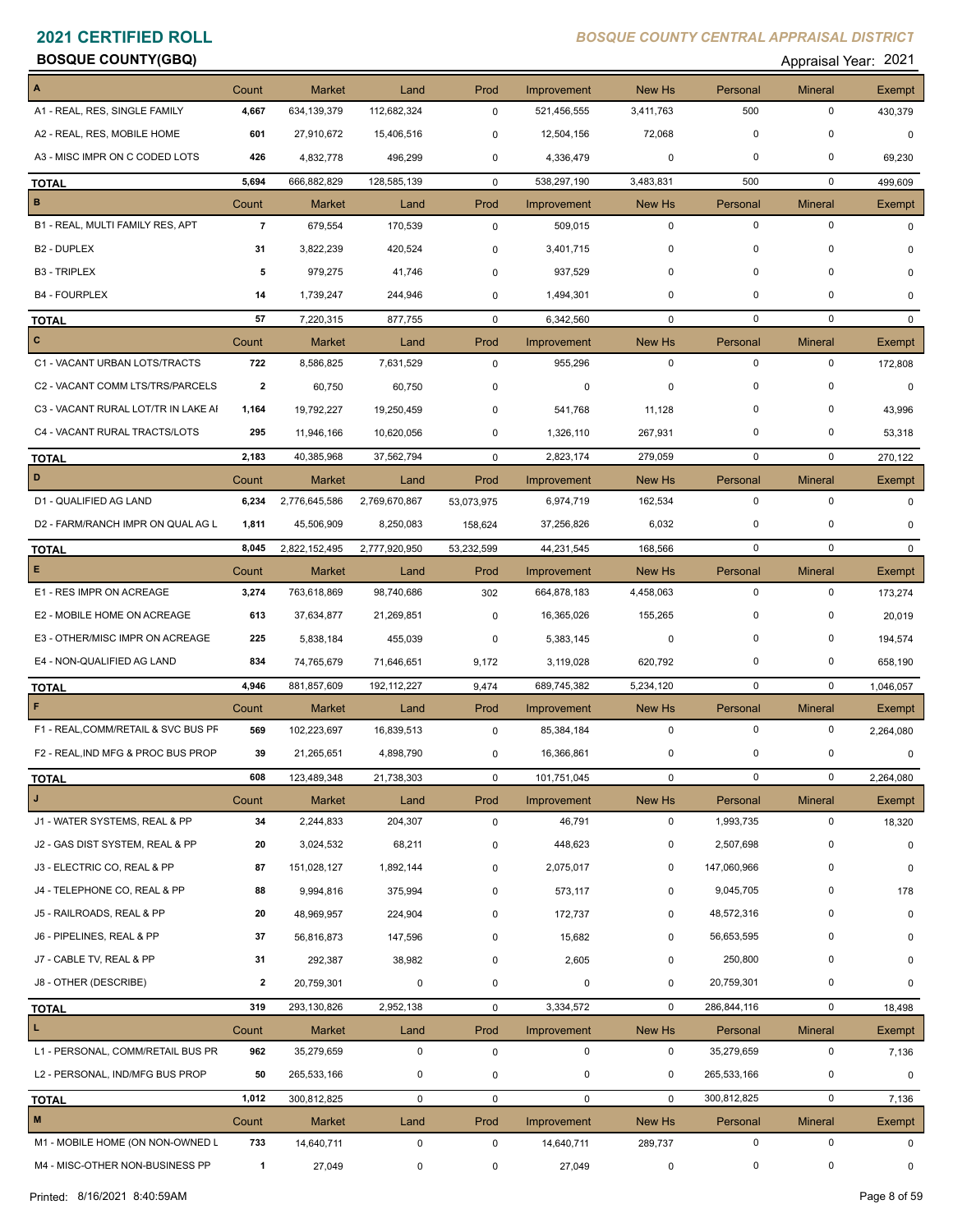# **BOSQUE COUNTY(GBQ)** Appraisal Year: 2021

| <b>TOTAL</b>                        | 734                      | 14,667,760    | $\Omega$      | $\mathbf 0$ | 14,667,760    | 289,737     | $\mathbf 0$ | $\Omega$       | $\Omega$     |
|-------------------------------------|--------------------------|---------------|---------------|-------------|---------------|-------------|-------------|----------------|--------------|
| $\circ$                             | Count                    | <b>Market</b> | Land          | Prod        | Improvement   | New Hs      | Personal    | <b>Mineral</b> | Exempt       |
| 01 - REAL, IMPRV SFR INVENTORY      | $\mathbf{1}$             | 28,727        | 28,343        | 0           | 384           | $\mathbf 0$ | $\mathbf 0$ | $\pmb{0}$      | <sup>0</sup> |
| 03 - REAL, VACANT LOTS (INV FOR SFF | 98                       | 1,788,822     | 1,788,822     | 0           | $\mathbf 0$   | $\mathbf 0$ | $\mathbf 0$ | 0              | 0            |
| <b>TOTAL</b>                        | 99                       | 1,817,549     | 1,817,165     | $\mathbf 0$ | 384           | $\mathbf 0$ | $\mathbf 0$ | $\mathbf 0$    | $\Omega$     |
| $\vert$ s                           | Count                    | <b>Market</b> | Land          | Prod        | Improvement   | New Hs      | Personal    | <b>Mineral</b> | Exempt       |
| S - SPECIAL INVENTORY               | 12                       | 1,236,345     | 0             | 0           | $\mathbf 0$   | $\mathbf 0$ | 1,236,345   | $\mathbf 0$    | $\Omega$     |
| <b>TOTAL</b>                        | 12                       | 1,236,345     | $\Omega$      | $\mathbf 0$ | $\mathbf 0$   | $\Omega$    | 1,236,345   | $\mathbf 0$    | $\Omega$     |
| $\mathbf{x}$                        | Count                    | <b>Market</b> | Land          | Prod        | Improvement   | New Hs      | Personal    | <b>Mineral</b> | Exempt       |
| X1 - SCHOOLS                        | $\overline{\mathbf{2}}$  | 15,690        | 15,690        | 0           | $\mathbf 0$   | $\mathbf 0$ | $\mathbf 0$ | $\pmb{0}$      | 2,250        |
| X2 - RELIGIOUS ORGANIZATION         | 1                        | 78,289        | 0             | 0           | 78,289        | $\Omega$    | $\mathbf 0$ | $\mathbf 0$    | 86,414       |
| X3 - FED & STATE GOV                | 3                        | 25,029        | 25,029        | 0           | 0             | $\mathbf 0$ | $\mathbf 0$ | $\pmb{0}$      | 25,029       |
| X4 - CHARITABLE ORGANIZATIONS       | 1                        | 91,112        | 0             | 0           | 91,112        | $\mathbf 0$ | $\mathbf 0$ | $\pmb{0}$      | 103,712      |
| XB - BPP UNDER \$500 [11.145]       | 15                       | 3,015         | 0             | 0           | $\mathbf 0$   | $\mathbf 0$ | 3,015       | $\pmb{0}$      | 3,015        |
| XE - CHAR HOUS DVLP ORG [11.182]    | 14                       | 6,138,319     | 266,242       | 0           | 5,872,077     | $\mathbf 0$ | $\mathbf 0$ | $\pmb{0}$      | 6,138,319    |
| XG - PRIMARILY CHARITABLE [11.184]  | $\mathbf{2}$             | 206,842       | 13,625        | 0           | 193,217       | $\mathbf 0$ | $\mathbf 0$ | $\mathbf 0$    | 201,842      |
| XI - YOUTH DEVELOPMENT [11.19]      | $\overline{\phantom{a}}$ | 8,579,842     | 1,812,175     | 0           | 6,767,667     | $\mathbf 0$ | $\mathbf 0$ | 0              | 8,579,842    |
| XL - ECONOMIC DEVELOPMENT [11.231   | 1                        | 220,889       | 9,920         | $\Omega$    | 210,969       | $\mathbf 0$ | $\mathbf 0$ | $\mathbf 0$    | 220,889      |
| XR - NONPROFIT WATER [11.30]        | 37                       | 1,283,896     | 384,153       | 0           | 622,053       | $\mathbf 0$ | 277,690     | $\pmb{0}$      | 1,283,896    |
| XV - OTHER EXEMPTIONS               | 560                      | 211,272,036   | 84,464,728    | $\mathbf 0$ | 126,807,308   | 0           | 0           | 0              | 211,213,783  |
| <b>TOTAL</b>                        | 643                      | 227,914,959   | 86,991,562    | $\mathbf 0$ | 140,642,692   | $\mathbf 0$ | 280,705     | 0              | 227,858,991  |
| <b>ALL PTD TOTAL</b>                | 21,621                   | 5,381,568,828 | 3,250,558,033 | 53,353,303  | 1,541,836,304 | 9,455,313   | 589,174,491 | $\mathbf{0}$   | 231,964,493  |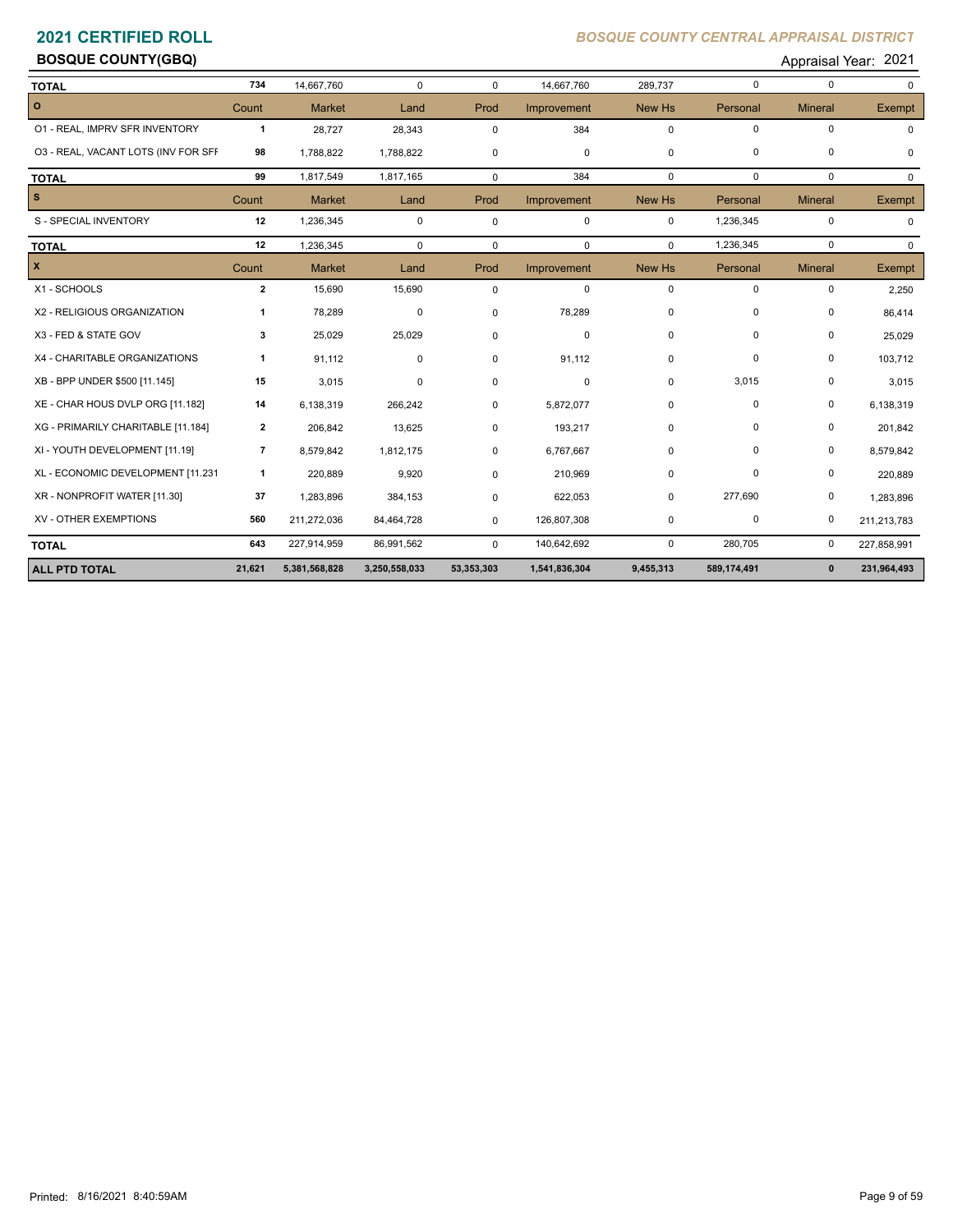### **CHINA SPRING ISD(SCS)** Appraisal Year: 2021

| <b>Improvements</b>                 | Count | <b>Value</b> |
|-------------------------------------|-------|--------------|
| Homesite                            | 150   | 19,256,335   |
| New Homesite                        | 6     | 749,188      |
| Non Homesite                        | 98    | 5,178,963    |
| <b>New Non Homesite</b>             | 4     | 485,539      |
| (792.482 acres)<br>Land             | Count | Value        |
| Homesite                            | 141   | 8,856,833    |
| New Homesite                        | n     |              |
| Non Homesite                        | 94    | 4,862,284    |
| New Non Homesite                    | 0     | O            |
| Prod<br>$(2,663.771 \text{ acres})$ | Count | Value        |
| Productivity                        | 57    | 13,554,997   |
| Inventory                           | O     |              |
| Timber                              | 0     | 0            |
| <b>Other</b>                        | Count | Value        |
| <b>Personal Property</b>            | 14    | 395,989      |
| <b>Minerals</b>                     | 0     | 0            |

| <b>Prod. Use</b> | Count | <b>Value</b> | Loss       |
|------------------|-------|--------------|------------|
| Productivity     | 57    | 248,648      | 13,306,349 |
| Inventory        |       | O            |            |
| Timber           |       |              |            |
| <b>Totals</b>    | 57    | 248.648      | 13,306,349 |
|                  |       |              |            |

|                              |             |                    |             |                     | $=$ )        | 34,698,714 TOTAL ASSESSED           |  |
|------------------------------|-------------|--------------------|-------------|---------------------|--------------|-------------------------------------|--|
| <b>Exemptions/Deductions</b> |             | *** Non-Frozen *** |             | ***** Frozen *****  |              | (325 accounts)                      |  |
|                              | Count       | Value              | Count       | Value               |              |                                     |  |
| Homestead                    | 89          | 2,137,500          | 49          | 1,061,550           |              |                                     |  |
| <b>Homestead Local</b>       | 0           | 0                  | 0           | 0                   |              | 3,199,050 TOTAL HOMESTEAD           |  |
| Over <sub>65</sub>           | Δ           | 40,000             | 41          | 345,960             |              |                                     |  |
| Over 65 Local                | 0           | 0                  | 0           | 0                   | 385,960      | <b>TOTAL OVER 65</b>                |  |
| <b>Disabled</b>              | $\mathbf 0$ | 0                  | 5           | 46,643              |              |                                     |  |
| <b>Disabled Local</b>        | $\Omega$    | $\Omega$           | 0           | 0                   | 46,643       | <b>TOTAL DISABLED</b>               |  |
| <b>Disabled Veteran</b>      | 4           | 39,796             | $\pmb{0}$   | 0                   | 39,796       | <b>TOTAL DISABLED VETERAN</b>       |  |
| Disabled Vet HS              | 2           | 388,885            | 3           | 392,643             | 781,528      | <b>TOTAL DISABLED VETERAN HS</b>    |  |
| Surv Sp (FR & DSM)           | 0           | 0                  | 0           | 0                   | $\mathbf{0}$ | <b>TOTAL SURV SP (FR &amp; DSM)</b> |  |
| Abatements                   | $\Omega$    | $\Omega$           |             |                     |              |                                     |  |
| <b>Pollution Control</b>     | n           | $\Omega$           |             |                     |              |                                     |  |
| Freeport                     | n           | $\Omega$           |             |                     |              |                                     |  |
| Goods In Transit             |             | 0                  |             |                     |              |                                     |  |
| Historic                     | ŋ           | $\Omega$           | $\pmb{0}$   | 0                   |              |                                     |  |
| Low Income Housing           | O           | 0                  |             |                     |              |                                     |  |
| Solar / Wind Power           | n           | $\Omega$           | $\mathbf 0$ | 0                   |              |                                     |  |
| <b>Tot Exempt Proration</b>  | 0           | 0                  | 0           | 0                   | 0            | <b>TOTAL OTHER DEDUCTIONS</b>       |  |
|                              |             |                    |             |                     | 4,452,977    | <b>TOTAL EXEMPTIONS/DEDUCTIONS</b>  |  |
| <b>Taxable Non Frozen</b>    |             |                    |             | 25,412,182          |              |                                     |  |
| Taxable Frozen<br>.          |             |                    |             | 4,833,555<br>$\sim$ |              | $0.0015707 - 0.0015 - 0.0001$       |  |

| Taxable Frozen<br>Taxable New HS Frozen |   | 4,833,555<br>0 | 30  |
|-----------------------------------------|---|----------------|-----|
| Tax Non Frozen                          |   | 319,536.81     |     |
| Tax Frozen                              |   | 45,532.98      |     |
| Tax New HS Frozen                       |   | 0.00           | 36  |
| Total Tax w/o Ceiling                   |   | 380,314.72     |     |
| <b>Tax Frozen Loss</b>                  |   | 15,244.93      | 0.0 |
| <b>Total Vet HS Proration</b>           | 0 | 0.00           |     |
| <b>Total Surv Spouse Ex Amt</b>         | 0 | 0.00           |     |

| 150   | 19,256,335 |       |                           |                                        |
|-------|------------|-------|---------------------------|----------------------------------------|
| 6     | 749,188    |       |                           |                                        |
| 98    | 5,178,963  |       |                           |                                        |
|       | 485,539    | $(+)$ | 25,670,025                | <b>TOTAL IMPROVEMENTS</b>              |
| Count | Value      |       |                           |                                        |
| 141   | 8,856,833  |       |                           |                                        |
| 0     | 0          |       |                           |                                        |
| 94    | 4,862,284  |       |                           |                                        |
| 0     | $\Omega$   | $(+)$ | 13,719,117                | <b>TOTAL LAND MARKET</b>               |
| Count | Value      |       |                           |                                        |
| 57    | 13,554,997 |       |                           |                                        |
| 0     |            |       |                           |                                        |
| 0     | 0          | $(+)$ | 13,554,997                | <b>TOTAL PROD MARKET</b>               |
| Count | Value      |       |                           | 27,274,114<br><b>TOTAL LAND</b>        |
| 14    | 395,989    |       |                           |                                        |
| 0     | 0          | $(+)$ | 395,989                   | <b>TOTAL OTHER</b>                     |
|       |            | (=)   | 53,340,128                | <b>TOTAL MARKET VALUE</b>              |
|       |            |       | 41,408                    | TOTAL EXEMPT PROPERTY (INCL HB366)     |
|       |            |       |                           |                                        |
|       |            |       |                           | TOTAL MARKET VALUE OF TAXABLE PROPERTY |
|       |            |       | $(\mathsf{-})$<br>$( = )$ | 53,298,720                             |

| 13.306.349 | ( – 1 | 13,306,349 TOTAL PRODUCTION LOSS |
|------------|-------|----------------------------------|
| 112        | ۱ – ۱ | 5,293,657 CAPPED HOMESTEAD LOSS  |

 $( = )$ 

| ,199,050 | <b>TOTAL HOMESTEAD</b> |  |
|----------|------------------------|--|
| 385.960  | <b>TOTAL OVER 65</b>   |  |

| 46,643 TOTAL DISABLED         |
|-------------------------------|
| 39.796 TOTAL DISABLED VETERAN |

| 781,528 | TOTAL DISABLED VETERAN HS |
|---------|---------------------------|
|---------|---------------------------|

| 0          | <b>TOTAL OTHER DEDUCTIONS</b>         |
|------------|---------------------------------------|
|            | 4,452,977 TOTAL EXEMPTIONS/DEDUCTIONS |
|            | 30,245,737 TOTAL TAXABLE              |
|            | 365,069.79 TOTAL TAX                  |
| 0.01257416 | <b>TAX RATE</b>                       |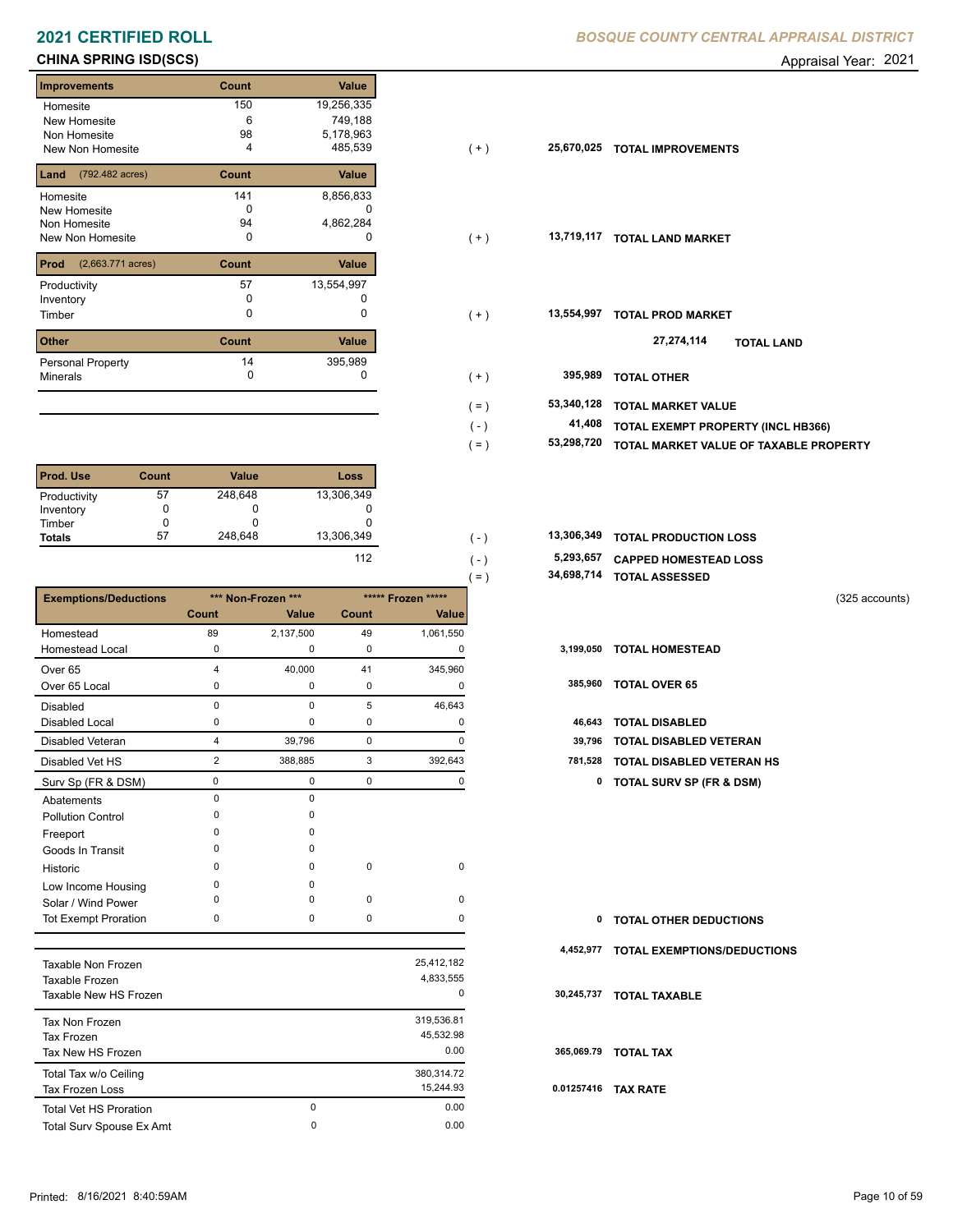### **CHINA SPRING ISD(SCS)** Appraisal Year: 2021

| $\vert$ A                           | Count          | <b>Market</b> | Land         | Prod        | Improvement | New Hs       | Personal    | <b>Mineral</b> | Exempt        |
|-------------------------------------|----------------|---------------|--------------|-------------|-------------|--------------|-------------|----------------|---------------|
| A1 - REAL, RES, SINGLE FAMILY       | 79             | 18,711,756    | 5,586,345    | $\mathbf 0$ | 13,125,411  | 460,319      | 0           | 0              | 0             |
| A2 - REAL, RES, MOBILE HOME         | 55             | 5,130,445     | 3,627,248    | 0           | 1,503,197   | 0            | 0           | 0              |               |
| A3 - MISC IMPR ON C CODED LOTS      | 12             | 310,966       | $\mathbf 0$  | 0           | 310,966     | 0            | $\mathbf 0$ | 0              | O             |
| <b>TOTAL</b>                        | 146            | 24, 153, 167  | 9,213,593    | $\mathbf 0$ | 14,939,574  | 460,319      | 0           | $\mathbf 0$    | $\Omega$      |
| $\overline{\phantom{a}}$            | Count          | <b>Market</b> | Land         | Prod        | Improvement | New Hs       | Personal    | <b>Mineral</b> | <b>Exempt</b> |
| C4 - VACANT RURAL TRACTS/LOTS       | 38             | 2,961,650     | 2,414,552    | $\mathbf 0$ | 547,098     | $\mathbf 0$  | $\mathbf 0$ | $\mathbf 0$    | $\Omega$      |
| <b>TOTAL</b>                        | 38             | 2,961,650     | 2,414,552    | $\mathbf 0$ | 547,098     | $\mathbf 0$  | $\mathbf 0$ | $\mathbf 0$    | $\Omega$      |
| $\vert$ D                           | Count          | <b>Market</b> | Land         | Prod        | Improvement | New Hs       | Personal    | <b>Mineral</b> | Exempt        |
| D1 - QUALIFIED AG LAND              | 57             | 13,554,997    | 13,554,997   | 248,648     | 0           | $\mathbf 0$  | $\mathbf 0$ | 0              | $\Omega$      |
| D2 - FARM/RANCH IMPR ON QUAL AG L   | 14             | 90,852        | 0            | 0           | 90,852      | 0            | 0           | 0              | $\Omega$      |
| <b>TOTAL</b>                        | 71             | 13,645,849    | 13,554,997   | 248,648     | 90,852      | 0            | 0           | $\mathbf 0$    | $\mathbf{0}$  |
| E                                   | Count          | <b>Market</b> | Land         | Prod        | Improvement | New Hs       | Personal    | <b>Mineral</b> | Exempt        |
| E1 - RES IMPR ON ACREAGE            | 39             | 9,468,994     | 1,066,518    | $\mathbf 0$ | 8,402,476   | 163,455      | $\mathbf 0$ | 0              | $\Omega$      |
| E2 - MOBILE HOME ON ACREAGE         | 10             | 509,751       | 283,306      | 0           | 226,445     | $\Omega$     | $\Omega$    | 0              |               |
| E3 - OTHER/MISC IMPR ON ACREAGE     | 3              | 4,743         | 0            | 0           | 4,743       | 0            | 0           | 0              |               |
| E4 - NON-QUALIFIED AG LAND          | 9              | 566,235       | 566,235      | 0           | 0           | $\mathbf 0$  | $\mathbf 0$ | 0              | n             |
| <b>TOTAL</b>                        | 61             | 10,549,723    | 1,916,059    | $\mathbf 0$ | 8,633,664   | 163,455      | 0           | 0              | $\Omega$      |
| $\mathsf F$                         | Count          | <b>Market</b> | Land         | Prod        | Improvement | New Hs       | Personal    | <b>Mineral</b> | Exempt        |
| F1 - REAL, COMM/RETAIL & SVC BUS PF | $\overline{1}$ | 834,777       | 13,601       | 0           | 821,176     | 0            | 0           | 0              | 0             |
| <b>TOTAL</b>                        | $\mathbf{1}$   | 834,777       | 13,601       | $\mathbf 0$ | 821,176     | $\mathbf{0}$ | 0           | $\mathbf 0$    | $\Omega$      |
| $\mathbf{J}$                        | Count          | <b>Market</b> | Land         | Prod        | Improvement | New Hs       | Personal    | <b>Mineral</b> | Exempt        |
| J3 - ELECTRIC CO, REAL & PP         | $\mathbf{2}$   | 160,160       | $\mathbf 0$  | $\mathbf 0$ | $\mathbf 0$ | $\mathbf 0$  | 160,160     | $\pmb{0}$      | $\Omega$      |
| J4 - TELEPHONE CO, REAL & PP        | 2              | 192,990       | 137,444      | 0           | 4,162       | 0            | 51,384      | 0              | $\Omega$      |
| J7 - CABLE TV, REAL & PP            | 1              | 42            | 0            | 0           | 0           | 0            | 42          | 0              | 42            |
| <b>TOTAL</b>                        | 5              | 353,192       | 137,444      | $\mathbf 0$ | 4,162       | $\mathbf 0$  | 211,586     | $\mathbf 0$    | 42            |
| T.                                  | Count          | <b>Market</b> | Land         | Prod        | Improvement | New Hs       | Personal    | <b>Mineral</b> | Exempt        |
| L1 - PERSONAL, COMM/RETAIL BUS PR   | 9              | 70,198        | $\mathbf 0$  | $\mathbf 0$ | $\mathbf 0$ | $\mathbf 0$  | 70,198      | $\pmb{0}$      | 351           |
| L2 - PERSONAL, IND/MFG BUS PROP     | $\mathbf{1}$   | 114,205       | 0            | 0           | 0           | 0            | 114,205     | 0              | 0             |
| <b>TOTAL</b>                        | 10             | 184,403       | $\mathbf{0}$ | $\mathbf 0$ | $\mathbf 0$ | $\mathbf 0$  | 184,403     | $\mathbf 0$    | 351           |
| $\overline{\phantom{a}}$ M          | Count          | Market        | Land         | Prod        | Improvement | New Hs       | Personal    | Mineral        | Exempt        |
| M1 - MOBILE HOME (ON NON-OWNED L    | 27             | 616,352       | 0            | 0           | 616,352     | 125,414      | 0           | 0              | 0             |
| <b>TOTAL</b>                        | 27             | 616,352       | $\mathbf 0$  | $\mathsf 0$ | 616,352     | 125,414      | $\mathbf 0$ | $\pmb{0}$      | $\mathbf 0$   |
| $\vert x \vert$                     | Count          | <b>Market</b> | Land         | Prod        | Improvement | New Hs       | Personal    | <b>Mineral</b> | Exempt        |
| XR - NONPROFIT WATER [11.30]        | $\mathbf{1}$   | 41,015        | 23,868       | $\mathbf 0$ | 17,147      | 0            | 0           | $\pmb{0}$      | 41,015        |
| <b>TOTAL</b>                        | $\mathbf{1}$   | 41,015        | 23,868       | $\mathbf 0$ | 17,147      | $\mathsf 0$  | $\pmb{0}$   | $\pmb{0}$      | 41,015        |
| ALL PTD TOTAL                       | 325            | 53,340,128    | 27,274,114   | 248,648     | 25,670,025  | 749,188      | 395,989     | $\pmb{0}$      | 41,408        |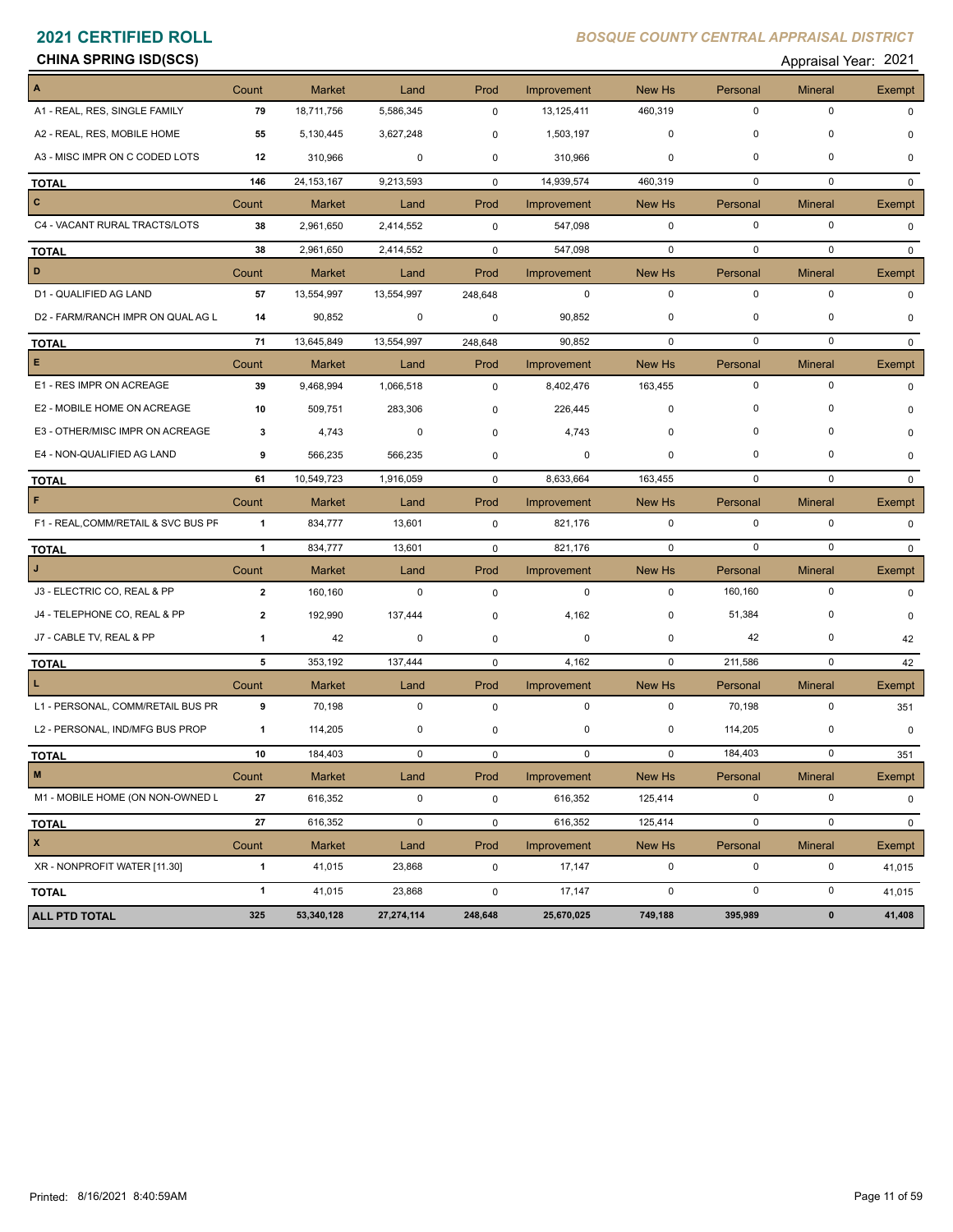# **CLIFTON CITY(CCL)** Appraisal Year: 2021

| <b>Improvements</b>      | Count | Value        |
|--------------------------|-------|--------------|
| Homesite                 | 907   | 115,201,785  |
| New Homesite             | 35    | 379,180      |
| Non Homesite             | 658   | 129,466,295  |
| <b>New Non Homesite</b>  | 20    | 540,464      |
| (642.775 acres)<br>Land  | Count | Value        |
| Homesite                 | 903   | 14, 160, 223 |
| New Homesite             | 2     | 99,363       |
| Non Homesite             | 758   | 20,550,885   |
| New Non Homesite         | 0     | O            |
| Prod<br>(42.180 acres)   | Count | <b>Value</b> |
| Productivity             | 16    | 340,509      |
| Inventory                | n     |              |
| Timber                   | O     | 0            |
| <b>Other</b>             | Count | Value        |
| <b>Personal Property</b> | 290   | 28,841,515   |
| <b>Minerals</b>          | 0     | 0            |

| <b>Prod. Use</b> | Count | <b>Value</b> | Loss              |
|------------------|-------|--------------|-------------------|
| Productivity     | 16    | 5,222        | 335,287           |
| Inventory        |       | O            |                   |
| Timber           |       |              |                   |
| <b>Totals</b>    | 16    | 5.222        | 335,287           |
|                  |       |              | $\sim$ 7 $\prime$ |

|                              |                |                    |             |                    | $( = )$ | 217,568,277  | <b>TOTAL ASSESSED</b>            |                    |
|------------------------------|----------------|--------------------|-------------|--------------------|---------|--------------|----------------------------------|--------------------|
| <b>Exemptions/Deductions</b> |                | *** Non-Frozen *** |             | ***** Frozen ***** |         |              |                                  | $(2,009$ accounts) |
|                              | <b>Count</b>   | Value              | Count       | Value              |         |              |                                  |                    |
| Homestead                    | $\Omega$       | $\Omega$           | 0           | O                  |         |              |                                  |                    |
| <b>Homestead Local</b>       | 0              | 0                  | 0           | 0                  |         | 0            | <b>TOTAL HOMESTEAD</b>           |                    |
| Over <sub>65</sub>           | $\Omega$       | $\Omega$           | $\Omega$    | $\Omega$           |         |              |                                  |                    |
| Over 65 Local                | 0              | 0                  | 0           | 0                  |         | 0            | <b>TOTAL OVER 65</b>             |                    |
| <b>Disabled</b>              | $\Omega$       | $\Omega$           | $\mathbf 0$ | $\Omega$           |         |              |                                  |                    |
| Disabled Local               | $\Omega$       | $\Omega$           | 0           | n                  |         | $\mathbf{0}$ | <b>TOTAL DISABLED</b>            |                    |
| <b>Disabled Veteran</b>      | 11             | 102,500            | 17          | 204,000            |         | 306,500      | <b>TOTAL DISABLED VETERAN</b>    |                    |
| Disabled Vet HS              | 3              | 510,690            | 11          | 1,386,457          |         | 1,897,147    | <b>TOTAL DISABLED VETERAN HS</b> |                    |
| Surv Sp (FR & DSM)           | $\mathbf 0$    | $\Omega$           | $\mathbf 0$ | 0                  |         |              | 0 TOTAL SURV SP (FR & DSM)       |                    |
| Abatements                   | $\overline{1}$ | 1,333,553          |             |                    |         |              |                                  |                    |
| <b>Pollution Control</b>     |                | 164,062            |             |                    |         |              |                                  |                    |
| Freeport                     | $\overline{2}$ | 980,769            |             |                    |         |              |                                  |                    |
| Goods In Transit             | $\Omega$       | 0                  |             |                    |         |              |                                  |                    |
| Historic                     | $\Omega$       | $\Omega$           | 0           | $\mathbf 0$        |         |              |                                  |                    |
| Low Income Housing           | $\Omega$       | $\Omega$           |             |                    |         |              |                                  |                    |
| Solar / Wind Power           | n              | $\Omega$           | $\mathbf 0$ | $\mathbf 0$        |         |              |                                  |                    |
| <b>Tot Exempt Proration</b>  | 0              | 0                  | $\mathbf 0$ | $\Omega$           |         | 2,478,384    | <b>TOTAL OTHER DEDUCTIONS</b>    |                    |
|                              |                |                    |             |                    |         | 4,682,031    | TOTAL EXEMPTIONS/DEDUCTIONS      |                    |
| <b>Taxable Non Frozen</b>    |                |                    |             | 164,427,940        |         |              |                                  |                    |
| Taxable Frozen               |                |                    |             | 48,320,186         |         |              |                                  |                    |
| Taxable New HS Frozen        |                |                    |             | 138,120            |         | 212,886,246  | <b>TOTAL TAXABLE</b>             |                    |
|                              |                |                    |             |                    |         |              |                                  |                    |

| Tax Non Frozen                  |          | 854,200.92   |      |
|---------------------------------|----------|--------------|------|
| Tax Frozen                      |          | 162,546.89   |      |
| Tax New HS Frozen               |          | 717.54       | 1,01 |
| Total Tax w/o Ceiling           |          | 1,105,941.80 |      |
| <b>Tax Frozen Loss</b>          |          | 88.476.45    | 0.0  |
| <b>Total Vet HS Proration</b>   | 0        | 0.00         |      |
| <b>Total Surv Spouse Ex Amt</b> | $\Omega$ | 0.00         |      |

| Homesite                              | 907   | 115,201,785 |         |             |                                        |
|---------------------------------------|-------|-------------|---------|-------------|----------------------------------------|
| New Homesite                          | 35    | 379,180     |         |             |                                        |
| Non Homesite                          | 658   | 129,466,295 |         |             |                                        |
| New Non Homesite                      | 20    | 540,464     | $(+)$   | 245,587,724 | <b>TOTAL IMPROVEMENTS</b>              |
| <b>Land</b> $(642.775 \text{ acres})$ | Count | Value       |         |             |                                        |
| Homesite                              | 903   | 14,160,223  |         |             |                                        |
| New Homesite                          | 2     | 99,363      |         |             |                                        |
| Non Homesite                          | 758   | 20,550,885  |         |             |                                        |
| New Non Homesite                      | 0     | 0           | $(+)$   | 34,810,471  | <b>TOTAL LAND MARKET</b>               |
| <b>Prod</b> (42.180 acres)            | Count | Value       |         |             |                                        |
| Productivity                          | 16    | 340,509     |         |             |                                        |
| Inventory                             | 0     |             |         |             |                                        |
| Timber                                | 0     | 0           | $(+)$   | 340,509     | <b>TOTAL PROD MARKET</b>               |
| Other                                 | Count | Value       |         |             | 35,150,980<br><b>TOTAL LAND</b>        |
| Personal Property                     | 290   | 28,841,515  |         |             |                                        |
| Minerals                              | 0     |             | $(+)$   | 28,841,515  | <b>TOTAL OTHER</b>                     |
|                                       |       |             | $( = )$ | 309,580,219 | <b>TOTAL MARKET VALUE</b>              |
|                                       |       |             | $(-)$   | 71,331,736  | TOTAL EXEMPT PROPERTY (INCL HB366)     |
|                                       |       |             | $( = )$ | 238,248,483 | TOTAL MARKET VALUE OF TAXABLE PROPERTY |
|                                       |       |             |         |             |                                        |
|                                       |       |             |         |             |                                        |

| 335,287 |  | 335,287 TOTAL PRODUCTION LOSS |
|---------|--|-------------------------------|
|         |  |                               |

 **20,344,919 CAPPED HOMESTEAD LOSS** 674 (-) 20

 $( = )$ 

 **217,568,277 TOTAL ASSESSED**

- 
- 
- 
- 
- 3 510,690 11 1,386,457 **1,897,147 TOTAL DISABLED VETERAN HS**
- Surv Sp (FR & DSM) 0 0 0 0 **0 TOTAL SURV SP (FR & DSM)**

| 2,478,384   | <b>TOTAL OTHER DEDUCTIONS</b>      |
|-------------|------------------------------------|
| 4,682,031   | <b>TOTAL EXEMPTIONS/DEDUCTIONS</b> |
| 212,886,246 | <b>TOTAL TAXABLE</b>               |
|             | 1,017,465.35 TOTAL TAX             |
| 0.00519500  | <b>TAX RATE</b>                    |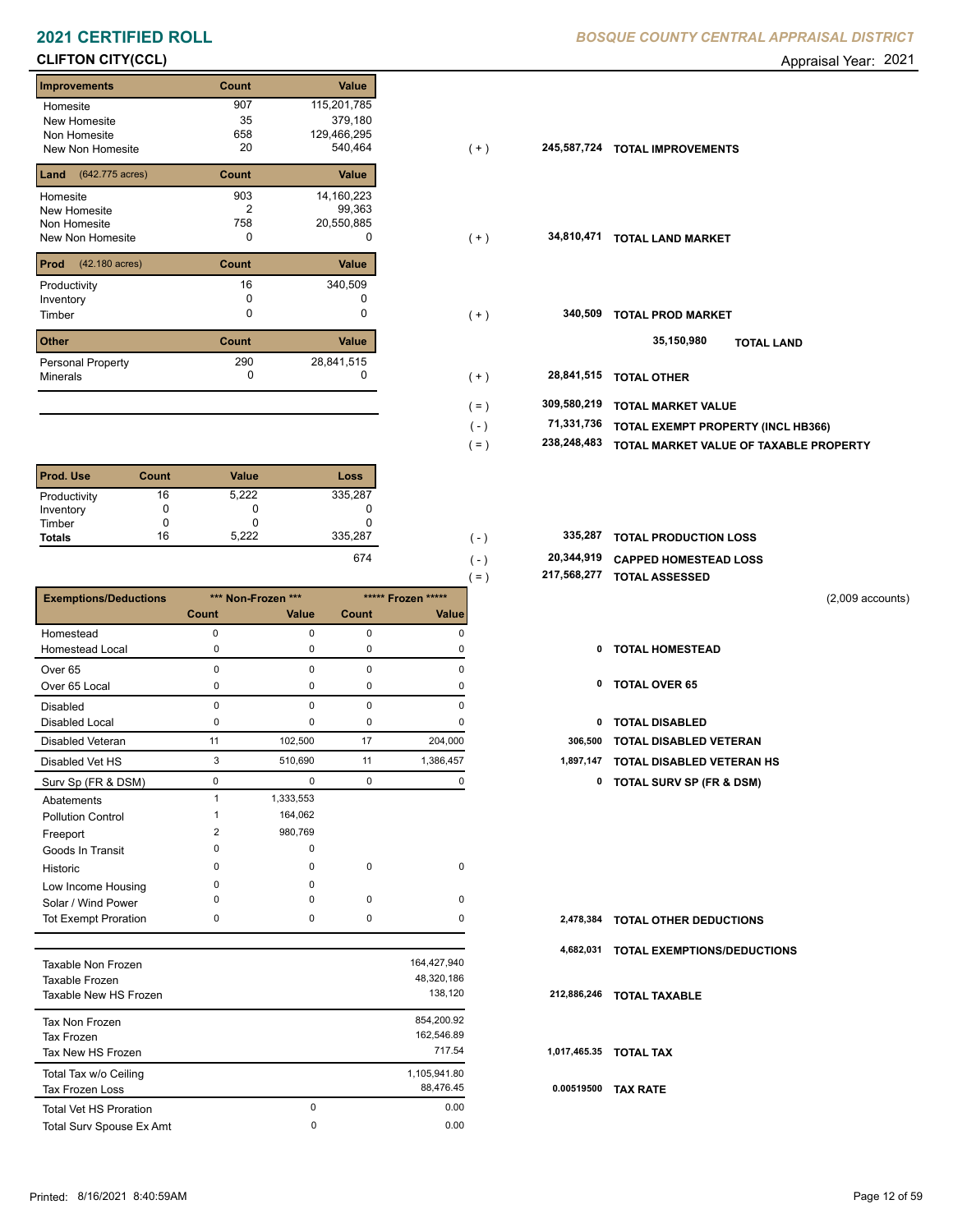# **CLIFTON CITY(CCL)** Appraisal Year: 2021

|  | Appraisal Year: 202 |  |
|--|---------------------|--|
|  |                     |  |

| A                                   | Count          | <b>Market</b> | Land        | Prod         | Improvement | New Hs         | Personal    | <b>Mineral</b> | Exempt        |
|-------------------------------------|----------------|---------------|-------------|--------------|-------------|----------------|-------------|----------------|---------------|
| A1 - REAL, RES, SINGLE FAMILY       | 1,192          | 155,964,009   | 18,371,658  | $\mathbf 0$  | 137,592,351 | 341,026        | $\mathbf 0$ | 0              | $\Omega$      |
| A2 - REAL, RES, MOBILE HOME         | 9              | 122,387       | 88,209      | $\mathbf 0$  | 34,178      | 0              | 0           | 0              | 0             |
| A3 - MISC IMPR ON C CODED LOTS      | 15             | 52,997        | 7,840       | 0            | 45,157      | 0              | $\mathbf 0$ | 0              | $\Omega$      |
| <b>TOTAL</b>                        | 1,216          | 156,139,393   | 18,467,707  | $\mathbf 0$  | 137,671,686 | 341,026        | 0           | $\mathbf 0$    | $\Omega$      |
| $\, {\bf B}$                        | Count          | <b>Market</b> | Land        | Prod         | Improvement | New Hs         | Personal    | <b>Mineral</b> | <b>Exempt</b> |
| B1 - REAL, MULTI FAMILY RES, APT    | $\overline{2}$ | 189,539       | 59,130      | $\mathbf 0$  | 130,409     | $\mathbf 0$    | $\mathbf 0$ | 0              | $\Omega$      |
| <b>B2 - DUPLEX</b>                  | 14             | 1,942,417     | 211,432     | 0            | 1,730,985   | 0              | $\mathbf 0$ | 0              | $\Omega$      |
| <b>B3 - TRIPLEX</b>                 | -1             | 267,216       | 13,390      | $\mathbf 0$  | 253,826     | 0              | $\mathbf 0$ | 0              | 0             |
| <b>B4 - FOURPLEX</b>                | 6              | 998,469       | 163,970     | $\mathbf 0$  | 834,499     | 0              | $\mathbf 0$ | 0              | $\Omega$      |
| <b>TOTAL</b>                        | 23             | 3,397,641     | 447,922     | $\mathbf 0$  | 2,949,719   | $\mathbf 0$    | $\mathbf 0$ | $\mathbf 0$    | $\Omega$      |
| $\mathbf{C}$                        | Count          | Market        | Land        | Prod         | Improvement | New Hs         | Personal    | <b>Mineral</b> | Exempt        |
| C1 - VACANT URBAN LOTS/TRACTS       | 138            | 2,630,972     | 2,440,913   | $\mathbf 0$  | 190,059     | $\mathbf 0$    | $\mathbf 0$ | $\mathbf 0$    | 6,857         |
| <b>TOTAL</b>                        | 138            | 2,630,972     | 2,440,913   | $\mathbf 0$  | 190,059     | $\mathbf 0$    | $\mathbf 0$ | $\mathbf 0$    | 6,857         |
| $\mathbf D$                         | Count          | <b>Market</b> | Land        | Prod         | Improvement | New Hs         | Personal    | <b>Mineral</b> | Exempt        |
| D1 - QUALIFIED AG LAND              | 17             | 460,509       | 460,509     | 5,222        | $\mathbf 0$ | $\mathbf 0$    | $\mathbf 0$ | $\mathbf 0$    | $\Omega$      |
| D2 - FARM/RANCH IMPR ON QUAL AG L   | $\mathbf{1}$   | 378           | 0           | 0            | 378         | 0              | $\mathbf 0$ | $\mathbf 0$    | 0             |
| <b>TOTAL</b>                        | 18             | 460,887       | 460,509     | 5,222        | 378         | $\mathbf 0$    | $\mathbf 0$ | $\mathbf 0$    | $\mathbf{0}$  |
| $\mathsf E$                         | Count          | <b>Market</b> | Land        | Prod         | Improvement | New Hs         | Personal    | <b>Mineral</b> | Exempt        |
| E1 - RES IMPR ON ACREAGE            | $\overline{2}$ | 184,263       | 8,680       | 0            | 175,583     | 137,517        | $\mathbf 0$ | $\mathbf 0$    | $\mathbf{0}$  |
| E4 - NON-QUALIFIED AG LAND          | $\overline{2}$ | 26,876        | 26,876      | 0            | 0           | $\mathbf 0$    | 0           | 0              | $\Omega$      |
| <b>TOTAL</b>                        | 4              | 211,139       | 35,556      | $\mathbf 0$  | 175,583     | 137,517        | $\mathbf 0$ | $\mathbf 0$    | $\mathbf{0}$  |
| F                                   | Count          | <b>Market</b> | Land        | Prod         | Improvement | New Hs         | Personal    | <b>Mineral</b> | Exempt        |
| F1 - REAL, COMM/RETAIL & SVC BUS PF | 169            | 41,592,426    | 6,135,685   | $\mathbf 0$  | 35,456,741  | $\mathbf 0$    | $\mathbf 0$ | 0              | 1,069,028     |
| F2 - REAL, IND MFG & PROC BUS PROP  | 5              | 3,714,285     | 439,537     | 0            | 3,274,748   | 0              | 0           | 0              | $\mathbf 0$   |
| <b>TOTAL</b>                        | 174            | 45,306,711    | 6,575,222   | $\mathbf 0$  | 38,731,489  | $\mathbf 0$    | 0           | $\mathbf 0$    | 1,069,028     |
|                                     | Count          | <b>Market</b> | Land        | Prod         | Improvement | New Hs         | Personal    | <b>Mineral</b> | <b>Exempt</b> |
| J2 - GAS DIST SYSTEM, REAL & PP     | $\overline{2}$ | 864,993       | 11,138      | 0            | 2,305       | $\mathbf 0$    | 851,550     | $\mathbf 0$    | $\Omega$      |
| J3 - ELECTRIC CO, REAL & PP         | 5              | 8,467,259     | 207,272     | 0            | 1,445,257   | 0              | 6,814,730   | $\Omega$       | $\Omega$      |
| J4 - TELEPHONE CO, REAL & PP        | 7              | 1,568,174     | 23,100      | 0            | 212,458     | 0              | 1,332,616   | 0              | 0             |
| J5 - RAILROADS, REAL & PP           | $\mathbf{2}$   | 1,743,041     | 22,125      |              |             | $\mathbf{0}$   | 1,720,916   | 0              |               |
| J6 - PIPELINES, REAL & PP           | 1              | 188,367       | 0           | 0            | 0           | 0              | 188,367     | 0              | $\Omega$      |
| J7 - CABLE TV, REAL & PP            | 5              | 134,254       | 38,982      | 0            | 2,605       | $\mathbf 0$    | 92,667      | $\mathbf 0$    | $\mathbf 0$   |
| <b>TOTAL</b>                        | 22             | 12,966,088    | 302,617     | $\mathbf 0$  | 1,662,625   | $\mathbf 0$    | 11,000,846  | 0              | $\mathbf{0}$  |
| L.                                  | Count          | Market        | Land        | Prod         | Improvement | New Hs         | Personal    | <b>Mineral</b> | Exempt        |
| L1 - PERSONAL, COMM/RETAIL BUS PR   | 258            | 12,537,252    | $\mathbf 0$ | $\mathbf 0$  | 0           | 0              | 12,537,252  | 0              | 5,043         |
| L2 - PERSONAL, IND/MFG BUS PROP     | 6              | 4,132,098     | $\pmb{0}$   | $\mathbf 0$  | 0           | 0              | 4,132,098   | $\pmb{0}$      | 0             |
| <b>TOTAL</b>                        | 264            | 16,669,350    | $\mathsf 0$ | $\mathbf 0$  | $\mathbf 0$ | $\mathbf 0$    | 16,669,350  | 0              | 5,043         |
| $\mathbf M$                         | Count          | Market        | Land        | Prod         | Improvement | New Hs         | Personal    | <b>Mineral</b> | Exempt        |
| M1 - MOBILE HOME (ON NON-OWNED L    | 46             | 363,586       | $\mathbf 0$ | 0            | 363,586     | $\mathbf 0$    | $\mathbf 0$ | 0              | 0             |
| <b>TOTAL</b>                        | 46             | 363,586       | $\mathbf 0$ | $\mathsf{O}$ | 363,586     | $\overline{0}$ | $\mathbf 0$ | 0              | $\mathbf{0}$  |
| $\mathbf{s}$                        | Count          | Market        | Land        | Prod         | Improvement | New Hs         | Personal    | <b>Mineral</b> | <b>Exempt</b> |
| S - SPECIAL INVENTORY               | 6              | 1,170,204     | $\mathbf 0$ | $\mathsf 0$  | $\mathbf 0$ | $\mathbf 0$    | 1,170,204   | $\mathbf 0$    | $\Omega$      |
| <b>TOTAL</b>                        | 6              | 1,170,204     | $\mathbf 0$ | $\mathbf 0$  | $\mathbf 0$ | $\mathbf 0$    | 1,170,204   | 0              | $\mathbf{0}$  |
| $\mathbf{x}$                        | Count          | <b>Market</b> | Land        | Prod         | Improvement | New Hs         | Personal    | <b>Mineral</b> | Exempt        |
| X1 - SCHOOLS                        | $\mathbf{1}$   | 13,440        | 13,440      | $\mathbf 0$  | $\mathbf 0$ | $\mathbf 0$    | $\mathbf 0$ | 0              | $\mathbf{0}$  |
| X4 - CHARITABLE ORGANIZATIONS       | $\mathbf{1}$   | 91,112        | 0           | 0            | 91,112      | 0              | 0           | 0              | 103,712       |
| XB - BPP UNDER \$500 [11.145]       | 6              | 1,115         | $\mathbf 0$ | 0            | 0           | 0              | 1,115       | 0              | 1,115         |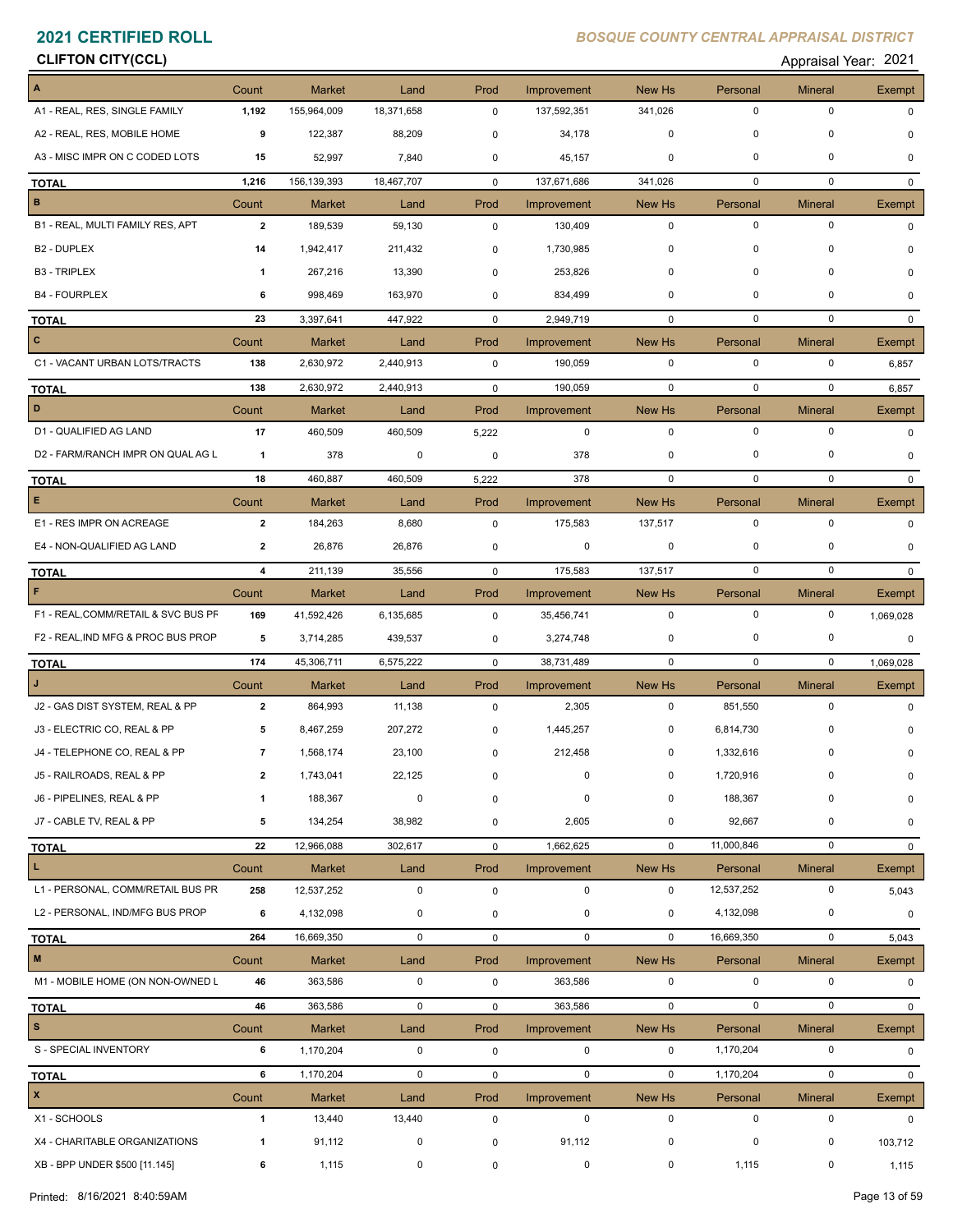| <b>ALL PTD TOTAL</b>               | 2,009 | 309,580,219 | 35,150,980 | 5,222        | 245,587,724 | 478,543 | 28,841,515 | $\mathbf{0}$ | 71,331,736           |
|------------------------------------|-------|-------------|------------|--------------|-------------|---------|------------|--------------|----------------------|
| <b>TOTAL</b>                       | 120   | 70.264.248  | 6.420.534  | $\Omega$     | 63.842.599  | 0       | 1,115      | 0            | 70.250.808           |
| XV - OTHER EXEMPTIONS              | 103   | 65.910.023  | 6.058.883  | $\mathbf{0}$ | 59.851.140  | 0       | $\Omega$   | 0            | 65.897.423           |
| XL - ECONOMIC DEVELOPMENT [11.231  |       | 220.889     | 9,920      | 0            | 210,969     | 0       | $\Omega$   | 0            | 220,889              |
| XI - YOUTH DEVELOPMENT [11.19]     |       | 669.896     | 174,896    | 0            | 495,000     | 0       | $\Omega$   | 0            | 669,896              |
| XG - PRIMARILY CHARITABLE [11.184] |       | 201.842     | 8,625      | 0            | 193,217     | 0       | $\Omega$   | 0            | 201,842              |
| XE - CHAR HOUS DVLP ORG [11.182]   | 6     | 3.155.931   | 154.770    | 0            | 3,001,161   | 0       |            | 0            | 3,155,931            |
| <b>CLIFTON CITY(CCL)</b>           |       |             |            |              |             |         |            |              | Appraisal Year: 2021 |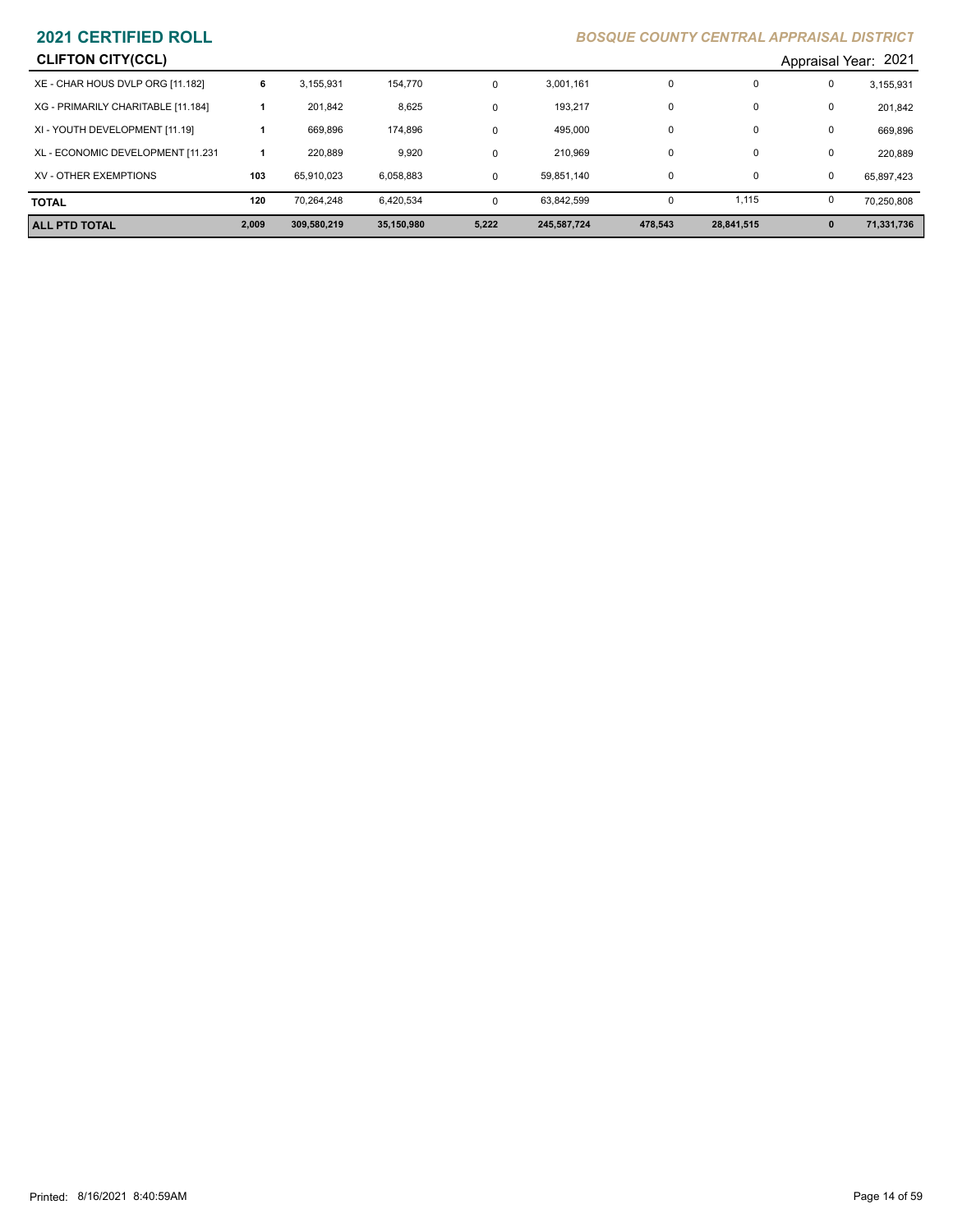# **CLIFTON ISD(SCL)** Appraisal Year: 2021

| Value<br><b>Improvements</b><br>Count                 |
|-------------------------------------------------------|
| 2,209<br>312,892,699<br>Homesite                      |
| 1,686,445<br>56<br>New Homesite                       |
| 233,272,957<br>2,337<br>Non Homesite                  |
| 9,488,002<br>56<br><b>New Non Homesite</b>            |
|                                                       |
| $(8,206.813 \text{ acres})$<br>Land<br>Value<br>Count |
| 63,154,602<br>2,161<br>Homesite                       |
| 285,123<br>9<br>New Homesite                          |
| 2,466<br>78,701,750<br>Non Homesite                   |
| New Non Homesite<br>0<br>0                            |
| Value<br>(118,379.304 acres)<br>Count<br>Prod         |
| 1,412<br>537,625,645<br>Productivity                  |
| O<br>Inventory                                        |
| 0<br>0<br>Timber                                      |
| <b>Other</b><br>Count<br>Value                        |
|                                                       |
| 465<br>307,960,551<br>Personal Property               |
| 0<br>Minerals<br>0                                    |

| <b>Prod. Use</b> | Count | <b>Value</b> | Loss        |
|------------------|-------|--------------|-------------|
| Productivity     | 1,412 | 11,281,230   | 526,344,415 |
| Inventory        | 0     |              |             |
| Timber           |       | O            |             |
| <b>Totals</b>    | 1.410 | 11,280,020   | 526,298,425 |
|                  |       |              | 1.562       |

|                              |                |                    |       |                    | 876,190,645<br>$( = )$ | <b>TOTAL ASSESSED</b>               |
|------------------------------|----------------|--------------------|-------|--------------------|------------------------|-------------------------------------|
| <b>Exemptions/Deductions</b> |                | *** Non-Frozen *** |       | ***** Frozen ***** |                        | $(6,587$ accounts)                  |
|                              | <b>Count</b>   | <b>Value</b>       | Count | <b>Value</b>       |                        |                                     |
| Homestead                    | 745            | 18,089,407         | 1,045 | 25,326,450         |                        |                                     |
| <b>Homestead Local</b>       | $\Omega$       | $\mathbf 0$        | 0     | 0                  | 43,415,857             | <b>TOTAL HOMESTEAD</b>              |
| Over <sub>65</sub>           | 40             | 380,000            | 972   | 9,492,696          |                        |                                     |
| Over 65 Local                | 0              | 0                  | 0     | 0                  | 9,872,696              | <b>TOTAL OVER 65</b>                |
| Disabled                     | $\overline{2}$ | 20,000             | 26    | 238,829            |                        |                                     |
| <b>Disabled Local</b>        | $\Omega$       | $\mathbf 0$        | 0     | $\Omega$           | 258,829                | <b>TOTAL DISABLED</b>               |
| <b>Disabled Veteran</b>      | 35             | 357,000            | 46    | 552,097            | 909,097                | <b>TOTAL DISABLED VETERAN</b>       |
| Disabled Vet HS              | 5              | 1,169,711          | 37    | 5,432,725          | 6,602,436              | <b>TOTAL DISABLED VETERAN HS</b>    |
| Surv Sp (FR & DSM)           | 0              | 0                  | 0     | 0                  | 0                      | <b>TOTAL SURV SP (FR &amp; DSM)</b> |
| Abatements                   | $\Omega$       | $\mathbf 0$        |       |                    |                        |                                     |
| <b>Pollution Control</b>     | 2              | 34,399,562         |       |                    |                        |                                     |
| Freeport                     |                | 0                  |       |                    |                        |                                     |
| Goods In Transit             | <sup>0</sup>   | $\Omega$           |       |                    |                        |                                     |
| Historic                     | $\Omega$       | 0                  | 0     | 0                  |                        |                                     |
| Low Income Housing           | <sup>0</sup>   | $\Omega$           |       |                    |                        |                                     |
| Solar / Wind Power           |                | $\Omega$           | 0     | 0                  |                        |                                     |
| <b>Tot Exempt Proration</b>  | 0              | 0                  | 0     | 0                  | 34,399,562             | <b>TOTAL OTHER DEDUCTIONS</b>       |
|                              |                |                    |       | 0.07000700         | 95,458,477             | TOTAL EXEMPTIONS/DEDUCTIONS         |

| Taxable Non Frozen<br>Taxable Frozen<br>Taxable New HS Frozen |   | 667,093,796<br>113.147.565<br>491,352  | 780  |
|---------------------------------------------------------------|---|----------------------------------------|------|
| Tax Non Frozen<br>Tax Frozen<br>Tax New HS Frozen             |   | 8,156,550.09<br>874.159.58<br>5.397.96 | 9,03 |
| Total Tax w/o Ceiling<br>Tax Frozen Loss                      |   | 9.546.013.04<br>509.905.41             | 0.0  |
| <b>Total Vet HS Proration</b>                                 | 0 | 0.00                                   |      |
| Total Surv Spouse Ex Amt                                      | 0 | 0.00                                   |      |

| Homesite<br>New Homesite                | 2,209<br>56 | 312,892,699<br>1,686,445 |           |               |                                           |
|-----------------------------------------|-------------|--------------------------|-----------|---------------|-------------------------------------------|
| Non Homesite                            | 2,337       | 233,272,957              |           |               |                                           |
| New Non Homesite                        | 56          | 9,488,002                | $(+)$     | 557,340,103   | <b>TOTAL IMPROVEMENTS</b>                 |
| <b>Land</b> $(8,206.813 \text{ acres})$ | Count       | Value                    |           |               |                                           |
| Homesite                                | 2,161       | 63,154,602               |           |               |                                           |
| New Homesite                            | 9           | 285,123                  |           |               |                                           |
| Non Homesite                            | 2,466       | 78,701,750               |           |               |                                           |
| New Non Homesite                        | 0           | 0                        | $(+)$     | 142,140,930   | <b>TOTAL LAND MARKET</b>                  |
| <b>Prod</b> (118,379.304 acres)         | Count       | Value                    |           |               |                                           |
| Productivity                            | 1,412       | 537,625,645              |           |               |                                           |
| Inventory                               |             |                          |           |               |                                           |
| Timber                                  | 0           | 0                        | $(+)$     | 537,578,445   | <b>TOTAL PROD MARKET</b>                  |
| Other                                   | Count       | Value                    |           |               | 679,719,375<br><b>TOTAL LAND</b>          |
| Personal Property                       | 465         | 307,960,551              |           |               |                                           |
| Minerals                                | 0           |                          | $(+)$     | 307,960,551   | <b>TOTAL OTHER</b>                        |
|                                         |             |                          | $( = )$   | 1,545,020,029 | <b>TOTAL MARKET VALUE</b>                 |
|                                         |             |                          | $(\cdot)$ | 87,200,941    | <b>TOTAL EXEMPT PROPERTY (INCL HB366)</b> |
|                                         |             |                          |           |               |                                           |

| $( = )$ | 1,457,819,088 TOTAL MARKET VALUE OF TAXABLE PROPERTY |  |
|---------|------------------------------------------------------|--|
|         |                                                      |  |

| 526,298,425 |  | 526,298,425 TOTAL PRODUCTION LOSS |
|-------------|--|-----------------------------------|
|             |  |                                   |

 $( = )$ 

| $(-)$ |                    | 55,330,018 CAPPED HOMESTEAD LOSS |
|-------|--------------------|----------------------------------|
|       | <b>ARA JAA AJE</b> |                                  |

| 876,190,645 TOTAL ASSESSED |  |
|----------------------------|--|
|                            |  |

- 
- 

| 258,829 TOTAL DISABLED              |
|-------------------------------------|
| 909.097 TOTAL DISABLED VETERAN      |
| 6,602,436 TOTAL DISABLED VETERAN HS |

| 34,399,562 TOTAL OTHER DEDUCTIONS      |
|----------------------------------------|
| 95,458,477 TOTAL EXEMPTIONS/DEDUCTIONS |
| 780,732,713 TOTAL TAXABLE              |
| 9,036,107.63 TOTAL TAX                 |
| 0.01222700 TAX RATE                    |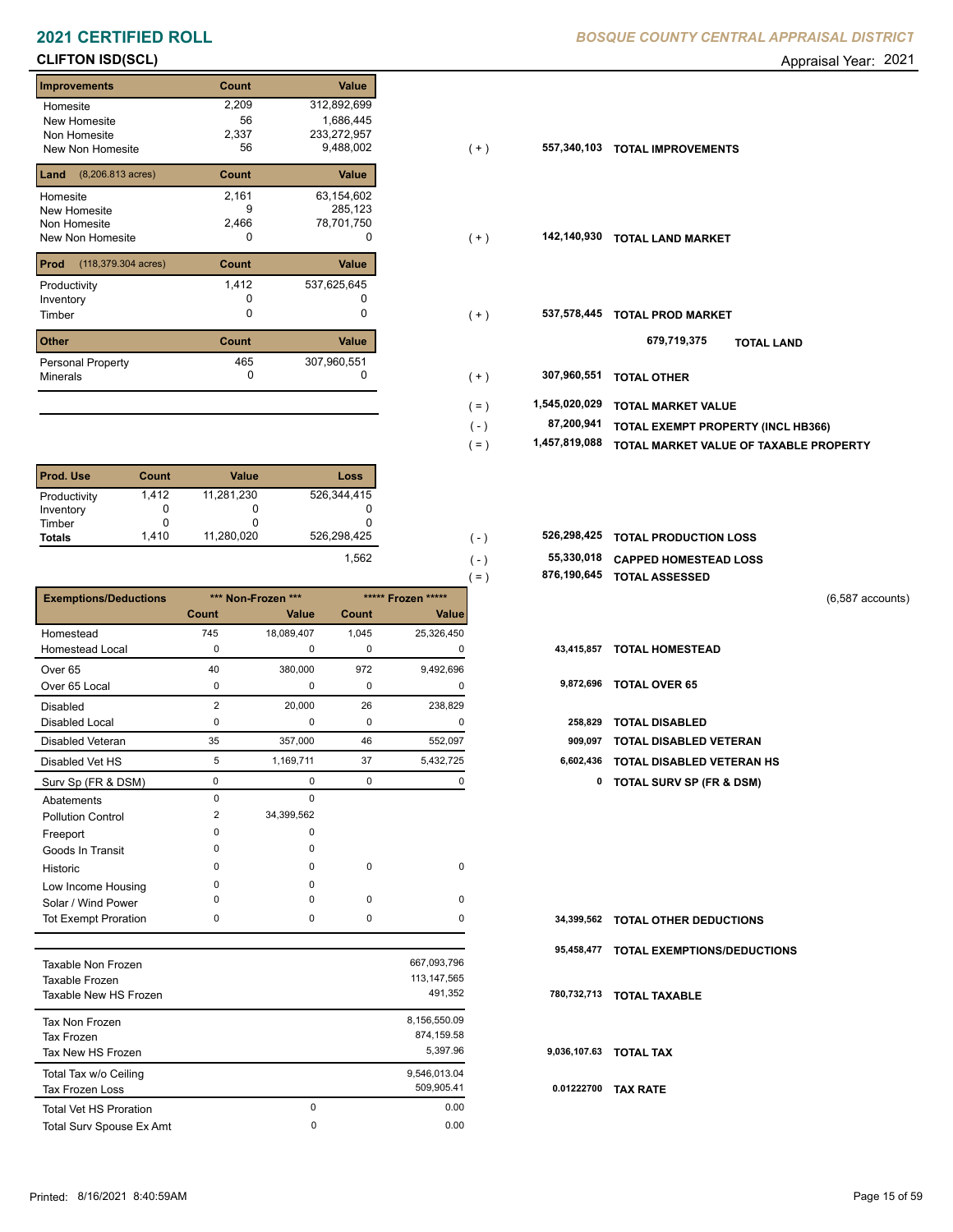# **CLIFTON ISD(SCL)** Appraisal Year: 2021

|                                     | Count        | <b>Market</b> | Land        | Prod        | Improvement   | New Hs       | Personal    | <b>Mineral</b> | Exempt       |
|-------------------------------------|--------------|---------------|-------------|-------------|---------------|--------------|-------------|----------------|--------------|
| A1 - REAL, RES, SINGLE FAMILY       | 2,067        | 296,246,792   | 53,997,330  | $\mathbf 0$ | 242,249,462   | 756,144      | $\mathbf 0$ | $\mathbf 0$    | $\Omega$     |
| A2 - REAL, RES, MOBILE HOME         | 182          | 6,424,534     | 3,684,541   | 0           | 2,739,993     | 0            | 0           | 0              | $\Omega$     |
| A3 - MISC IMPR ON C CODED LOTS      | 151          | 1,849,837     | 379,392     | 0           | 1,470,445     | 0            | 0           | $\mathbf 0$    | $\Omega$     |
| <b>TOTAL</b>                        | 2,400        | 304,521,163   | 58,061,263  | $\mathbf 0$ | 246,459,900   | 756,144      | $\mathbf 0$ | $\mathbf 0$    | $\mathbf{0}$ |
| $\, {\bf B}$                        | Count        | <b>Market</b> | Land        | Prod        | Improvement   | New Hs       | Personal    | <b>Mineral</b> | Exempt       |
| B1 - REAL, MULTI FAMILY RES, APT    | $\mathbf{2}$ | 189,539       | 59,130      | 0           | 130,409       | 0            | $\mathbf 0$ | $\mathbf 0$    | 0            |
| B <sub>2</sub> - DUPLEX             | 16           | 2,212,973     | 275,748     | 0           | 1,937,225     | 0            | 0           | 0              | $\Omega$     |
| <b>B3 - TRIPLEX</b>                 | $\mathbf{2}$ | 274,415       | 20,589      | $\mathbf 0$ | 253,826       | 0            | $\mathbf 0$ | 0              | $\Omega$     |
| <b>B4 - FOURPLEX</b>                | 6            | 998,469       | 163,970     | 0           | 834,499       | 0            | 0           | 0              | 0            |
| <b>TOTAL</b>                        | 26           | 3,675,396     | 519,437     | $\mathbf 0$ | 3,155,959     | 0            | $\mathbf 0$ | $\mathbf 0$    | $\mathbf{0}$ |
| c                                   | Count        | <b>Market</b> | Land        | Prod        | Improvement   | New Hs       | Personal    | <b>Mineral</b> | Exempt       |
| C1 - VACANT URBAN LOTS/TRACTS       | 144          | 2,758,995     | 2,556,818   | 0           | 202,177       | 0            | $\mathbf 0$ | $\pmb{0}$      | 6,857        |
| C3 - VACANT RURAL LOT/TR IN LAKE AI | 517          | 7,114,507     | 6,776,291   | 0           | 338,216       | 0            | 0           | 0              | 36,473       |
| C4 - VACANT RURAL TRACTS/LOTS       | 38           | 1,568,534     | 1,118,998   | 0           | 449,536       | 158,429      | 0           | 0              | $\Omega$     |
| <b>TOTAL</b>                        | 699          | 11,442,036    | 10,452,107  | 0           | 989,929       | 158,429      | $\mathbf 0$ | $\mathbf 0$    | 43,330       |
| D                                   | Count        | <b>Market</b> | Land        | Prod        | Improvement   | New Hs       | Personal    | <b>Mineral</b> | Exempt       |
| D1 - QUALIFIED AG LAND              | 1,421        | 542,894,923   | 539,560,320 | 11,280,020  | 3,334,603     | 0            | $\mathbf 0$ | $\mathbf 0$    | 0            |
| D2 - FARM/RANCH IMPR ON QUAL AG L   | 421          | 7,004,634     | 0           | 0           | 7,004,634     | 0            | 0           | 0              | 0            |
| <b>TOTAL</b>                        | 1,842        | 549,899,557   | 539,560,320 | 11,280,020  | 10,339,237    | $\mathbf 0$  | $\mathbf 0$ | $\mathbf 0$    | $\Omega$     |
| Е                                   | Count        | <b>Market</b> | Land        | Prod        | Improvement   | New Hs       | Personal    | <b>Mineral</b> | Exempt       |
| E1 - RES IMPR ON ACREAGE            | 847          | 190,576,369   | 28,707,478  | 0           | 161,868,891   | 927,147      | $\mathbf 0$ | $\mathbf 0$    | 173,274      |
| E2 - MOBILE HOME ON ACREAGE         | 90           | 4,896,275     | 2,574,971   | 0           | 2,321,304     | 109,580      | 0           | 0              | 0            |
| E3 - OTHER/MISC IMPR ON ACREAGE     | 39           | 548,768       | $\mathbf 0$ | 0           | 548,768       | 0            | 0           | 0              | 0            |
| E4 - NON-QUALIFIED AG LAND          | 146          | 10,732,724    | 10,286,473  | 0           | 446,251       | 20,268       | 0           | 0              | 39,468       |
| <b>TOTAL</b>                        | 1,122        | 206,754,136   | 41,568,922  | $\mathbf 0$ | 165, 185, 214 | 1,056,995    | $\mathbf 0$ | $\mathbf 0$    | 212,742      |
| F                                   | Count        | Market        | Land        | Prod        | Improvement   | New Hs       | Personal    | <b>Mineral</b> | Exempt       |
| F1 - REAL, COMM/RETAIL & SVC BUS PF | 272          | 61,620,356    | 10,504,750  | 0           | 51,115,606    | $\mathbf 0$  | $\mathbf 0$ | 0              | 1,069,028    |
| F2 - REAL, IND MFG & PROC BUS PROP  | 16           | 8,352,736     | 1,363,471   | 0           | 6,989,265     | 0            | 0           | 0              | 0            |
| <b>TOTAL</b>                        | 288          | 69,973,092    | 11,868,221  | $\mathbf 0$ | 58,104,871    | $\mathbf 0$  | $\mathbf 0$ | $\mathbf 0$    | 1,069,028    |
| $\mathbf{J}$                        | Count        | Market        | Land        | Prod        | Improvement   | New Hs       | Personal    | Mineral        | Exempt       |
| J1 - WATER SYSTEMS, REAL & PP       | 17           | 1,706,215     | 114,542     | $\mathbf 0$ | 34,753        | 0            | 1,556,920   | $\pmb{0}$      | 18,320       |
| J2 - GAS DIST SYSTEM, REAL & PP     | 3            | 878,784       | 11,138      | $\pmb{0}$   | 2,305         | 0            | 865,341     | 0              | $\mathbf 0$  |
| J3 - ELECTRIC CO, REAL & PP         | 25           | 63,799,151    | 528,593     | 0           | 1,447,297     | 0            | 61,823,261  | 0              | 0            |
| J4 - TELEPHONE CO, REAL & PP        | 20           | 4,413,157     | 95,341      | 0           | 280,511       | 0            | 4,037,305   | 0              | 266          |
| J5 - RAILROADS, REAL & PP           | 5            | 11,424,174    | 28,419      | 0           | 172,537       | 0            | 11,223,218  | 0              | 0            |
| J6 - PIPELINES, REAL & PP           | 4            | 4,375,817     | $\mathbf 0$ | 0           | $\mathbf 0$   | 0            | 4,375,817   | 0              | 0            |
| J7 - CABLE TV, REAL & PP            | 7            | 149,692       | 38,982      | $\pmb{0}$   | 2,605         | 0            | 108,105     | 0              | 0            |
| <b>TOTAL</b>                        | 81           | 86,746,990    | 817,015     | 0           | 1,940,008     | $\mathbf 0$  | 83,989,967  | $\pmb{0}$      | 18,586       |
| L                                   | Count        | Market        | Land        | Prod        | Improvement   | New Hs       | Personal    | <b>Mineral</b> | Exempt       |
| L1 - PERSONAL, COMM/RETAIL BUS PR   | 393          | 16,652,685    | $\mathbf 0$ | $\pmb{0}$   | $\mathbf 0$   | 0            | 16,652,685  | 0              | 4,789        |
| L2 - PERSONAL, IND/MFG BUS PROP     | 16           | 206, 143, 949 | 0           | 0           | 0             | 0            | 206,143,949 | 0              | 0            |
| <b>TOTAL</b>                        | 409          | 222,796,634   | $\mathbf 0$ | 0           | $\mathbf 0$   | $\mathbf{0}$ | 222,796,634 | $\pmb{0}$      | 4,789        |
| $\mathsf{M}\xspace$                 | Count        | <b>Market</b> | Land        | Prod        | Improvement   | New Hs       | Personal    | <b>Mineral</b> | Exempt       |
| M1 - MOBILE HOME (ON NON-OWNED L    | 162          | 2,130,543     | 0           | $\pmb{0}$   | 2,130,543     | 0            | $\mathbf 0$ | $\mathbf 0$    | 0            |
| M4 - MISC-OTHER NON-BUSINESS PP     | $\mathbf{1}$ | 27,049        | 0           | 0           | 27,049        | 0            | 0           | 0              | 0            |
| <b>TOTAL</b>                        | 163          | 2,157,592     | $\mathbf 0$ | 0           | 2,157,592     | 0            | $\mathbf 0$ | $\pmb{0}$      | $\mathbf{0}$ |
| $\mathbf{o}$                        | Count        | Market        | Land        | Prod        | Improvement   | New Hs       | Personal    | <b>Mineral</b> | Exempt       |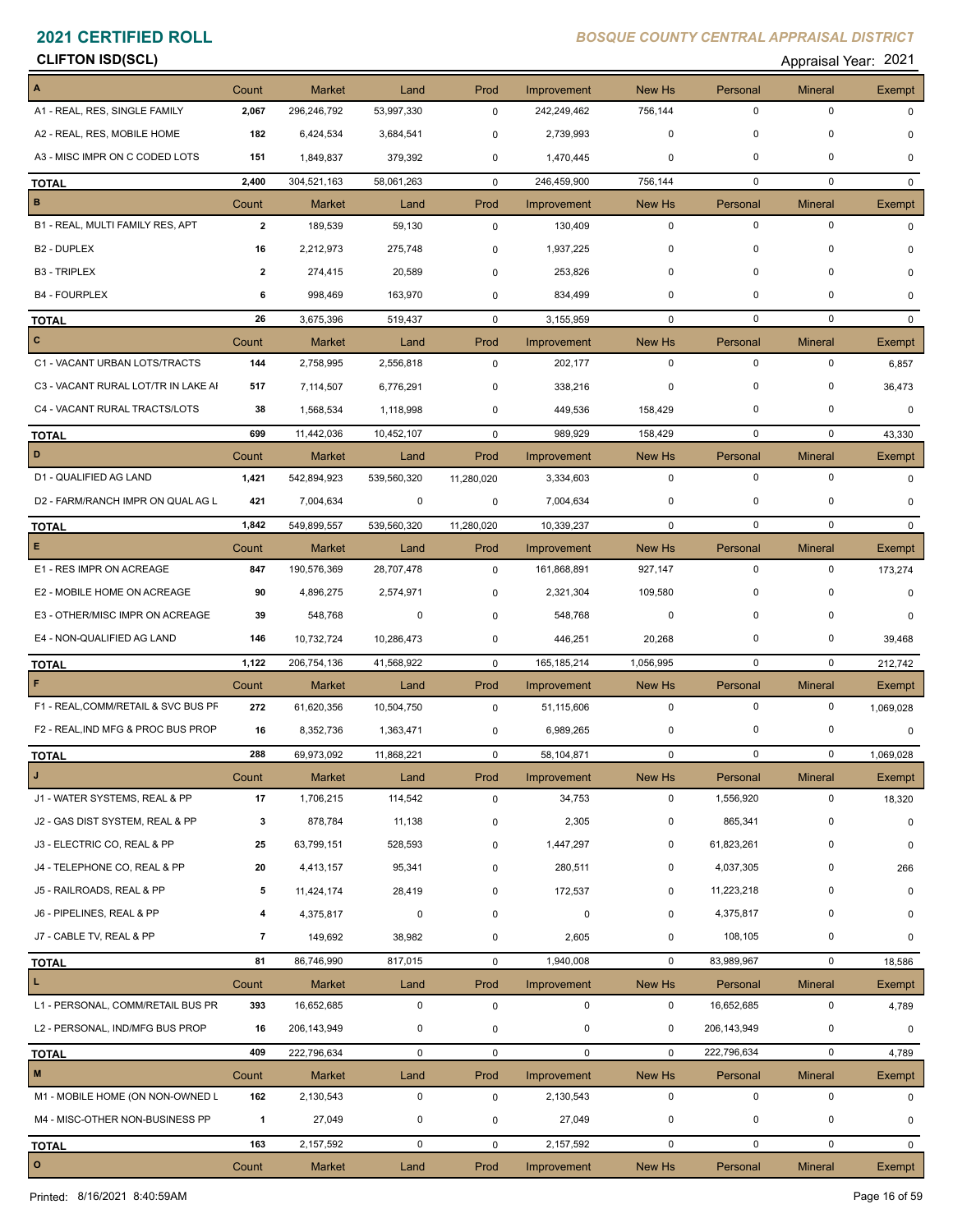# **CLIFTON ISD(SCL)** Appraisal Year: 2021 O3 - REAL, VACANT LOTS (INV FOR SFR) **1** 15,000 15,000 0 0 0 0 0 0 **TOTAL 1** 15,000 15,000 0 0 0 0 0 0 **S** Count Market Land Prod Improvement New Hs Personal Mineral Exempt S - SPECIAL INVENTORY **7** 1,172,527 0 0 0 0 0 1,172,527 0 0 0 **TOTAL 7** 1,172,527 0 0 0 0 1,172,527 0 0 **X** Count Market Land Prod Improvement New Hs Personal Mineral Exempt X1 - SCHOOLS **1** 13,440 13,440 0 0 0 0 0 0 X3 - FED & STATE GOV **3** 25,029 25,029 0 0 0 0 0 25,029 X4 - CHARITABLE ORGANIZATIONS **1** 91,112 0 0 91,112 0 0 0 0 103,712<br>XB - BPP UNDER \$500 [11.145] **7** 1,423 0 0 0 0 0 0 1,423 0 1,423 XE - CHAR HOUS DVLP ORG [11.182] **6** 3,155,931 154,770 0 3,001,161 0 0 0 0 3,155,931 XG - PRIMARILY CHARITABLE [11.184] 1 201,842 8,625 0 193,217 0 0 201,842<br>XI - YOUTH DEVELOPMENT [11.19] 2 677,842 182,842 0 495,000 0 677,842<br>X XR - NONPROFIT WATER [11.30] **9** 289,531 91,135 0 198,396 0 0 0 289,531 XV - OTHER EXEMPTIONS **180** 81,188,867 16,371,329 0 64,817,538 0 0 0 81,176,267 **TOTAL 211** 85,865,906 16,857,090 0 69,007,393 0 1,423 0 85,852,466 **ALL PTD TOTAL 6,587 1,545,020,029 679,719,375 11,281,230 557,340,103 1,971,568 307,960,551 0 87,200,941**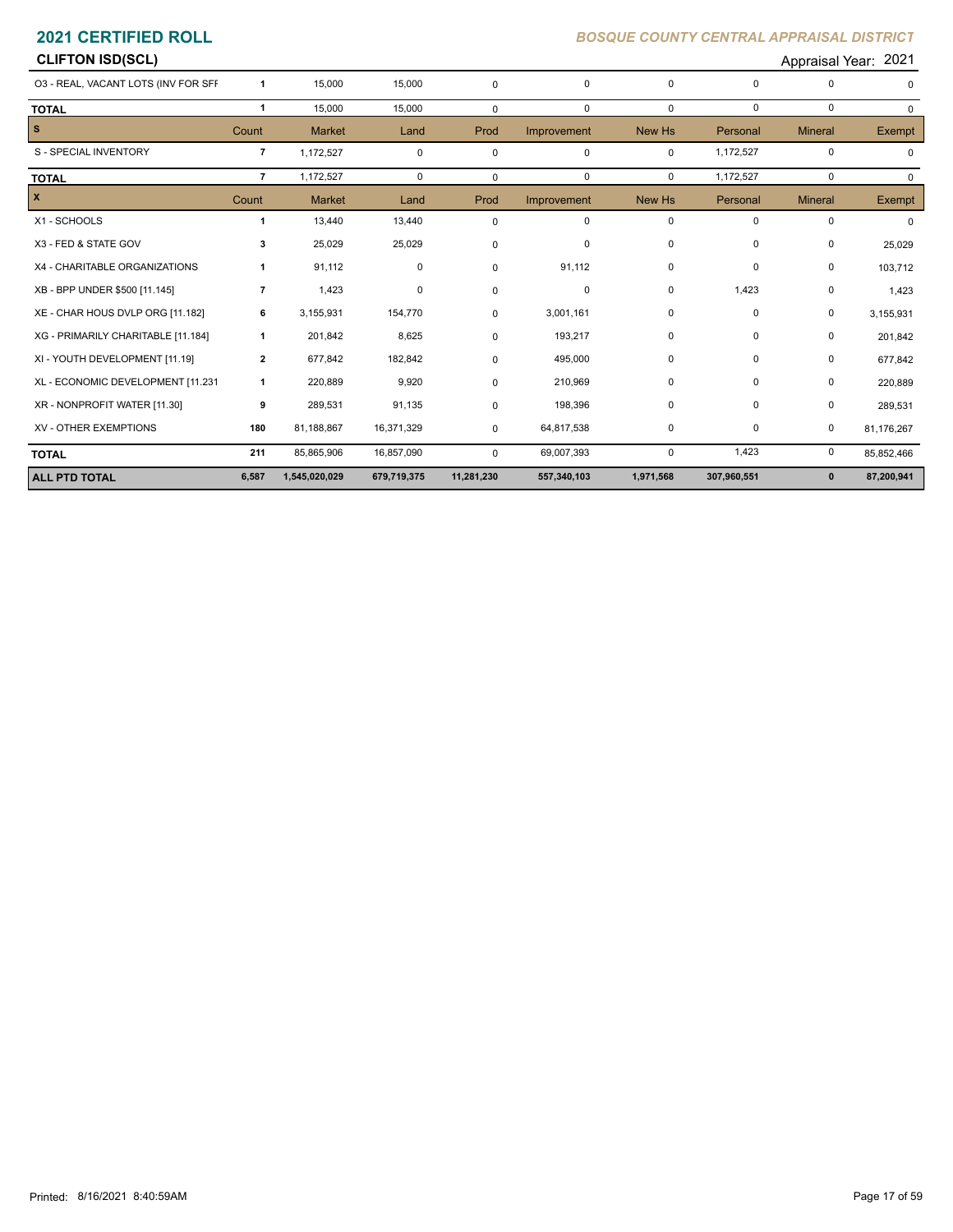# **CONS GROUNDWATER(WMTG) CONS GROUNDWATER(WMTG) Appraisal Year: 2021**

|                                    |              |               |       |               | . .                                |
|------------------------------------|--------------|---------------|-------|---------------|------------------------------------|
| Improvements                       | Count        | Value         |       |               |                                    |
| Homesite                           | 6,051        | 833,926,169   |       |               |                                    |
| New Homesite                       | 213          | 8,719,211     |       |               |                                    |
| Non Homesite                       | 7,712        | 677,228,032   |       |               |                                    |
| New Non Homesite                   | 240          | 21,959,764    | $(+)$ | 1,541,833,176 | <b>TOTAL IMPROVEMENTS</b>          |
| (47,945.471 acres)<br>Land         | Count        | Value         |       |               |                                    |
| Homesite                           | 5,822        | 170,654,535   |       |               |                                    |
| New Homesite                       | 20           | 736,102       |       |               |                                    |
| Non Homesite                       | 7,923        | 315,230,218   |       |               |                                    |
| New Non Homesite                   | 0            | 0             | $(+)$ | 486,602,051   | <b>TOTAL LAND MARKET</b>           |
| <b>Prod</b><br>(578,348.767 acres) | Count        | Value         |       |               |                                    |
| Productivity                       | 6,179        | 2,766,701,712 |       |               |                                    |
| Inventory                          | 0            |               |       |               |                                    |
| Timber                             | 0            | $\mathbf 0$   | $(+)$ | 2,763,888,482 | <b>TOTAL PROD MARKET</b>           |
| Other                              | <b>Count</b> | Value         |       |               | 3,250,490,533<br><b>TOTAL LAND</b> |
| Personal Property                  | 1,259        | 577,953,197   |       |               |                                    |
| Minerals                           | 0            | 0             | $+$   | 577,953,197   | <b>TOTAL OTHER</b>                 |

| <b>Prod. Use</b> | Count | <b>Value</b> | Loss          |
|------------------|-------|--------------|---------------|
| Productivity     | 6,179 | 53,352,241   | 2,713,349,471 |
| Inventory        | 0     | O            |               |
| Timber           |       | O            |               |
| <b>Totals</b>    | 6.174 | 53,241,011   | 2,710,647,471 |
|                  |       |              | 4.240         |

|                              |             |                    |              |                    | $=$ )<br>4,400,107, <i>33</i> 0 | TUTAL ASSESSED                      |                     |
|------------------------------|-------------|--------------------|--------------|--------------------|---------------------------------|-------------------------------------|---------------------|
| <b>Exemptions/Deductions</b> |             | *** Non-Frozen *** |              | ***** Frozen ***** |                                 |                                     | $(21,619$ accounts) |
|                              | Count       | <b>Value</b>       | <b>Count</b> | <b>Value</b>       |                                 |                                     |                     |
| Homestead                    | $\Omega$    | $\Omega$           | $\mathbf 0$  | $\Omega$           |                                 |                                     |                     |
| <b>Homestead Local</b>       | 0           | 0                  | 0            | 0                  | 0                               | <b>TOTAL HOMESTEAD</b>              |                     |
| Over <sub>65</sub>           | $\Omega$    | $\Omega$           | $\Omega$     | O                  |                                 |                                     |                     |
| Over 65 Local                | 0           | 0                  | 0            |                    | 0                               | <b>TOTAL OVER 65</b>                |                     |
| <b>Disabled</b>              | $\Omega$    | $\Omega$           | $\Omega$     | $\Omega$           |                                 |                                     |                     |
| <b>Disabled Local</b>        | $\Omega$    | $\Omega$           | 0            |                    | 0                               | <b>TOTAL DISABLED</b>               |                     |
| Disabled Veteran             | 232         | 2,449,225          | $\mathbf 0$  | $\Omega$           | 2,449,225                       | <b>TOTAL DISABLED VETERAN</b>       |                     |
| Disabled Vet HS              | 138         | 20,577,054         | $\mathbf 0$  | $\Omega$           | 20,577,054                      | TOTAL DISABLED VETERAN HS           |                     |
| Surv Sp (FR & DSM)           |             | 146,774            | 0            | 0                  | 146,774                         | <b>TOTAL SURV SP (FR &amp; DSM)</b> |                     |
| Abatements                   | $\mathbf 0$ | $\mathbf 0$        |              |                    |                                 |                                     |                     |
| <b>Pollution Control</b>     | 2           | 34,399,562         |              |                    |                                 |                                     |                     |
| Freeport                     | Δ           | 2,171,944          |              |                    |                                 |                                     |                     |
| Goods In Transit             | n           | $\Omega$           |              |                    |                                 |                                     |                     |
| Historic                     | $\Omega$    | $\Omega$           | $\mathbf 0$  | $\Omega$           |                                 |                                     |                     |
| Low Income Housing           | $\Omega$    | $\Omega$           |              |                    |                                 |                                     |                     |
| Solar / Wind Power           | n           | U                  | $\mathbf 0$  | $\Omega$           |                                 |                                     |                     |
| <b>Tot Exempt Proration</b>  | 0           | 0                  | $\mathbf 0$  | O                  | 36,571,506                      | <b>TOTAL OTHER DEDUCTIONS</b>       |                     |
|                              |             |                    |              |                    | 59,744,559                      | <b>TOTAL EXEMPTIONS/DEDUCTIONS</b>  |                     |
| <b>Taxable Non Frozen</b>    |             |                    |              | 2,195,430,010      |                                 |                                     |                     |

| Taxable Non Frozen<br>Taxable Frozen<br>Taxable New HS Frozen |   | 2,195,430,010<br>0<br>0 | 2,195           |
|---------------------------------------------------------------|---|-------------------------|-----------------|
| Tax Non Frozen<br><b>Tax Frozen</b>                           |   | 201,889.71<br>0.00      |                 |
| Tax New HS Frozen                                             |   | 0.00                    | 20 <sub>2</sub> |
| Total Tax w/o Ceiling<br><b>Tax Frozen Loss</b>               |   | 201,889.71<br>0.00      | 0.0             |
| <b>Total Vet HS Proration</b>                                 | 5 | 69.45                   |                 |
| Total Surv Spouse Ex Amt                                      | 0 | 0.00                    |                 |
|                                                               |   |                         |                 |

| 240 | 21,959,764 |  | 1,541,833,176 TOTAL IMPROVEMENTS |
|-----|------------|--|----------------------------------|

- $(+)$
- $(+)$ 
	- **TOTAL LAND 3,250,490,533**
- 0 0 **577,953,197 TOTAL OTHER**  $(+)$
- **5,370,276,906 TOTAL MARKET VALUE** ( = )
- **TOTAL EXEMPT PROPERTY (INCL HB366)** ( )  **231,964,493**
- **5,138,312,413 TOTAL MARKET VALUE OF TAXABLE PROPERTY** ( = )
- 2,710,647,471 **10TAL PRODUCTION LOSS** 
	- **172,506,952 CAPPED HOMESTEAD LOSS**
	- **2,255,157,990 TOTAL ASSESSED** ( = )

 $( - )$ 

- 
- 
- 
- 
- 138 20,577,054 0 0 **20,577,054 TOTAL DISABLED VETERAN HS**
	- Surv Sp (FR & DSM) 1 146,774 0 0 **146,774 TOTAL SURV SP (FR & DSM)**

|            | 36,571,506 TOTAL OTHER DEDUCTIONS      |
|------------|----------------------------------------|
|            | 59,744,559 TOTAL EXEMPTIONS/DEDUCTIONS |
|            | 2,195,430,010 TOTAL TAXABLE            |
|            |                                        |
|            |                                        |
|            | 201.889.71 TOTAL TAX                   |
| 0.00009200 | <b>TAX RATE</b>                        |
|            |                                        |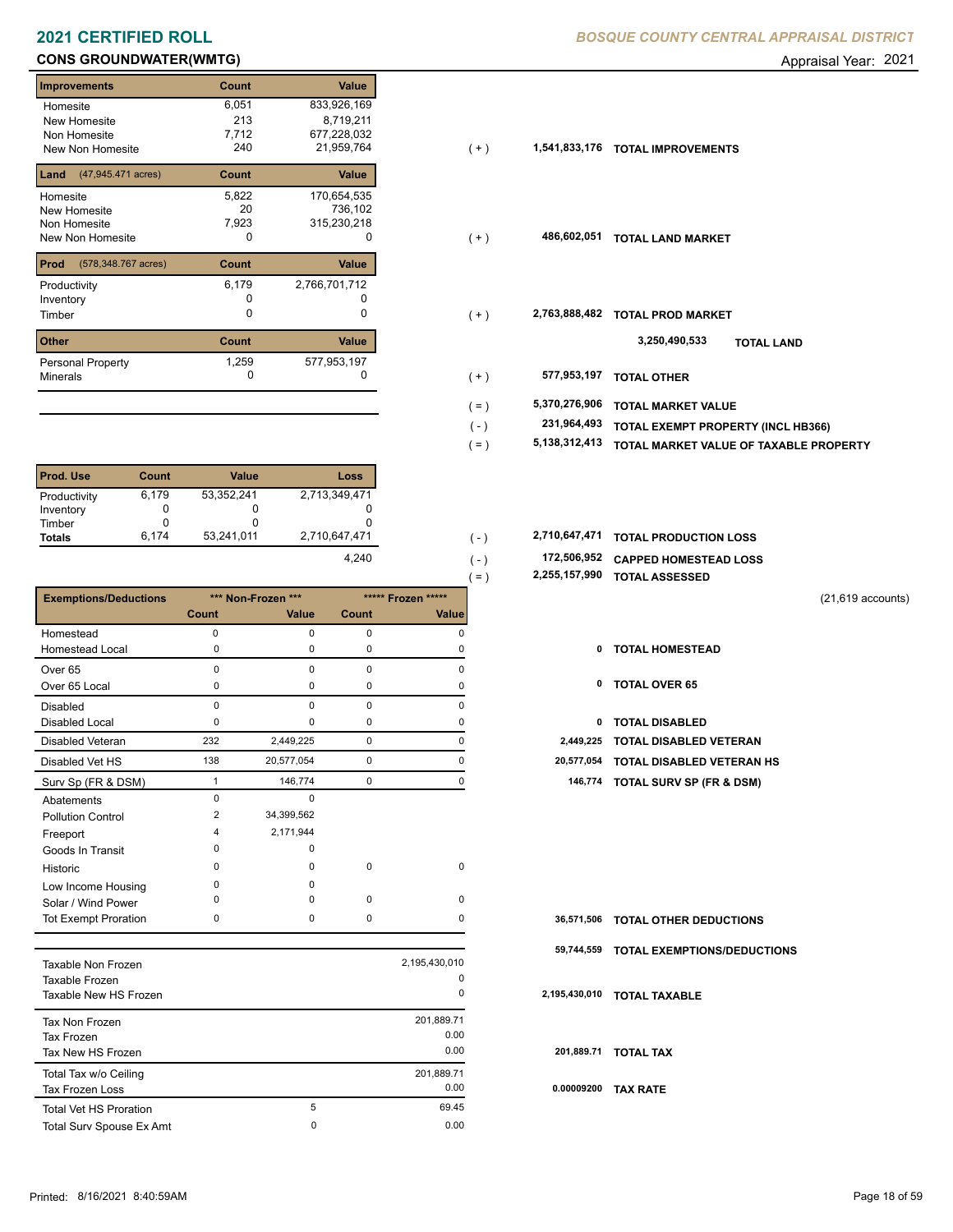### **CONS GROUNDWATER(WMTG) CONS GROUNDWATER(WMTG) Appraisal Year: 2021**

| A                                   | Count          | <b>Market</b> | Land          | Prod        | Improvement | New Hs       | Personal    | <b>Mineral</b> | <b>Exempt</b> |
|-------------------------------------|----------------|---------------|---------------|-------------|-------------|--------------|-------------|----------------|---------------|
| A1 - REAL, RES, SINGLE FAMILY       | 4,667          | 634,139,379   | 112,682,324   | $\mathbf 0$ | 521,456,555 | 3,411,763    | 500         | $\pmb{0}$      | 430,379       |
| A2 - REAL, RES, MOBILE HOME         | 601            | 27,910,672    | 15,406,516    | 0           | 12,504,156  | 72,068       | $\mathbf 0$ | $\mathbf 0$    | $\Omega$      |
| A3 - MISC IMPR ON C CODED LOTS      | 426            | 4,832,778     | 496,299       | 0           | 4,336,479   | 0            | 0           | 0              | 69,230        |
| <b>TOTAL</b>                        | 5,694          | 666,882,829   | 128,585,139   | $\mathbf 0$ | 538,297,190 | 3,483,831    | 500         | $\mathbf 0$    | 499,609       |
| $\, {\bf B}$                        | Count          | <b>Market</b> | Land          | Prod        | Improvement | New Hs       | Personal    | <b>Mineral</b> | Exempt        |
| B1 - REAL, MULTI FAMILY RES, APT    | $\overline{7}$ | 679,554       | 170,539       | 0           | 509,015     | 0            | $\mathbf 0$ | $\mathbf 0$    | 0             |
| <b>B2 - DUPLEX</b>                  | 31             | 3,822,239     | 420,524       | 0           | 3,401,715   | 0            | $\mathbf 0$ | $\mathbf 0$    | $\Omega$      |
| <b>B3 - TRIPLEX</b>                 | 5              | 979,275       | 41,746        | $\mathbf 0$ | 937,529     | 0            | $\mathbf 0$ | $\mathbf 0$    | $\Omega$      |
| <b>B4 - FOURPLEX</b>                | 14             | 1,739,247     | 244,946       | 0           | 1,494,301   | 0            | 0           | 0              | 0             |
| <b>TOTAL</b>                        | 57             | 7,220,315     | 877,755       | $\mathbf 0$ | 6,342,560   | $\mathbf 0$  | $\mathbf 0$ | $\mathbf 0$    | $\mathbf{0}$  |
| $\mathbf{C}$                        | Count          | <b>Market</b> | Land          | Prod        | Improvement | New Hs       | Personal    | <b>Mineral</b> | <b>Exempt</b> |
| C1 - VACANT URBAN LOTS/TRACTS       | 722            | 8,586,825     | 7,631,529     | $\mathbf 0$ | 955,296     | $\mathbf 0$  | $\mathbf 0$ | 0              | 172,808       |
| C2 - VACANT COMM LTS/TRS/PARCELS    | 2              | 60,750        | 60,750        | 0           | 0           | 0            | $\mathbf 0$ | $\mathbf 0$    | $\Omega$      |
| C3 - VACANT RURAL LOT/TR IN LAKE AI | 1,164          | 19,792,227    | 19,250,459    | $\mathbf 0$ | 541,768     | 11,128       | $\mathbf 0$ | $\mathbf 0$    | 43,996        |
| C4 - VACANT RURAL TRACTS/LOTS       | 295            | 11,946,166    | 10,620,056    | 0           | 1,326,110   | 267,931      | 0           | 0              | 53,318        |
| <b>TOTAL</b>                        | 2,183          | 40,385,968    | 37,562,794    | $\mathbf 0$ | 2,823,174   | 279,059      | $\mathbf 0$ | $\mathbf 0$    | 270,122       |
| D                                   | Count          | <b>Market</b> | Land          | Prod        | Improvement | New Hs       | Personal    | <b>Mineral</b> | Exempt        |
| D1 - QUALIFIED AG LAND              | 6,233          | 2,776,578,086 | 2,769,603,367 | 53,072,913  | 6,974,719   | 162,534      | $\mathbf 0$ | $\mathbf 0$    | 0             |
| D2 - FARM/RANCH IMPR ON QUAL AG L   | 1,810          | 45,503,781    | 8,250,083     | 158,624     | 37,253,698  | 6,032        | 0           | $\mathbf 0$    | $\mathbf 0$   |
| <b>TOTAL</b>                        | 8,043          | 2,822,081,867 | 2,777,853,450 | 53,231,537  | 44,228,417  | 168,566      | $\mathbf 0$ | $\mathbf 0$    | $\mathbf{0}$  |
| E                                   | Count          | <b>Market</b> | Land          | Prod        | Improvement | New Hs       | Personal    | <b>Mineral</b> | Exempt        |
| E1 - RES IMPR ON ACREAGE            | 3,274          | 763,618,869   | 98,740,686    | 302         | 664,878,183 | 4,458,063    | $\mathbf 0$ | $\mathbf 0$    | 173,274       |
| E2 - MOBILE HOME ON ACREAGE         | 613            | 37,634,877    | 21,269,851    | 0           | 16,365,026  | 155,265      | $\mathbf 0$ | 0              | 20,019        |
| E3 - OTHER/MISC IMPR ON ACREAGE     | 225            | 5,838,184     | 455,039       | 0           | 5,383,145   | 0            | $\mathbf 0$ | $\mathbf 0$    | 194,574       |
| E4 - NON-QUALIFIED AG LAND          | 834            | 74,765,679    | 71,646,651    | 9,172       | 3,119,028   | 620,792      | $\mathbf 0$ | $\mathbf 0$    | 658,190       |
| <b>TOTAL</b>                        | 4,946          | 881,857,609   | 192, 112, 227 | 9,474       | 689,745,382 | 5,234,120    | $\mathbf 0$ | $\mathbf 0$    | 1,046,057     |
| F                                   | Count          | <b>Market</b> | Land          | Prod        | Improvement | New Hs       | Personal    | <b>Mineral</b> | Exempt        |
| F1 - REAL, COMM/RETAIL & SVC BUS PF | 569            | 102,223,697   | 16,839,513    | 0           | 85,384,184  | 0            | $\mathbf 0$ | 0              | 2,264,080     |
| F2 - REAL, IND MFG & PROC BUS PROP  | 39             | 21,265,651    | 4,898,790     | 0           | 16,366,861  | 0            | 0           | 0              | $\mathbf 0$   |
| <b>TOTAL</b>                        | 608            | 123,489,348   | 21,738,303    | $\pmb{0}$   | 101,751,045 | 0            | 0           | 0              | 2,264,080     |
| J.                                  | Count          | Market        | Land          | Prod        | Improvement | New Hs       | Personal    | <b>Mineral</b> | Exempt        |
| J1 - WATER SYSTEMS, REAL & PP       | 34             | 2,244,833     | 204,307       | 0           | 46,791      | 0            | 1,993,735   | 0              | 18,320        |
| J2 - GAS DIST SYSTEM, REAL & PP     | 20             | 3,024,532     | 68,211        | 0           | 448,623     | 0            | 2,507,698   | 0              | 0             |
| J3 - ELECTRIC CO, REAL & PP         | 87             | 151,028,127   | 1,892,144     | 0           | 2,075,017   | 0            | 147,060,966 | $\mathbf 0$    | 0             |
| J4 - TELEPHONE CO, REAL & PP        | 88             | 9,994,816     | 375,994       | 0           | 573,117     | 0            | 9,045,705   | 0              | 178           |
| J5 - RAILROADS, REAL & PP           | 19             | 37,748,663    | 224,904       | 0           | 172,737     | 0            | 37,351,022  | $\mathbf 0$    | 0             |
| J6 - PIPELINES, REAL & PP           | 37             | 56,816,873    | 147,596       | 0           | 15,682      | 0            | 56,653,595  | 0              | 0             |
| J7 - CABLE TV, REAL & PP            | 31             | 292,387       | 38,982        | 0           | 2,605       | 0            | 250,800     | 0              | 0             |
| J8 - OTHER (DESCRIBE)               | $\mathbf{2}$   | 20,759,301    | $\mathbf 0$   | 0           | $\pmb{0}$   | 0            | 20,759,301  | 0              | 0             |
| <b>TOTAL</b>                        | 318            | 281,909,532   | 2,952,138     | 0           | 3,334,572   | $\mathbf 0$  | 275,622,822 | $\pmb{0}$      | 18,498        |
| L                                   | Count          | <b>Market</b> | Land          | Prod        | Improvement | New Hs       | Personal    | <b>Mineral</b> | Exempt        |
| L1 - PERSONAL, COMM/RETAIL BUS PR   | 962            | 35,279,659    | $\mathbf 0$   | $\mathsf 0$ | 0           | 0            | 35,279,659  | $\pmb{0}$      | 7,136         |
| L2 - PERSONAL, IND/MFG BUS PROP     | 50             | 265,533,166   | 0             | 0           | $\mathbf 0$ | 0            | 265,533,166 | 0              | 0             |
| <b>TOTAL</b>                        | 1,012          | 300,812,825   | $\mathbf 0$   | $\mathbf 0$ | $\mathbf 0$ | $\mathbf{0}$ | 300,812,825 | $\pmb{0}$      | 7,136         |
| M                                   | Count          | Market        | Land          | Prod        | Improvement | New Hs       | Personal    | <b>Mineral</b> | Exempt        |
| M1 - MOBILE HOME (ON NON-OWNED L    | 733            | 14,640,711    | $\mathbf 0$   | 0           | 14,640,711  | 289,737      | $\mathbf 0$ | $\pmb{0}$      | 0             |
| M4 - MISC-OTHER NON-BUSINESS PP     | $\overline{1}$ | 27,049        | 0             | 0           | 27,049      | 0            | 0           | $\pmb{0}$      | 0             |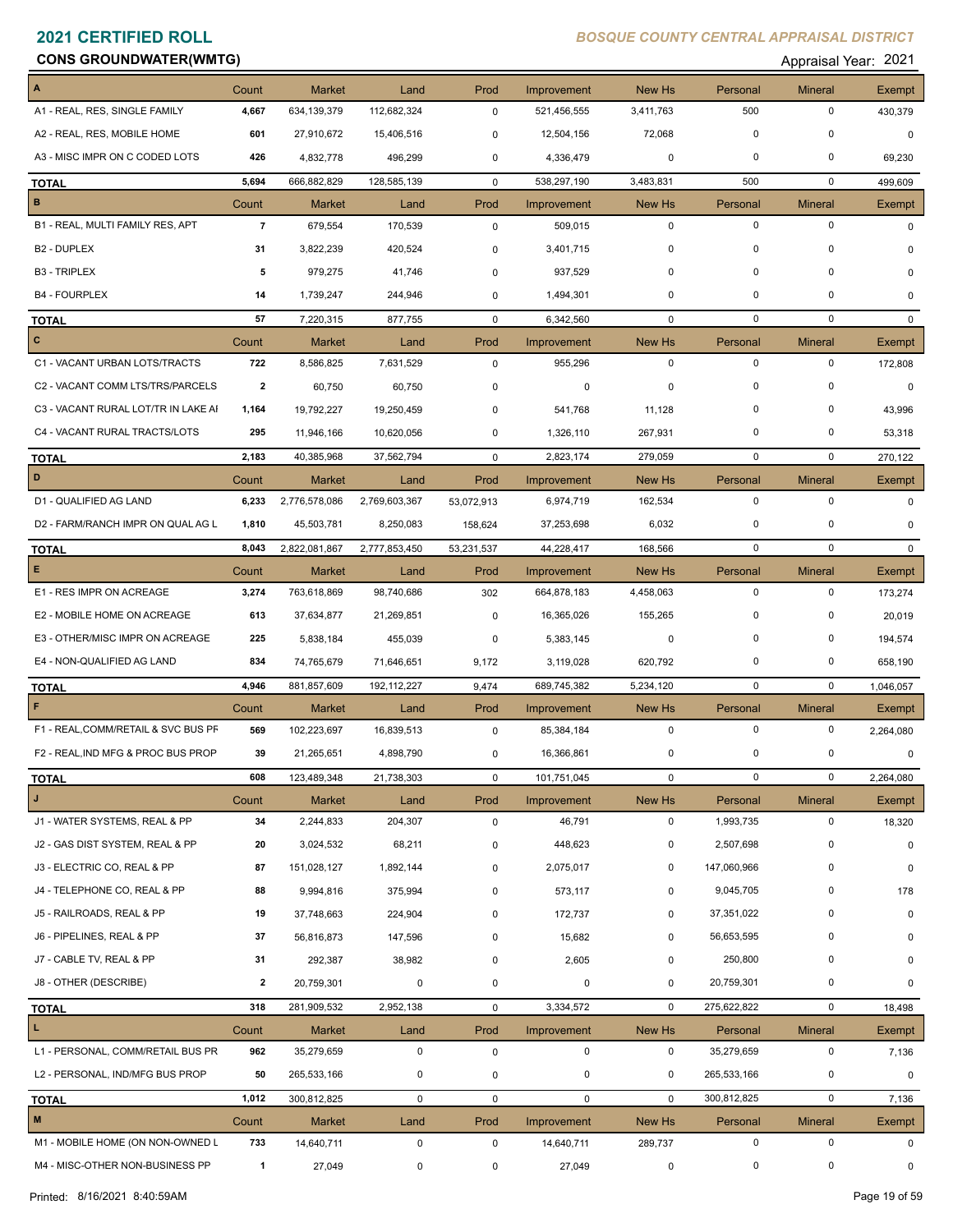# **CONS GROUNDWATER(WMTG) CONS GROUNDWATER(WMTG) Appraisal Year: 2021**

| <b>TOTAL</b>                        | 734            | 14,667,760    | $\mathbf 0$   | $\Omega$   | 14,667,760    | 289,737     | $\mathbf 0$ | $\mathbf 0$    | $\Omega$      |
|-------------------------------------|----------------|---------------|---------------|------------|---------------|-------------|-------------|----------------|---------------|
| $\circ$                             | Count          | <b>Market</b> | Land          | Prod       | Improvement   | New Hs      | Personal    | <b>Mineral</b> | <b>Exempt</b> |
| 01 - REAL, IMPRV SFR INVENTORY      | $\mathbf{1}$   | 28,727        | 28,343        | 0          | 384           | $\Omega$    | $\mathbf 0$ | $\mathbf 0$    | 0             |
| 03 - REAL, VACANT LOTS (INV FOR SFF | 98             | 1,788,822     | 1,788,822     | 0          | 0             | $\mathbf 0$ | $\mathbf 0$ | $\mathbf 0$    | 0             |
| <b>TOTAL</b>                        | 99             | 1,817,549     | 1,817,165     | $\Omega$   | 384           | $\mathbf 0$ | $\mathbf 0$ | $\mathbf 0$    | $\Omega$      |
| l s                                 | Count          | <b>Market</b> | Land          | Prod       | Improvement   | New Hs      | Personal    | <b>Mineral</b> | Exempt        |
| S - SPECIAL INVENTORY               | 12             | 1,236,345     | $\mathbf 0$   | 0          | $\mathbf 0$   | $\mathbf 0$ | 1,236,345   | $\mathbf 0$    | 0             |
| <b>TOTAL</b>                        | 12             | 1,236,345     | $\mathbf 0$   | 0          | 0             | $\Omega$    | 1,236,345   | 0              | $\Omega$      |
| $\mathbf{x}$                        | Count          | <b>Market</b> | Land          | Prod       | Improvement   | New Hs      | Personal    | <b>Mineral</b> | Exempt        |
| X1 - SCHOOLS                        | $\mathbf{2}$   | 15,690        | 15,690        | 0          | 0             | $\mathbf 0$ | $\mathbf 0$ | $\mathbf 0$    | 2,250         |
| X2 - RELIGIOUS ORGANIZATION         | 1              | 78,289        | 0             | 0          | 78,289        | $\mathbf 0$ | 0           | 0              | 86,414        |
| X3 - FED & STATE GOV                | 3              | 25,029        | 25,029        | 0          | 0             | $\Omega$    | $\Omega$    | $\mathbf 0$    | 25,029        |
| X4 - CHARITABLE ORGANIZATIONS       | 1              | 91,112        | 0             | 0          | 91,112        | $\mathbf 0$ | 0           | 0              | 103,712       |
| XB - BPP UNDER \$500 [11.145]       | 15             | 3,015         | $\mathbf 0$   | 0          | 0             | $\Omega$    | 3,015       | 0              | 3,015         |
| XE - CHAR HOUS DVLP ORG [11.182]    | 14             | 6,138,319     | 266,242       | $\Omega$   | 5,872,077     | $\mathbf 0$ | $\mathbf 0$ | $\pmb{0}$      | 6,138,319     |
| XG - PRIMARILY CHARITABLE [11.184]  | $\mathbf{2}$   | 206,842       | 13,625        | $\Omega$   | 193,217       | 0           | 0           | 0              | 201,842       |
| XI - YOUTH DEVELOPMENT [11.19]      | $\overline{7}$ | 8,579,842     | 1,812,175     | 0          | 6,767,667     | 0           | $\Omega$    | $\mathbf 0$    | 8,579,842     |
| XL - ECONOMIC DEVELOPMENT [11.231   | $\mathbf{1}$   | 220,889       | 9,920         | 0          | 210,969       | $\mathbf 0$ | $\mathbf 0$ | $\mathbf 0$    | 220,889       |
| XR - NONPROFIT WATER [11.30]        | 37             | 1,283,896     | 384,153       | 0          | 622,053       | $\Omega$    | 277,690     | 0              | 1,283,896     |
| XV - OTHER EXEMPTIONS               | 560            | 211,272,036   | 84,464,728    | 0          | 126,807,308   | $\mathbf 0$ | $\mathbf 0$ | $\mathbf 0$    | 211,213,783   |
| <b>TOTAL</b>                        | 643            | 227,914,959   | 86,991,562    | $\Omega$   | 140,642,692   | 0           | 280,705     | 0              | 227,858,991   |
| <b>ALL PTD TOTAL</b>                | 21,619         | 5,370,276,906 | 3,250,490,533 | 53,352,241 | 1,541,833,176 | 9,455,313   | 577,953,197 | $\mathbf{0}$   | 231,964,493   |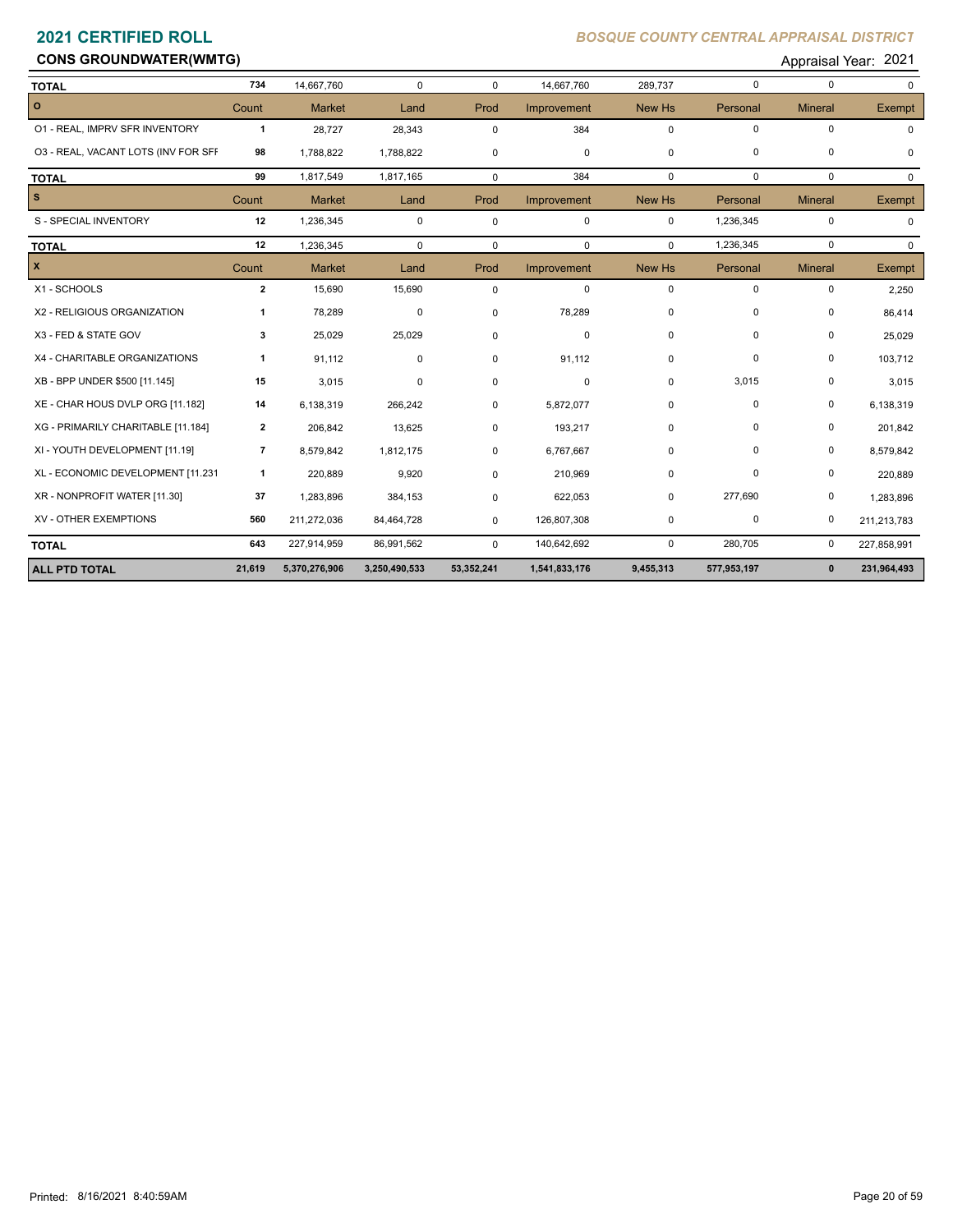# **CRANFILLS GAP CITY(CCG) CRANFILLS GAP CITY(CCG) Appraisal Year: 2021**

| <b>Improvements</b>     | Count | <b>Value</b> |
|-------------------------|-------|--------------|
| Homesite                | 88    | 7,802,970    |
| New Homesite            | 2     | 3,507        |
| Non Homesite            | 96    | 8,794,539    |
| New Non Homesite        | 4     | 244,956      |
| (64.752 acres)<br>Land  | Count | Value        |
| Homesite                | 81    | 976,481      |
| <b>New Homesite</b>     |       | 9,776        |
| Non Homesite            | 125   | 1,465,679    |
| New Non Homesite        | 0     | O            |
| Prod<br>(191.789 acres) | Count | Value        |
| Productivity            | 15    | 1,228,567    |
| Inventory               | O     |              |
| Timber                  | 0     | 0            |
| <b>Other</b>            | Count | Value        |
| Personal Property       | 31    | 557,397      |
| <b>Minerals</b>         | 0     | O            |

| <b>Prod. Use</b> | Count | <b>Value</b> | Loss      |
|------------------|-------|--------------|-----------|
| Productivity     | 15    | 18,025       | 1,210,542 |
| Inventory        |       | O            |           |
| Timber           |       |              |           |
| <b>Totals</b>    | 15    | 18.025       | 1,210,542 |
|                  |       |              | $-$       |

|                              |             |                    |                |                    | $( = )$    | 12,372,004 TOTAL ASSESSED           |                |
|------------------------------|-------------|--------------------|----------------|--------------------|------------|-------------------------------------|----------------|
| <b>Exemptions/Deductions</b> |             | *** Non-Frozen *** |                | ***** Frozen ***** |            |                                     | (255 accounts) |
|                              | Count       | Value              | Count          | Value              |            |                                     |                |
| Homestead                    | $\mathbf 0$ | 0                  | 0              | $\Omega$           |            |                                     |                |
| <b>Homestead Local</b>       | 0           | 0                  | 0              | 0                  | 0          | <b>TOTAL HOMESTEAD</b>              |                |
| Over <sub>65</sub>           | 0           | 0                  | 0              | $\Omega$           |            |                                     |                |
| Over 65 Local                | 0           | 0                  | 0              | 0                  | 0          | <b>TOTAL OVER 65</b>                |                |
| <b>Disabled</b>              | $\Omega$    | 0                  | 0              | $\Omega$           |            |                                     |                |
| Disabled Local               | 0           | 0                  | 0              | 0                  | 0          | <b>TOTAL DISABLED</b>               |                |
| Disabled Veteran             | 4           | 31,866             | 4              | 28,134             | 60,000     | <b>TOTAL DISABLED VETERAN</b>       |                |
| Disabled Vet HS              | $\mathbf 0$ | 0                  | $\overline{2}$ | 325,382            | 325,382    | <b>TOTAL DISABLED VETERAN HS</b>    |                |
| Surv Sp (FR & DSM)           | $\mathbf 0$ | $\mathbf 0$        | $\mathbf 0$    | 0                  | 0          | <b>TOTAL SURV SP (FR &amp; DSM)</b> |                |
| Abatements                   | $\Omega$    | 0                  |                |                    |            |                                     |                |
| <b>Pollution Control</b>     | ŋ           | O                  |                |                    |            |                                     |                |
| Freeport                     | ŋ           | O                  |                |                    |            |                                     |                |
| Goods In Transit             | n           | O                  |                |                    |            |                                     |                |
| Historic                     | O           | $\Omega$           | $\mathbf 0$    | $\mathbf 0$        |            |                                     |                |
| Low Income Housing           | 0           | 0                  |                |                    |            |                                     |                |
| Solar / Wind Power           | n           | $\Omega$           | $\mathbf 0$    | $\Omega$           |            |                                     |                |
| <b>Tot Exempt Proration</b>  | $\Omega$    | 0                  | $\mathbf 0$    | $\Omega$           | 0          | <b>TOTAL OTHER DEDUCTIONS</b>       |                |
|                              |             |                    |                |                    | 385,382    | <b>TOTAL EXEMPTIONS/DEDUCTIONS</b>  |                |
| <b>Taxable Non Frozen</b>    |             |                    |                | 9,038,137          |            |                                     |                |
| Taxable Frozen               |             |                    |                | 2,948,485          |            |                                     |                |
| Taxable New HS Frozen        |             |                    |                | $\Omega$           | 11,986,622 | <b>TOTAL TAXABLE</b>                |                |
| Tax Non Frozen               |             |                    |                | 38,035.42          |            |                                     |                |
| <b>Tax Frozen</b>            |             |                    |                | 6,984.74           |            |                                     |                |

Tax New HS Frozen 0.00

Total Tax w/o Ceiling 60,469.18<br>
Tax Frozen Loss 50,469.02

Total Surv Spouse Ex Amt 0.00

Tax Frozen Loss

Total Vet HS Proration

### **2021 CERTIFIED ROLL** *BOSQUE COUNTY CENTRAL APPRAISAL DISTRICT*

| Homesite                             | ୪୪    | 7,802,970<br>3,507 |       |            |                                           |
|--------------------------------------|-------|--------------------|-------|------------|-------------------------------------------|
| New Homesite                         | 96    | 8,794,539          |       |            |                                           |
| Non Homesite<br>New Non Homesite     | 4     | 244,956            | $(+)$ | 16,845,972 | <b>TOTAL IMPROVEMENTS</b>                 |
|                                      |       |                    |       |            |                                           |
| <b>Land</b> $(64.752 \text{ acres})$ | Count | Value              |       |            |                                           |
| Homesite                             | 81    | 976,481            |       |            |                                           |
| New Homesite                         |       | 9,776              |       |            |                                           |
| Non Homesite                         | 125   | 1,465,679          |       |            |                                           |
| New Non Homesite                     | 0     | 0                  | $(+)$ | 2,451,936  | <b>TOTAL LAND MARKET</b>                  |
|                                      |       |                    |       |            |                                           |
| <b>Prod</b> (191.789 acres)          | Count | Value              |       |            |                                           |
| Productivity                         | 15    | 1,228,567          |       |            |                                           |
| Inventory                            |       |                    |       |            |                                           |
| Timber                               | 0     | 0                  | $(+)$ | 1,228,567  | <b>TOTAL PROD MARKET</b>                  |
|                                      |       |                    |       |            |                                           |
| Other                                | Count | Value              |       |            | 3,680,503<br><b>TOTAL LAND</b>            |
| Personal Property                    | 31    | 557,397            |       |            |                                           |
| Minerals                             | 0     | 0                  | $(+)$ | 557,397    | <b>TOTAL OTHER</b>                        |
|                                      |       |                    |       |            |                                           |
|                                      |       |                    | (=)   | 21,083,872 | <b>TOTAL MARKET VALUE</b>                 |
|                                      |       |                    | $(-)$ | 5,020,799  | <b>TOTAL EXEMPT PROPERTY (INCL HB366)</b> |
|                                      |       |                    |       |            |                                           |

 **16,063,073 TOTAL MARKET VALUE OF TAXABLE PROPERTY**

| 1,210,542 | . – | 1,210,542 TOTAL PRODUCTION LOSS |
|-----------|-----|---------------------------------|
| 67        | . – | 2,480,527 CAPPED HOMESTEAD LOSS |

 **12,372,004 TOTAL ASSESSED**

(  $=$  )

0 0.00

0

- 
- 
- 
- 
- 0 0 2 325,382 **325,382 TOTAL DISABLED VETERAN HS**
	- Surv Sp (FR & DSM) 0 0 0 0 **0 TOTAL SURV SP (FR & DSM)**

| 0          | <b>TOTAL OTHER DEDUCTIONS</b>       |
|------------|-------------------------------------|
|            | 385,382 TOTAL EXEMPTIONS/DEDUCTIONS |
|            | 11,986,622 TOTAL TAXABLE            |
|            | 45,020.16 TOTAL TAX                 |
| 0.00421700 | <b>TAX RATE</b>                     |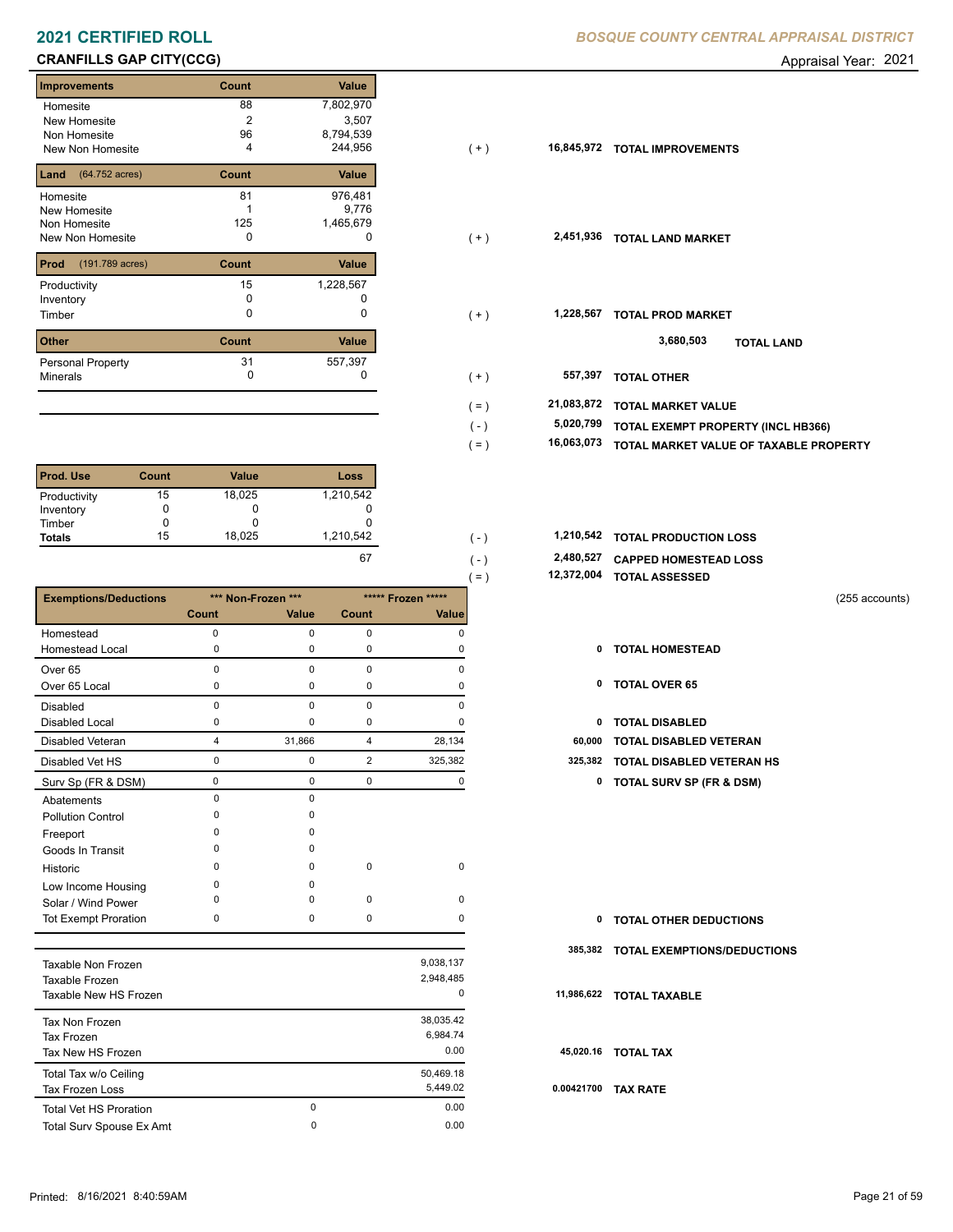# **CRANFILLS GAP CITY(CCG) CRANFILLS GAP CITY(CCG) Appraisal Year: 2021**

| Appraisal Year: 202 |  |
|---------------------|--|
|---------------------|--|

| A                                   | Count                   | Market        | Land        | Prod        | Improvement | New Hs      | Personal    | <b>Mineral</b> | Exempt        |
|-------------------------------------|-------------------------|---------------|-------------|-------------|-------------|-------------|-------------|----------------|---------------|
| A1 - REAL, RES, SINGLE FAMILY       | 116                     | 10,760,834    | 1,268,528   | 0           | 9,492,306   | 13,283      | $\mathbf 0$ | $\mathbf 0$    | U             |
| A2 - REAL, RES, MOBILE HOME         | 9                       | 198,348       | 91,636      | 0           | 106,712     | $\mathbf 0$ | $\mathbf 0$ | $\mathbf 0$    | n             |
| A3 - MISC IMPR ON C CODED LOTS      | 9                       | 88,420        | 0           | 0           | 88,420      | 0           | $\mathbf 0$ | $\mathbf 0$    | 0             |
| <b>TOTAL</b>                        | 134                     | 11,047,602    | 1,360,164   | $\mathbf 0$ | 9,687,438   | 13,283      | 0           | $\mathbf 0$    | $\mathbf{0}$  |
| B                                   | Count                   | <b>Market</b> | Land        | Prod        | Improvement | New Hs      | Personal    | <b>Mineral</b> | Exempt        |
| B1 - REAL, MULTI FAMILY RES, APT    | $\overline{2}$          | 26,000        | 26,000      | 0           | $\pmb{0}$   | $\mathbf 0$ | $\mathbf 0$ | $\mathbf 0$    | $\Omega$      |
| B <sub>2</sub> - DUPLEX             | 4                       | 62,154        | 62,154      | 0           | 0           | $\mathbf 0$ | 0           | $\Omega$       | n             |
| <b>TOTAL</b>                        | 6                       | 88,154        | 88,154      | $\mathbf 0$ | $\mathbf 0$ | $\mathbf 0$ | $\mathbf 0$ | $\mathbf 0$    | $\Omega$      |
| c                                   | Count                   | <b>Market</b> | Land        | Prod        | Improvement | New Hs      | Personal    | Mineral        | Exempt        |
| C1 - VACANT URBAN LOTS/TRACTS       | 32                      | 318,538       | 243,229     | $\mathbf 0$ | 75,309      | $\mathbf 0$ | $\mathbf 0$ | $\mathbf 0$    | 0             |
| C2 - VACANT COMM LTS/TRS/PARCELS    | $\mathbf{1}$            | 4,485         | 4,485       | $\mathbf 0$ | 0           | 0           | $\mathbf 0$ | 0              |               |
| C3 - VACANT RURAL LOT/TR IN LAKE AI | $\mathbf{1}$            | 6,500         | 6,500       | $\mathbf 0$ | 0           | $\mathbf 0$ | $\mathbf 0$ | 0              | 0             |
| <b>TOTAL</b>                        | 34                      | 329,523       | 254,214     | $\mathbf 0$ | 75,309      | $\mathbf 0$ | 0           | $\mathbf 0$    | $\Omega$      |
| D                                   | Count                   | <b>Market</b> | Land        | Prod        | Improvement | New Hs      | Personal    | <b>Mineral</b> | Exempt        |
| D1 - QUALIFIED AG LAND              | 14                      | 1,201,306     | 1,201,306   | 17,022      | $\pmb{0}$   | $\mathbf 0$ | $\mathbf 0$ | $\mathbf 0$    | $\Omega$      |
| D2 - FARM/RANCH IMPR ON QUAL AG L   | 3                       | 43,690        | 27,261      | 1,003       | 16,429      | 0           | 0           | 0              | <sup>0</sup>  |
| <b>TOTAL</b>                        | 17                      | 1,244,996     | 1,228,567   | 18,025      | 16,429      | $\mathbf 0$ | $\mathbf 0$ | $\mathbf 0$    | $\Omega$      |
| E                                   | Count                   | Market        | Land        | Prod        | Improvement | New Hs      | Personal    | <b>Mineral</b> | Exempt        |
| E1 - RES IMPR ON ACREAGE            | 4                       | 716,582       | 50,074      | $\mathbf 0$ | 666,508     | $\mathbf 0$ | $\mathbf 0$ | $\mathbf 0$    | <sup>n</sup>  |
| E3 - OTHER/MISC IMPR ON ACREAGE     | $\mathbf{1}$            | 1,021         | 0           | $\mathbf 0$ | 1,021       | 0           | $\pmb{0}$   | $\mathbf 0$    |               |
| E4 - NON-QUALIFIED AG LAND          | $\overline{2}$          | 92,331        | 92,331      | 0           | 0           | $\mathbf 0$ | $\mathbf 0$ | 0              |               |
| <b>TOTAL</b>                        | $\overline{7}$          | 809,934       | 142,405     | $\mathbf 0$ | 667,529     | $\mathbf 0$ | $\mathbf 0$ | $\mathbf 0$    | <sup>n</sup>  |
| F                                   | Count                   | <b>Market</b> | Land        | Prod        | Improvement | New Hs      | Personal    | <b>Mineral</b> | Exempt        |
| F1 - REAL, COMM/RETAIL & SVC BUS PF | 21                      | 1,815,756     | 224,466     | 0           | 1,591,290   | $\mathbf 0$ | $\mathbf 0$ | $\mathbf 0$    | 54,479        |
| <b>TOTAL</b>                        | 21                      | 1,815,756     | 224,466     | $\mathbf 0$ | 1,591,290   | $\mathbf 0$ | $\mathbf 0$ | $\mathbf 0$    | 54,479        |
| J                                   | Count                   | <b>Market</b> | Land        | Prod        | Improvement | New Hs      | Personal    | <b>Mineral</b> | <b>Exempt</b> |
| J3 - ELECTRIC CO, REAL & PP         | $\mathbf{1}$            | 146,880       | $\mathbf 0$ | 0           | $\mathbf 0$ | $\mathbf 0$ | 146,880     | 0              | 0             |
| J4 - TELEPHONE CO, REAL & PP        | 6                       | 230,385       | 21,775      | 0           | 18,863      | $\mathbf 0$ | 189,747     | 0              | 13            |
| J7 - CABLE TV, REAL & PP            | 3                       | 5,155         | 0           | 0           | 0           | 0           | 5,155       | 0              | 43            |
| <b>TOTAL</b>                        | 10                      | 382,420       | 21,775      | 0           | 18,863      | 0           | 341,782     | 0              | 56            |
| L.                                  | Count                   | Market        | Land        | Prod        | Improvement | New Hs      | Personal    | <b>Mineral</b> | Exempt        |
| L1 - PERSONAL, COMM/RETAIL BUS PR   | 23                      | 212,765       | 0           | $\mathbf 0$ | 0           | 0           | 212,765     | 0              | 436           |
| L2 - PERSONAL, IND/MFG BUS PROP     | $\mathbf{1}$            | 2,850         | 0           | 0           | 0           | 0           | 2,850       | 0              | $\mathbf 0$   |
| <b>TOTAL</b>                        | 24                      | 215,615       | 0           | $\mathbf 0$ | $\mathbf 0$ | $\mathbf 0$ | 215,615     | $\mathbf 0$    | 436           |
| $\mathsf{M}\xspace$                 | Count                   | <b>Market</b> | Land        | Prod        | Improvement | New Hs      | Personal    | Mineral        | <b>Exempt</b> |
| M1 - MOBILE HOME (ON NON-OWNED L    | $\overline{\mathbf{4}}$ | 229,355       | $\mathbf 0$ | $\mathbf 0$ | 229,355     | $\mathbf 0$ | 0           | $\mathbf 0$    | $\mathbf{0}$  |
| <b>TOTAL</b>                        | $\boldsymbol{4}$        | 229,355       | 0           | 0           | 229,355     | $\mathsf 0$ | $\pmb{0}$   | $\pmb{0}$      | 0             |
| $\pmb{\mathsf{x}}$                  | Count                   | Market        | Land        | Prod        | Improvement | New Hs      | Personal    | <b>Mineral</b> | Exempt        |
| XV - OTHER EXEMPTIONS               | 20                      | 4,920,517     | 360,758     | 0           | 4,559,759   | $\mathbf 0$ | $\mathbf 0$ | 0              | 4,965,828     |
| <b>TOTAL</b>                        | 20                      | 4,920,517     | 360,758     | 0           | 4,559,759   | $\mathbf 0$ | $\mathbf 0$ | $\mathbf 0$    | 4,965,828     |
| <b>ALL PTD TOTAL</b>                | 255                     | 21,083,872    | 3,680,503   | 18,025      | 16,845,972  | 13,283      | 557,397     | $\pmb{0}$      | 5,020,799     |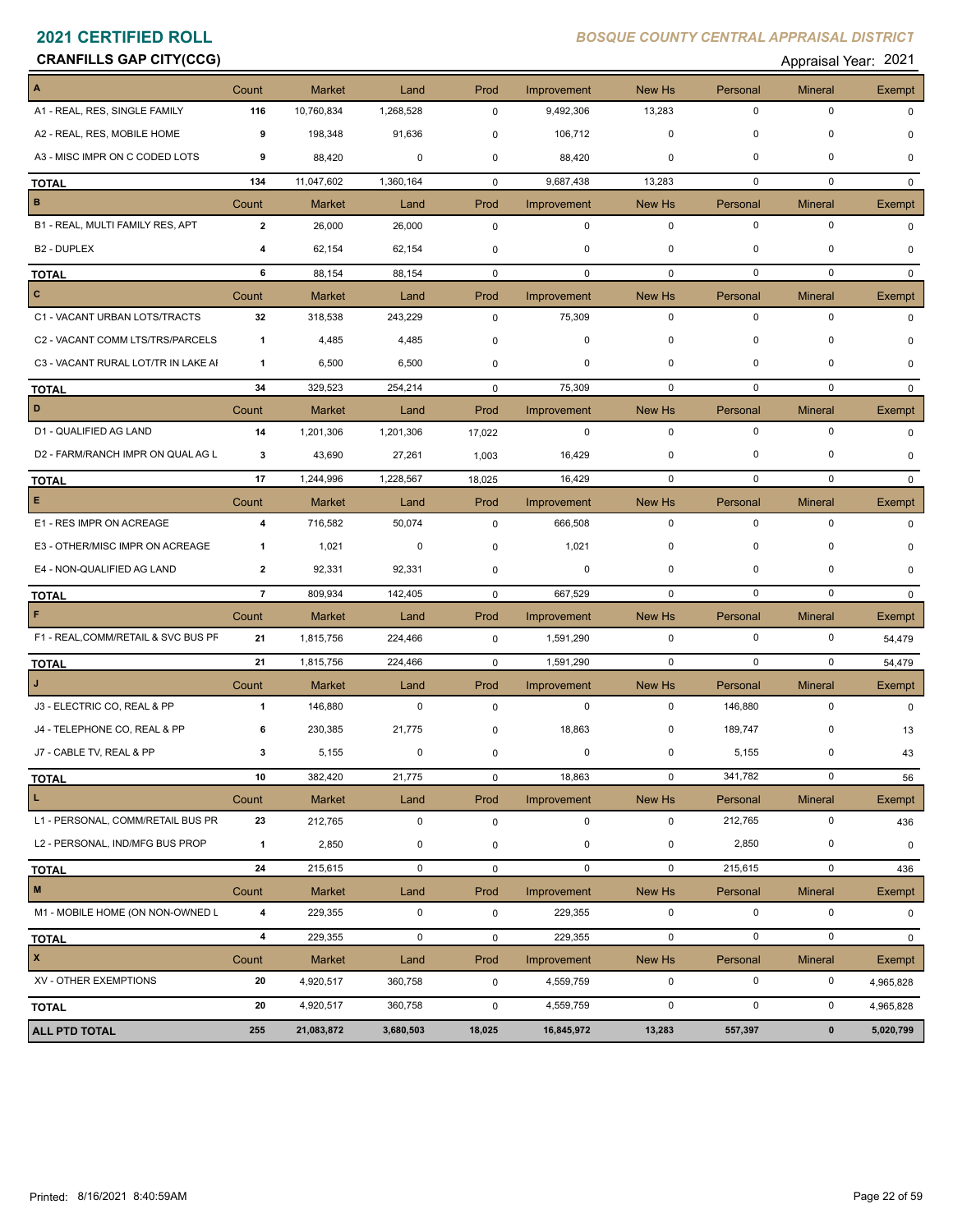# **CRANFILLS GAP ISD(SCG) CRANFILLS GAP ISD(SCG) Appraisal Year: 2021**

| <b>Improvements</b>                 | Count | <b>Value</b> |
|-------------------------------------|-------|--------------|
| Homesite                            | 282   | 48,983,037   |
| New Homesite                        | 9     | 120,277      |
| Non Homesite                        | 529   | 45,373,532   |
| New Non Homesite                    | 19    | 872,124      |
| $(1,983.800 \text{ acres})$<br>Land | Count | Value        |
| Homesite                            | 270   | 5,961,917    |
| New Homesite                        |       | 9,776        |
| Non Homesite                        | 379   | 12,830,786   |
| New Non Homesite                    | 0     | O            |
| Prod<br>(57,017.935 acres)          | Count | <b>Value</b> |
| Productivity                        | 679   | 287,518,375  |
| Inventory                           | O     |              |
| Timber                              | 0     | 0            |
| <b>Other</b>                        | Count | Value        |
| <b>Personal Property</b>            | 64    | 7,120,563    |
| <b>Minerals</b>                     | 0     | 0            |

| <b>Prod. Use</b> | Count | <b>Value</b> | Loss        |
|------------------|-------|--------------|-------------|
| Productivity     | 679   | 5,300,445    | 282,217,930 |
| Inventory        |       | O            |             |
| Timber           |       |              |             |
| <b>Totals</b>    | 679   | 5,300,445    | 282,217,930 |
|                  |       |              | $\sim$      |

|                              |              |                    |              |                    | 107,364,344<br>$( = )$ | <b>TOTAL ASSESSED</b>               |                    |
|------------------------------|--------------|--------------------|--------------|--------------------|------------------------|-------------------------------------|--------------------|
| <b>Exemptions/Deductions</b> |              | *** Non-Frozen *** |              | ***** Frozen ***** |                        |                                     | $(1,398$ accounts) |
|                              | <b>Count</b> | <b>Value</b>       | <b>Count</b> | Value              |                        |                                     |                    |
| Homestead                    | 86           | 2,035,268          | 141          | 3,379,188          |                        |                                     |                    |
| Homestead Local              | 0            | $\mathbf 0$        | 0            | 0                  | 5,414,456              | <b>TOTAL HOMESTEAD</b>              |                    |
| Over <sub>65</sub>           | 6            | 55,621             | 132          | 1,251,721          |                        |                                     |                    |
| Over 65 Local                | $\Omega$     | 0                  | 0            | 0                  | 1,307,342              | <b>TOTAL OVER 65</b>                |                    |
| <b>Disabled</b>              | $\Omega$     | $\Omega$           | 3            | 30,000             |                        |                                     |                    |
| Disabled Local               | 0            | 0                  | 0            | $\Omega$           | 30,000                 | <b>TOTAL DISABLED</b>               |                    |
| <b>Disabled Veteran</b>      | 5            | 43,866             | 9            | 88,134             | 132,000                | TOTAL DISABLED VETERAN              |                    |
| Disabled Vet HS              |              | 222,745            | 3            | 357,721            | 580,466                | <b>TOTAL DISABLED VETERAN HS</b>    |                    |
| Surv Sp (FR & DSM)           | 0            | 0                  | 0            | 0                  | $\mathbf 0$            | <b>TOTAL SURV SP (FR &amp; DSM)</b> |                    |
| Abatements                   | $\Omega$     | $\mathbf 0$        |              |                    |                        |                                     |                    |
| <b>Pollution Control</b>     | $\Omega$     | 0                  |              |                    |                        |                                     |                    |
| Freeport                     | $\Omega$     | $\Omega$           |              |                    |                        |                                     |                    |
| Goods In Transit             | $\Omega$     | $\Omega$           |              |                    |                        |                                     |                    |
| Historic                     | $\Omega$     | $\Omega$           | 0            | 0                  |                        |                                     |                    |
| Low Income Housing           | $\Omega$     | $\Omega$           |              |                    |                        |                                     |                    |
| Solar / Wind Power           | ŋ            | $\Omega$           | 0            | 0                  |                        |                                     |                    |
| Tot Exempt Proration         | 0            | 0                  | 0            | 0                  | 0                      | <b>TOTAL OTHER DEDUCTIONS</b>       |                    |
|                              |              |                    |              |                    | 7,464,264              | <b>TOTAL EXEMPTIONS/DEDUCTIONS</b>  |                    |
| Taxable Non Frozen           |              |                    |              | 82,305,269         |                        |                                     |                    |

|                               |   | ---------  |     |
|-------------------------------|---|------------|-----|
| Taxable Frozen                |   | 17,514,486 |     |
| Taxable New HS Frozen         |   | 80,325     | 99. |
| Tax Non Frozen                |   | 773,165.50 |     |
| Tax Frozen                    |   | 122,075.13 |     |
| Tax New HS Frozen             |   | 754.74     | 89  |
| Total Tax w/o Ceiling         |   | 938,486.37 |     |
| <b>Tax Frozen Loss</b>        |   | 42.491.00  | 0.0 |
| <b>Total Vet HS Proration</b> | 0 | 0.00       |     |
| Total Surv Spouse Ex Amt      | 0 | 0.00       |     |
|                               |   |            |     |

| Homesite                                | 282   | 48,983,037  |                |             |                                        |
|-----------------------------------------|-------|-------------|----------------|-------------|----------------------------------------|
| New Homesite                            | 9     | 120,277     |                |             |                                        |
| Non Homesite                            | 529   | 45,373,532  |                |             |                                        |
| New Non Homesite                        | 19    | 872,124     | $(+)$          | 95,348,970  | <b>TOTAL IMPROVEMENTS</b>              |
| <b>Land</b> $(1,983.800 \text{ acres})$ | Count | Value       |                |             |                                        |
| Homesite                                | 270   | 5,961,917   |                |             |                                        |
| New Homesite                            |       | 9,776       |                |             |                                        |
| Non Homesite                            | 379   | 12,830,786  |                |             |                                        |
| New Non Homesite                        | 0     | 0           | $(+)$          | 18,802,479  | <b>TOTAL LAND MARKET</b>               |
| <b>Prod</b> (57,017.935 acres)          | Count | Value       |                |             |                                        |
| Productivity                            | 679   | 287,518,375 |                |             |                                        |
| Inventory                               | 0     |             |                |             |                                        |
| Timber                                  | 0     | 0           | $(+)$          | 287,518,375 | <b>TOTAL PROD MARKET</b>               |
| Other                                   | Count | Value       |                |             | 306,320,854<br><b>TOTAL LAND</b>       |
| Personal Property                       | 64    | 7,120,563   |                |             |                                        |
| Minerals                                | 0     | 0           | $(+)$          | 7,120,563   | <b>TOTAL OTHER</b>                     |
|                                         |       |             | $( = )$        | 408,790,387 | <b>TOTAL MARKET VALUE</b>              |
|                                         |       |             |                | 6,388,087   |                                        |
|                                         |       |             | $(\mathsf{-})$ |             | TOTAL EXEMPT PROPERTY (INCL HB366)     |
|                                         |       |             | $( = )$        | 402,402,300 | TOTAL MARKET VALUE OF TAXABLE PROPERTY |
|                                         |       |             |                |             |                                        |

| 282,217,930 |  | 282,217,930 TOTAL PRODUCTION LOSS |  |
|-------------|--|-----------------------------------|--|
| 207         |  | 12,820,026 CAPPED HOMESTEAD LOSS  |  |

| 107,364,344 TOTAL ASSESSED |
|----------------------------|

| 30,000 TOTAL DISABLED             |
|-----------------------------------|
| 132,000 TOTAL DISABLED VETERAN    |
| 580,466 TOTAL DISABLED VETERAN HS |

| 0          | <b>TOTAL OTHER DEDUCTIONS</b>         |
|------------|---------------------------------------|
|            | 7,464,264 TOTAL EXEMPTIONS/DEDUCTIONS |
| 99,900,080 | <b>TOTAL TAXABLE</b>                  |
|            | 895.995.37 TOTAL TAX                  |
| 0.00939600 | <b>TAX RATE</b>                       |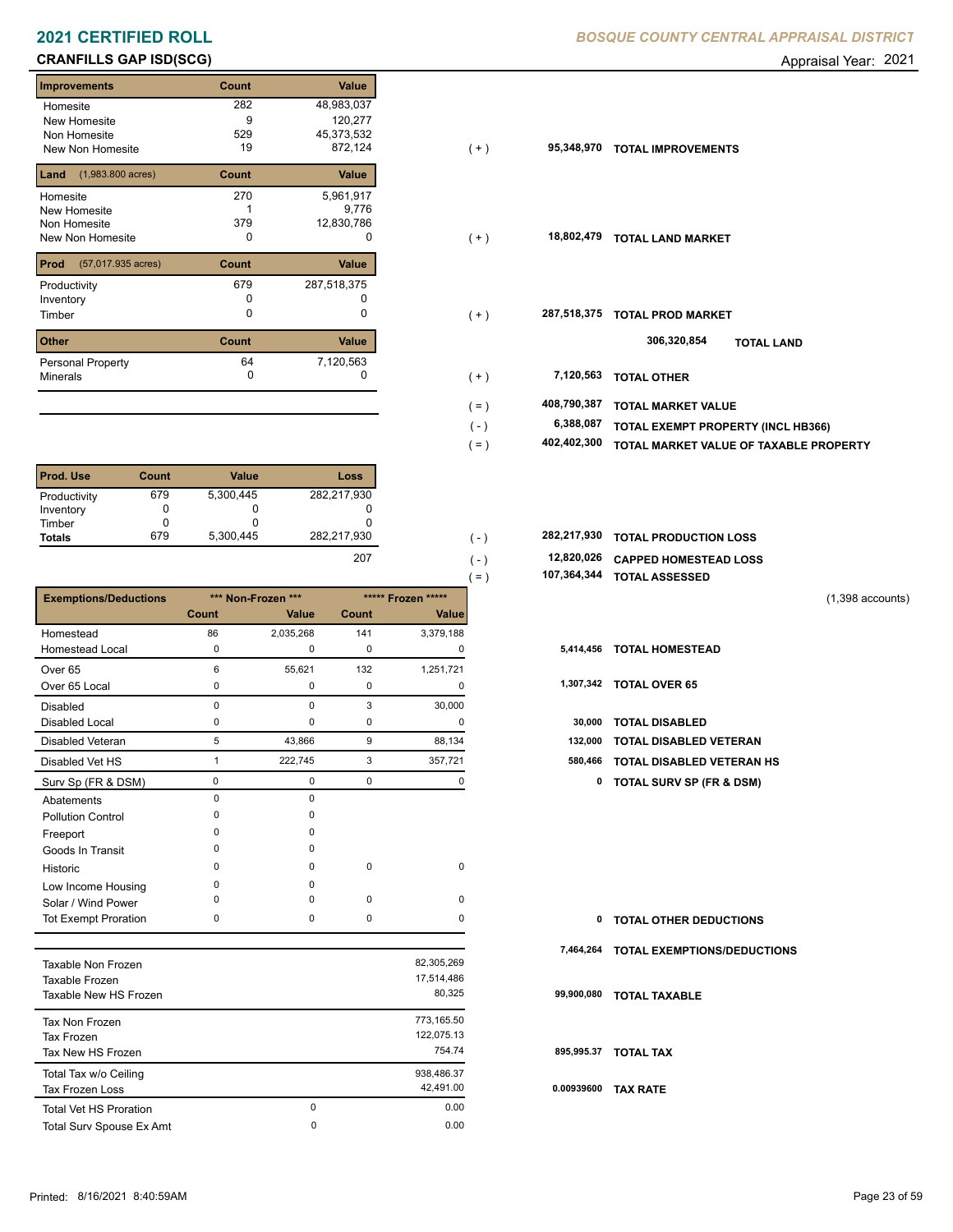### **CRANFILLS GAP ISD(SCG)** Appraisal Year: 2021

| A                                   | Count        | <b>Market</b> | Land        | Prod         | Improvement        | <b>New Hs</b> | Personal    | <b>Mineral</b> | <b>Exempt</b> |
|-------------------------------------|--------------|---------------|-------------|--------------|--------------------|---------------|-------------|----------------|---------------|
| A1 - REAL, RES, SINGLE FAMILY       | 116          | 10,760,834    | 1,268,528   | 0            | 9,492,306          | 13,283        | 0           | 0              | 0             |
| A2 - REAL, RES, MOBILE HOME         | 11           | 325,027       | 163,642     | 0            | 161,385            | $\mathbf 0$   | 0           | 0              | 0             |
| A3 - MISC IMPR ON C CODED LOTS      | 9            | 88,420        | 0           | 0            | 88,420             | 0             | 0           | 0              | 0             |
| <b>TOTAL</b>                        | 136          | 11,174,281    | 1,432,170   | 0            | 9,742,111          | 13,283        | $\mathbf 0$ | $\mathbf 0$    | $\Omega$      |
| В                                   | Count        | <b>Market</b> | Land        | Prod         | Improvement        | New Hs        | Personal    | <b>Mineral</b> | Exempt        |
| B1 - REAL, MULTI FAMILY RES, APT    | $\mathbf{2}$ | 26,000        | 26,000      | $\mathsf 0$  | $\mathbf 0$        | $\mathbf 0$   | $\mathbf 0$ | $\mathbf 0$    | $\Omega$      |
| B <sub>2</sub> - DUPLEX             | 4            | 62,154        | 62,154      | 0            | 0                  | 0             | 0           | 0              | 0             |
| <b>TOTAL</b>                        | 6            | 88,154        | 88,154      | $\mathbf 0$  | 0                  | $\mathbf 0$   | $\mathbf 0$ | $\mathbf 0$    | $\mathbf{0}$  |
| c                                   | Count        | <b>Market</b> | Land        | Prod         | Improvement        | New Hs        | Personal    | <b>Mineral</b> | Exempt        |
| C1 - VACANT URBAN LOTS/TRACTS       | 32           | 318,538       | 243,229     | $\mathbf 0$  | 75,309             | $\mathbf 0$   | $\mathbf 0$ | $\mathbf 0$    | $\Omega$      |
| C2 - VACANT COMM LTS/TRS/PARCELS    | $\mathbf{1}$ | 4,485         | 4,485       | 0            | 0                  | 0             | 0           | 0              | <sup>0</sup>  |
| C3 - VACANT RURAL LOT/TR IN LAKE AI | -1           | 6,500         | 6,500       | 0            | 0                  | 0             | $\mathbf 0$ | 0              | $\Omega$      |
| C4 - VACANT RURAL TRACTS/LOTS       | 1            | 24,780        | 24,780      | 0            | 0                  | 0             | 0           | 0              | $\Omega$      |
| <b>TOTAL</b>                        | 35           | 354,303       | 278,994     | $\mathbf 0$  | 75,309             | $\mathbf 0$   | $\mathbf 0$ | $\mathbf 0$    | $\Omega$      |
| D                                   | Count        | <b>Market</b> | Land        | Prod         | <b>Improvement</b> | New Hs        | Personal    | <b>Mineral</b> | <b>Exempt</b> |
| D1 - QUALIFIED AG LAND              | 681          | 288,877,123   | 288,051,594 | 5,292,348    | 825,529            | $\mathbf 0$   | $\mathbf 0$ | $\mathbf 0$    | $\Omega$      |
| D2 - FARM/RANCH IMPR ON QUAL AG L   | 201          | 5,239,432     | 27,261      | 1,003        | 5,212,171          | 0             | 0           | $\mathbf 0$    | $\Omega$      |
| <b>TOTAL</b>                        | 882          | 294,116,555   | 288,078,855 | 5,293,351    | 6,037,700          | 0             | $\mathbf 0$ | $\mathbf 0$    | $\mathbf{0}$  |
| E                                   | Count        | <b>Market</b> | Land        | Prod         | Improvement        | New Hs        | Personal    | <b>Mineral</b> | Exempt        |
| E1 - RES IMPR ON ACREAGE            | 335          | 76,282,585    | 7,531,087   | 0            | 68,751,498         | 115,903       | $\mathbf 0$ | $\mathbf 0$    | 0             |
| E2 - MOBILE HOME ON ACREAGE         | 44           | 2,745,351     | 1,619,810   | 0            | 1,125,541          | 867           | $\mathbf 0$ | $\Omega$       | $\Omega$      |
| E3 - OTHER/MISC IMPR ON ACREAGE     | 20           | 365,218       | 155,729     | 0            | 209,489            | 0             | 0           | 0              | $\Omega$      |
| E4 - NON-QUALIFIED AG LAND          | 48           | 6,029,663     | 5,915,640   | 7,094        | 114,023            | 0             | 0           | 0              | 183,600       |
| <b>TOTAL</b>                        | 447          | 85,422,817    | 15,222,266  | 7,094        | 70,200,551         | 116,770       | 0           | 0              | 183,600       |
| F                                   | Count        | <b>Market</b> | Land        | Prod         | Improvement        | New Hs        | Personal    | <b>Mineral</b> | Exempt        |
| F1 - REAL, COMM/RETAIL & SVC BUS PF | 27           | 2,987,517     | 250,851     | 0            | 2,736,666          | 0             | $\mathbf 0$ | 0              | 54,479        |
| F2 - REAL, IND MFG & PROC BUS PROP  | -1           | 11,688        | 11,688      | 0            | 0                  | 0             | 0           | 0              | 0             |
| <b>TOTAL</b>                        | 28           | 2,999,205     | 262,539     | $\mathbf 0$  | 2,736,666          | 0             | $\pmb{0}$   | 0              | 54,479        |
|                                     | Count        | <b>Market</b> | Land        | Prod         | Improvement        | New Hs        | Personal    | <b>Mineral</b> | Exempt        |
| J3 - ELECTRIC CO, REAL & PP         | 6            | 5,525,072     | 8,276       | $\mathbf{0}$ | 5,104              | 0             | 5,511,692   | 0              | $\mathbf 0$   |
| J4 - TELEPHONE CO, REAL & PP        | 8            | 367,632       | 21,775      | 0            | 18,863             | 0             | 326,994     | 0              | 13            |
| J6 - PIPELINES, REAL & PP           | 1            | 302,260       | $\mathbf 0$ | $\mathbf 0$  | 0                  | 0             | 302,260     | $\mathbf 0$    | 0             |
| J7 - CABLE TV, REAL & PP            | 3            | 5,155         | $\mathbf 0$ | 0            | 0                  | 0             | 5,155       | $\pmb{0}$      | 43            |
| <b>TOTAL</b>                        | 18           | 6,200,119     | 30,051      | 0            | 23,967             | 0             | 6,146,101   | 0              | 56            |
| L.                                  | Count        | <b>Market</b> | Land        | Prod         | Improvement        | New Hs        | Personal    | <b>Mineral</b> | Exempt        |
| L1 - PERSONAL, COMM/RETAIL BUS PR   | 47           | 943,582       | $\mathbf 0$ | $\mathsf 0$  | $\mathbf 0$        | $\mathbf 0$   | 943,582     | 0              | 493           |
| L2 - PERSONAL, IND/MFG BUS PROP     | $\mathbf{2}$ | 30,680        | 0           | 0            | 0                  | 0             | 30,680      | 0              | 0             |
| <b>TOTAL</b>                        | 49           | 974,262       | $\mathbf 0$ | 0            | $\mathbf 0$        | 0             | 974,262     | $\mathbf 0$    | 493           |
| $\pmb{\mathsf{M}}$                  | Count        | <b>Market</b> | Land        | Prod         | Improvement        | New Hs        | Personal    | <b>Mineral</b> | <b>Exempt</b> |
| M1 - MOBILE HOME (ON NON-OWNED L    | 26           | 1,356,543     | $\mathbf 0$ | $\mathbf 0$  | 1,356,543          | $\mathbf 0$   | $\mathbf 0$ | $\mathbf 0$    | 0             |
| <b>TOTAL</b>                        | 26           | 1,356,543     | $\mathsf 0$ | $\mathsf{O}$ | 1,356,543          | $\mathsf 0$   | $\mathsf 0$ | $\mathbf 0$    | $\mathbf{0}$  |
| $\pmb{\mathsf{x}}$                  | Count        | <b>Market</b> | Land        | Prod         | Improvement        | New Hs        | Personal    | <b>Mineral</b> | Exempt        |
| XB - BPP UNDER \$500 [11.145]       | $\mathbf{1}$ | 200           | $\mathsf 0$ | $\mathsf 0$  | $\pmb{0}$          | 0             | 200         | $\mathbf 0$    | 200           |
| XR - NONPROFIT WATER [11.30]        | $\mathbf{2}$ | 331,016       | 28,803      | $\pmb{0}$    | 302,213            | 0             | $\pmb{0}$   | $\pmb{0}$      | 331,016       |
| XV - OTHER EXEMPTIONS               | 26           | 5,772,932     | 899,022     | $\pmb{0}$    | 4,873,910          | 0             | $\mathbf 0$ | $\pmb{0}$      | 5,818,243     |
|                                     | 29           | 6,104,148     |             | 0            |                    | 0             | 200         | $\mathbf 0$    |               |
| <b>TOTAL</b>                        |              |               | 927,825     |              | 5,176,123          |               |             |                | 6,149,459     |
| ALL PTD TOTAL                       | 1,398        | 408,790,387   | 306,320,854 | 5,300,445    | 95,348,970         | 130,053       | 7,120,563   | $\pmb{0}$      | 6,388,087     |

Printed: 8/16/2021 8:40:59AM Page 24 of 59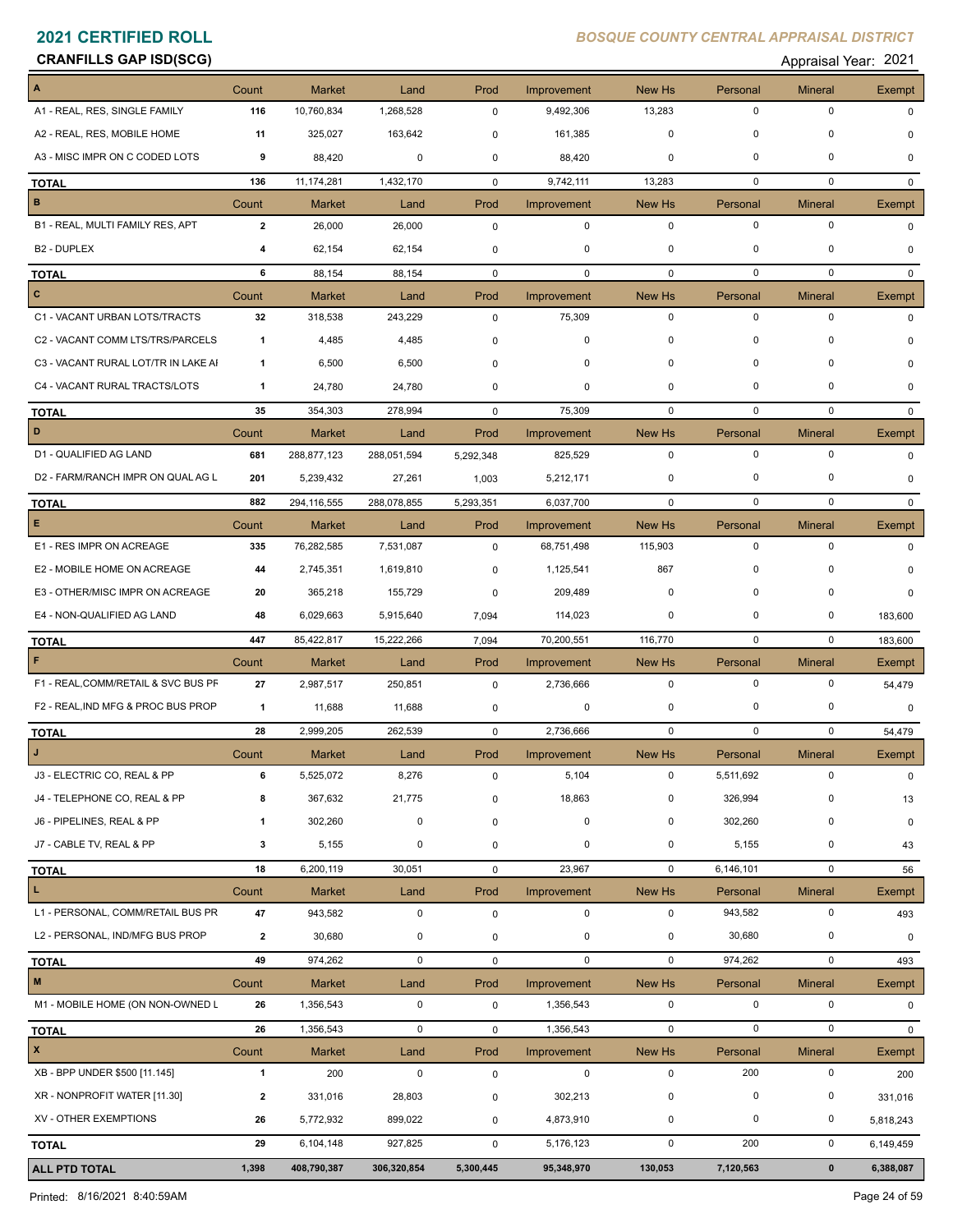| <b>Improvements</b>         | Count | Value         |
|-----------------------------|-------|---------------|
| Homesite                    | 6,051 | 833,926,169   |
| New Homesite                | 213   | 8,719,211     |
| Non Homesite                | 7,713 | 677,231,160   |
| New Non Homesite            | 240   | 21,959,764    |
| (47,945.471 acres)<br>Land  | Count | <b>Value</b>  |
| Homesite                    | 5,822 | 170,654,535   |
| New Homesite                | 20    | 736,102       |
| Non Homesite                | 7,923 | 315,230,218   |
| New Non Homesite            | 0     | 0             |
| Prod<br>(578,358.767 acres) | Count | Value         |
| Productivity                | 6,180 | 2,766,769,212 |
| Inventory                   |       |               |
| Timber                      | O     | 0             |
| <b>Other</b>                | Count | Value         |
| <b>Personal Property</b>    | 1,258 | 577,945,377   |
| <b>Minerals</b>             | 0     | 0             |

| <b>Prod. Use</b> | Count | <b>Value</b> | Loss          |
|------------------|-------|--------------|---------------|
| Productivity     | 6,180 | 53,353,303   | 2,713,415,909 |
| Inventory        |       |              |               |
| Timber           |       | O            |               |
| <b>Totals</b>    | 6,175 | 53,242,073   | 2,710,713,909 |
|                  |       |              | 4.240         |

|                              |          |                    |              | ( – )              | -,---,.-.,--- | <b>IVIAL AJJEJJED</b>               |
|------------------------------|----------|--------------------|--------------|--------------------|---------------|-------------------------------------|
| <b>Exemptions/Deductions</b> |          | *** Non-Frozen *** |              | ***** Frozen ***** |               | $(21, 619$ accounts)                |
|                              | Count    | <b>Value</b>       | <b>Count</b> | <b>Value</b>       |               |                                     |
| Homestead                    | $\Omega$ | 0                  | $\mathbf 0$  | $\Omega$           |               |                                     |
| <b>Homestead Local</b>       | 0        | 0                  | 0            |                    | 0             | <b>TOTAL HOMESTEAD</b>              |
| Over <sub>65</sub>           | $\Omega$ | $\Omega$           | $\mathbf 0$  | O                  |               |                                     |
| Over 65 Local                | 0        | 0                  | 0            | 0                  | 0             | <b>TOTAL OVER 65</b>                |
| <b>Disabled</b>              | $\Omega$ | $\Omega$           | $\mathbf 0$  | $\Omega$           |               |                                     |
| <b>Disabled Local</b>        | 0        | 0                  | 0            |                    | 0             | <b>TOTAL DISABLED</b>               |
| Disabled Veteran             | 232      | 2,449,225          | 0            | O                  | 2,449,225     | TOTAL DISABLED VETERAN              |
| Disabled Vet HS              | 138      | 20,577,054         | 0            | O                  | 20,577,054    | TOTAL DISABLED VETERAN HS           |
| Surv Sp (FR & DSM)           |          | 146,774            | 0            | $\Omega$           | 146,774       | <b>TOTAL SURV SP (FR &amp; DSM)</b> |
| Abatements                   | $\Omega$ | $\Omega$           |              |                    |               |                                     |
| <b>Pollution Control</b>     | 2        | 34,399,562         |              |                    |               |                                     |
| Freeport                     |          | 2,171,944          |              |                    |               |                                     |
| Goods In Transit             | O        | $\Omega$           |              |                    |               |                                     |
| Historic                     | 0        | 0                  | $\mathbf 0$  | $\mathbf 0$        |               |                                     |
| Low Income Housing           | $\Omega$ | $\Omega$           |              |                    |               |                                     |
| Solar / Wind Power           | $\Omega$ | $\Omega$           | $\mathbf 0$  | $\mathbf 0$        |               |                                     |
| <b>Tot Exempt Proration</b>  | 0        | 0                  | $\mathbf 0$  | $\Omega$           | 36,571,506    | <b>TOTAL OTHER DEDUCTIONS</b>       |
|                              |          |                    |              |                    | 59,744,559    | <b>TOTAL EXEMPTIONS/DEDUCTIONS</b>  |
| Toyoble Non Frozen           |          |                    |              | 2 195 426 380      |               |                                     |

| Taxable Non Frozen            |   | 2,195,426,380 |       |
|-------------------------------|---|---------------|-------|
| Taxable Frozen                |   | 0             |       |
| Taxable New HS Frozen         |   | 0             | 2,195 |
| Tax Non Frozen                |   | 904,114.52    |       |
| Tax Frozen                    |   | 0.00          |       |
| Tax New HS Frozen             |   | 0.00          | 90    |
| Total Tax w/o Ceiling         |   | 904.114.52    |       |
| <b>Tax Frozen Loss</b>        |   | 0.00          | 0.0   |
| <b>Total Vet HS Proration</b> | 5 | 311.05        |       |
| Total Surv Spouse Ex Amt      | 0 | 0.00          |       |

**ESD(ESD)** Appraisal Year: 2021

| Homesite                                 | 6,051 | 833,926,169   |         |               |                                        |
|------------------------------------------|-------|---------------|---------|---------------|----------------------------------------|
| New Homesite                             | 213   | 8,719,211     |         |               |                                        |
| Non Homesite                             | 7,713 | 677,231,160   |         |               |                                        |
| New Non Homesite                         | 240   | 21,959,764    | $(+)$   | 1,541,836,304 | <b>TOTAL IMPROVEMENTS</b>              |
| <b>Land</b> $(47,945.471 \text{ acres})$ | Count | Value         |         |               |                                        |
| Homesite                                 | 5,822 | 170,654,535   |         |               |                                        |
| New Homesite                             | 20    | 736,102       |         |               |                                        |
| Non Homesite                             | 7,923 | 315,230,218   |         |               |                                        |
| New Non Homesite                         | 0     | O             | $(+)$   | 486,602,051   | <b>TOTAL LAND MARKET</b>               |
| <b>Prod</b> (578,358.767 acres)          | Count | Value         |         |               |                                        |
| Productivity                             | 6,180 | 2,766,769,212 |         |               |                                        |
| Inventory                                |       |               |         |               |                                        |
| Timber                                   | 0     |               | $(+)$   | 2,763,955,982 | <b>TOTAL PROD MARKET</b>               |
| Other                                    | Count | Value         |         |               | 3,250,558,033<br><b>TOTAL LAND</b>     |
| Personal Property                        | 1,258 | 577,945,377   |         |               |                                        |
| Minerals                                 | 0     |               | $(+)$   | 577,945,377   | <b>TOTAL OTHER</b>                     |
|                                          |       |               | $( = )$ | 5,370,339,714 | <b>TOTAL MARKET VALUE</b>              |
|                                          |       |               | $(-)$   | 231,964,493   | TOTAL EXEMPT PROPERTY (INCL HB366)     |
|                                          |       |               | $( = )$ | 5,138,375,221 |                                        |
|                                          |       |               |         |               | TOTAL MARKET VALUE OF TAXABLE PROPERTY |

| 2,710,713,909 |  | 2,710,713,909 TOTAL PRODUCTION LOSS |
|---------------|--|-------------------------------------|
|               |  |                                     |

 **172,506,952 CAPPED HOMESTEAD LOSS** ( - )

 **2,255,154,360 TOTAL ASSESSED** ( = )

- 
- 
- 
- 
- 138 20,577,054 0 0 **20,577,054 TOTAL DISABLED VETERAN HS**
	- Surv Sp (FR & DSM) 1 146,774 0 0 **146,774 TOTAL SURV SP (FR & DSM)**

|            | 36,571,506 TOTAL OTHER DEDUCTIONS  |
|------------|------------------------------------|
| 59,744,559 | <b>TOTAL EXEMPTIONS/DEDUCTIONS</b> |
|            | 2,195,426,380 TOTAL TAXABLE        |
|            | 904,114.52 TOTAL TAX               |
| 0.00041200 | <b>TAX RATE</b>                    |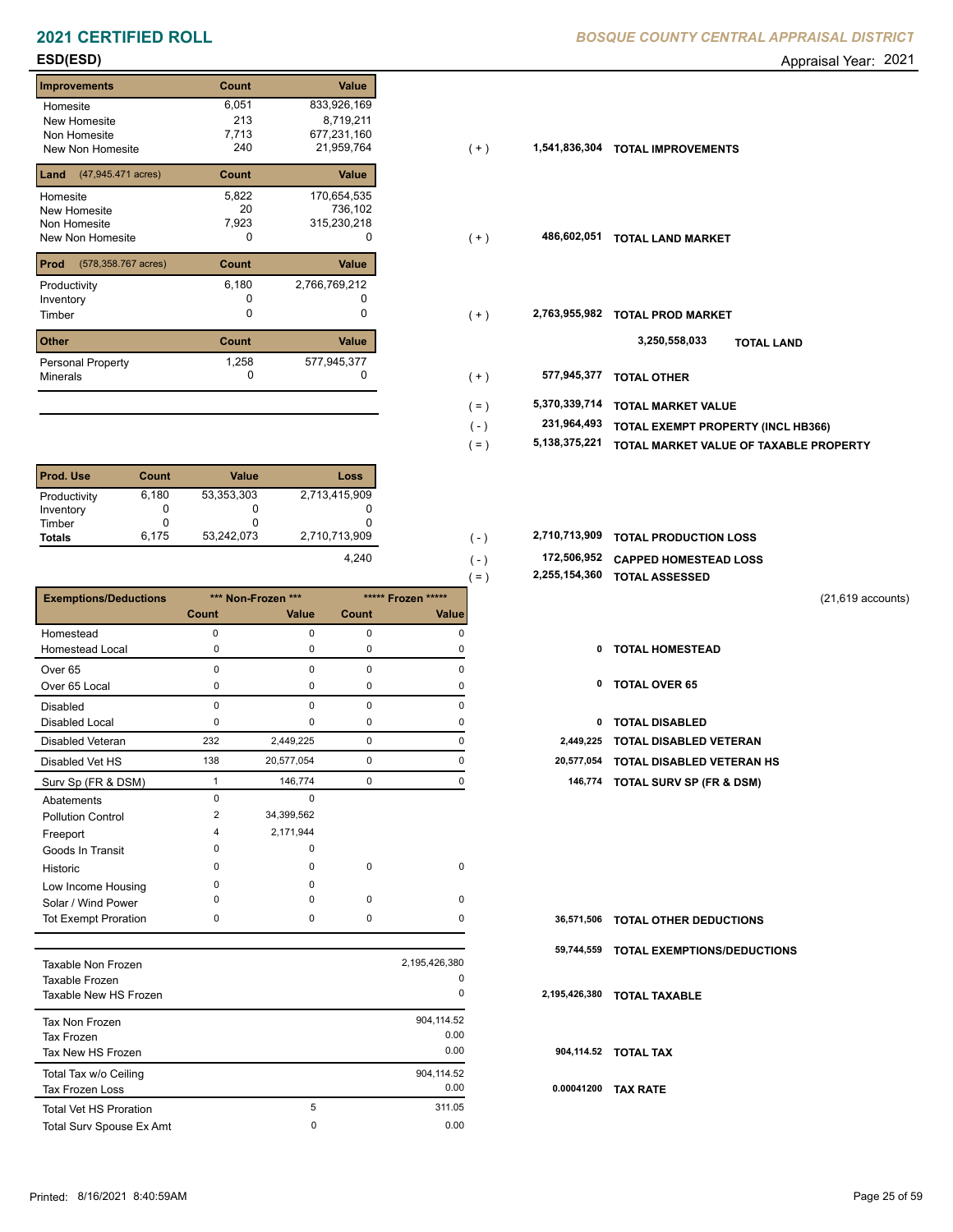**ESD(ESD)** Appraisal Year: 2021

| A                                   | Count          | Market        | Land          | Prod         | Improvement        | New Hs       | Personal    | <b>Mineral</b> | Exempt       |
|-------------------------------------|----------------|---------------|---------------|--------------|--------------------|--------------|-------------|----------------|--------------|
| A1 - REAL, RES, SINGLE FAMILY       | 4,667          | 634,139,379   | 112,682,324   | $\mathbf 0$  | 521,456,555        | 3,411,763    | 500         | $\mathbf 0$    | 430,379      |
| A2 - REAL, RES, MOBILE HOME         | 601            | 27,910,672    | 15,406,516    | 0            | 12,504,156         | 72,068       | $\pmb{0}$   | 0              | $\mathbf 0$  |
| A3 - MISC IMPR ON C CODED LOTS      | 426            | 4,832,778     | 496,299       | $\mathbf 0$  | 4,336,479          | 0            | $\mathbf 0$ | 0              | 69,230       |
| <b>TOTAL</b>                        | 5,694          | 666,882,829   | 128,585,139   | $\mathbf 0$  | 538,297,190        | 3,483,831    | 500         | $\mathbf 0$    | 499,609      |
| $\, {\bf B}$                        | Count          | <b>Market</b> | Land          | Prod         | Improvement        | New Hs       | Personal    | <b>Mineral</b> | Exempt       |
| B1 - REAL, MULTI FAMILY RES, APT    | $\overline{7}$ | 679,554       | 170,539       | 0            | 509,015            | $\mathbf 0$  | $\mathbf 0$ | $\mathbf 0$    | $\Omega$     |
| B <sub>2</sub> - DUPLEX             | 31             | 3,822,239     | 420,524       | 0            | 3,401,715          | $\mathbf 0$  | $\mathbf 0$ | 0              | 0            |
| <b>B3 - TRIPLEX</b>                 | 5              | 979,275       | 41,746        | 0            | 937,529            | 0            | 0           | 0              | $\Omega$     |
| <b>B4 - FOURPLEX</b>                | 14             | 1,739,247     | 244,946       | 0            | 1,494,301          | $\mathbf 0$  | 0           | 0              | $\Omega$     |
| <b>TOTAL</b>                        | 57             | 7,220,315     | 877,755       | $\mathbf 0$  | 6,342,560          | $\mathbf 0$  | $\mathbf 0$ | $\mathbf 0$    | $\Omega$     |
| $\mathbf{C}$                        | Count          | <b>Market</b> | Land          | Prod         | Improvement        | New Hs       | Personal    | <b>Mineral</b> | Exempt       |
| C1 - VACANT URBAN LOTS/TRACTS       | 722            | 8,586,825     | 7,631,529     | $\mathbf 0$  | 955,296            | $\mathbf 0$  | $\mathbf 0$ | $\mathbf 0$    | 172,808      |
| C2 - VACANT COMM LTS/TRS/PARCELS    | 2              | 60,750        | 60,750        | $\mathbf 0$  | 0                  | 0            | 0           | 0              | $\Omega$     |
| C3 - VACANT RURAL LOT/TR IN LAKE AI | 1,164          | 19,792,227    | 19,250,459    | $\mathbf 0$  | 541,768            | 11,128       | 0           | 0              | 43,996       |
| C4 - VACANT RURAL TRACTS/LOTS       | 295            | 11,946,166    | 10,620,056    | 0            | 1,326,110          | 267,931      | 0           | 0              | 53,318       |
| <b>TOTAL</b>                        | 2,183          | 40,385,968    | 37,562,794    | $\mathbf 0$  | 2,823,174          | 279,059      | $\mathbf 0$ | $\mathbf 0$    | 270,122      |
| D                                   | Count          | <b>Market</b> | Land          | Prod         | Improvement        | New Hs       | Personal    | <b>Mineral</b> | Exempt       |
| D1 - QUALIFIED AG LAND              | 6,234          | 2,776,645,586 | 2,769,670,867 | 53,073,975   | 6,974,719          | 162,534      | $\mathbf 0$ | $\mathbf 0$    | $\mathbf 0$  |
| D2 - FARM/RANCH IMPR ON QUAL AG L   | 1,811          | 45,506,909    | 8,250,083     | 158,624      | 37,256,826         | 6,032        | 0           | 0              | 0            |
| <b>TOTAL</b>                        | 8,045          | 2,822,152,495 | 2,777,920,950 | 53,232,599   | 44,231,545         | 168,566      | $\mathbf 0$ | $\mathbf 0$    | $\mathbf{0}$ |
| E                                   | Count          | <b>Market</b> | Land          | Prod         | <b>Improvement</b> | New Hs       | Personal    | <b>Mineral</b> | Exempt       |
| E1 - RES IMPR ON ACREAGE            | 3,274          | 763,618,869   | 98,740,686    | 302          | 664,878,183        | 4,458,063    | $\mathbf 0$ | $\mathbf 0$    | 173,274      |
| E2 - MOBILE HOME ON ACREAGE         | 613            | 37,634,877    | 21,269,851    | 0            | 16,365,026         | 155,265      | $\pmb{0}$   | $\Omega$       | 20,019       |
| E3 - OTHER/MISC IMPR ON ACREAGE     | 225            | 5,838,184     | 455,039       | 0            | 5,383,145          | 0            | 0           | 0              | 194,574      |
| E4 - NON-QUALIFIED AG LAND          | 834            | 74,765,679    | 71,646,651    | 9,172        | 3,119,028          | 620,792      | 0           | 0              | 658,190      |
| <b>TOTAL</b>                        | 4,946          | 881,857,609   | 192, 112, 227 | 9,474        | 689,745,382        | 5,234,120    | $\mathbf 0$ | $\mathbf 0$    | 1,046,057    |
| F                                   | Count          | <b>Market</b> | Land          | Prod         | Improvement        | New Hs       | Personal    | <b>Mineral</b> | Exempt       |
| F1 - REAL, COMM/RETAIL & SVC BUS PF | 569            | 102,223,697   | 16,839,513    | 0            | 85,384,184         | $\mathbf 0$  | $\mathbf 0$ | 0              | 2,264,080    |
| F2 - REAL, IND MFG & PROC BUS PROP  | 39             | 21,265,651    | 4,898,790     | 0            | 16,366,861         | 0            | $\mathbf 0$ | $\pmb{0}$      | 0            |
| <b>TOTAL</b>                        | 608            | 123,489,348   | 21,738,303    | 0            | 101,751,045        | 0            | 0           | 0              | 2,264,080    |
| $\bf J$                             | Count          | <b>Market</b> | Land          | Prod         | Improvement        | New Hs       | Personal    | <b>Mineral</b> | Exempt       |
| J1 - WATER SYSTEMS, REAL & PP       | 34             | 2,244,833     | 204,307       | 0            | 46,791             | $\mathbf 0$  | 1,993,735   | $\mathsf 0$    | 18,320       |
| J2 - GAS DIST SYSTEM, REAL & PP     | 20             | 3,024,532     | 68,211        | 0            | 448,623            | 0            | 2,507,698   | 0              | $\mathbf 0$  |
| J3 - ELECTRIC CO, REAL & PP         | 87             | 151,028,127   | 1,892,144     | 0            | 2,075,017          | 0            | 147,060,966 | $\mathbf 0$    | $\mathbf 0$  |
| J4 - TELEPHONE CO, REAL & PP        | 88             | 9,994,816     | 375,994       | $\mathbf 0$  | 573,117            | 0            | 9,045,705   | 0              | 178          |
| J5 - RAILROADS, REAL & PP           | 19             | 37,748,663    | 224,904       | 0            | 172,737            | 0            | 37,351,022  | 0              | 0            |
| J6 - PIPELINES, REAL & PP           | 37             | 56,816,873    | 147,596       | 0            | 15,682             | 0            | 56,653,595  | 0              | 0            |
| J7 - CABLE TV, REAL & PP            | 31             | 292,387       | 38,982        | 0            | 2,605              | 0            | 250,800     | 0              | 0            |
| J8 - OTHER (DESCRIBE)               | $\overline{2}$ | 20,759,301    | 0             | 0            | 0                  | 0            | 20,759,301  | 0              | 0            |
| <b>TOTAL</b>                        | 318            | 281,909,532   | 2,952,138     | $\mathsf{O}$ | 3,334,572          | $\mathbf 0$  | 275,622,822 | $\mathbf 0$    | 18,498       |
| L.                                  | Count          | Market        | Land          | Prod         | Improvement        | New Hs       | Personal    | <b>Mineral</b> | Exempt       |
| L1 - PERSONAL, COMM/RETAIL BUS PR   | 961            | 35,271,839    | 0             | $\mathsf 0$  | 0                  | $\mathbf 0$  | 35,271,839  | $\mathsf 0$    | 7,136        |
| L2 - PERSONAL, IND/MFG BUS PROP     | 50             | 265,533,166   | 0             | 0            | 0                  | 0            | 265,533,166 | 0              | 0            |
| <b>TOTAL</b>                        | 1,011          | 300,805,005   | 0             | $\mathbf 0$  | $\mathbf 0$        | $\mathbf{0}$ | 300,805,005 | 0              | 7,136        |
| M                                   | Count          | Market        | Land          | Prod         | Improvement        | New Hs       | Personal    | <b>Mineral</b> | Exempt       |
| M1 - MOBILE HOME (ON NON-OWNED L    | 733            | 14,640,711    | 0             | 0            | 14,640,711         | 289,737      | $\mathbf 0$ | $\mathbf 0$    | 0            |
| M4 - MISC-OTHER NON-BUSINESS PP     | $\mathbf{1}$   | 27,049        | 0             | 0            | 27,049             | $\mathbf 0$  | $\mathbf 0$ | 0              |              |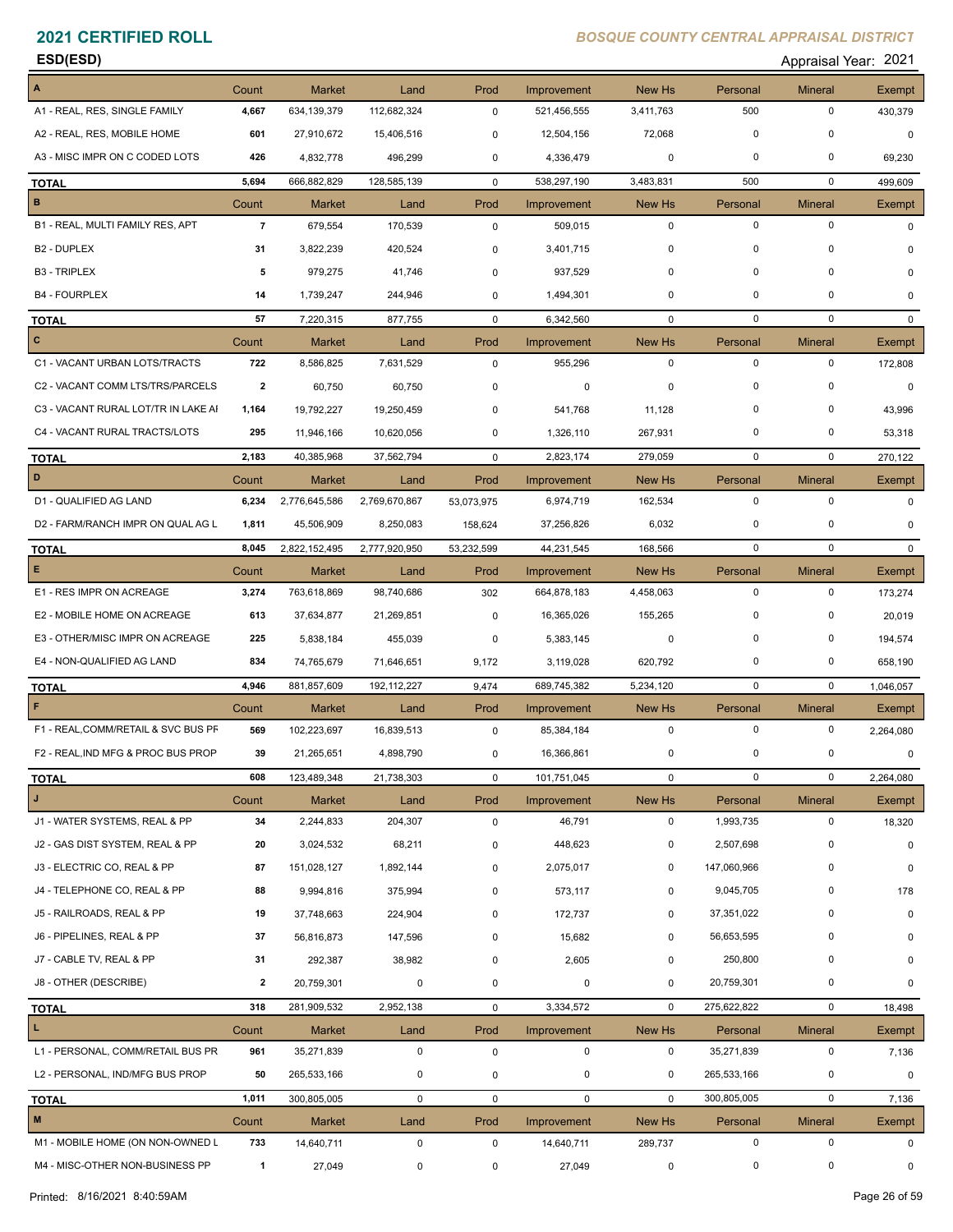| <b>ESD(ESD)</b> | 2021<br>Appraisal Year: |
|-----------------|-------------------------|
|                 |                         |

| <b>TOTAL</b>                        | 734            | 14,667,760    | $\mathbf 0$   | $\Omega$    | 14,667,760    | 289,737     | $\mathbf 0$ | $\mathbf 0$    | $\Omega$      |
|-------------------------------------|----------------|---------------|---------------|-------------|---------------|-------------|-------------|----------------|---------------|
| $\circ$                             | Count          | <b>Market</b> | Land          | Prod        | Improvement   | New Hs      | Personal    | <b>Mineral</b> | <b>Exempt</b> |
| 01 - REAL, IMPRV SFR INVENTORY      | $\mathbf{1}$   | 28,727        | 28,343        | 0           | 384           | $\mathbf 0$ | $\mathbf 0$ | $\mathbf 0$    |               |
| 03 - REAL, VACANT LOTS (INV FOR SFF | 98             | 1,788,822     | 1,788,822     | 0           | 0             | 0           | $\mathbf 0$ | $\mathbf 0$    | $\mathbf 0$   |
| <b>TOTAL</b>                        | 99             | 1,817,549     | 1,817,165     | $\Omega$    | 384           | $\mathbf 0$ | $\mathbf 0$ | $\mathbf 0$    | $\Omega$      |
| l s                                 | Count          | <b>Market</b> | Land          | Prod        | Improvement   | New Hs      | Personal    | <b>Mineral</b> | Exempt        |
| S - SPECIAL INVENTORY               | 12             | 1,236,345     | $\mathbf 0$   | $\mathbf 0$ | $\mathbf 0$   | $\mathbf 0$ | 1,236,345   | $\mathbf 0$    | $\mathbf 0$   |
| <b>TOTAL</b>                        | 12             | 1,236,345     | $\mathbf 0$   | $\mathbf 0$ | 0             | $\Omega$    | 1,236,345   | $\mathbf 0$    | $\Omega$      |
| $\mathbf{x}$                        | Count          | <b>Market</b> | Land          | Prod        | Improvement   | New Hs      | Personal    | <b>Mineral</b> | <b>Exempt</b> |
| X1 - SCHOOLS                        | $\mathbf{2}$   | 15,690        | 15,690        | 0           | $\mathbf 0$   | $\mathbf 0$ | $\mathbf 0$ | $\pmb{0}$      | 2,250         |
| X2 - RELIGIOUS ORGANIZATION         | 1              | 78,289        | 0             | 0           | 78,289        | $\mathbf 0$ | $\Omega$    | 0              | 86,414        |
| X3 - FED & STATE GOV                | 3              | 25,029        | 25,029        | $\Omega$    | 0             | $\Omega$    | $\Omega$    | $\mathbf 0$    | 25,029        |
| X4 - CHARITABLE ORGANIZATIONS       | 1              | 91,112        | 0             | 0           | 91,112        | 0           | $\mathbf 0$ | $\mathbf 0$    | 103,712       |
| XB - BPP UNDER \$500 [11.145]       | 15             | 3,015         | 0             | 0           | 0             | 0           | 3,015       | 0              | 3,015         |
| XE - CHAR HOUS DVLP ORG [11.182]    | 14             | 6,138,319     | 266,242       | $\Omega$    | 5,872,077     | $\Omega$    | $\mathbf 0$ | $\pmb{0}$      | 6,138,319     |
| XG - PRIMARILY CHARITABLE [11.184]  | $\overline{2}$ | 206,842       | 13,625        | 0           | 193,217       | 0           | $\Omega$    | 0              | 201,842       |
| XI - YOUTH DEVELOPMENT [11.19]      | 7              | 8,579,842     | 1,812,175     | $\Omega$    | 6,767,667     | 0           | 0           | $\pmb{0}$      | 8,579,842     |
| XL - ECONOMIC DEVELOPMENT [11.231   | $\mathbf{1}$   | 220,889       | 9,920         | $\Omega$    | 210,969       | $\Omega$    | $\Omega$    | $\mathbf 0$    | 220,889       |
| XR - NONPROFIT WATER [11.30]        | 37             | 1,283,896     | 384,153       | 0           | 622,053       | 0           | 277,690     | $\pmb{0}$      | 1,283,896     |
| XV - OTHER EXEMPTIONS               | 560            | 211,272,036   | 84,464,728    | 0           | 126,807,308   | $\mathbf 0$ | $\pmb{0}$   | $\mathbf 0$    | 211,213,783   |
| <b>TOTAL</b>                        | 643            | 227,914,959   | 86,991,562    | 0           | 140,642,692   | $\mathbf 0$ | 280,705     | 0              | 227,858,991   |
| <b>ALL PTD TOTAL</b>                | 21,619         | 5,370,339,714 | 3,250,558,033 | 53,353,303  | 1,541,836,304 | 9,455,313   | 577,945,377 | $\mathbf{0}$   | 231,964,493   |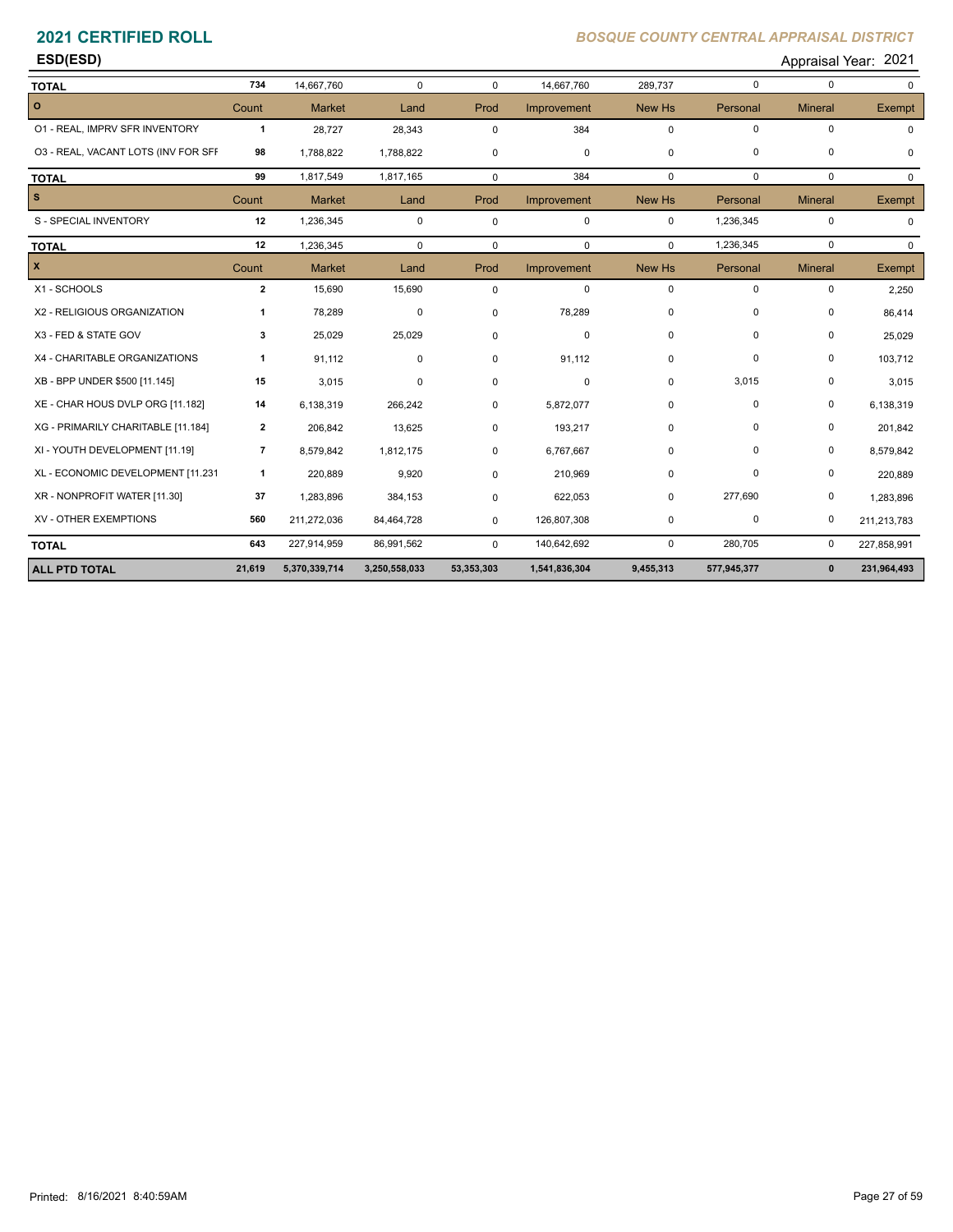| <b>Improvements</b>                 | Count                    | <b>Value</b> |
|-------------------------------------|--------------------------|--------------|
| Homesite                            | 32                       | 3,956,620    |
| New Homesite                        | $\overline{2}$           | 92,837       |
| Non Homesite                        | 60                       | 3,164,846    |
| New Non Homesite                    |                          | 4,062        |
| (299.965 acres)<br>Land             | Count                    | Value        |
| Homesite                            | 27                       | 927,389      |
| New Homesite                        | <sup>0</sup>             |              |
| Non Homesite                        | 37                       | 2,183,191    |
| New Non Homesite                    | O                        | O            |
| Prod<br>$(5,261.890 \text{ acres})$ | Count                    | Value        |
| Productivity                        | 62                       | 27,704,054   |
| Inventory                           | 0                        | O            |
| Timber                              | 0                        | 0            |
| $\sim$                              | $\sim$ - $\sim$ - $\sim$ | $1.1 - 1.$   |

| <b>Other</b>             | Count | Value     |
|--------------------------|-------|-----------|
| <b>Personal Property</b> |       | 2,428,180 |
| Minerals                 |       |           |
|                          |       |           |

| <b>Prod. Use</b> | Count | <b>Value</b> | <b>Loss</b> |
|------------------|-------|--------------|-------------|
| Productivity     | 62    | 456,010      | 27,248,044  |
| Inventory        | 0     | O            | 0           |
| Timber           | 0     |              |             |
| <b>Totals</b>    | 62    | 456.010      | 27,248,044  |
|                  |       |              | 23          |

|                              |                |                    |             |                    | $( = )$ | 11,589,972 | <b>TOTAL ASSESSED</b>               |                |
|------------------------------|----------------|--------------------|-------------|--------------------|---------|------------|-------------------------------------|----------------|
| <b>Exemptions/Deductions</b> |                | *** Non-Frozen *** |             | ***** Frozen ***** |         |            |                                     | (137 accounts) |
|                              | <b>Count</b>   | Value              | Count       | Value              |         |            |                                     |                |
| Homestead                    | 10             | 250,000            | 14          | 283,152            |         |            |                                     |                |
| Homestead Local              | $\mathbf 0$    | $\Omega$           | 0           | 0                  |         | 533,152    | <b>TOTAL HOMESTEAD</b>              |                |
| Over <sub>65</sub>           |                | 10,000             | 11          | 99,400             |         |            |                                     |                |
| Over 65 Local                | 0              | 0                  | 0           | 0                  |         | 109,400    | <b>TOTAL OVER 65</b>                |                |
| <b>Disabled</b>              | $\Omega$       | $\Omega$           | $\Omega$    | $\Omega$           |         |            |                                     |                |
| <b>Disabled Local</b>        | 0              | $\Omega$           | 0           | 0                  |         | 0          | <b>TOTAL DISABLED</b>               |                |
| <b>Disabled Veteran</b>      | $\overline{2}$ | 24,000             | $\mathbf 0$ | 0                  |         | 24,000     | <b>TOTAL DISABLED VETERAN</b>       |                |
| Disabled Vet HS              | 0              | 0                  | 0           | $\Omega$           |         | 0          | <b>TOTAL DISABLED VETERAN HS</b>    |                |
| Surv Sp (FR & DSM)           | 0              | $\mathbf 0$        | 0           | 0                  |         | 0          | <b>TOTAL SURV SP (FR &amp; DSM)</b> |                |
| Abatements                   | $\Omega$       | $\Omega$           |             |                    |         |            |                                     |                |
| <b>Pollution Control</b>     | $\Omega$       | $\Omega$           |             |                    |         |            |                                     |                |
| Freeport                     | O              | $\Omega$           |             |                    |         |            |                                     |                |
| Goods In Transit             | n              | $\Omega$           |             |                    |         |            |                                     |                |
| Historic                     | $\Omega$       | 0                  | 0           | $\mathbf 0$        |         |            |                                     |                |
| Low Income Housing           | 0              | $\Omega$           |             |                    |         |            |                                     |                |
| Solar / Wind Power           | O              | $\Omega$           | 0           | $\mathbf 0$        |         |            |                                     |                |
| <b>Tot Exempt Proration</b>  | $\mathbf 0$    | 0                  | $\mathbf 0$ | $\Omega$           |         | 0          | <b>TOTAL OTHER DEDUCTIONS</b>       |                |
|                              |                |                    |             |                    |         | 666,552    | <b>TOTAL EXEMPTIONS/DEDUCTIONS</b>  |                |
| <b>Taxable Non Frozen</b>    |                |                    |             | 9,998,328          |         |            |                                     |                |
| Taxable Frozen               |                |                    |             | 925,092            |         |            |                                     |                |

| Taxable Frozen<br>Taxable New HS Frozen           |   | 925,092<br>0                   | 10  |
|---------------------------------------------------|---|--------------------------------|-----|
| Tax Non Frozen<br>Tax Frozen<br>Tax New HS Frozen |   | 119,450.01<br>7,301.67<br>0.00 | 12  |
| Total Tax w/o Ceiling<br><b>Tax Frozen Loss</b>   |   | 130,502.09<br>3,750.41         | 0.0 |
| <b>Total Vet HS Proration</b>                     | 0 | 0.00                           |     |
| <b>Total Surv Spouse Ex Amt</b>                   | 0 | 0.00                           |     |

### **HICO ISD(SHI)** Appraisal Year: 2021

| New Homesite<br>Non Homesite<br>New Non Homesite | $\overline{2}$<br>60 | 92,837<br>3,164,846<br>4,062 | $(+)$   | 7,218,365  | <b>TOTAL IMPROVEMENTS</b>              |
|--------------------------------------------------|----------------------|------------------------------|---------|------------|----------------------------------------|
| <b>Land</b> $(299.965 \text{ acres})$            | Count                | Value                        |         |            |                                        |
| Homesite                                         | 27                   | 927,389                      |         |            |                                        |
| New Homesite                                     | 0                    |                              |         |            |                                        |
| Non Homesite                                     | 37                   | 2,183,191                    |         |            |                                        |
| New Non Homesite                                 | 0                    | $\Omega$                     | $(+)$   |            | 3,110,580 TOTAL LAND MARKET            |
| <b>Prod</b> (5,261.890 acres)                    | Count                | Value                        |         |            |                                        |
| Productivity                                     | 62                   | 27,704,054                   |         |            |                                        |
| Inventory                                        | 0                    |                              |         |            |                                        |
| Timber                                           | 0                    | 0                            | $(+)$   | 27,704,054 | <b>TOTAL PROD MARKET</b>               |
| Other                                            | Count                | Value                        |         |            | 30,814,634<br><b>TOTAL LAND</b>        |
| Personal Property                                |                      | 2,428,180                    |         |            |                                        |
| Minerals                                         | O                    | 0                            | $(+)$   | 2,428,180  | <b>TOTAL OTHER</b>                     |
|                                                  |                      |                              | $( = )$ | 40,461,179 | <b>TOTAL MARKET VALUE</b>              |
|                                                  |                      |                              | $(-)$   | 13,624     | TOTAL EXEMPT PROPERTY (INCL HB366)     |
|                                                  |                      |                              |         |            |                                        |
|                                                  |                      |                              | $( = )$ | 40,447,555 | TOTAL MARKET VALUE OF TAXABLE PROPERTY |
|                                                  |                      |                              |         |            |                                        |

| 27,248,044 | .      | 27,248,044 TOTAL PRODUCTION LOSS |
|------------|--------|----------------------------------|
| 23         | $\sim$ | 1,609,539 CAPPED HOMESTEAD LOSS  |

**11,589,972 TOTAL ASSESSED**

- 
- -
	-
- 0 0 0 0 **0 TOTAL DISABLED VETERAN HS**
- Surv Sp (FR & DSM) 0 0 0 0 **0 TOTAL SURV SP (FR & DSM)**

| $\mathbf{0}$ | <b>TOTAL OTHER DEDUCTIONS</b>       |
|--------------|-------------------------------------|
|              | 666,552 TOTAL EXEMPTIONS/DEDUCTIONS |
|              | 10,923,420 TOTAL TAXABLE            |
|              | 126,751.68 TOTAL TAX                |
| 0.01194700   | <b>TAX RATE</b>                     |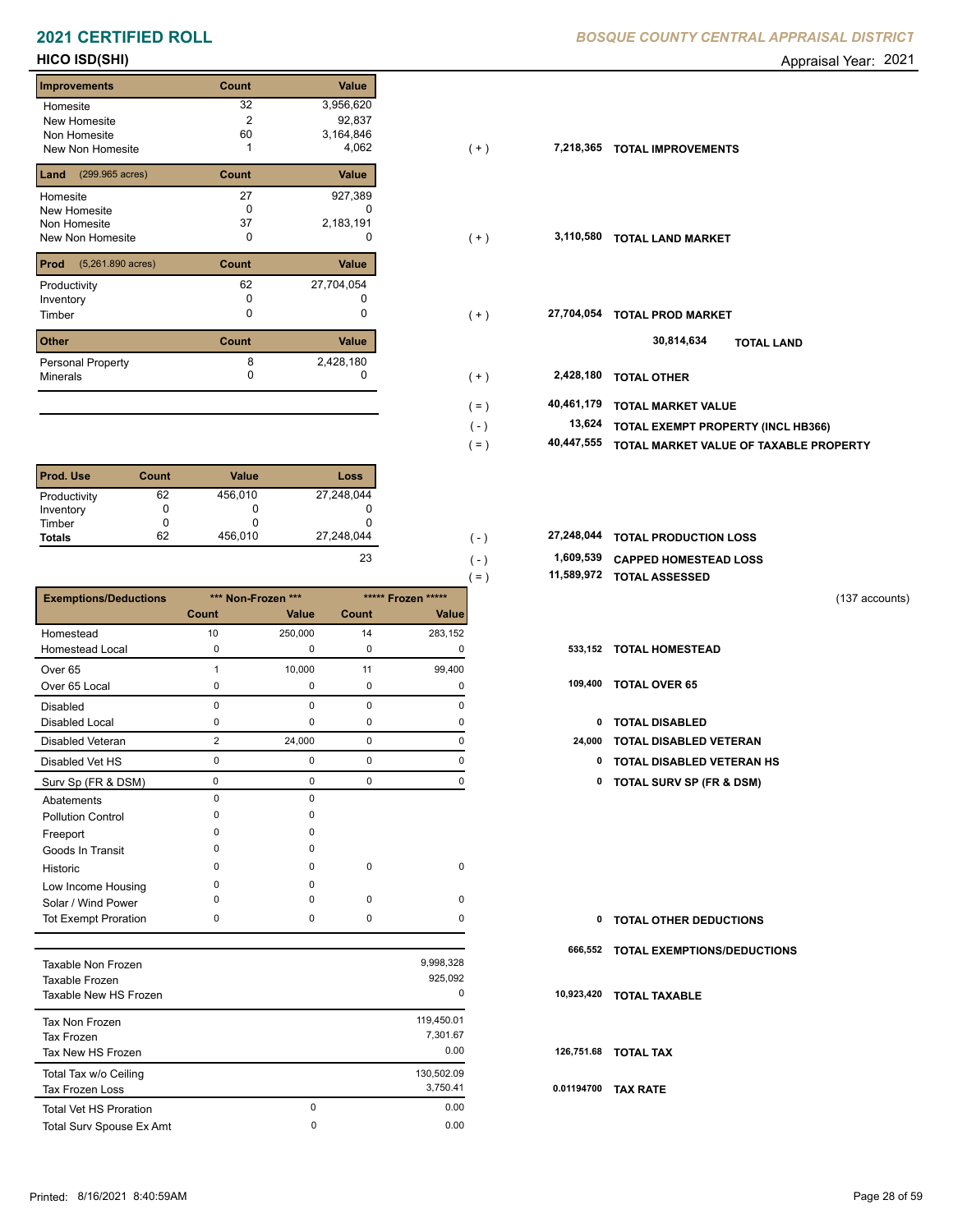|                      | 2021            |
|----------------------|-----------------|
| <b>HICO ISD(SHI)</b> | Appraisal Year: |
|                      |                 |

| D                                 | Count          | <b>Market</b> | Land        | Prod        | Improvement | New Hs      | Personal    | <b>Mineral</b> | Exempt   |
|-----------------------------------|----------------|---------------|-------------|-------------|-------------|-------------|-------------|----------------|----------|
| D1 - QUALIFIED AG LAND            | 63             | 27,857,890    | 27,788,246  | 456,010     | 69,644      | $\mathbf 0$ | $\mathbf 0$ | $\mathbf 0$    | $\Omega$ |
| D2 - FARM/RANCH IMPR ON QUAL AG L | 25             | 633,613       | 0           | $\mathbf 0$ | 633,613     | $\Omega$    | 0           | $\mathbf 0$    |          |
| <b>TOTAL</b>                      | 88             | 28,491,503    | 27,788,246  | 456,010     | 703,257     | $\Omega$    | $\Omega$    | $\mathbf 0$    | $\Omega$ |
| E.                                | Count          | <b>Market</b> | Land        | Prod        | Improvement | New Hs      | Personal    | <b>Mineral</b> | Exempt   |
| E1 - RES IMPR ON ACREAGE          | 31             | 7,271,830     | 1,285,063   | $\mathbf 0$ | 5,986,767   | 92,837      | $\pmb{0}$   | $\pmb{0}$      | $\Omega$ |
| E2 - MOBILE HOME ON ACREAGE       | 17             | 1,035,131     | 759,552     | $\Omega$    | 275,579     | $\Omega$    | $\Omega$    | 0              |          |
| E3 - OTHER/MISC IMPR ON ACREAGE   | 8              | 68,081        | $\mathbf 0$ | $\Omega$    | 68,081      | $\Omega$    | 0           | $\mathbf 0$    |          |
| E4 - NON-QUALIFIED AG LAND        | 13             | 968,329       | 968,329     | $\Omega$    | 0           | 0           | 0           | 0              | O        |
| <b>TOTAL</b>                      | 69             | 9,343,371     | 3,012,944   | $\Omega$    | 6,330,427   | 92,837      | $\Omega$    | $\Omega$       | $\Omega$ |
| J.                                | Count          | <b>Market</b> | Land        | Prod        | Improvement | New Hs      | Personal    | <b>Mineral</b> | Exempt   |
| J3 - ELECTRIC CO, REAL & PP       | 3              | 2,399,625     | $\mathbf 0$ | $\mathbf 0$ | $\mathbf 0$ | $\mathbf 0$ | 2,399,625   | $\mathbf 0$    | $\Omega$ |
| J4 - TELEPHONE CO, REAL & PP      | 1              | 9,880         | 0           | $\mathbf 0$ | $\mathbf 0$ | $\Omega$    | 9,880       | $\mathbf 0$    |          |
| J7 - CABLE TV, REAL & PP          | $\overline{2}$ | 668           | 0           | $\mathbf 0$ | $\mathbf 0$ | 0           | 668         | $\pmb{0}$      | 23       |
| <b>TOTAL</b>                      | 6              | 2,410,173     | $\mathbf 0$ | $\Omega$    | $\mathbf 0$ | $\mathbf 0$ | 2,410,173   | $\mathbf 0$    | 23       |
| L.                                | Count          | <b>Market</b> | Land        | Prod        | Improvement | New Hs      | Personal    | <b>Mineral</b> | Exempt   |
| L1 - PERSONAL, COMM/RETAIL BUS PR | $\overline{2}$ | 18,007        | $\mathbf 0$ | $\mathbf 0$ | $\mathbf 0$ | $\mathbf 0$ | 18,007      | $\pmb{0}$      | 157      |
| <b>TOTAL</b>                      | $\overline{2}$ | 18.007        | $\mathbf 0$ | $\Omega$    | $\mathbf 0$ | $\mathbf 0$ | 18,007      | $\mathbf 0$    | 157      |
| $\mathbf M$                       | Count          | <b>Market</b> | Land        | Prod        | Improvement | New Hs      | Personal    | <b>Mineral</b> | Exempt   |
| M1 - MOBILE HOME (ON NON-OWNED L  | 6              | 184,681       | $\mathbf 0$ | 0           | 184,681     | $\mathbf 0$ | $\mathbf 0$ | $\mathbf 0$    | $\Omega$ |
| <b>TOTAL</b>                      | 6              | 184,681       | $\mathbf 0$ | $\mathbf 0$ | 184,681     | $\mathbf 0$ | $\Omega$    | $\Omega$       | $\Omega$ |
| $\pmb{\times}$                    | Count          | <b>Market</b> | Land        | Prod        | Improvement | New Hs      | Personal    | <b>Mineral</b> | Exempt   |
| XV - OTHER EXEMPTIONS             | $\mathbf{1}$   | 13,444        | 13,444      | $\mathbf 0$ | $\mathbf 0$ | $\mathbf 0$ | $\mathbf 0$ | $\mathbf 0$    | 13,444   |
| <b>TOTAL</b>                      | $\mathbf{1}$   | 13,444        | 13,444      | $\Omega$    | $\mathbf 0$ | $\Omega$    | $\mathbf 0$ | $\mathbf 0$    | 13,444   |
| <b>ALL PTD TOTAL</b>              | 137            | 40,461,179    | 30,814,634  | 456,010     | 7,218,365   | 92,837      | 2,428,180   | $\mathbf{0}$   | 13,624   |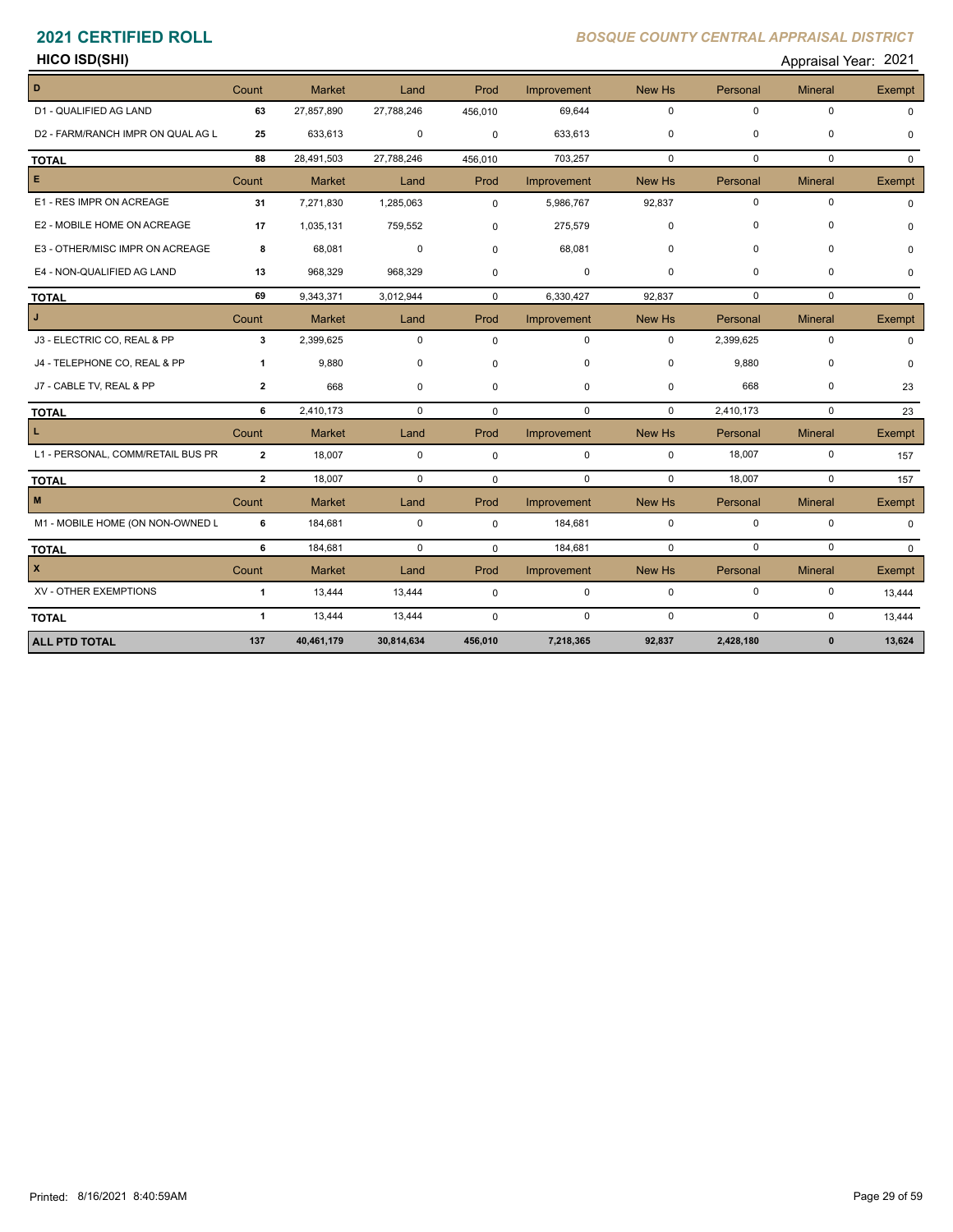# **IREDELL CITY(CIR)** Appraisal Year: 2021

| <b>Improvements</b>                     | Count    | Value        |
|-----------------------------------------|----------|--------------|
| Homesite                                | 106      | 10,799,400   |
| New Homesite                            | 5        | 17,281       |
| Non Homesite                            | 155      | 10,752,796   |
| New Non Homesite                        |          | 122,057      |
|                                         |          |              |
| $(113.410 \text{ acres})$<br>Land       | Count    | <b>Value</b> |
| Homesite                                | 101      | 1,504,696    |
| New Homesite                            | ŋ        |              |
| Non Homesite                            | 190      | 2,262,582    |
| New Non Homesite                        | 0        | O            |
| <b>Prod</b><br>$(40.251 \text{ acres})$ | Count    | Value        |
| Productivity                            | 9        | 357,638      |
| Inventory                               | $\Omega$ |              |
| Timber                                  | O        | 0            |
| <b>Other</b>                            | Count    | Value        |
| <b>Personal Property</b>                | 25       | 955,403      |
| <b>Minerals</b>                         | 0        | 0            |

| <b>Prod. Use</b> | Count | <b>Value</b> | Loss                     |
|------------------|-------|--------------|--------------------------|
| Productivity     | 9     | 3,623        | 354,015                  |
| Inventory        |       | 0            |                          |
| Timber           |       | U            |                          |
| <b>Totals</b>    | 9     | 3,623        | 354,015                  |
|                  |       |              | $\overline{\phantom{a}}$ |

|                              |              |                    |              |                    | $( = )$ | 16,952,777 | <b>TOTAL ASSESSED</b>               |                |
|------------------------------|--------------|--------------------|--------------|--------------------|---------|------------|-------------------------------------|----------------|
| <b>Exemptions/Deductions</b> |              | *** Non-Frozen *** |              | ***** Frozen ***** |         |            |                                     | (334 accounts) |
|                              | <b>Count</b> | Value              | <b>Count</b> | Value              |         |            |                                     |                |
| Homestead                    | $\mathbf 0$  | 0                  | $\mathbf 0$  | $\Omega$           |         |            |                                     |                |
| <b>Homestead Local</b>       | 0            | 0                  | 0            | O                  |         | 0          | <b>TOTAL HOMESTEAD</b>              |                |
| Over <sub>65</sub>           | $\Omega$     | 0                  | 0            | $\Omega$           |         |            |                                     |                |
| Over 65 Local                | 0            | 0                  | 0            | 0                  |         | 0          | <b>TOTAL OVER 65</b>                |                |
| <b>Disabled</b>              | $\Omega$     | $\Omega$           | 0            | $\Omega$           |         |            |                                     |                |
| Disabled Local               | 0            | 0                  | 0            | $\Omega$           |         | 0          | <b>TOTAL DISABLED</b>               |                |
| <b>Disabled Veteran</b>      | 2            | 4,439              | 5            | 55,561             |         | 60,000     | <b>TOTAL DISABLED VETERAN</b>       |                |
| Disabled Vet HS              | 0            | 0                  | 3            | 188,081            |         | 188,081    | TOTAL DISABLED VETERAN HS           |                |
| Surv Sp (FR & DSM)           | $\mathbf 0$  | 0                  | $\mathbf 0$  | 0                  |         | 0          | <b>TOTAL SURV SP (FR &amp; DSM)</b> |                |
| Abatements                   | $\Omega$     | 0                  |              |                    |         |            |                                     |                |
| <b>Pollution Control</b>     | ŋ            |                    |              |                    |         |            |                                     |                |
| Freeport                     | n            |                    |              |                    |         |            |                                     |                |
| Goods In Transit             | n            | n                  |              |                    |         |            |                                     |                |
| Historic                     | n            | $\Omega$           | $\mathbf 0$  | $\mathbf 0$        |         |            |                                     |                |
| Low Income Housing           | <sup>0</sup> | O                  |              |                    |         |            |                                     |                |
| Solar / Wind Power           |              |                    | $\mathbf 0$  | $\Omega$           |         |            |                                     |                |
| <b>Tot Exempt Proration</b>  | $\Omega$     | 0                  | 0            | $\Omega$           |         | 0          | <b>TOTAL OTHER DEDUCTIONS</b>       |                |
|                              |              |                    |              |                    |         | 248,081    | <b>TOTAL EXEMPTIONS/DEDUCTIONS</b>  |                |
| <b>Taxable Non Frozen</b>    |              |                    |              | 13,174,768         |         |            |                                     |                |
| Taxable Frozen               |              |                    |              | 3,529,499          |         |            |                                     |                |
| Taxable New HS Frozen        |              |                    |              | 429                |         | 16,704,696 | <b>TOTAL TAXABLE</b>                |                |

| Taxable New HS Frozen         |   | 429       | 16,            |  |
|-------------------------------|---|-----------|----------------|--|
| Tax Non Frozen                |   | 60,775.25 |                |  |
| Tax Frozen                    |   | 9,245.86  |                |  |
| Tax New HS Frozen             |   | 1.98      | $\overline{7}$ |  |
| Total Tax w/o Ceiling         |   | 77,058.83 |                |  |
| <b>Tax Frozen Loss</b>        |   | 7.035.74  | 0.0            |  |
| <b>Total Vet HS Proration</b> | 0 | 0.00      |                |  |
| Total Surv Spouse Ex Amt      | 0 | 0.00      |                |  |

| Homesite                              | 100   | 10,799,400 |         |            |                                        |
|---------------------------------------|-------|------------|---------|------------|----------------------------------------|
| New Homesite                          | 5     | 17,281     |         |            |                                        |
| Non Homesite                          | 155   | 10,752,796 |         |            |                                        |
| New Non Homesite                      |       | 122,057    | $(+)$   |            | 21,691,534 TOTAL IMPROVEMENTS          |
| <b>Land</b> $(113.410 \text{ acres})$ | Count | Value      |         |            |                                        |
| Homesite                              | 101   | 1,504,696  |         |            |                                        |
| New Homesite                          | 0     | 0          |         |            |                                        |
| Non Homesite                          | 190   | 2,262,582  |         |            |                                        |
| New Non Homesite                      | 0     | 0          | $(+)$   | 3,767,278  | <b>TOTAL LAND MARKET</b>               |
| <b>Prod</b> $(40.251 \text{ acres})$  | Count | Value      |         |            |                                        |
| Productivity                          | 9     | 357,638    |         |            |                                        |
| Inventory                             |       |            |         |            |                                        |
| Timber                                | 0     | 0          | $(+)$   | 357,638    | <b>TOTAL PROD MARKET</b>               |
| <b>Other</b>                          | Count | Value      |         |            | 4,124,916<br><b>TOTAL LAND</b>         |
| Personal Property                     | 25    | 955,403    |         |            |                                        |
| Minerals                              | 0     |            | $(+)$   | 955,403    | <b>TOTAL OTHER</b>                     |
|                                       |       |            | $( = )$ | 26,771,853 | <b>TOTAL MARKET VALUE</b>              |
|                                       |       |            | $(-)$   | 6,597,553  | TOTAL EXEMPT PROPERTY (INCL HB366)     |
|                                       |       |            |         | 20,174,300 |                                        |
|                                       |       |            | $( = )$ |            | TOTAL MARKET VALUE OF TAXABLE PROPERTY |
|                                       |       |            |         |            |                                        |

| 354.015 | 354,015 TOTAL PRODUCTION LOSS   |
|---------|---------------------------------|
| 70      | 2,867,508 CAPPED HOMESTEAD LOSS |

 **16,952,777 TOTAL ASSESSED**

- 
- 
- 
- 
- 0 0 3 188,081 **188,081 TOTAL DISABLED VETERAN HS**
- Surv Sp (FR & DSM) 0 0 0 0 **0 TOTAL SURV SP (FR & DSM)**

| $\mathbf{0}$ | <b>TOTAL OTHER DEDUCTIONS</b>       |
|--------------|-------------------------------------|
|              | 248,081 TOTAL EXEMPTIONS/DEDUCTIONS |
|              | 16,704,696 TOTAL TAXABLE            |
|              | 70,023.09 TOTAL TAX                 |
|              | 0.00461300 TAX RATE                 |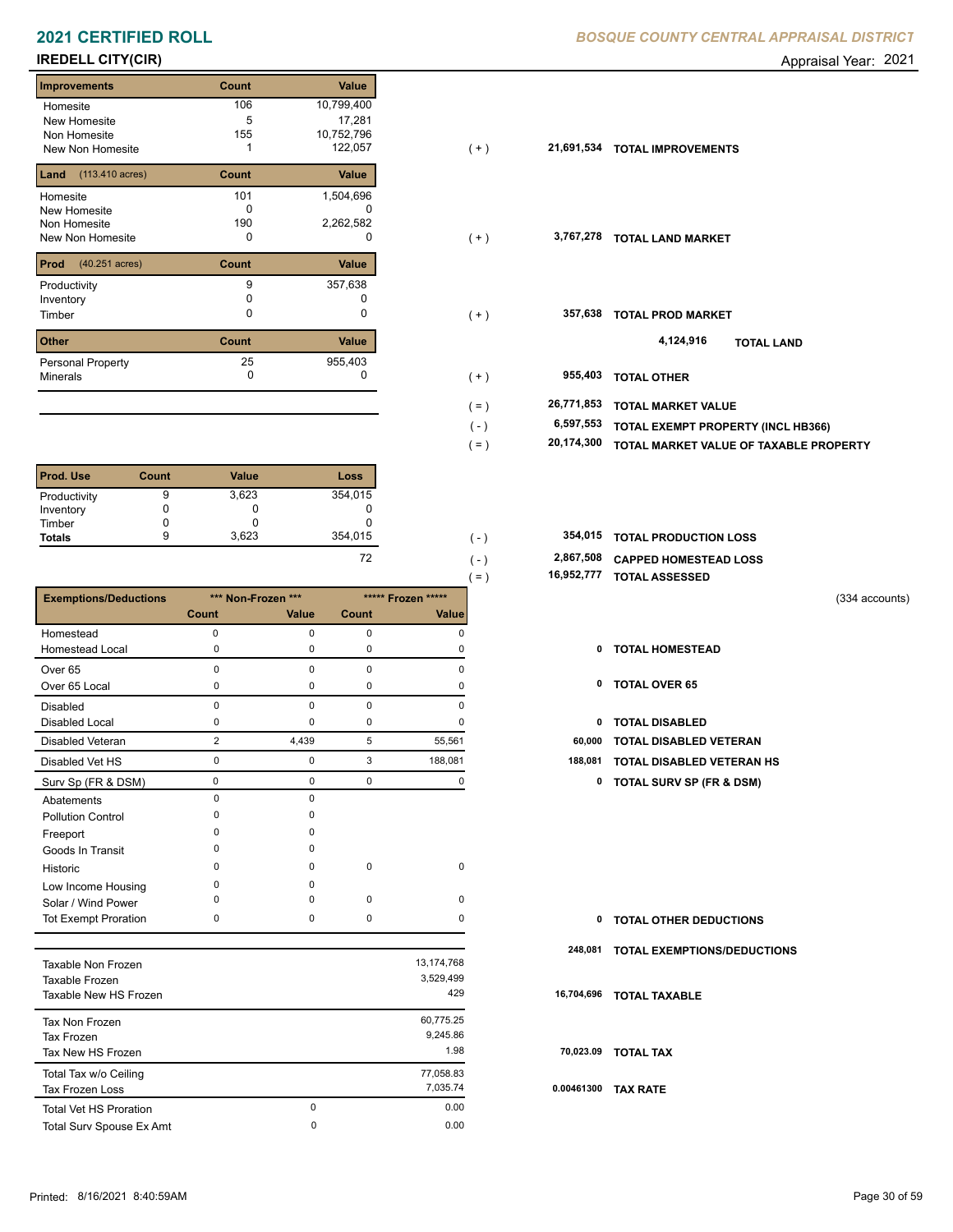# **IREDELL CITY(CIR)** Appraisal Year: 2021

| Appraisal Year: 202 |  |
|---------------------|--|
|---------------------|--|

| $\blacktriangle$                    | Count          | <b>Market</b> | Land        | Prod        | Improvement | New Hs       | Personal    | <b>Mineral</b> | Exempt        |
|-------------------------------------|----------------|---------------|-------------|-------------|-------------|--------------|-------------|----------------|---------------|
| A1 - REAL, RES, SINGLE FAMILY       | 140            | 14,389,319    | 1,715,579   | $\mathbf 0$ | 12,673,740  | 11,751       | $\mathbf 0$ | 0              | $\Omega$      |
| A2 - REAL, RES, MOBILE HOME         | 20             | 1,244,994     | 469,523     | 0           | 775,471     | $\mathbf 0$  | 0           | 0              | $\Omega$      |
| A3 - MISC IMPR ON C CODED LOTS      | 12             | 82,685        | 4,875       | 0           | 77,810      | 0            | 0           | $\mathbf 0$    | 0             |
| <b>TOTAL</b>                        | 172            | 15,716,998    | 2,189,977   | $\mathbf 0$ | 13,527,021  | 11,751       | $\mathbf 0$ | $\mathbf 0$    | $\Omega$      |
| B                                   | Count          | Market        | Land        | Prod        | Improvement | New Hs       | Personal    | <b>Mineral</b> | <b>Exempt</b> |
| <b>B4 - FOURPLEX</b>                | $\mathbf{1}$   | 20,847        | 16,883      | $\mathbf 0$ | 3,964       | $\mathbf 0$  | $\mathbf 0$ | $\mathbf 0$    | 0             |
| <b>TOTAL</b>                        | $\mathbf{1}$   | 20,847        | 16,883      | $\mathbf 0$ | 3,964       | $\mathbf 0$  | $\mathbf 0$ | $\mathbf 0$    | <sup>n</sup>  |
| $\mathbf{c}$                        | Count          | <b>Market</b> | Land        | Prod        | Improvement | New Hs       | Personal    | <b>Mineral</b> | Exempt        |
| C1 - VACANT URBAN LOTS/TRACTS       | 56             | 689,599       | 551,024     | 0           | 138,575     | $\mathbf 0$  | $\mathbf 0$ | $\mathbf 0$    | 1,875         |
| C3 - VACANT RURAL LOT/TR IN LAKE AI | 3              | 15,846        | 12,664      | 0           | 3,182       | 0            | $\mathbf 0$ | $\mathbf 0$    | $\Omega$      |
| C4 - VACANT RURAL TRACTS/LOTS       | $\mathbf{1}$   | 57,775        | 57,775      | 0           | 0           | 0            | 0           | 0              | 0             |
| <b>TOTAL</b>                        | 60             | 763,220       | 621,463     | $\mathbf 0$ | 141,757     | $\mathbf{0}$ | $\mathbf 0$ | $\mathbf 0$    | 1,875         |
| D                                   | Count          | <b>Market</b> | Land        | Prod        | Improvement | New Hs       | Personal    | Mineral        | Exempt        |
| D1 - QUALIFIED AG LAND              | 11             | 391,851       | 382,348     | 3,623       | 9,503       | $\mathbf 0$  | $\mathbf 0$ | $\mathbf 0$    | 0             |
| D2 - FARM/RANCH IMPR ON QUAL AG L   | 1              | 5,649         | 0           | 0           | 5,649       | 0            | $\mathbf 0$ | $\mathbf 0$    | $\Omega$      |
| <b>TOTAL</b>                        | 12             | 397,500       | 382,348     | 3,623       | 15,152      | 0            | $\mathbf 0$ | $\mathbf 0$    | $\Omega$      |
| $\mathsf E$                         | Count          | <b>Market</b> | Land        | Prod        | Improvement | New Hs       | Personal    | <b>Mineral</b> | Exempt        |
| E1 - RES IMPR ON ACREAGE            | 4              | 400,402       | 36,304      | 0           | 364,098     | $\mathbf 0$  | $\mathbf 0$ | $\mathbf 0$    | $\mathbf 0$   |
| E4 - NON-QUALIFIED AG LAND          | 3              | 217,750       | 215,946     | 0           | 1,804       | 0            | 0           | 0              | $\mathbf 0$   |
| <b>TOTAL</b>                        | $\overline{7}$ | 618,152       | 252,250     | $\mathbf 0$ | 365,902     | $\mathbf 0$  | $\mathbf 0$ | $\mathbf 0$    | $\Omega$      |
| F                                   | Count          | <b>Market</b> | Land        | Prod        | Improvement | New Hs       | Personal    | <b>Mineral</b> | Exempt        |
| F1 - REAL, COMM/RETAIL & SVC BUS PF | 28             | 1,078,756     | 143,196     | 0           | 935,560     | $\mathbf 0$  | $\mathbf 0$ | $\mathbf 0$    | 42,575        |
| <b>TOTAL</b>                        | 28             | 1,078,756     | 143,196     | 0           | 935,560     | $\mathbf 0$  | $\mathbf 0$ | $\mathbf 0$    | 42,575        |
| $\mathbf{J}$                        | Count          | <b>Market</b> | Land        | Prod        | Improvement | New Hs       | Personal    | <b>Mineral</b> | Exempt        |
| J2 - GAS DIST SYSTEM, REAL & PP     | $\mathbf{2}$   | 123,962       | 1,875       | $\mathbf 0$ | $\mathbf 0$ | $\mathbf 0$  | 122,087     | $\mathbf 0$    | 0             |
| J3 - ELECTRIC CO, REAL & PP         | 2              | 356,238       | 3,250       | 0           | 2,890       | 0            | 350,098     | 0              |               |
| J4 - TELEPHONE CO, REAL & PP        | $\overline{2}$ | 171,562       | 3,250       | 0           | 6,522       | 0            | 161,790     | $\mathbf 0$    | 0             |
| J7 - CABLE TV, REAL & PP            | 3              | 8,911         | 0           | 0           | $\mathbf 0$ | 0            | 8,911       | 0              | 40            |
| <b>TOTAL</b>                        | 9              | 660,673       | 8,375       | 0           | 9,412       | $\mathbf 0$  | 642,886     | $\mathbf 0$    | 40            |
| L.                                  | Count          | Market        | Land        | Prod        | Improvement | New Hs       | Personal    | <b>Mineral</b> | Exempt        |
| L1 - PERSONAL, COMM/RETAIL BUS PR   | 18             | 309,517       | $\pmb{0}$   | 0           | $\mathbf 0$ | $\mathbf 0$  | 309,517     | $\mathbf 0$    | 433           |
| L2 - PERSONAL, IND/MFG BUS PROP     | $\mathbf{1}$   | 3,000         | $\pmb{0}$   | 0           | $\pmb{0}$   | $\mathbf 0$  | 3,000       | $\pmb{0}$      | 0             |
| <b>TOTAL</b>                        | 19             | 312,517       | $\mathbf 0$ | $\mathsf 0$ | $\mathbf 0$ | $\mathbf 0$  | 312,517     | $\pmb{0}$      | 433           |
| $\mathbf M$                         | Count          | Market        | Land        | Prod        | Improvement | New Hs       | Personal    | <b>Mineral</b> | Exempt        |
| M1 - MOBILE HOME (ON NON-OWNED L    | 13             | 650,560       | $\pmb{0}$   | $\pmb{0}$   | 650,560     | 5,530        | 0           | $\pmb{0}$      | 0             |
| <b>TOTAL</b>                        | 13             | 650,560       | $\mathbf 0$ | 0           | 650,560     | 5,530        | $\mathbf 0$ | $\mathbf 0$    | 0             |
| $\mathbf{x}$                        | Count          | Market        | Land        | Prod        | Improvement | New Hs       | Personal    | <b>Mineral</b> | Exempt        |
| XV - OTHER EXEMPTIONS               | 31             | 6,552,630     | 510,424     | 0           | 6,042,206   | $\mathbf 0$  | $\pmb{0}$   | 0              | 6,552,630     |
| <b>TOTAL</b>                        | 31             | 6,552,630     | 510,424     | 0           | 6,042,206   | $\mathbf 0$  | 0           | $\pmb{0}$      | 6,552,630     |
| ALL PTD TOTAL                       | 334            | 26,771,853    | 4,124,916   | 3,623       | 21,691,534  | 17,281       | 955,403     | $\pmb{0}$      | 6,597,553     |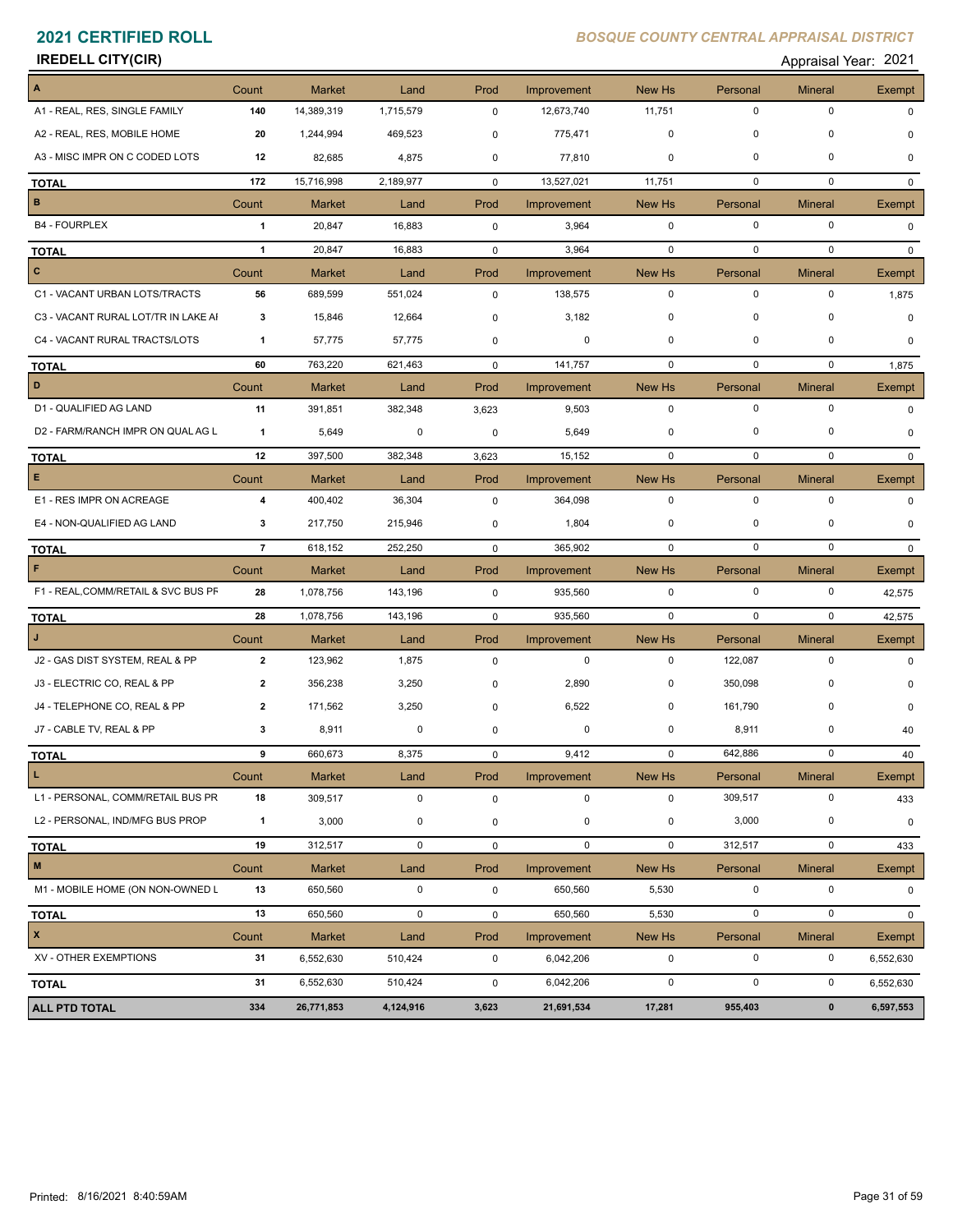## **IREDELL ISD(SIR)** Appraisal Year: 2021

| <b>Improvements</b>                 | Count | <b>Value</b> |
|-------------------------------------|-------|--------------|
| Homesite                            | 354   | 50,528,763   |
| New Homesite                        | 25    | 463,173      |
| Non Homesite                        | 678   | 42,693,683   |
| New Non Homesite                    | 42    | 1,463,370    |
| $(2,917.906 \text{ acres})$<br>Land | Count | <b>Value</b> |
| Homesite                            | 334   | 9,161,410    |
| <b>New Homesite</b>                 |       | 15,150       |
| Non Homesite                        | 534   | 20,497,286   |
| <b>New Non Homesite</b>             | 0     | O            |
| Prod<br>(79,604.941 acres)          | Count | <b>Value</b> |
| Productivity                        | 761   | 376,757,847  |
| Inventory                           | O     |              |
| Timber                              | O     | 0            |
| <b>Other</b>                        | Count | Value        |
| Personal Property                   | 62    | 44,512,429   |
| <b>Minerals</b>                     | 0     | O            |

| Prod. Use     | Count | <b>Value</b> | Loss          |
|---------------|-------|--------------|---------------|
| Productivity  | 761   | 7,192,905    | 369,564,942   |
| Inventory     |       | O            |               |
| Timber        |       | O            |               |
| <b>Totals</b> | 760   | 7,177,045    | 369,093,322   |
|               |       |              | $\sim$ $\sim$ |

|                              |                |                    |       |                    | 155,909,832<br>$( = )$ | <b>TOTAL ASSESSED</b>               |  |
|------------------------------|----------------|--------------------|-------|--------------------|------------------------|-------------------------------------|--|
| <b>Exemptions/Deductions</b> |                | *** Non-Frozen *** |       | ***** Frozen ***** |                        | $(1,711$ accounts)                  |  |
|                              | Count          | Value              | Count | Value              |                        |                                     |  |
| Homestead                    | 117            | 2,714,655          | 155   | 3,676,126          |                        |                                     |  |
| <b>Homestead Local</b>       | $\mathbf 0$    | 0                  | 0     | $\Omega$           | 6,390,781              | <b>TOTAL HOMESTEAD</b>              |  |
| Over <sub>65</sub>           | $\overline{7}$ | 70,000             | 145   | 1,380,255          |                        |                                     |  |
| Over 65 Local                | 0              | 0                  | 0     | O                  | 1,450,255              | <b>TOTAL OVER 65</b>                |  |
| <b>Disabled</b>              |                | 10,000             | 3     | 30,000             |                        |                                     |  |
| Disabled Local               | 0              | 0                  | 0     | 0                  | 40,000                 | <b>TOTAL DISABLED</b>               |  |
| <b>Disabled Veteran</b>      | $\overline{7}$ | 43,579             | 11    | 127,561            | 171,140                | <b>TOTAL DISABLED VETERAN</b>       |  |
| Disabled Vet HS              | 3              | 770,680            | 8     | 1,144,060          | 1,914,740              | <b>TOTAL DISABLED VETERAN HS</b>    |  |
| Surv Sp (FR & DSM)           | 0              | $\mathbf 0$        | 0     | 0                  | 0                      | <b>TOTAL SURV SP (FR &amp; DSM)</b> |  |
| Abatements                   | $\Omega$       | $\Omega$           |       |                    |                        |                                     |  |
| <b>Pollution Control</b>     | ∩              | $\Omega$           |       |                    |                        |                                     |  |
| Freeport                     |                | $\Omega$           |       |                    |                        |                                     |  |
| Goods In Transit             |                | $\Omega$           |       |                    |                        |                                     |  |
| Historic                     | $\Omega$       | $\Omega$           | 0     | $\pmb{0}$          |                        |                                     |  |
| Low Income Housing           | $\Omega$       | $\Omega$           |       |                    |                        |                                     |  |
| Solar / Wind Power           |                | $\Omega$           | 0     | 0                  |                        |                                     |  |
| Tot Exempt Proration         | 0              | 0                  | 0     | 0                  | 0                      | <b>TOTAL OTHER DEDUCTIONS</b>       |  |
|                              |                |                    |       |                    | 9,966,916              | <b>TOTAL EXEMPTIONS/DEDUCTIONS</b>  |  |
| <b>Taxable Non Frozen</b>    |                |                    |       | 133,023,050        |                        |                                     |  |

| laxable Non Frozen            |   | 133,023,050  |      |
|-------------------------------|---|--------------|------|
| Taxable Frozen                |   | 12,878,935   |      |
| Taxable New HS Frozen         |   | 42.068       | 145  |
| Tax Non Frozen                |   | 1,437,713.02 |      |
| Tax Frozen                    |   | 93.030.14    |      |
| Tax New HS Frozen             |   | 454.68       | 1,53 |
| Total Tax w/o Ceiling         |   | 1,577,363.28 |      |
| <b>Tax Frozen Loss</b>        |   | 46.165.44    | 0.0  |
| <b>Total Vet HS Proration</b> | 0 | 0.00         |      |
| Total Surv Spouse Ex Amt      | 0 | 0.00         |      |
|                               |   |              |      |

| 25    | 463,173     |         |                  |                                        |
|-------|-------------|---------|------------------|----------------------------------------|
| 678   | 42,693,683  |         |                  |                                        |
| 42    | 1,463,370   | $(+)$   | 95,148,989       | <b>TOTAL IMPROVEMENTS</b>              |
| Count | Value       |         |                  |                                        |
| 334   | 9,161,410   |         |                  |                                        |
|       | 15,150      |         |                  |                                        |
| 534   | 20,497,286  |         |                  |                                        |
| 0     | 0           | $(+)$   | 29,672,709       | <b>TOTAL LAND MARKET</b>               |
| Count | Value       |         |                  |                                        |
| 761   | 376,757,847 |         |                  |                                        |
| 0     |             |         |                  |                                        |
| 0     | 0           | $(+)$   | 376,270,367      | <b>TOTAL PROD MARKET</b>               |
| Count | Value       |         |                  | 405,943,076<br><b>TOTAL LAND</b>       |
| 62    | 44,512,429  |         |                  |                                        |
| 0     |             | $(+)$   | 44,512,429       | <b>TOTAL OTHER</b>                     |
|       |             | $( = )$ | 545,604,494      | <b>TOTAL MARKET VALUE</b>              |
|       |             |         | 7,796,523        | TOTAL EXEMPT PROPERTY (INCL HB366)     |
|       |             |         |                  |                                        |
|       |             |         |                  | TOTAL MARKET VALUE OF TAXABLE PROPERTY |
|       |             |         | $(-)$<br>$( = )$ | 537,807,971                            |

| 369.093.322 | 369,093,322 TOTAL PRODUCTION LOSS |
|-------------|-----------------------------------|
| - - -       |                                   |

| 242 | 12,804,817 CAPPED HOMESTEAD LOSS |                              |
|-----|----------------------------------|------------------------------|
|     |                                  | $155909832$ $TOTAI$ accreers |

```
 155,909,832 TOTAL ASSESSED
```

| 6,390,781 TOTAL HOMESTEAD |  |
|---------------------------|--|
|                           |  |

| 40,000 TOTAL DISABLED               |
|-------------------------------------|
| 171,140 TOTAL DISABLED VETERAN      |
| 1,914,740 TOTAL DISABLED VETERAN HS |

| 0 | <b>TOTAL OTHER DEDUCTIONS</b>         |
|---|---------------------------------------|
|   | 9,966,916 TOTAL EXEMPTIONS/DEDUCTIONS |
|   | 145,944,053 TOTAL TAXABLE             |
|   | 1,531,197.84 TOTAL TAX                |
|   | 0.01080800 TAX RATE                   |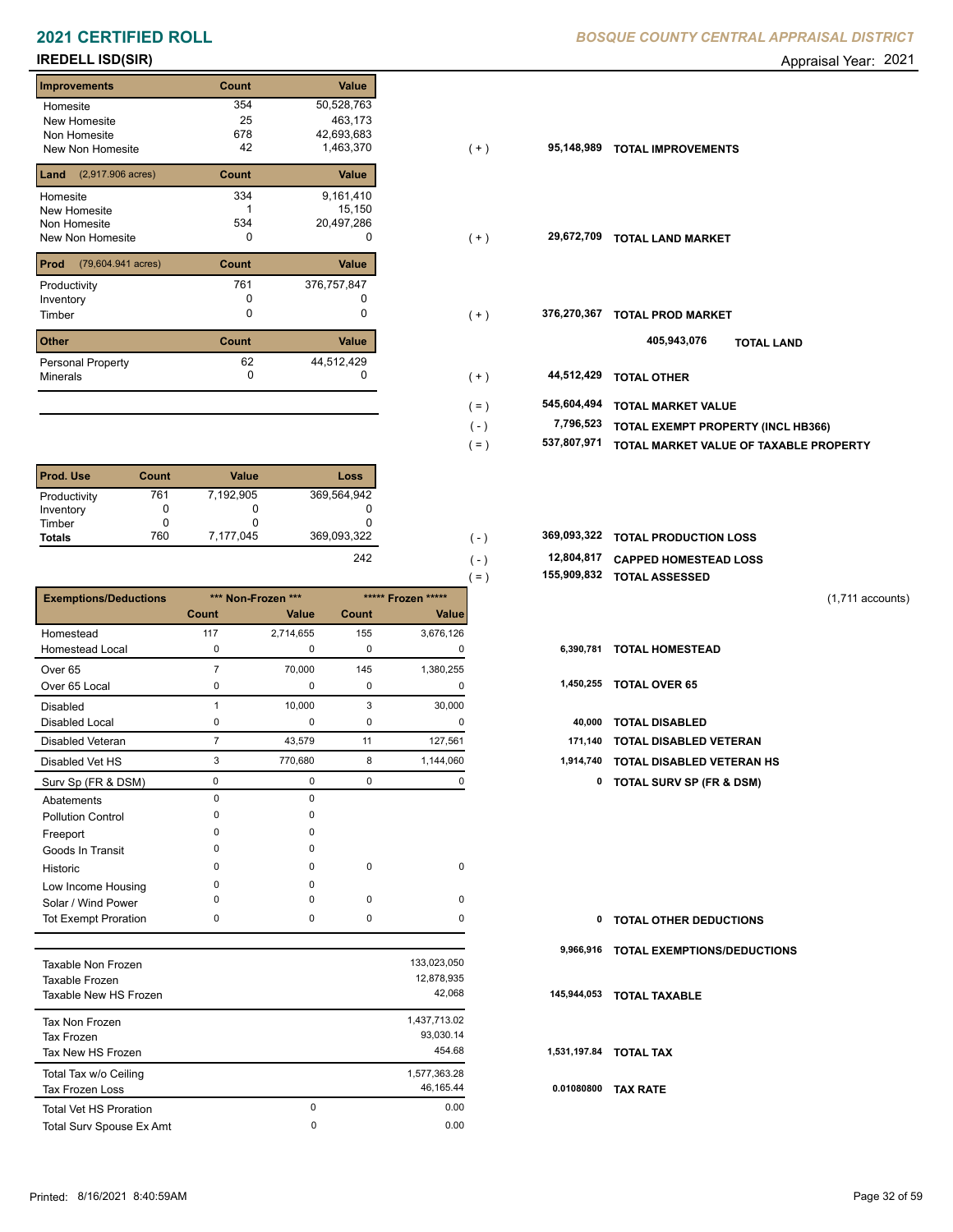| <b>IREDELL ISD(SIR)</b> | Appraisal Year: 2021 |  |
|-------------------------|----------------------|--|
|                         |                      |  |

| $\boldsymbol{\mathsf{A}}$           | Count                   | <b>Market</b> | Land        | Prod        | Improvement | <b>New Hs</b> | Personal    | <b>Mineral</b> | <b>Exempt</b> |
|-------------------------------------|-------------------------|---------------|-------------|-------------|-------------|---------------|-------------|----------------|---------------|
| A1 - REAL, RES, SINGLE FAMILY       | 142                     | 14,651,100    | 1,875,956   | 0           | 12,775,144  | 11,751        | $\mathbf 0$ | $\mathbf 0$    | $\Omega$      |
| A2 - REAL, RES, MOBILE HOME         | 23                      | 1,594,369     | 610,113     | 0           | 984,256     | $\mathbf 0$   | 0           | $\mathbf 0$    | 0             |
| A3 - MISC IMPR ON C CODED LOTS      | 15                      | 158,487       | 4,875       | 0           | 153,612     | $\mathbf 0$   | 0           | $\Omega$       | $\Omega$      |
| <b>TOTAL</b>                        | 180                     | 16,403,956    | 2,490,944   | $\mathbf 0$ | 13,913,012  | 11,751        | $\mathbf 0$ | $\mathbf 0$    | $\Omega$      |
| B                                   | Count                   | Market        | Land        | Prod        | Improvement | New Hs        | Personal    | <b>Mineral</b> | <b>Exempt</b> |
| <b>B4 - FOURPLEX</b>                | $\mathbf{1}$            | 20,847        | 16,883      | $\mathsf 0$ | 3,964       | $\mathbf 0$   | $\mathbf 0$ | $\mathbf 0$    | $\mathbf 0$   |
| <b>TOTAL</b>                        | $\overline{1}$          | 20,847        | 16,883      | $\mathbf 0$ | 3,964       | $\mathbf 0$   | $\mathbf 0$ | $\mathbf 0$    | <sup>n</sup>  |
| $\mathbf{C}$                        | Count                   | <b>Market</b> | Land        | Prod        | Improvement | New Hs        | Personal    | <b>Mineral</b> | Exempt        |
| C1 - VACANT URBAN LOTS/TRACTS       | 58                      | 694,415       | 555,840     | 0           | 138,575     | $\mathbf 0$   | $\mathbf 0$ | $\mathbf 0$    | 1,875         |
| C3 - VACANT RURAL LOT/TR IN LAKE AI | $\overline{\mathbf{4}}$ | 94,846        | 91,664      | 0           | 3,182       | $\mathbf 0$   | $\mathbf 0$ | $\mathbf 0$    | $\mathbf 0$   |
| C4 - VACANT RURAL TRACTS/LOTS       | 54                      | 3,177,311     | 3,175,443   | 0           | 1,868       | $\mathbf 0$   | 0           | 0              | 53,318        |
| <b>TOTAL</b>                        | 116                     | 3,966,572     | 3,822,947   | $\mathbf 0$ | 143,625     | $\mathbf 0$   | $\mathbf 0$ | $\mathbf 0$    | 55,193        |
| D                                   | Count                   | <b>Market</b> | Land        | Prod        | Improvement | New Hs        | Personal    | <b>Mineral</b> | Exempt        |
| D1 - QUALIFIED AG LAND              | 762                     | 372,013,379   | 371,315,923 | 7,049,487   | 697,456     | $\mathbf{0}$  | $\mathbf 0$ | $\mathbf 0$    | 0             |
| D2 - FARM/RANCH IMPR ON QUAL AG L   | 234                     | 11,778,813    | 6,642,461   | 127,558     | 5,136,352   | 6,032         | $\pmb{0}$   | $\mathbf 0$    | $\Omega$      |
| <b>TOTAL</b>                        | 996                     | 383,792,192   | 377,958,384 | 7,177,045   | 5,833,808   | 6,032         | $\mathbf 0$ | $\mathbf 0$    | $\mathbf{0}$  |
| E.                                  | Count                   | Market        | Land        | Prod        | Improvement | New Hs        | Personal    | <b>Mineral</b> | Exempt        |
| E1 - RES IMPR ON ACREAGE            | 356                     | 71,549,516    | 8,870,890   | 0           | 62,678,626  | 417,253       | $\mathbf 0$ | $\mathbf 0$    | $\mathbf 0$   |
| E2 - MOBILE HOME ON ACREAGE         | 63                      | 3,922,386     | 1,751,907   | 0           | 2,170,479   | 0             | 0           | 0              | $\Omega$      |
| E3 - OTHER/MISC IMPR ON ACREAGE     | 37                      | 568,226       | 170,396     | 0           | 397,830     | $\mathbf 0$   | 0           | $\mathbf 0$    | $\Omega$      |
| E4 - NON-QUALIFIED AG LAND          | 82                      | 9,521,179     | 9,333,795   | 0           | 187,384     | 0             | 0           | 0              | 29,723        |
| <b>TOTAL</b>                        | 538                     | 85,561,307    | 20,126,988  | $\mathbf 0$ | 65,434,319  | 417,253       | $\mathbf 0$ | $\mathbf 0$    | 29,723        |
| F                                   | Count                   | <b>Market</b> | Land        | Prod        | Improvement | New Hs        | Personal    | <b>Mineral</b> | Exempt        |
| F1 - REAL, COMM/RETAIL & SVC BUS PF | 30                      | 1,433,862     | 195,668     | 0           | 1,238,194   | $\mathbf 0$   | 0           | 0              | 42,575        |
| <b>TOTAL</b>                        | 30                      | 1,433,862     | 195,668     | $\mathbf 0$ | 1,238,194   | $\mathbf 0$   | $\mathbf 0$ | $\mathbf 0$    | 42,575        |
| J                                   | Count                   | <b>Market</b> | Land        | Prod        | Improvement | New Hs        | Personal    | <b>Mineral</b> | Exempt        |
| J2 - GAS DIST SYSTEM, REAL & PP     | 4                       | 148,823       | 6,915       | $\mathbf 0$ | 15,760      | $\mathbf 0$   | 126,148     | $\mathbf 0$    | $\mathbf 0$   |
| J3 - ELECTRIC CO, REAL & PP         | 6                       | 32,186,593    | 14,500      | 0           | 6,890       | 0             | 32,165,203  | 0              | 0             |
| J4 - TELEPHONE CO, REAL & PP        | 8                       | 296,106       | 3,250       | $\mathbf 0$ | 6,522       | 0             | 286,334     | 0              | 298           |
| J6 - PIPELINES, REAL & PP           | 5                       | 11,103,697    | 0           | 0           | 0           | 0             | 11,103,697  | 0              | 0             |
| J7 - CABLE TV, REAL & PP            | 3                       | 8,911         | 0           | 0           | 0           | 0             | 8,911       | $\mathbf 0$    | 40            |
| <b>TOTAL</b>                        | 26                      | 43,744,130    | 24,665      | $\mathbf 0$ | 29,172      | $\mathbf 0$   | 43,690,293  | $\mathbf 0$    | 338           |
| L.                                  | Count                   | Market        | Land        | Prod        | Improvement | New Hs        | Personal    | Mineral        | Exempt        |
| L1 - PERSONAL, COMM/RETAIL BUS PR   | 39                      | 768,130       | $\mathbf 0$ | 0           | $\mathbf 0$ | $\mathbf 0$   | 768,130     | $\mathbf 0$    | 532           |
| L2 - PERSONAL, IND/MFG BUS PROP     | $\overline{2}$          | 54,006        | 0           | 0           | 0           | 0             | 54,006      | 0              | 0             |
| <b>TOTAL</b>                        | 41                      | 822,136       | 0           | 0           | $\mathbf 0$ | $\mathbf 0$   | 822,136     | $\mathbf 0$    | 532           |
| $\mathbf M$                         | Count                   | Market        | Land        | Prod        | Improvement | New Hs        | Personal    | <b>Mineral</b> | Exempt        |
| M1 - MOBILE HOME (ON NON-OWNED L    | 51                      | 2,191,330     | 0           | 0           | 2,191,330   | 43,287        | $\mathbf 0$ | $\mathbf 0$    | $\mathbf 0$   |
| <b>TOTAL</b>                        | 51                      | 2,191,330     | 0           | $\mathbf 0$ | 2,191,330   | 43,287        | $\mathbf 0$ | $\pmb{0}$      | $\mathbf{0}$  |
| $\pmb{\mathsf{x}}$                  |                         | <b>Market</b> | Land        | Prod        | Improvement | New Hs        | Personal    | <b>Mineral</b> | Exempt        |
|                                     | Count                   |               |             |             |             |               |             |                |               |
| XR - NONPROFIT WATER [11.30]        | $\mathbf{1}$            | 10,676        | 7,368       | $\mathbf 0$ | 3,308       | $\mathbf 0$   | $\mathbf 0$ | 0              | 10,676        |
| XV - OTHER EXEMPTIONS               | 41                      | 7,657,486     | 1,299,229   | 0           | 6,358,257   | 0             | $\mathbf 0$ | 0              | 7,657,486     |
| <b>TOTAL</b>                        | 42                      | 7,668,162     | 1,306,597   | 0           | 6,361,565   | $\mathbf 0$   | $\mathbf 0$ | $\mathbf 0$    | 7,668,162     |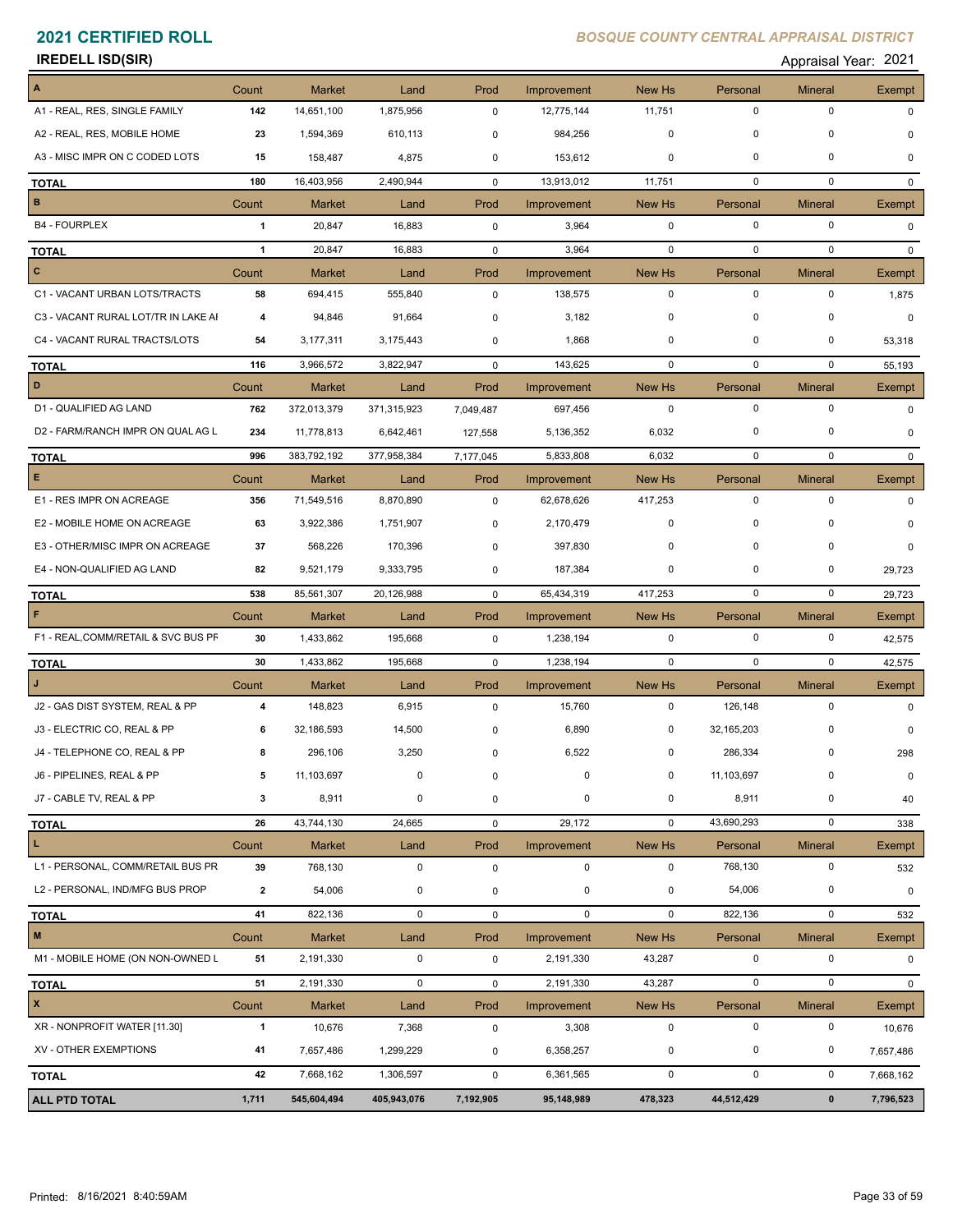### **2021 CERTIFIED ROLL BOSQUE CENTRAL APPRAISE COUNTY CENTRAL BOSQUE COUNTY CENTRAL APPRAISAL DISTRICTION CONTRACT CONTRACT CONTRACT CONTRACT CONTRACT CONTRACT CONTRACT CONTRACT CONTRACT CONTRACT CONTRACT CONTRACT CONTRACT**

### **JONESBORO ISD(SJO)** Appraisal Year: 2021

| <b>Improvements</b>                 | Count | Value        |
|-------------------------------------|-------|--------------|
| Homesite                            | 5     | 480,777      |
| New Homesite                        |       | 9,536        |
| Non Homesite                        | 5     | 382,213      |
| <b>New Non Homesite</b>             | 2     | 72,181       |
| $(5.000 \text{ acres})$<br>Land     | Count | <b>Value</b> |
| Homesite                            | 3     | 17,357       |
| New Homesite                        | 0     | O            |
| Non Homesite                        | 2     | 17,239       |
| New Non Homesite                    | O     | O            |
| Prod<br>$(1,054.365 \text{ acres})$ | Count | Value        |
| Productivity                        | 12    | 5,387,514    |
| Inventory                           | 0     | O            |
| Timber                              | 0     | 0            |
| <b>Other</b>                        | Count | Value        |

| <b>Other</b>             | Count | Value  |
|--------------------------|-------|--------|
| <b>Personal Property</b> |       | 25,045 |
| Minerals                 |       |        |

| <b>Prod. Use</b> | Count | <b>Value</b> | Loss      |
|------------------|-------|--------------|-----------|
| Productivity     | 12    | 95,292       | 5,292,222 |
| Inventory        |       | O            |           |
| Timber           |       | O            |           |
| <b>Totals</b>    | 12    | 95,292       | 5,292,222 |

|                              |              |                    |             |                    | $( = )$ | 990,046 | <b>TOTAL ASSESSED</b>               |               |
|------------------------------|--------------|--------------------|-------------|--------------------|---------|---------|-------------------------------------|---------------|
| <b>Exemptions/Deductions</b> |              | *** Non-Frozen *** |             | ***** Frozen ***** |         |         |                                     | (18 accounts) |
|                              | <b>Count</b> | Value              | Count       | Value              |         |         |                                     |               |
| Homestead                    |              | 25,000             |             | 16,750             |         |         |                                     |               |
| <b>Homestead Local</b>       | 0            | 0                  | 0           | $\mathbf 0$        |         | 41,750  | <b>TOTAL HOMESTEAD</b>              |               |
| Over <sub>65</sub>           | 0            | 0                  | 1           | 6,700              |         |         |                                     |               |
| Over 65 Local                | 0            | 0                  | 0           | 0                  |         | 6,700   | <b>TOTAL OVER 65</b>                |               |
| Disabled                     | $\Omega$     | $\Omega$           | $\mathbf 0$ | $\Omega$           |         |         |                                     |               |
| <b>Disabled Local</b>        | 0            | 0                  | 0           | 0                  |         | 0       | <b>TOTAL DISABLED</b>               |               |
| <b>Disabled Veteran</b>      | $\mathbf 0$  | 0                  | 0           | 0                  |         | 0       | <b>TOTAL DISABLED VETERAN</b>       |               |
| Disabled Vet HS              | 0            | 0                  | 0           | 0                  |         | 0       | <b>TOTAL DISABLED VETERAN HS</b>    |               |
| Surv Sp (FR & DSM)           | 0            | 0                  | 0           | 0                  |         | 0       | <b>TOTAL SURV SP (FR &amp; DSM)</b> |               |
| Abatements                   | $\Omega$     | 0                  |             |                    |         |         |                                     |               |
| <b>Pollution Control</b>     | O            | $\Omega$           |             |                    |         |         |                                     |               |
| Freeport                     | O            | 0                  |             |                    |         |         |                                     |               |
| Goods In Transit             | $\Omega$     | 0                  |             |                    |         |         |                                     |               |
| Historic                     | 0            | 0                  | 0           | $\pmb{0}$          |         |         |                                     |               |
| Low Income Housing           | $\Omega$     | 0                  |             |                    |         |         |                                     |               |
| Solar / Wind Power           | 0            | 0                  | $\mathbf 0$ | 0                  |         |         |                                     |               |
| <b>Tot Exempt Proration</b>  | 0            | 0                  | 0           | 0                  |         | 0       | <b>TOTAL OTHER DEDUCTIONS</b>       |               |
|                              |              |                    |             |                    |         | 48,450  | <b>TOTAL EXEMPTIONS/DEDUCTIONS</b>  |               |
| Taxable Non Frozen           |              |                    |             | 901,822            |         |         |                                     |               |
| Taxable Frozen               |              |                    |             | 39,774             |         |         |                                     |               |
| Taxable New HS Frozen        |              |                    |             | 0                  |         | 941,596 | <b>TOTAL TAXABLE</b>                |               |

| Tax Non Frozen<br>Tax Frozen                    |   | 10,031.87<br>442.45 |     |
|-------------------------------------------------|---|---------------------|-----|
| Tax New HS Frozen                               |   | 0.00                | 1(  |
| Total Tax w/o Ceiling<br><b>Tax Frozen Loss</b> |   | 10,474.32<br>0.00   | 0.0 |
| <b>Total Vet HS Proration</b>                   | 0 | 0.00                |     |
| <b>Total Surv Spouse Ex Amt</b>                 | 0 | 0.00                |     |

| New Homesite<br>Non Homesite<br>New Non Homesite             | 5<br>2      | 9,536<br>382,213<br>72,181 | $(+)$          |           | 944,707 TOTAL IMPROVEMENTS             |
|--------------------------------------------------------------|-------------|----------------------------|----------------|-----------|----------------------------------------|
| <b>Land</b> $(5.000 \text{ acres})$                          | Count       | Value                      |                |           |                                        |
| Homesite<br>New Homesite<br>Non Homesite<br>New Non Homesite | 3<br>0      | 17,357<br>0<br>17,239<br>0 | $(+)$          |           | 34,596 TOTAL LAND MARKET               |
| <b>Prod</b> $(1,054.365 \text{ acres})$<br>Productivity      | Count<br>12 | Value<br>5,387,514         |                |           |                                        |
| Inventory<br>Timber                                          | 0<br>0      | 0                          | $(+)$          |           | 5,387,514 TOTAL PROD MARKET            |
| Other                                                        | Count       | Value                      |                |           | 5,422,110<br><b>TOTAL LAND</b>         |
| Personal Property<br>Minerals                                |             | 25,045<br>0                | $(+)$          | 25,045    | <b>TOTAL OTHER</b>                     |
|                                                              |             |                            | $( = )$        | 6,391,862 | <b>TOTAL MARKET VALUE</b>              |
|                                                              |             |                            | $(\mathsf{-})$ | 0         | TOTAL EXEMPT PROPERTY (INCL HB366)     |
|                                                              |             |                            | $( = )$        | 6,391,862 | TOTAL MARKET VALUE OF TAXABLE PROPERTY |
|                                                              |             |                            |                |           |                                        |

| 5.292.222 | $\overline{a}$ | 5,292,222 TOTAL PRODUCTION LOSS |
|-----------|----------------|---------------------------------|
|           | $\sim$         | 109,594 CAPPED HOMESTEAD LOSS   |

|  | 990,046 TOTAL ASSESSED |
|--|------------------------|
|--|------------------------|

- -
	-
	- 0 0 0 0 **0 TOTAL DISABLED VETERAN HS**
	- Surv Sp (FR & DSM) 0 0 0 0 **0 TOTAL SURV SP (FR & DSM)**

| $\mathbf{0}$ | <b>TOTAL OTHER DEDUCTIONS</b>      |
|--------------|------------------------------------|
| 48,450       | <b>TOTAL EXEMPTIONS/DEDUCTIONS</b> |
| 941,596      | <b>TOTAL TAXABLE</b>               |
|              | 10,474.32 TOTAL TAX                |
| 0.01112400   | <b>TAX RATE</b>                    |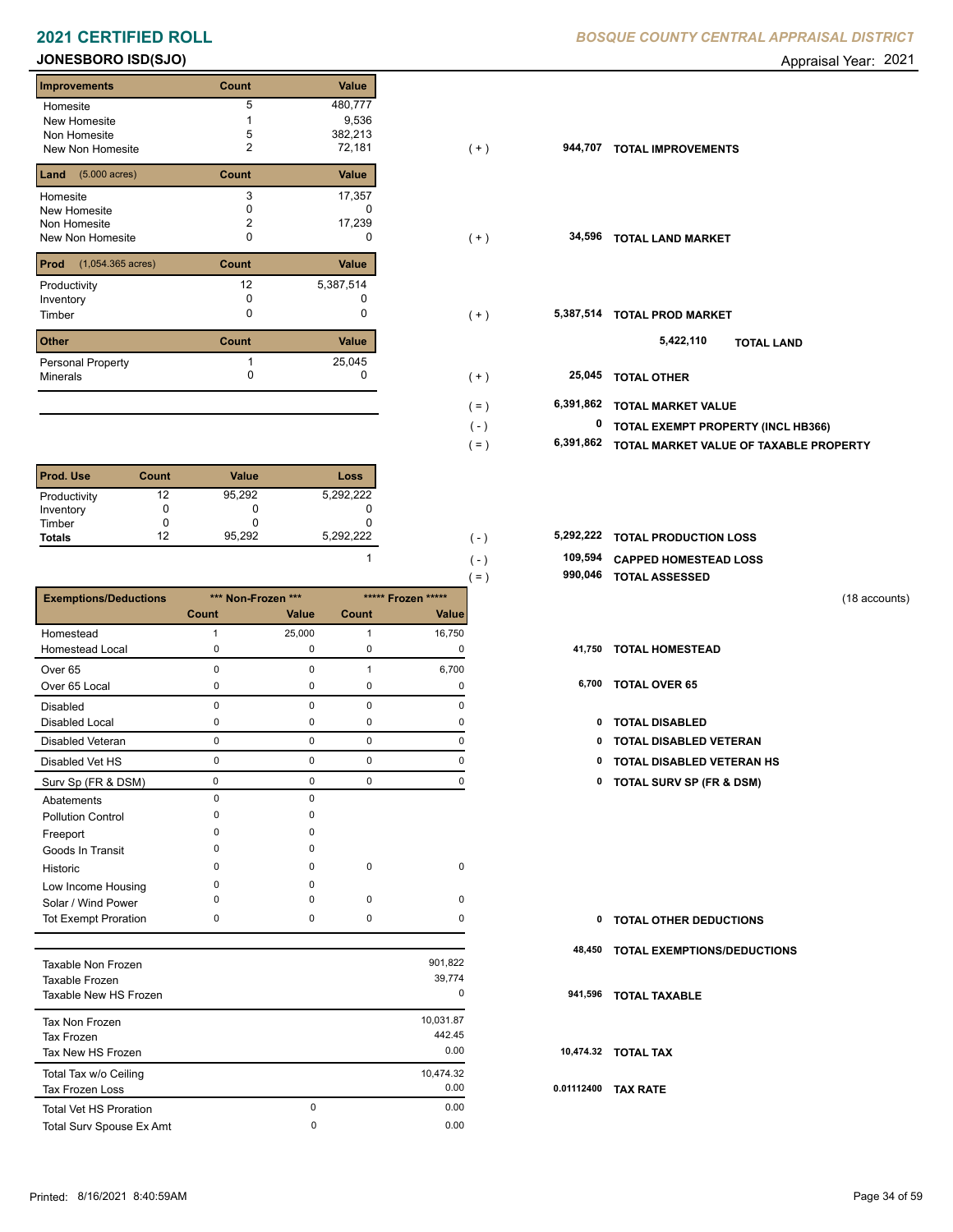**JONESBORO ISD(SJO) Appraisal Year: 2021** 

| D                                 | Count        | <b>Market</b> | Land        | Prod        | Improvement | New Hs      | Personal | <b>Mineral</b> | Exempt        |
|-----------------------------------|--------------|---------------|-------------|-------------|-------------|-------------|----------|----------------|---------------|
| D1 - QUALIFIED AG LAND            | 12           | 5,387,514     | 5,387,514   | 95,292      | 0           | 0           | 0        | 0              | $\Omega$      |
| D2 - FARM/RANCH IMPR ON QUAL AG L | 5            | 171,407       | $\mathbf 0$ | 0           | 171,407     | 0           | 0        | 0              |               |
| <b>TOTAL</b>                      | 17           | 5,558,921     | 5,387,514   | 95,292      | 171,407     | 0           | 0        | 0              |               |
| E.                                | Count        | <b>Market</b> | Land        | Prod        | Improvement | New Hs      | Personal | <b>Mineral</b> | Exempt        |
| E1 - RES IMPR ON ACREAGE          | 5            | 795,516       | 22,216      | $\mathbf 0$ | 773,300     | 9,536       | 0        | 0              |               |
| E2 - MOBILE HOME ON ACREAGE       | $\mathbf{1}$ | 12,380        | 12,380      | $\mathbf 0$ | 0           | $\mathbf 0$ | 0        | 0              |               |
| TOTAL                             | 6            | 807,896       | 34,596      | 0           | 773,300     | 9,536       | 0        | 0              |               |
| L.                                | Count        | <b>Market</b> | Land        | Prod        | Improvement | New Hs      | Personal | <b>Mineral</b> | <b>Exempt</b> |
| L1 - PERSONAL, COMM/RETAIL BUS PR |              | 25,045        | $\mathbf 0$ | $\mathbf 0$ | 0           | 0           | 25,045   | 0              |               |
| TOTAL                             |              | 25,045        | $\mathbf 0$ | $\mathbf 0$ | 0           | $\mathbf 0$ | 25,045   | 0              |               |
| <b>ALL PTD TOTAL</b>              | 18           | 6,391,862     | 5,422,110   | 95,292      | 944,707     | 9,536       | 25,045   | $\mathbf{0}$   |               |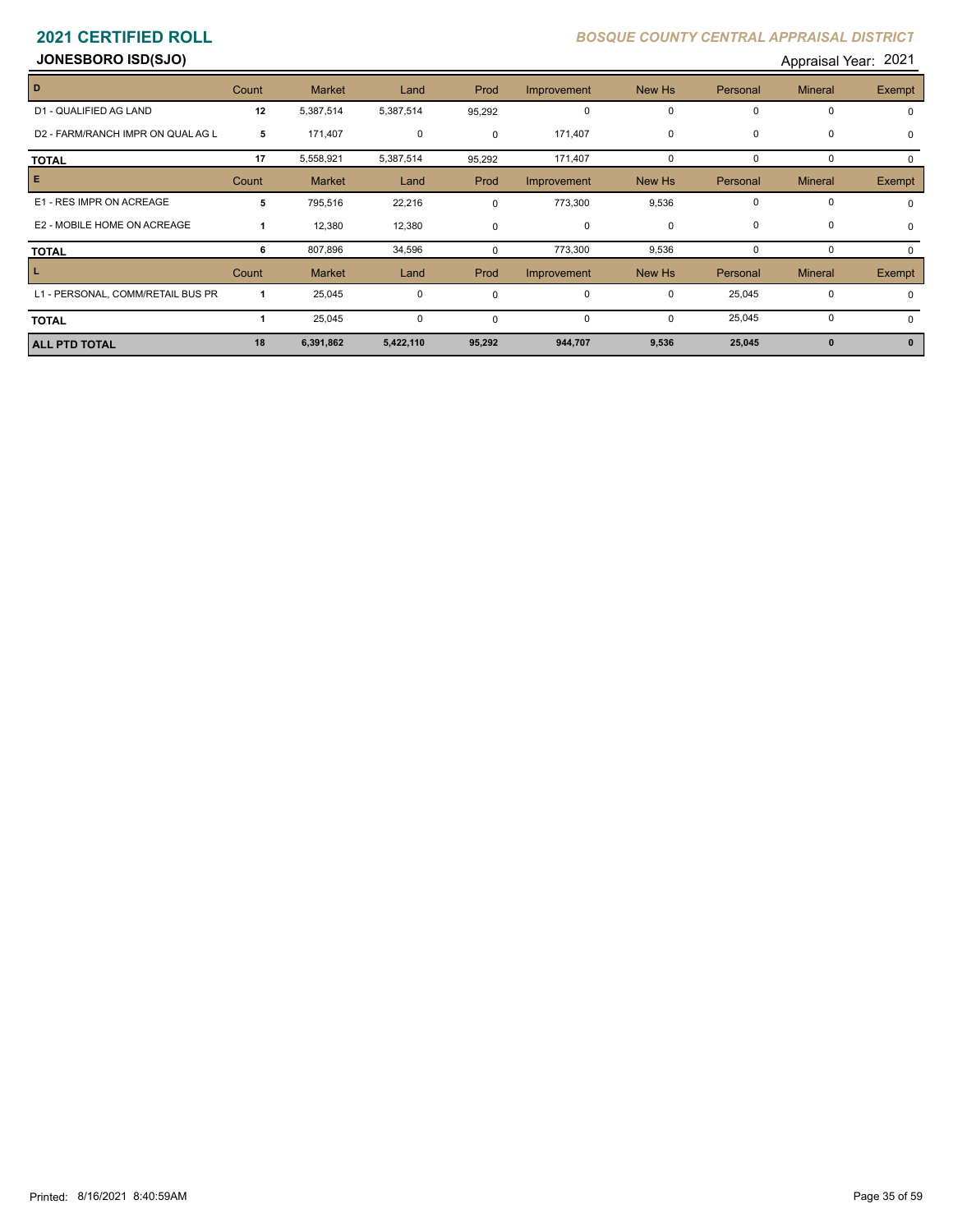# **KOPPERL ISD(SKO)** Appraisal Year: 2021

| <b>Improvements</b>                   | Count | <b>Value</b> |
|---------------------------------------|-------|--------------|
| Homesite                              | 778   | 79,156,889   |
| New Homesite                          | 21    | 2,126,751    |
| Non Homesite                          | 881   | 54,160,364   |
| New Non Homesite                      | 20    | 1,913,884    |
| $(14, 424.824 \text{ acres})$<br>Land | Count | Value        |
| Homesite                              | 736   | 26,726,787   |
| New Homesite                          | 3     | 211,496      |
| Non Homesite                          | 998   | 71,378,433   |
| <b>New Non Homesite</b>               | 0     | O            |
| Prod<br>(52,866.135 acres)            | Count | Value        |
| Productivity                          | 480   | 274,929,092  |
| Inventory                             | O     |              |
| Timber                                | 0     | 0            |
| <b>Other</b>                          | Count | Value        |
| Personal Property                     | 85    | 67,155,744   |
| <b>Minerals</b>                       | 0     | 0            |

| Prod. Use     | Count | <b>Value</b> | Loss        |
|---------------|-------|--------------|-------------|
| Productivity  | 480   | 4,905,345    | 270,023,747 |
| Inventory     |       | O            |             |
| Timber        |       | O            |             |
| <b>Totals</b> | 480   | 4.905.345    | 270,023,747 |
|               |       |              | $-0$        |

|                              |                |                    |       |                    | 245,473,289<br>$=$ ) | <b>TOTAL ASSESSED</b>               |                    |
|------------------------------|----------------|--------------------|-------|--------------------|----------------------|-------------------------------------|--------------------|
| <b>Exemptions/Deductions</b> |                | *** Non-Frozen *** |       | ***** Frozen ***** |                      |                                     | $(2,391$ accounts) |
|                              | Count          | Value              | Count | Value              |                      |                                     |                    |
| Homestead                    | 273            | 6,219,384          | 381   | 8,736,709          |                      |                                     |                    |
| <b>Homestead Local</b>       | 0              | 0                  | 0     | 0                  | 14,956,093           | <b>TOTAL HOMESTEAD</b>              |                    |
| Over 65                      | 19             | 190,000            | 342   | 3,100,002          |                      |                                     |                    |
| Over 65 Local                | 0              | 0                  | 0     | 0                  | 3,290,002            | <b>TOTAL OVER 65</b>                |                    |
| <b>Disabled</b>              | $\Omega$       | 0                  | 18    | 172,939            |                      |                                     |                    |
| <b>Disabled Local</b>        | $\Omega$       | 0                  | 0     | 0                  | 172,939              | <b>TOTAL DISABLED</b>               |                    |
| Disabled Veteran             | 16             | 160,190            | 14    | 145,670            | 305,860              | <b>TOTAL DISABLED VETERAN</b>       |                    |
| Disabled Vet HS              | $\overline{4}$ | 56,698             | 18    | 1,813,720          | 1,870,418            | TOTAL DISABLED VETERAN HS           |                    |
| Surv Sp (FR & DSM)           | 0              | 0                  | 0     | 0                  | 0                    | <b>TOTAL SURV SP (FR &amp; DSM)</b> |                    |
| Abatements                   | 0              | 0                  |       |                    |                      |                                     |                    |
| <b>Pollution Control</b>     | $\Omega$       | $\Omega$           |       |                    |                      |                                     |                    |
| Freeport                     | ∩              | $\Omega$           |       |                    |                      |                                     |                    |
| Goods In Transit             | <sup>0</sup>   | $\Omega$           |       |                    |                      |                                     |                    |
| Historic                     | $\Omega$       | 0                  | 0     | 0                  |                      |                                     |                    |
| Low Income Housing           | <sup>0</sup>   | $\Omega$           |       |                    |                      |                                     |                    |
| Solar / Wind Power           | <sup>0</sup>   | $\Omega$           | 0     | 0                  |                      |                                     |                    |
| Tot Exempt Proration         | $\Omega$       | 0                  | 0     | 0                  | 0                    | <b>TOTAL OTHER DEDUCTIONS</b>       |                    |
|                              |                |                    |       |                    | 20,595,312           | <b>TOTAL EXEMPTIONS/DEDUCTIONS</b>  |                    |
| Taxable Non Erozen           |                |                    |       | 196.467.430        |                      |                                     |                    |

| Taxable Non Frozen            |   | 196,467,430  |      |
|-------------------------------|---|--------------|------|
| Taxable Frozen                |   | 28,040,897   |      |
| Taxable New HS Frozen         |   | 372.859      | 224  |
| Tax Non Frozen                |   | 1.743.756.53 |      |
| <b>Tax Frozen</b>             |   | 179.171.66   |      |
| Tax New HS Frozen             |   | 2.649.17     | 1,92 |
| Total Tax w/o Ceiling         |   | 1,995,744.28 |      |
| Tax Frozen Loss               |   | 70.166.92    | 0.0  |
| <b>Total Vet HS Proration</b> | 2 | 596.30       |      |
| Total Surv Spouse Ex Amt      | 0 | 0.00         |      |
|                               |   |              |      |

| Homesite<br>New Homesite                  | 778<br>21<br>881 | 79,156,889<br>2,126,751<br>54,160,364 |         |             |                                           |
|-------------------------------------------|------------------|---------------------------------------|---------|-------------|-------------------------------------------|
| Non Homesite<br>New Non Homesite          | 20               | 1,913,884                             | $(+)$   | 137,357,888 | <b>TOTAL IMPROVEMENTS</b>                 |
| <b>Land</b> $(14, 424.824 \text{ acres})$ | Count            | Value                                 |         |             |                                           |
| Homesite                                  | 736              | 26,726,787                            |         |             |                                           |
| New Homesite                              | 3                | 211,496                               |         |             |                                           |
| Non Homesite                              | 998              | 71,378,433                            |         |             |                                           |
| New Non Homesite                          | 0                | 0                                     | $(+)$   | 98,311,282  | <b>TOTAL LAND MARKET</b>                  |
| <b>Prod</b> (52,866.135 acres)            | Count            | Value                                 |         |             |                                           |
| Productivity                              | 480              | 274,929,092                           |         |             |                                           |
| Inventory                                 |                  |                                       |         |             |                                           |
| Timber                                    | 0                | 0                                     | $(+)$   | 274,929,092 | <b>TOTAL PROD MARKET</b>                  |
| <b>Other</b>                              | Count            | Value                                 |         |             | 373,240,374<br><b>TOTAL LAND</b>          |
| Personal Property                         | 85               | 67,155,744                            |         |             |                                           |
| Minerals                                  | $\mathbf 0$      | O                                     | $(+)$   | 67,155,744  | <b>TOTAL OTHER</b>                        |
|                                           |                  |                                       | $( = )$ | 577,754,006 | <b>TOTAL MARKET VALUE</b>                 |
|                                           |                  |                                       | (-)     | 43,209,258  | <b>TOTAL EXEMPT PROPERTY (INCL HB366)</b> |
|                                           |                  |                                       | $=$     | 534,544,748 | TOTAL MARKET VALUE OF TAXABLE PROPERTY    |
|                                           |                  |                                       |         |             |                                           |

- **534,544,748 TOTAL MARKET VALUE OF TAXABLE PROPERTY**
- 270,023,747 **270,023,747 TOTAL PRODUCTION LOSS** 
	- **19,047,712 CAPPED HOMESTEAD LOSS** ( - ) 535
		- **245,473,289 TOTAL ASSESSED**

- 
- 

| 172,939 TOTAL DISABLED              |
|-------------------------------------|
| 305,860 TOTAL DISABLED VETERAN      |
| 1,870,418 TOTAL DISABLED VETERAN HS |

| $\mathbf{0}$ | <b>TOTAL OTHER DEDUCTIONS</b>          |
|--------------|----------------------------------------|
|              | 20,595,312 TOTAL EXEMPTIONS/DEDUCTIONS |
|              | 224,881,186 TOTAL TAXABLE              |
|              | 1,925,577.36 TOTAL TAX                 |
| 0.00887900   | <b>TAX RATE</b>                        |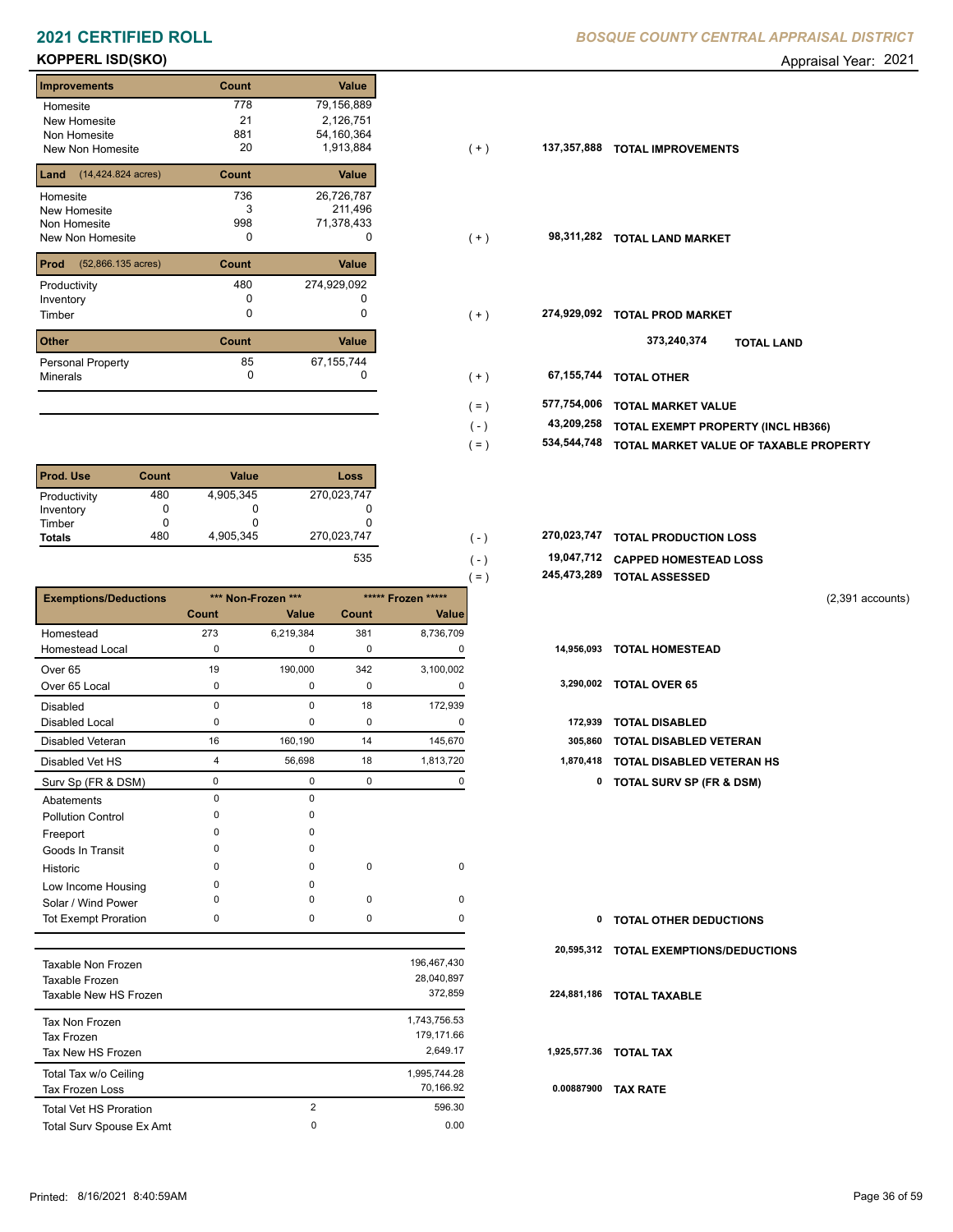### **KOPPERL ISD(SKO)** Appraisal Year: 2021

| Appraisal Year: 202 |  |
|---------------------|--|
|---------------------|--|

| $\mathbf 0$<br>$\mathbf 0$<br>503<br>57,252,477<br>14,240,023<br>0<br>43,012,454<br>263,037<br>0<br>0<br>0<br>150<br>6,667,597<br>4,010,892<br>2,656,705<br>60,805<br>0<br>$\Omega$<br>$\mathbf 0$<br>0<br>992,462<br>73,908<br>918,554<br>0<br>104<br>0<br>0<br>$\mathbf 0$<br>757<br>64,912,536<br>46,587,713<br>0<br>18,324,823<br>$\mathbf 0$<br>323,842<br>$\mathbf{0}$<br>Count<br><b>Market</b><br>Land<br>Prod<br>Improvement<br>New Hs<br>Personal<br><b>Mineral</b><br>Exempt<br>$\mathbf 0$<br>$\mathbf 0$<br>$\mathbf 0$<br>5<br>95,131<br>43,170<br>51,961<br>0<br>0<br>$\mathbf 0$<br>$\mathbf 0$<br>5,743,326<br>136,566<br>0<br>265<br>5,606,760<br>0<br>U<br>$\mathbf 0$<br>0<br>58<br>1,286,932<br>1,172,936<br>113,996<br>109,502<br>0<br>$\Omega$<br>$\mathbf 0$<br>$\mathbf 0$<br>328<br>7,125,389<br>6,822,866<br>302,523<br>109,502<br>$\mathbf 0$<br>$\mathbf{0}$<br>Count<br>Prod<br>Improvement<br>New Hs<br><b>Mineral</b><br>Market<br>Land<br>Personal<br>Exempt<br>492<br>276,798,568<br>0<br>0<br>276,619,844<br>4,905,345<br>178,724<br>162,534<br>0<br>3,028,961<br>7,966<br>3,020,995<br>0<br>0<br>0<br>144<br>0<br><sup>0</sup><br>279,827,529<br>3,199,719<br>162,534<br>$\mathbf 0$<br>$\mathbf 0$<br>636<br>276,627,810<br>4,905,345<br>$\Omega$<br>Count<br><b>Market</b><br>Land<br>Prod<br>New Hs<br>Personal<br><b>Mineral</b><br>Improvement<br>Exempt<br>$\mathbf 0$<br>$\mathbf 0$<br>381<br>84,649,775<br>16,294,882<br>0<br>68,354,893<br>998,543<br>$\Omega$<br>96<br>5,868,439<br>3,996,452<br>1,871,987<br>23,446<br>0<br>0<br>0<br>O<br>0<br>$\Omega$<br>40<br>2,946,044<br>97,964<br>0<br>0<br>2,848,080<br>0<br>13,792,729<br>600,524<br>0<br>$\mathbf 0$<br>141<br>12,198,614<br>0<br>1,594,115<br>150,638<br>$\mathbf 0$<br>658<br>107,256,987<br>$\mathbf 0$<br>32,587,912<br>74,669,075<br>1,622,513<br>150,638<br>0<br>Count<br><b>Market</b><br>Prod<br>New Hs<br>Personal<br><b>Mineral</b><br>Land<br>Improvement<br>Exempt<br>$\mathbf 0$<br>$\mathbf 0$<br>26<br>$\mathbf 0$<br>5,212,022<br>1,241,127<br>0<br>3,970,895<br>8,854<br>0<br>0<br>$\overline{2}$<br>451,206<br>451,206<br>0<br>0<br>0<br>0<br>28<br>$\mathbf 0$<br>$\mathbf 0$<br>1,692,333<br>3,970,895<br>$\mathbf 0$<br>5,663,228<br>0<br>8,854<br>Count<br><b>Market</b><br>Prod<br>Improvement<br>New Hs<br>Personal<br><b>Mineral</b><br>Land<br>Exempt<br>$\mathbf 0$<br>5<br>$\mathbf 0$<br>163,510<br>202,884<br>34,370<br>0<br>5,004<br>$\Omega$<br>16,680,695<br>0<br>17,024,897<br>344,202<br>0<br>0<br>8<br>0<br>0<br>362,791<br>$\mathbf 0$<br>6<br>407,946<br>6,690<br>38,465<br>0<br>255<br>0<br>6,951,201<br>0<br>7,017,997<br>66,796<br>0<br>0<br>$\overline{2}$<br>0<br>0<br>12,090,144<br>5,500<br>8,843<br>0<br>12,075,801<br>0<br>7<br>0<br>0<br>10,060<br>10,060<br>0<br>0<br>$\overline{0}$<br>60<br>20,515,076<br>0<br>0<br>20,515,076<br>0<br>$\mathbf{1}$<br>0<br>0<br>0<br>56,759,134<br>$\mathbf 0$<br>31<br>57,269,004<br>457,558<br>52,312<br>$\mathbf 0$<br>0<br>315<br>Count<br>Market<br>Land<br>Prod<br>Improvement<br>New Hs<br>Personal<br><b>Mineral</b><br>Exempt<br>$\mathbf 0$<br>60<br>3,032,830<br>$\pmb{0}$<br>$\mathbf 0$<br>$\mathbf 0$<br>3,032,830<br>0<br>3,984<br>$\overline{2}$<br>7,266,035<br>0<br>0<br>0<br>7,266,035<br>0<br>0<br>$\mathbf 0$<br>10,298,865<br>$\mathbf 0$<br>62<br>10,298,865<br>$\mathbf 0$<br>$\mathbf 0$<br>$\mathbf 0$<br>0<br>3,984<br>Count<br>Market<br>Land<br>Prod<br>Improvement<br>New Hs<br>Personal<br><b>Mineral</b><br>Exempt<br>0<br>$\mathsf 0$<br>146<br>2,286,082<br>$\pmb{0}$<br>$\pmb{0}$<br>2,286,082<br>119,856<br>0<br>146<br>2,286,082<br>0<br>2,286,082<br>$\mathbf 0$<br>$\pmb{0}$<br>119,856<br>0<br>0<br>Count<br>New Hs<br><b>Market</b><br>Land<br>Prod<br>Improvement<br>Personal<br><b>Mineral</b><br>Exempt<br>$\mathbf{1}$<br>$\pmb{0}$<br>$\pmb{0}$<br>$\mathbf 0$<br>55<br>0<br>55<br>$\pmb{0}$<br>55<br>97,690<br>87,996<br>0<br>7<br>253,947<br>68,261<br>0<br>0<br>253,947<br>$\mathbf 0$<br>$\mathbf 0$<br>70<br>42,860,384<br>36,658,811<br>0<br>0<br>6,201,573<br>42,791,465<br>78<br>$\mathbf 0$<br>43, 114, 386<br>$\mathbf 0$<br>97,745<br>36,727,072<br>0<br>6,289,569<br>43,045,467<br>4,905,345<br>67, 155, 744<br>$\pmb{0}$<br>43,209,258<br>2,391<br>577,754,006<br>373,240,374<br>137,357,888<br>2,338,247 | A                                   | Count | Market | Land | Prod | Improvement | New Hs | Personal | <b>Mineral</b> | Exempt |
|--------------------------------------------------------------------------------------------------------------------------------------------------------------------------------------------------------------------------------------------------------------------------------------------------------------------------------------------------------------------------------------------------------------------------------------------------------------------------------------------------------------------------------------------------------------------------------------------------------------------------------------------------------------------------------------------------------------------------------------------------------------------------------------------------------------------------------------------------------------------------------------------------------------------------------------------------------------------------------------------------------------------------------------------------------------------------------------------------------------------------------------------------------------------------------------------------------------------------------------------------------------------------------------------------------------------------------------------------------------------------------------------------------------------------------------------------------------------------------------------------------------------------------------------------------------------------------------------------------------------------------------------------------------------------------------------------------------------------------------------------------------------------------------------------------------------------------------------------------------------------------------------------------------------------------------------------------------------------------------------------------------------------------------------------------------------------------------------------------------------------------------------------------------------------------------------------------------------------------------------------------------------------------------------------------------------------------------------------------------------------------------------------------------------------------------------------------------------------------------------------------------------------------------------------------------------------------------------------------------------------------------------------------------------------------------------------------------------------------------------------------------------------------------------------------------------------------------------------------------------------------------------------------------------------------------------------------------------------------------------------------------------------------------------------------------------------------------------------------------------------------------------------------------------------------------------------------------------------------------------------------------------------------------------------------------------------------------------------------------------------------------------------------------------------------------------------------------------------------------------------------------------------------------------------------------------------------------------------------------------------------------------------------------------------------------------------------------------------------------------------------------------------------------------------------------------------------------------------------------------------------------------------------------------------------------------------------------------------------------------------------------------------------------------------------------------------------------------------------------------------------------------------------------------------------------------------------------------------------------------------------------------------------------------------------------------------------------------------------------------|-------------------------------------|-------|--------|------|------|-------------|--------|----------|----------------|--------|
|                                                                                                                                                                                                                                                                                                                                                                                                                                                                                                                                                                                                                                                                                                                                                                                                                                                                                                                                                                                                                                                                                                                                                                                                                                                                                                                                                                                                                                                                                                                                                                                                                                                                                                                                                                                                                                                                                                                                                                                                                                                                                                                                                                                                                                                                                                                                                                                                                                                                                                                                                                                                                                                                                                                                                                                                                                                                                                                                                                                                                                                                                                                                                                                                                                                                                                                                                                                                                                                                                                                                                                                                                                                                                                                                                                                                                                                                                                                                                                                                                                                                                                                                                                                                                                                                                                                                                                    | A1 - REAL, RES, SINGLE FAMILY       |       |        |      |      |             |        |          |                |        |
|                                                                                                                                                                                                                                                                                                                                                                                                                                                                                                                                                                                                                                                                                                                                                                                                                                                                                                                                                                                                                                                                                                                                                                                                                                                                                                                                                                                                                                                                                                                                                                                                                                                                                                                                                                                                                                                                                                                                                                                                                                                                                                                                                                                                                                                                                                                                                                                                                                                                                                                                                                                                                                                                                                                                                                                                                                                                                                                                                                                                                                                                                                                                                                                                                                                                                                                                                                                                                                                                                                                                                                                                                                                                                                                                                                                                                                                                                                                                                                                                                                                                                                                                                                                                                                                                                                                                                                    | A2 - REAL, RES, MOBILE HOME         |       |        |      |      |             |        |          |                |        |
|                                                                                                                                                                                                                                                                                                                                                                                                                                                                                                                                                                                                                                                                                                                                                                                                                                                                                                                                                                                                                                                                                                                                                                                                                                                                                                                                                                                                                                                                                                                                                                                                                                                                                                                                                                                                                                                                                                                                                                                                                                                                                                                                                                                                                                                                                                                                                                                                                                                                                                                                                                                                                                                                                                                                                                                                                                                                                                                                                                                                                                                                                                                                                                                                                                                                                                                                                                                                                                                                                                                                                                                                                                                                                                                                                                                                                                                                                                                                                                                                                                                                                                                                                                                                                                                                                                                                                                    | A3 - MISC IMPR ON C CODED LOTS      |       |        |      |      |             |        |          |                |        |
|                                                                                                                                                                                                                                                                                                                                                                                                                                                                                                                                                                                                                                                                                                                                                                                                                                                                                                                                                                                                                                                                                                                                                                                                                                                                                                                                                                                                                                                                                                                                                                                                                                                                                                                                                                                                                                                                                                                                                                                                                                                                                                                                                                                                                                                                                                                                                                                                                                                                                                                                                                                                                                                                                                                                                                                                                                                                                                                                                                                                                                                                                                                                                                                                                                                                                                                                                                                                                                                                                                                                                                                                                                                                                                                                                                                                                                                                                                                                                                                                                                                                                                                                                                                                                                                                                                                                                                    | <b>TOTAL</b>                        |       |        |      |      |             |        |          |                |        |
|                                                                                                                                                                                                                                                                                                                                                                                                                                                                                                                                                                                                                                                                                                                                                                                                                                                                                                                                                                                                                                                                                                                                                                                                                                                                                                                                                                                                                                                                                                                                                                                                                                                                                                                                                                                                                                                                                                                                                                                                                                                                                                                                                                                                                                                                                                                                                                                                                                                                                                                                                                                                                                                                                                                                                                                                                                                                                                                                                                                                                                                                                                                                                                                                                                                                                                                                                                                                                                                                                                                                                                                                                                                                                                                                                                                                                                                                                                                                                                                                                                                                                                                                                                                                                                                                                                                                                                    | $\mathbf{c}$                        |       |        |      |      |             |        |          |                |        |
|                                                                                                                                                                                                                                                                                                                                                                                                                                                                                                                                                                                                                                                                                                                                                                                                                                                                                                                                                                                                                                                                                                                                                                                                                                                                                                                                                                                                                                                                                                                                                                                                                                                                                                                                                                                                                                                                                                                                                                                                                                                                                                                                                                                                                                                                                                                                                                                                                                                                                                                                                                                                                                                                                                                                                                                                                                                                                                                                                                                                                                                                                                                                                                                                                                                                                                                                                                                                                                                                                                                                                                                                                                                                                                                                                                                                                                                                                                                                                                                                                                                                                                                                                                                                                                                                                                                                                                    | C1 - VACANT URBAN LOTS/TRACTS       |       |        |      |      |             |        |          |                |        |
|                                                                                                                                                                                                                                                                                                                                                                                                                                                                                                                                                                                                                                                                                                                                                                                                                                                                                                                                                                                                                                                                                                                                                                                                                                                                                                                                                                                                                                                                                                                                                                                                                                                                                                                                                                                                                                                                                                                                                                                                                                                                                                                                                                                                                                                                                                                                                                                                                                                                                                                                                                                                                                                                                                                                                                                                                                                                                                                                                                                                                                                                                                                                                                                                                                                                                                                                                                                                                                                                                                                                                                                                                                                                                                                                                                                                                                                                                                                                                                                                                                                                                                                                                                                                                                                                                                                                                                    | C3 - VACANT RURAL LOT/TR IN LAKE AI |       |        |      |      |             |        |          |                |        |
|                                                                                                                                                                                                                                                                                                                                                                                                                                                                                                                                                                                                                                                                                                                                                                                                                                                                                                                                                                                                                                                                                                                                                                                                                                                                                                                                                                                                                                                                                                                                                                                                                                                                                                                                                                                                                                                                                                                                                                                                                                                                                                                                                                                                                                                                                                                                                                                                                                                                                                                                                                                                                                                                                                                                                                                                                                                                                                                                                                                                                                                                                                                                                                                                                                                                                                                                                                                                                                                                                                                                                                                                                                                                                                                                                                                                                                                                                                                                                                                                                                                                                                                                                                                                                                                                                                                                                                    | C4 - VACANT RURAL TRACTS/LOTS       |       |        |      |      |             |        |          |                |        |
|                                                                                                                                                                                                                                                                                                                                                                                                                                                                                                                                                                                                                                                                                                                                                                                                                                                                                                                                                                                                                                                                                                                                                                                                                                                                                                                                                                                                                                                                                                                                                                                                                                                                                                                                                                                                                                                                                                                                                                                                                                                                                                                                                                                                                                                                                                                                                                                                                                                                                                                                                                                                                                                                                                                                                                                                                                                                                                                                                                                                                                                                                                                                                                                                                                                                                                                                                                                                                                                                                                                                                                                                                                                                                                                                                                                                                                                                                                                                                                                                                                                                                                                                                                                                                                                                                                                                                                    | <b>TOTAL</b>                        |       |        |      |      |             |        |          |                |        |
|                                                                                                                                                                                                                                                                                                                                                                                                                                                                                                                                                                                                                                                                                                                                                                                                                                                                                                                                                                                                                                                                                                                                                                                                                                                                                                                                                                                                                                                                                                                                                                                                                                                                                                                                                                                                                                                                                                                                                                                                                                                                                                                                                                                                                                                                                                                                                                                                                                                                                                                                                                                                                                                                                                                                                                                                                                                                                                                                                                                                                                                                                                                                                                                                                                                                                                                                                                                                                                                                                                                                                                                                                                                                                                                                                                                                                                                                                                                                                                                                                                                                                                                                                                                                                                                                                                                                                                    | D                                   |       |        |      |      |             |        |          |                |        |
|                                                                                                                                                                                                                                                                                                                                                                                                                                                                                                                                                                                                                                                                                                                                                                                                                                                                                                                                                                                                                                                                                                                                                                                                                                                                                                                                                                                                                                                                                                                                                                                                                                                                                                                                                                                                                                                                                                                                                                                                                                                                                                                                                                                                                                                                                                                                                                                                                                                                                                                                                                                                                                                                                                                                                                                                                                                                                                                                                                                                                                                                                                                                                                                                                                                                                                                                                                                                                                                                                                                                                                                                                                                                                                                                                                                                                                                                                                                                                                                                                                                                                                                                                                                                                                                                                                                                                                    | D1 - QUALIFIED AG LAND              |       |        |      |      |             |        |          |                |        |
|                                                                                                                                                                                                                                                                                                                                                                                                                                                                                                                                                                                                                                                                                                                                                                                                                                                                                                                                                                                                                                                                                                                                                                                                                                                                                                                                                                                                                                                                                                                                                                                                                                                                                                                                                                                                                                                                                                                                                                                                                                                                                                                                                                                                                                                                                                                                                                                                                                                                                                                                                                                                                                                                                                                                                                                                                                                                                                                                                                                                                                                                                                                                                                                                                                                                                                                                                                                                                                                                                                                                                                                                                                                                                                                                                                                                                                                                                                                                                                                                                                                                                                                                                                                                                                                                                                                                                                    | D2 - FARM/RANCH IMPR ON QUAL AG L   |       |        |      |      |             |        |          |                |        |
|                                                                                                                                                                                                                                                                                                                                                                                                                                                                                                                                                                                                                                                                                                                                                                                                                                                                                                                                                                                                                                                                                                                                                                                                                                                                                                                                                                                                                                                                                                                                                                                                                                                                                                                                                                                                                                                                                                                                                                                                                                                                                                                                                                                                                                                                                                                                                                                                                                                                                                                                                                                                                                                                                                                                                                                                                                                                                                                                                                                                                                                                                                                                                                                                                                                                                                                                                                                                                                                                                                                                                                                                                                                                                                                                                                                                                                                                                                                                                                                                                                                                                                                                                                                                                                                                                                                                                                    | <b>TOTAL</b>                        |       |        |      |      |             |        |          |                |        |
|                                                                                                                                                                                                                                                                                                                                                                                                                                                                                                                                                                                                                                                                                                                                                                                                                                                                                                                                                                                                                                                                                                                                                                                                                                                                                                                                                                                                                                                                                                                                                                                                                                                                                                                                                                                                                                                                                                                                                                                                                                                                                                                                                                                                                                                                                                                                                                                                                                                                                                                                                                                                                                                                                                                                                                                                                                                                                                                                                                                                                                                                                                                                                                                                                                                                                                                                                                                                                                                                                                                                                                                                                                                                                                                                                                                                                                                                                                                                                                                                                                                                                                                                                                                                                                                                                                                                                                    | E                                   |       |        |      |      |             |        |          |                |        |
|                                                                                                                                                                                                                                                                                                                                                                                                                                                                                                                                                                                                                                                                                                                                                                                                                                                                                                                                                                                                                                                                                                                                                                                                                                                                                                                                                                                                                                                                                                                                                                                                                                                                                                                                                                                                                                                                                                                                                                                                                                                                                                                                                                                                                                                                                                                                                                                                                                                                                                                                                                                                                                                                                                                                                                                                                                                                                                                                                                                                                                                                                                                                                                                                                                                                                                                                                                                                                                                                                                                                                                                                                                                                                                                                                                                                                                                                                                                                                                                                                                                                                                                                                                                                                                                                                                                                                                    | E1 - RES IMPR ON ACREAGE            |       |        |      |      |             |        |          |                |        |
|                                                                                                                                                                                                                                                                                                                                                                                                                                                                                                                                                                                                                                                                                                                                                                                                                                                                                                                                                                                                                                                                                                                                                                                                                                                                                                                                                                                                                                                                                                                                                                                                                                                                                                                                                                                                                                                                                                                                                                                                                                                                                                                                                                                                                                                                                                                                                                                                                                                                                                                                                                                                                                                                                                                                                                                                                                                                                                                                                                                                                                                                                                                                                                                                                                                                                                                                                                                                                                                                                                                                                                                                                                                                                                                                                                                                                                                                                                                                                                                                                                                                                                                                                                                                                                                                                                                                                                    | E2 - MOBILE HOME ON ACREAGE         |       |        |      |      |             |        |          |                |        |
|                                                                                                                                                                                                                                                                                                                                                                                                                                                                                                                                                                                                                                                                                                                                                                                                                                                                                                                                                                                                                                                                                                                                                                                                                                                                                                                                                                                                                                                                                                                                                                                                                                                                                                                                                                                                                                                                                                                                                                                                                                                                                                                                                                                                                                                                                                                                                                                                                                                                                                                                                                                                                                                                                                                                                                                                                                                                                                                                                                                                                                                                                                                                                                                                                                                                                                                                                                                                                                                                                                                                                                                                                                                                                                                                                                                                                                                                                                                                                                                                                                                                                                                                                                                                                                                                                                                                                                    | E3 - OTHER/MISC IMPR ON ACREAGE     |       |        |      |      |             |        |          |                |        |
|                                                                                                                                                                                                                                                                                                                                                                                                                                                                                                                                                                                                                                                                                                                                                                                                                                                                                                                                                                                                                                                                                                                                                                                                                                                                                                                                                                                                                                                                                                                                                                                                                                                                                                                                                                                                                                                                                                                                                                                                                                                                                                                                                                                                                                                                                                                                                                                                                                                                                                                                                                                                                                                                                                                                                                                                                                                                                                                                                                                                                                                                                                                                                                                                                                                                                                                                                                                                                                                                                                                                                                                                                                                                                                                                                                                                                                                                                                                                                                                                                                                                                                                                                                                                                                                                                                                                                                    | E4 - NON-QUALIFIED AG LAND          |       |        |      |      |             |        |          |                |        |
|                                                                                                                                                                                                                                                                                                                                                                                                                                                                                                                                                                                                                                                                                                                                                                                                                                                                                                                                                                                                                                                                                                                                                                                                                                                                                                                                                                                                                                                                                                                                                                                                                                                                                                                                                                                                                                                                                                                                                                                                                                                                                                                                                                                                                                                                                                                                                                                                                                                                                                                                                                                                                                                                                                                                                                                                                                                                                                                                                                                                                                                                                                                                                                                                                                                                                                                                                                                                                                                                                                                                                                                                                                                                                                                                                                                                                                                                                                                                                                                                                                                                                                                                                                                                                                                                                                                                                                    | <b>TOTAL</b>                        |       |        |      |      |             |        |          |                |        |
|                                                                                                                                                                                                                                                                                                                                                                                                                                                                                                                                                                                                                                                                                                                                                                                                                                                                                                                                                                                                                                                                                                                                                                                                                                                                                                                                                                                                                                                                                                                                                                                                                                                                                                                                                                                                                                                                                                                                                                                                                                                                                                                                                                                                                                                                                                                                                                                                                                                                                                                                                                                                                                                                                                                                                                                                                                                                                                                                                                                                                                                                                                                                                                                                                                                                                                                                                                                                                                                                                                                                                                                                                                                                                                                                                                                                                                                                                                                                                                                                                                                                                                                                                                                                                                                                                                                                                                    | $\mathsf F$                         |       |        |      |      |             |        |          |                |        |
|                                                                                                                                                                                                                                                                                                                                                                                                                                                                                                                                                                                                                                                                                                                                                                                                                                                                                                                                                                                                                                                                                                                                                                                                                                                                                                                                                                                                                                                                                                                                                                                                                                                                                                                                                                                                                                                                                                                                                                                                                                                                                                                                                                                                                                                                                                                                                                                                                                                                                                                                                                                                                                                                                                                                                                                                                                                                                                                                                                                                                                                                                                                                                                                                                                                                                                                                                                                                                                                                                                                                                                                                                                                                                                                                                                                                                                                                                                                                                                                                                                                                                                                                                                                                                                                                                                                                                                    | F1 - REAL, COMM/RETAIL & SVC BUS PF |       |        |      |      |             |        |          |                |        |
|                                                                                                                                                                                                                                                                                                                                                                                                                                                                                                                                                                                                                                                                                                                                                                                                                                                                                                                                                                                                                                                                                                                                                                                                                                                                                                                                                                                                                                                                                                                                                                                                                                                                                                                                                                                                                                                                                                                                                                                                                                                                                                                                                                                                                                                                                                                                                                                                                                                                                                                                                                                                                                                                                                                                                                                                                                                                                                                                                                                                                                                                                                                                                                                                                                                                                                                                                                                                                                                                                                                                                                                                                                                                                                                                                                                                                                                                                                                                                                                                                                                                                                                                                                                                                                                                                                                                                                    | F2 - REAL, IND MFG & PROC BUS PROP  |       |        |      |      |             |        |          |                |        |
|                                                                                                                                                                                                                                                                                                                                                                                                                                                                                                                                                                                                                                                                                                                                                                                                                                                                                                                                                                                                                                                                                                                                                                                                                                                                                                                                                                                                                                                                                                                                                                                                                                                                                                                                                                                                                                                                                                                                                                                                                                                                                                                                                                                                                                                                                                                                                                                                                                                                                                                                                                                                                                                                                                                                                                                                                                                                                                                                                                                                                                                                                                                                                                                                                                                                                                                                                                                                                                                                                                                                                                                                                                                                                                                                                                                                                                                                                                                                                                                                                                                                                                                                                                                                                                                                                                                                                                    | <b>TOTAL</b>                        |       |        |      |      |             |        |          |                |        |
|                                                                                                                                                                                                                                                                                                                                                                                                                                                                                                                                                                                                                                                                                                                                                                                                                                                                                                                                                                                                                                                                                                                                                                                                                                                                                                                                                                                                                                                                                                                                                                                                                                                                                                                                                                                                                                                                                                                                                                                                                                                                                                                                                                                                                                                                                                                                                                                                                                                                                                                                                                                                                                                                                                                                                                                                                                                                                                                                                                                                                                                                                                                                                                                                                                                                                                                                                                                                                                                                                                                                                                                                                                                                                                                                                                                                                                                                                                                                                                                                                                                                                                                                                                                                                                                                                                                                                                    | J                                   |       |        |      |      |             |        |          |                |        |
|                                                                                                                                                                                                                                                                                                                                                                                                                                                                                                                                                                                                                                                                                                                                                                                                                                                                                                                                                                                                                                                                                                                                                                                                                                                                                                                                                                                                                                                                                                                                                                                                                                                                                                                                                                                                                                                                                                                                                                                                                                                                                                                                                                                                                                                                                                                                                                                                                                                                                                                                                                                                                                                                                                                                                                                                                                                                                                                                                                                                                                                                                                                                                                                                                                                                                                                                                                                                                                                                                                                                                                                                                                                                                                                                                                                                                                                                                                                                                                                                                                                                                                                                                                                                                                                                                                                                                                    | J1 - WATER SYSTEMS, REAL & PP       |       |        |      |      |             |        |          |                |        |
|                                                                                                                                                                                                                                                                                                                                                                                                                                                                                                                                                                                                                                                                                                                                                                                                                                                                                                                                                                                                                                                                                                                                                                                                                                                                                                                                                                                                                                                                                                                                                                                                                                                                                                                                                                                                                                                                                                                                                                                                                                                                                                                                                                                                                                                                                                                                                                                                                                                                                                                                                                                                                                                                                                                                                                                                                                                                                                                                                                                                                                                                                                                                                                                                                                                                                                                                                                                                                                                                                                                                                                                                                                                                                                                                                                                                                                                                                                                                                                                                                                                                                                                                                                                                                                                                                                                                                                    | J3 - ELECTRIC CO, REAL & PP         |       |        |      |      |             |        |          |                |        |
|                                                                                                                                                                                                                                                                                                                                                                                                                                                                                                                                                                                                                                                                                                                                                                                                                                                                                                                                                                                                                                                                                                                                                                                                                                                                                                                                                                                                                                                                                                                                                                                                                                                                                                                                                                                                                                                                                                                                                                                                                                                                                                                                                                                                                                                                                                                                                                                                                                                                                                                                                                                                                                                                                                                                                                                                                                                                                                                                                                                                                                                                                                                                                                                                                                                                                                                                                                                                                                                                                                                                                                                                                                                                                                                                                                                                                                                                                                                                                                                                                                                                                                                                                                                                                                                                                                                                                                    | J4 - TELEPHONE CO, REAL & PP        |       |        |      |      |             |        |          |                |        |
|                                                                                                                                                                                                                                                                                                                                                                                                                                                                                                                                                                                                                                                                                                                                                                                                                                                                                                                                                                                                                                                                                                                                                                                                                                                                                                                                                                                                                                                                                                                                                                                                                                                                                                                                                                                                                                                                                                                                                                                                                                                                                                                                                                                                                                                                                                                                                                                                                                                                                                                                                                                                                                                                                                                                                                                                                                                                                                                                                                                                                                                                                                                                                                                                                                                                                                                                                                                                                                                                                                                                                                                                                                                                                                                                                                                                                                                                                                                                                                                                                                                                                                                                                                                                                                                                                                                                                                    | J5 - RAILROADS, REAL & PP           |       |        |      |      |             |        |          |                |        |
|                                                                                                                                                                                                                                                                                                                                                                                                                                                                                                                                                                                                                                                                                                                                                                                                                                                                                                                                                                                                                                                                                                                                                                                                                                                                                                                                                                                                                                                                                                                                                                                                                                                                                                                                                                                                                                                                                                                                                                                                                                                                                                                                                                                                                                                                                                                                                                                                                                                                                                                                                                                                                                                                                                                                                                                                                                                                                                                                                                                                                                                                                                                                                                                                                                                                                                                                                                                                                                                                                                                                                                                                                                                                                                                                                                                                                                                                                                                                                                                                                                                                                                                                                                                                                                                                                                                                                                    | J6 - PIPELINES, REAL & PP           |       |        |      |      |             |        |          |                |        |
|                                                                                                                                                                                                                                                                                                                                                                                                                                                                                                                                                                                                                                                                                                                                                                                                                                                                                                                                                                                                                                                                                                                                                                                                                                                                                                                                                                                                                                                                                                                                                                                                                                                                                                                                                                                                                                                                                                                                                                                                                                                                                                                                                                                                                                                                                                                                                                                                                                                                                                                                                                                                                                                                                                                                                                                                                                                                                                                                                                                                                                                                                                                                                                                                                                                                                                                                                                                                                                                                                                                                                                                                                                                                                                                                                                                                                                                                                                                                                                                                                                                                                                                                                                                                                                                                                                                                                                    | J7 - CABLE TV, REAL & PP            |       |        |      |      |             |        |          |                |        |
|                                                                                                                                                                                                                                                                                                                                                                                                                                                                                                                                                                                                                                                                                                                                                                                                                                                                                                                                                                                                                                                                                                                                                                                                                                                                                                                                                                                                                                                                                                                                                                                                                                                                                                                                                                                                                                                                                                                                                                                                                                                                                                                                                                                                                                                                                                                                                                                                                                                                                                                                                                                                                                                                                                                                                                                                                                                                                                                                                                                                                                                                                                                                                                                                                                                                                                                                                                                                                                                                                                                                                                                                                                                                                                                                                                                                                                                                                                                                                                                                                                                                                                                                                                                                                                                                                                                                                                    | J8 - OTHER (DESCRIBE)               |       |        |      |      |             |        |          |                |        |
|                                                                                                                                                                                                                                                                                                                                                                                                                                                                                                                                                                                                                                                                                                                                                                                                                                                                                                                                                                                                                                                                                                                                                                                                                                                                                                                                                                                                                                                                                                                                                                                                                                                                                                                                                                                                                                                                                                                                                                                                                                                                                                                                                                                                                                                                                                                                                                                                                                                                                                                                                                                                                                                                                                                                                                                                                                                                                                                                                                                                                                                                                                                                                                                                                                                                                                                                                                                                                                                                                                                                                                                                                                                                                                                                                                                                                                                                                                                                                                                                                                                                                                                                                                                                                                                                                                                                                                    | <b>TOTAL</b>                        |       |        |      |      |             |        |          |                |        |
|                                                                                                                                                                                                                                                                                                                                                                                                                                                                                                                                                                                                                                                                                                                                                                                                                                                                                                                                                                                                                                                                                                                                                                                                                                                                                                                                                                                                                                                                                                                                                                                                                                                                                                                                                                                                                                                                                                                                                                                                                                                                                                                                                                                                                                                                                                                                                                                                                                                                                                                                                                                                                                                                                                                                                                                                                                                                                                                                                                                                                                                                                                                                                                                                                                                                                                                                                                                                                                                                                                                                                                                                                                                                                                                                                                                                                                                                                                                                                                                                                                                                                                                                                                                                                                                                                                                                                                    | $\mathbf L$                         |       |        |      |      |             |        |          |                |        |
|                                                                                                                                                                                                                                                                                                                                                                                                                                                                                                                                                                                                                                                                                                                                                                                                                                                                                                                                                                                                                                                                                                                                                                                                                                                                                                                                                                                                                                                                                                                                                                                                                                                                                                                                                                                                                                                                                                                                                                                                                                                                                                                                                                                                                                                                                                                                                                                                                                                                                                                                                                                                                                                                                                                                                                                                                                                                                                                                                                                                                                                                                                                                                                                                                                                                                                                                                                                                                                                                                                                                                                                                                                                                                                                                                                                                                                                                                                                                                                                                                                                                                                                                                                                                                                                                                                                                                                    | L1 - PERSONAL, COMM/RETAIL BUS PR   |       |        |      |      |             |        |          |                |        |
|                                                                                                                                                                                                                                                                                                                                                                                                                                                                                                                                                                                                                                                                                                                                                                                                                                                                                                                                                                                                                                                                                                                                                                                                                                                                                                                                                                                                                                                                                                                                                                                                                                                                                                                                                                                                                                                                                                                                                                                                                                                                                                                                                                                                                                                                                                                                                                                                                                                                                                                                                                                                                                                                                                                                                                                                                                                                                                                                                                                                                                                                                                                                                                                                                                                                                                                                                                                                                                                                                                                                                                                                                                                                                                                                                                                                                                                                                                                                                                                                                                                                                                                                                                                                                                                                                                                                                                    | L2 - PERSONAL, IND/MFG BUS PROP     |       |        |      |      |             |        |          |                |        |
|                                                                                                                                                                                                                                                                                                                                                                                                                                                                                                                                                                                                                                                                                                                                                                                                                                                                                                                                                                                                                                                                                                                                                                                                                                                                                                                                                                                                                                                                                                                                                                                                                                                                                                                                                                                                                                                                                                                                                                                                                                                                                                                                                                                                                                                                                                                                                                                                                                                                                                                                                                                                                                                                                                                                                                                                                                                                                                                                                                                                                                                                                                                                                                                                                                                                                                                                                                                                                                                                                                                                                                                                                                                                                                                                                                                                                                                                                                                                                                                                                                                                                                                                                                                                                                                                                                                                                                    | <b>TOTAL</b>                        |       |        |      |      |             |        |          |                |        |
|                                                                                                                                                                                                                                                                                                                                                                                                                                                                                                                                                                                                                                                                                                                                                                                                                                                                                                                                                                                                                                                                                                                                                                                                                                                                                                                                                                                                                                                                                                                                                                                                                                                                                                                                                                                                                                                                                                                                                                                                                                                                                                                                                                                                                                                                                                                                                                                                                                                                                                                                                                                                                                                                                                                                                                                                                                                                                                                                                                                                                                                                                                                                                                                                                                                                                                                                                                                                                                                                                                                                                                                                                                                                                                                                                                                                                                                                                                                                                                                                                                                                                                                                                                                                                                                                                                                                                                    | $\mathsf{M}$                        |       |        |      |      |             |        |          |                |        |
|                                                                                                                                                                                                                                                                                                                                                                                                                                                                                                                                                                                                                                                                                                                                                                                                                                                                                                                                                                                                                                                                                                                                                                                                                                                                                                                                                                                                                                                                                                                                                                                                                                                                                                                                                                                                                                                                                                                                                                                                                                                                                                                                                                                                                                                                                                                                                                                                                                                                                                                                                                                                                                                                                                                                                                                                                                                                                                                                                                                                                                                                                                                                                                                                                                                                                                                                                                                                                                                                                                                                                                                                                                                                                                                                                                                                                                                                                                                                                                                                                                                                                                                                                                                                                                                                                                                                                                    | M1 - MOBILE HOME (ON NON-OWNED L    |       |        |      |      |             |        |          |                |        |
|                                                                                                                                                                                                                                                                                                                                                                                                                                                                                                                                                                                                                                                                                                                                                                                                                                                                                                                                                                                                                                                                                                                                                                                                                                                                                                                                                                                                                                                                                                                                                                                                                                                                                                                                                                                                                                                                                                                                                                                                                                                                                                                                                                                                                                                                                                                                                                                                                                                                                                                                                                                                                                                                                                                                                                                                                                                                                                                                                                                                                                                                                                                                                                                                                                                                                                                                                                                                                                                                                                                                                                                                                                                                                                                                                                                                                                                                                                                                                                                                                                                                                                                                                                                                                                                                                                                                                                    | <b>TOTAL</b>                        |       |        |      |      |             |        |          |                |        |
|                                                                                                                                                                                                                                                                                                                                                                                                                                                                                                                                                                                                                                                                                                                                                                                                                                                                                                                                                                                                                                                                                                                                                                                                                                                                                                                                                                                                                                                                                                                                                                                                                                                                                                                                                                                                                                                                                                                                                                                                                                                                                                                                                                                                                                                                                                                                                                                                                                                                                                                                                                                                                                                                                                                                                                                                                                                                                                                                                                                                                                                                                                                                                                                                                                                                                                                                                                                                                                                                                                                                                                                                                                                                                                                                                                                                                                                                                                                                                                                                                                                                                                                                                                                                                                                                                                                                                                    | $\mathbf{x}$                        |       |        |      |      |             |        |          |                |        |
|                                                                                                                                                                                                                                                                                                                                                                                                                                                                                                                                                                                                                                                                                                                                                                                                                                                                                                                                                                                                                                                                                                                                                                                                                                                                                                                                                                                                                                                                                                                                                                                                                                                                                                                                                                                                                                                                                                                                                                                                                                                                                                                                                                                                                                                                                                                                                                                                                                                                                                                                                                                                                                                                                                                                                                                                                                                                                                                                                                                                                                                                                                                                                                                                                                                                                                                                                                                                                                                                                                                                                                                                                                                                                                                                                                                                                                                                                                                                                                                                                                                                                                                                                                                                                                                                                                                                                                    | XB - BPP UNDER \$500 [11.145]       |       |        |      |      |             |        |          |                |        |
|                                                                                                                                                                                                                                                                                                                                                                                                                                                                                                                                                                                                                                                                                                                                                                                                                                                                                                                                                                                                                                                                                                                                                                                                                                                                                                                                                                                                                                                                                                                                                                                                                                                                                                                                                                                                                                                                                                                                                                                                                                                                                                                                                                                                                                                                                                                                                                                                                                                                                                                                                                                                                                                                                                                                                                                                                                                                                                                                                                                                                                                                                                                                                                                                                                                                                                                                                                                                                                                                                                                                                                                                                                                                                                                                                                                                                                                                                                                                                                                                                                                                                                                                                                                                                                                                                                                                                                    | XR - NONPROFIT WATER [11.30]        |       |        |      |      |             |        |          |                |        |
|                                                                                                                                                                                                                                                                                                                                                                                                                                                                                                                                                                                                                                                                                                                                                                                                                                                                                                                                                                                                                                                                                                                                                                                                                                                                                                                                                                                                                                                                                                                                                                                                                                                                                                                                                                                                                                                                                                                                                                                                                                                                                                                                                                                                                                                                                                                                                                                                                                                                                                                                                                                                                                                                                                                                                                                                                                                                                                                                                                                                                                                                                                                                                                                                                                                                                                                                                                                                                                                                                                                                                                                                                                                                                                                                                                                                                                                                                                                                                                                                                                                                                                                                                                                                                                                                                                                                                                    | XV - OTHER EXEMPTIONS               |       |        |      |      |             |        |          |                |        |
|                                                                                                                                                                                                                                                                                                                                                                                                                                                                                                                                                                                                                                                                                                                                                                                                                                                                                                                                                                                                                                                                                                                                                                                                                                                                                                                                                                                                                                                                                                                                                                                                                                                                                                                                                                                                                                                                                                                                                                                                                                                                                                                                                                                                                                                                                                                                                                                                                                                                                                                                                                                                                                                                                                                                                                                                                                                                                                                                                                                                                                                                                                                                                                                                                                                                                                                                                                                                                                                                                                                                                                                                                                                                                                                                                                                                                                                                                                                                                                                                                                                                                                                                                                                                                                                                                                                                                                    | <b>TOTAL</b>                        |       |        |      |      |             |        |          |                |        |
|                                                                                                                                                                                                                                                                                                                                                                                                                                                                                                                                                                                                                                                                                                                                                                                                                                                                                                                                                                                                                                                                                                                                                                                                                                                                                                                                                                                                                                                                                                                                                                                                                                                                                                                                                                                                                                                                                                                                                                                                                                                                                                                                                                                                                                                                                                                                                                                                                                                                                                                                                                                                                                                                                                                                                                                                                                                                                                                                                                                                                                                                                                                                                                                                                                                                                                                                                                                                                                                                                                                                                                                                                                                                                                                                                                                                                                                                                                                                                                                                                                                                                                                                                                                                                                                                                                                                                                    | ALL PTD TOTAL                       |       |        |      |      |             |        |          |                |        |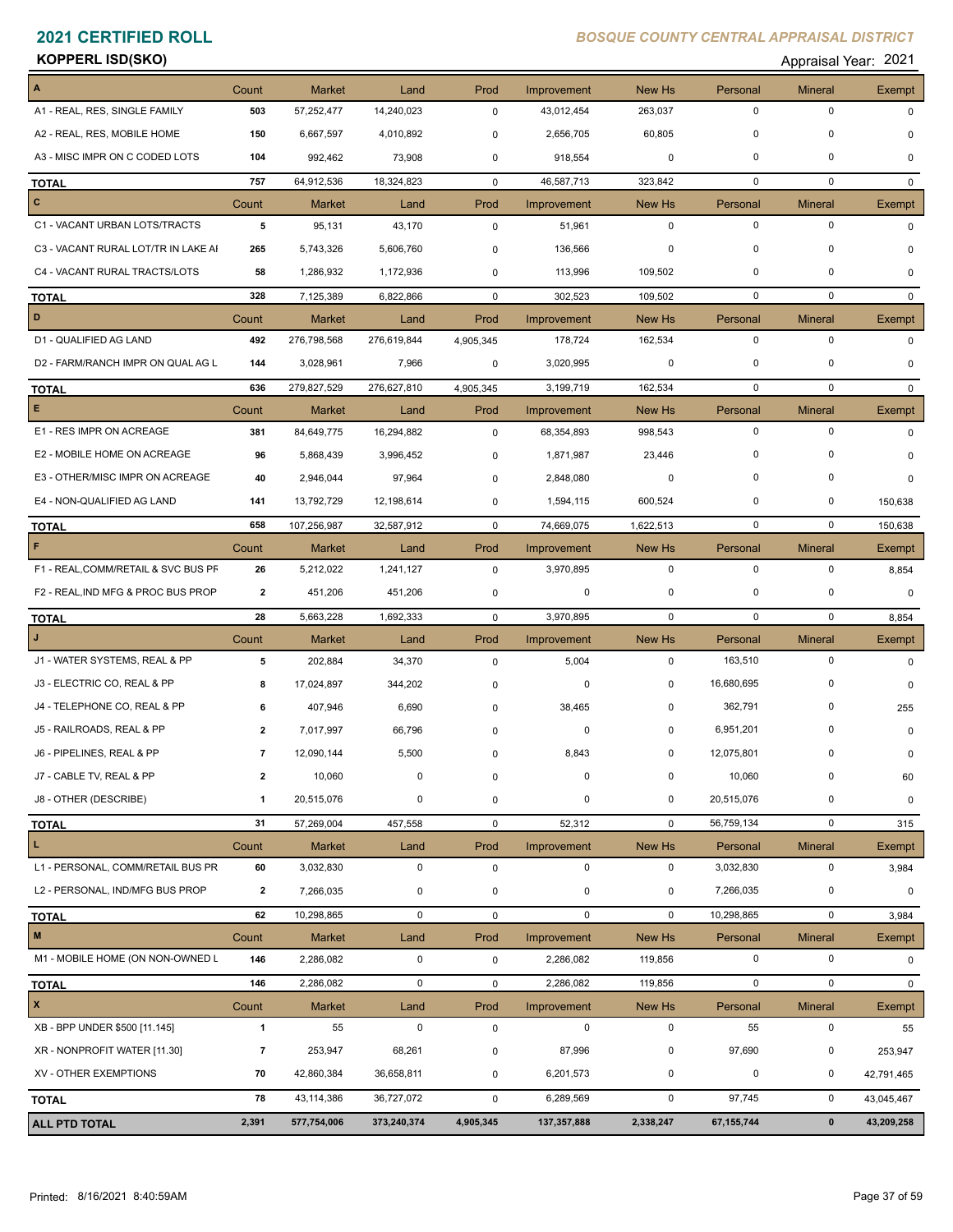# **MERIDIAN CITY(CME)** Appraisal Year: 2021

| <b>Improvements</b>     | Count | <b>Value</b> |
|-------------------------|-------|--------------|
| Homesite                | 338   | 41,140,358   |
| New Homesite            | 14    | 278,035      |
| Non Homesite            | 342   | 55,866,392   |
| <b>New Non Homesite</b> | 7     | 597,152      |
| (405.540 acres)<br>Land | Count | Value        |
| Homesite                | 334   | 4,390,628    |
| New Homesite            | n     |              |
| Non Homesite            | 425   | 7,009,430    |
| New Non Homesite        | 0     | $\Omega$     |
| Prod<br>(531.293 acres) | Count | Value        |
| Productivity            | 23    | 3,169,745    |
| Inventory               | O     |              |
| Timber                  | 0     | 0            |
| <b>Other</b>            | Count | Value        |
| Personal Property       | 139   | 18,483,153   |
| <b>Minerals</b>         | 0     | 0            |

| <b>Prod. Use</b> | Count | <b>Value</b> | Loss       |
|------------------|-------|--------------|------------|
| Productivity     | 23    | 53,957       | 3,115,788  |
| Inventory        |       | O            |            |
| Timber           |       |              |            |
| <b>Totals</b>    | 23    | 53,957       | 3,115,788  |
|                  |       |              | <b>OEE</b> |

|                              |                |                    |             |                    | $( = )$ | 87,078,731 | <b>TOTAL ASSESSED</b>               |                |
|------------------------------|----------------|--------------------|-------------|--------------------|---------|------------|-------------------------------------|----------------|
| <b>Exemptions/Deductions</b> |                | *** Non-Frozen *** |             | ***** Frozen ***** |         |            |                                     | (936 accounts) |
|                              | Count          | Value              | Count       | Value              |         |            |                                     |                |
| Homestead                    | $\mathbf 0$    | 0                  | $\mathbf 0$ | $\Omega$           |         |            |                                     |                |
| <b>Homestead Local</b>       | 0              | $\Omega$           | 0           | O                  |         | 0          | <b>TOTAL HOMESTEAD</b>              |                |
| Over <sub>65</sub>           | $\Omega$       | $\Omega$           | $\mathbf 0$ | $\Omega$           |         |            |                                     |                |
| Over 65 Local                | 0              | 0                  | 0           | $\Omega$           |         | 0          | <b>TOTAL OVER 65</b>                |                |
| <b>Disabled</b>              | $\mathbf 0$    | $\Omega$           | $\mathbf 0$ | $\mathbf 0$        |         |            |                                     |                |
| <b>Disabled Local</b>        | 0              | 0                  | 0           | $\mathbf 0$        |         | 0          | <b>TOTAL DISABLED</b>               |                |
| <b>Disabled Veteran</b>      | 5              | 48,958             | 8           | 95,042             |         | 144,000    | <b>TOTAL DISABLED VETERAN</b>       |                |
| Disabled Vet HS              | $\overline{2}$ | 204,844            | 5           | 322,895            |         | 527,739    | <b>TOTAL DISABLED VETERAN HS</b>    |                |
| Surv Sp (FR & DSM)           | $\mathbf 0$    | $\Omega$           | $\mathbf 0$ | 0                  |         | 0          | <b>TOTAL SURV SP (FR &amp; DSM)</b> |                |
| Abatements                   | 1              | 4,309,701          |             |                    |         |            |                                     |                |
| <b>Pollution Control</b>     | $\Omega$       | $\Omega$           |             |                    |         |            |                                     |                |
| Freeport                     | $\Omega$       | $\Omega$           |             |                    |         |            |                                     |                |
| Goods In Transit             | $\Omega$       | $\Omega$           |             |                    |         |            |                                     |                |
| Historic                     | $\Omega$       | $\Omega$           | $\mathbf 0$ | $\mathbf 0$        |         |            |                                     |                |
| Low Income Housing           | $\Omega$       | $\Omega$           |             |                    |         |            |                                     |                |
| Solar / Wind Power           | 0              | 0                  | 0           | $\mathbf 0$        |         |            |                                     |                |
| <b>Tot Exempt Proration</b>  | 0              | 0                  | 0           | 0                  |         | 4,309,701  | <b>TOTAL OTHER DEDUCTIONS</b>       |                |
|                              |                |                    |             |                    |         | 4,981,440  | <b>TOTAL EXEMPTIONS/DEDUCTIONS</b>  |                |
| Taxable Non Frozen           |                |                    |             | 68,965,499         |         |            |                                     |                |
| Taxable Frozen               |                |                    |             | 13,105,591         |         |            |                                     |                |
| Taxable New HS Frozen        |                |                    |             | 26,201             |         | 82,097,291 | <b>TOTAL TAXABLE</b>                |                |

| Taxable New HS Frozen         |   | 26.201     | 82  |
|-------------------------------|---|------------|-----|
| Tax Non Frozen                |   | 344.635.46 |     |
| Tax Frozen                    |   | 52,596.78  |     |
| Tax New HS Frozen             |   | 131.01     | 39  |
| Total Tax w/o Ceiling         |   | 410,294.77 |     |
| Tax Frozen Loss               |   | 12.931.52  | 0.0 |
| <b>Total Vet HS Proration</b> |   | 159.73     |     |
| Total Surv Spouse Ex Amt      | 0 | 0.00       |     |

| ၁၁ဝ<br>14<br>342<br>7 | 41,140,000<br>278,035<br>55,866,392<br>597,152 | ( + )                  | 97,881,937<br><b>TOTAL IMPROVEMENTS</b>          |
|-----------------------|------------------------------------------------|------------------------|--------------------------------------------------|
| Count                 | Value                                          |                        |                                                  |
| 334                   | 4,390,628                                      |                        |                                                  |
| 0                     | 0                                              |                        |                                                  |
| 425                   | 7,009,430                                      |                        |                                                  |
| 0                     | 0                                              | $(+)$                  | 11,400,058<br><b>TOTAL LAND MARKET</b>           |
| Count                 | Value                                          |                        |                                                  |
| 23                    | 3,169,745                                      |                        |                                                  |
| 0                     |                                                |                        |                                                  |
| 0                     | 0                                              | $(+)$                  | 3,169,745<br><b>TOTAL PROD MARKET</b>            |
| Count                 | Value                                          |                        | 14,569,803<br><b>TOTAL LAND</b>                  |
| 139                   | 18,483,153                                     |                        |                                                  |
| 0                     | 0                                              | $(+)$                  | 18,483,153<br><b>TOTAL OTHER</b>                 |
|                       |                                                | 130,934,893<br>$( = )$ | <b>TOTAL MARKET VALUE</b>                        |
|                       |                                                |                        | 28,991,645<br>TOTAL EXEMPT PROPERTY (INCL HB366) |
|                       |                                                |                        | TOTAL MARKET VALUE OF TAXABLE PROPERTY           |
|                       |                                                |                        |                                                  |
|                       |                                                |                        | $(-)$<br>101,943,248<br>$( = )$                  |

| 3.115.788 | $\overline{\phantom{a}}$ | 3,115,788 TOTAL PRODUCTION LOSS  |
|-----------|--------------------------|----------------------------------|
| 255       | $\overline{\phantom{0}}$ | 11,748,729 CAPPED HOMESTEAD LOSS |

 **87,078,731 TOTAL ASSESSED**

- 
- 
- 
- 2 204,844 5 322,895 **527,739 TOTAL DISABLED VETERAN HS**
	- Surv Sp (FR & DSM) 0 0 0 0 **0 TOTAL SURV SP (FR & DSM)**

|            | 4,309,701 TOTAL OTHER DEDUCTIONS      |
|------------|---------------------------------------|
|            | 4,981,440 TOTAL EXEMPTIONS/DEDUCTIONS |
| 82,097,291 | <b>TOTAL TAXABLE</b>                  |
|            | 397.363.25 TOTAL TAX                  |
| 0.00500000 | <b>TAX RATE</b>                       |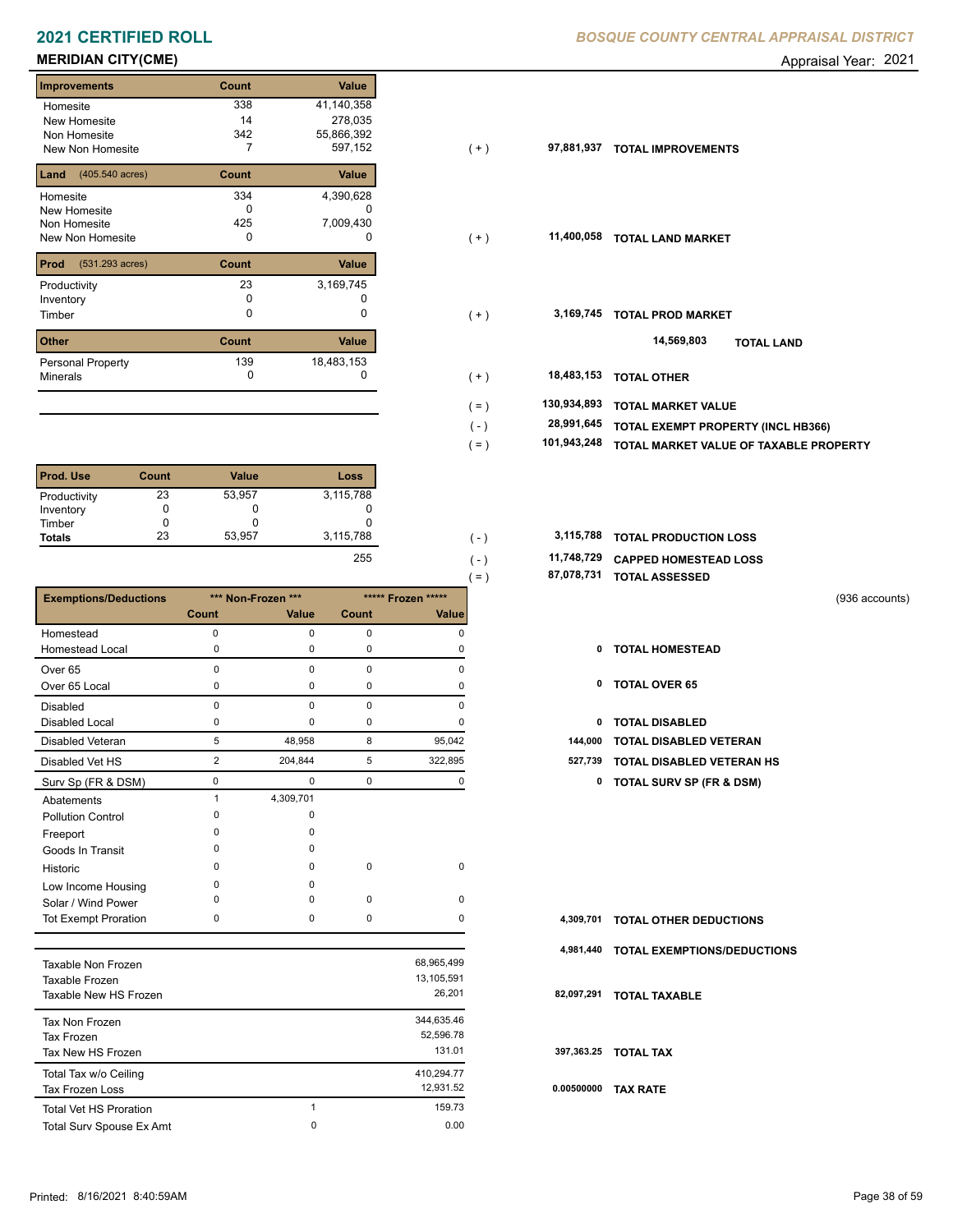### **MERIDIAN CITY(CME)** Appraisal Year: 2021

| Appraisal Year: 202 |  |
|---------------------|--|
|---------------------|--|

| A                                   | Count          | <b>Market</b> | Land        | Prod        | Improvement | New Hs       | Personal    | <b>Mineral</b> | Exempt        |
|-------------------------------------|----------------|---------------|-------------|-------------|-------------|--------------|-------------|----------------|---------------|
| A1 - REAL, RES, SINGLE FAMILY       | 455            | 57,108,839    | 4,872,970   | 0           | 52,235,869  | 262,039      | $\mathbf 0$ | 0              | 236,679       |
| A2 - REAL, RES, MOBILE HOME         | 16             | 537,904       | 129,133     | $\mathbf 0$ | 408,771     | $\mathbf 0$  | 0           | 0              | $\Omega$      |
| A3 - MISC IMPR ON C CODED LOTS      | 23             | 401,670       | 10,728      | $\mathbf 0$ | 390,942     | 0            | $\mathbf 0$ | 0              | 0             |
| <b>TOTAL</b>                        | 494            | 58,048,413    | 5,012,831   | $\mathbf 0$ | 53,035,582  | 262,039      | $\mathbf 0$ | $\mathbf 0$    | 236,679       |
| B                                   | Count          | <b>Market</b> | Land        | Prod        | Improvement | New Hs       | Personal    | <b>Mineral</b> | Exempt        |
| B2 - DUPLEX                         | $\mathbf{3}$   | 565,743       | 17,725      | 0           | 548,018     | $\mathbf 0$  | $\mathbf 0$ | $\mathbf 0$    | $\Omega$      |
| <b>B3 - TRIPLEX</b>                 | $\overline{2}$ | 468,269       | 15,153      | 0           | 453,116     | 0            | 0           | 0              | 0             |
| <b>TOTAL</b>                        | 5              | 1,034,012     | 32,878      | $\mathbf 0$ | 1,001,134   | $\mathbf 0$  | $\mathbf 0$ | $\mathbf 0$    | $\mathbf{0}$  |
| $\mathbf{C}$                        | Count          | <b>Market</b> | Land        | Prod        | Improvement | New Hs       | Personal    | <b>Mineral</b> | Exempt        |
| C1 - VACANT URBAN LOTS/TRACTS       | 109            | 1,150,477     | 1,142,018   | $\mathbf 0$ | 8,459       | $\mathbf 0$  | $\mathbf 0$ | $\mathbf 0$    | 81,882        |
| C4 - VACANT RURAL TRACTS/LOTS       | $\overline{1}$ | 10,500        | 10,500      | 0           | 0           | 0            | 0           | $\mathbf 0$    | $\Omega$      |
| <b>TOTAL</b>                        | 110            | 1,160,977     | 1,152,518   | $\mathbf 0$ | 8,459       | $\mathbf 0$  | $\mathbf 0$ | $\mathbf 0$    | 81,882        |
| D                                   | Count          | <b>Market</b> | Land        | Prod        | Improvement | New Hs       | Personal    | <b>Mineral</b> | Exempt        |
| D1 - QUALIFIED AG LAND              | 23             | 3,169,745     | 3,169,745   | 53,957      | 0           | $\mathbf 0$  | $\mathbf 0$ | $\mathbf 0$    | $\mathbf 0$   |
| D2 - FARM/RANCH IMPR ON QUAL AG L   | 7              | 101,527       | 0           | 0           | 101,527     | 0            | 0           | 0              | $\mathbf 0$   |
| <b>TOTAL</b>                        | 30             | 3,271,272     | 3,169,745   | 53,957      | 101,527     | $\mathbf 0$  | 0           | $\mathbf 0$    | $\Omega$      |
| E                                   | Count          | Market        | Land        | Prod        | Improvement | New Hs       | Personal    | <b>Mineral</b> | Exempt        |
| E1 - RES IMPR ON ACREAGE            | 11             | 2,307,359     | 496,913     | 0           | 1,810,446   | 15,996       | $\mathbf 0$ | $\mathbf 0$    | $\Omega$      |
| E2 - MOBILE HOME ON ACREAGE         | $\mathbf{1}$   | 225,097       | 209,254     | $\pmb{0}$   | 15,843      | $\mathbf 0$  | 0           | 0              | 0             |
| E4 - NON-QUALIFIED AG LAND          | 4              | 354,004       | 354,004     | 0           | 0           | $\mathbf 0$  | $\mathbf 0$ | 0              | $\Omega$      |
| <b>TOTAL</b>                        | 16             | 2,886,460     | 1,060,171   | $\mathbf 0$ | 1,826,289   | 15,996       | 0           | $\mathbf 0$    | $\mathbf{0}$  |
| F                                   | Count          | <b>Market</b> | Land        | Prod        | Improvement | New Hs       | Personal    | <b>Mineral</b> | Exempt        |
| F1 - REAL, COMM/RETAIL & SVC BUS PF | 80             | 13,309,249    | 1,494,510   | $\mathbf 0$ | 11,814,739  | $\mathbf 0$  | $\mathbf 0$ | $\mathbf 0$    | 71,399        |
| F2 - REAL, IND MFG & PROC BUS PROP  | 6              | 3,296,056     | 274,163     | 0           | 3,021,893   | 0            | 0           | 0              | $\mathbf 0$   |
| <b>TOTAL</b>                        | 86             | 16,605,305    | 1,768,673   | $\mathbf 0$ | 14,836,632  | $\mathbf 0$  | $\mathbf 0$ | $\mathbf 0$    | 71,399        |
|                                     | Count          | <b>Market</b> | Land        | Prod        | Improvement | New Hs       | Personal    | <b>Mineral</b> | Exempt        |
| J2 - GAS DIST SYSTEM, REAL & PP     | $\overline{1}$ | 894,276       | $\mathbf 0$ | 0           | $\mathbf 0$ | $\mathbf 0$  | 894,276     | $\mathbf 0$    | 0             |
| J3 - ELECTRIC CO, REAL & PP         | 6              | 1,996,252     | 375,324     | 0           | 35,188      | 0            | 1,585,740   | 0              |               |
| J4 - TELEPHONE CO, REAL & PP        | 3              | 276,243       | 4,550       | 0           | 50,011      | 0            | 221,682     | 0              | 0             |
| J5 - RAILROADS, REAL & PP           |                | 1,355,797     | 52,870      |             | 200         | $\mathbf{0}$ | 1,302,727   |                | 0             |
| J6 - PIPELINES, REAL & PP           | -1             | 367,569       | 0           | $\mathbf 0$ | 0           | 0            | 367,569     | 0              | 0             |
| J7 - CABLE TV, REAL & PP            | 3              | 32,808        | $\mathbf 0$ | 0           | 0           | 0            | 32,808      | 0              | 295           |
| <b>TOTAL</b>                        | 16             | 4,922,945     | 432,744     | $\mathbf 0$ | 85,399      | $\mathbf 0$  | 4,404,802   | $\mathbf 0$    | 295           |
| L.                                  | Count          | Market        | Land        | Prod        | Improvement | New Hs       | Personal    | <b>Mineral</b> | Exempt        |
| L1 - PERSONAL, COMM/RETAIL BUS PR   | 120            | 3,667,047     | 0           | $\pmb{0}$   | $\mathbf 0$ | $\mathbf 0$  | 3,667,047   | $\mathsf 0$    | 3,207         |
| L2 - PERSONAL, IND/MFG BUS PROP     | 4              | 10,399,074    | $\mathbf 0$ | $\pmb{0}$   | $\mathbf 0$ | $\mathbf 0$  | 10,399,074  | 0              | 0             |
| <b>TOTAL</b>                        | 124            | 14,066,121    | $\mathbf 0$ | 0           | $\mathbf 0$ | $\mathbf 0$  | 14,066,121  | $\mathbf 0$    | 3,207         |
| $\mathsf{M}\xspace$                 | Count          | <b>Market</b> | Land        | Prod        | Improvement | New Hs       | Personal    | <b>Mineral</b> | <b>Exempt</b> |
| M1 - MOBILE HOME (ON NON-OWNED L    | 15             | 328,985       | 0           | 0           | 328,985     | $\mathbf 0$  | $\mathbf 0$ | $\mathbf 0$    | 0             |
| <b>TOTAL</b>                        | 15             | 328,985       | $\mathbf 0$ | 0           | 328,985     | $\mathbf 0$  | $\mathsf 0$ | $\mathbf 0$    | $\mathbf{0}$  |
| $\mathbb S$                         | Count          | Market        | Land        | Prod        | Improvement | New Hs       | Personal    | <b>Mineral</b> | Exempt        |
| S - SPECIAL INVENTORY               | $\mathbf{3}$   | 12,220        | $\mathbf 0$ | 0           | $\mathbf 0$ | $\mathbf 0$  | 12,220      | $\mathbf 0$    | $\Omega$      |
| <b>TOTAL</b>                        | $\mathbf{3}$   | 12,220        | $\mathbf 0$ | 0           | $\mathbf 0$ | $\mathbf 0$  | 12,220      | $\mathbf 0$    | $\mathbf{0}$  |
| $\pmb{\mathsf{x}}$                  | Count          | <b>Market</b> | Land        | Prod        | Improvement | New Hs       | Personal    | <b>Mineral</b> | Exempt        |
| XB - BPP UNDER \$500 [11.145]       | $\mathbf{1}$   | 10            | $\mathbf 0$ | 0           | $\mathbf 0$ | $\mathbf 0$  | 10          | $\mathbf 0$    | 10            |
| XE - CHAR HOUS DVLP ORG [11.182]    | 8              | 2,982,388     | 111,472     | 0           | 2,870,916   | 0            | 0           | 0              | 2,982,388     |
| XV - OTHER EXEMPTIONS               | 62             | 25,615,785    | 1,828,771   | 0           | 23,787,014  | 0            | $\mathbf 0$ | 0              | 25,615,785    |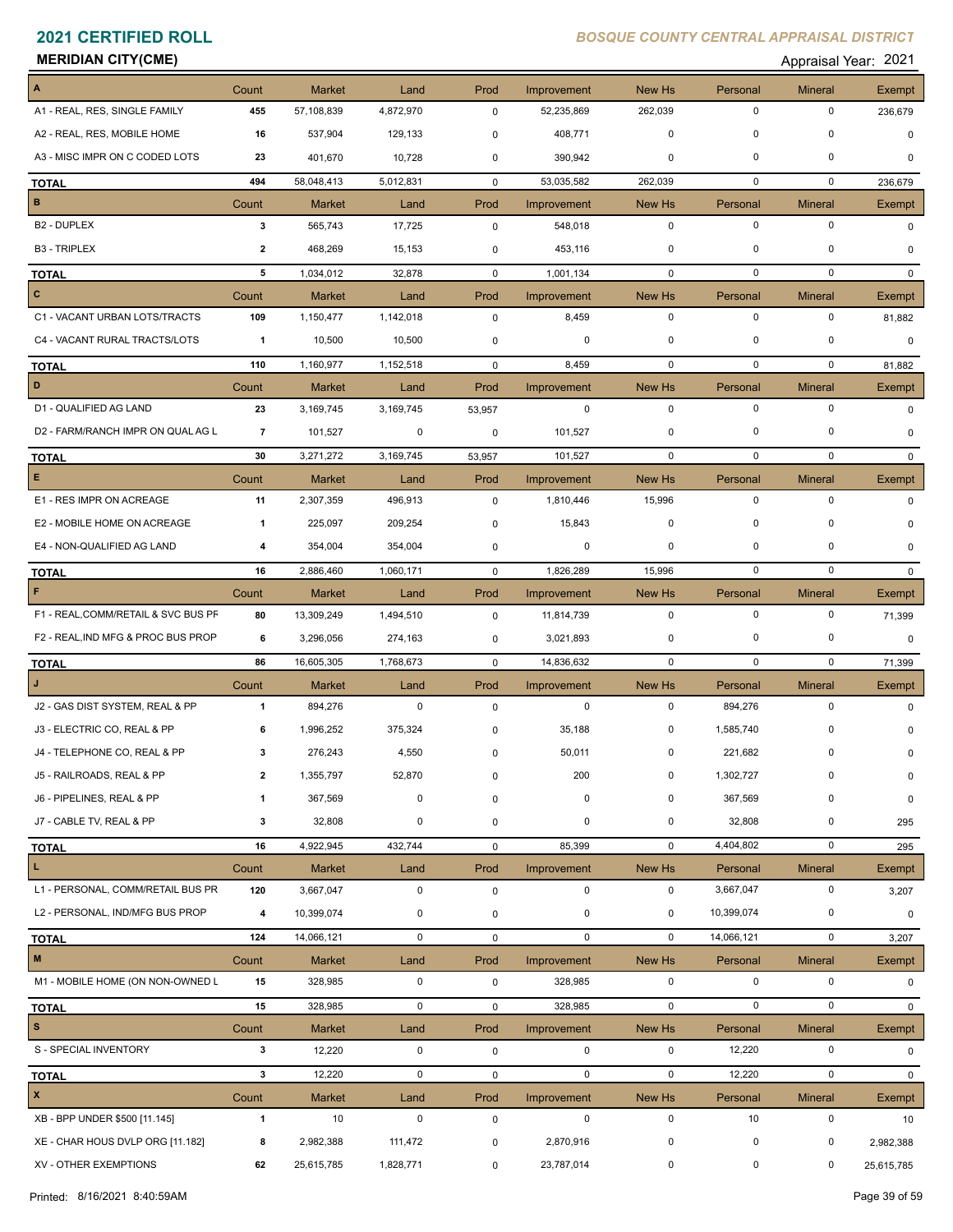| <b>MERIDIAN CITY(CME)</b> |     |             |            |        |            |         |            | Appraisal | 2021<br>'Year: |
|---------------------------|-----|-------------|------------|--------|------------|---------|------------|-----------|----------------|
| <b>TOTAL</b>              |     | 28.598.183  | 1.940.243  |        | 26,657,930 |         |            |           | 28,598,183     |
| <b>ALL PTD TOTAL</b>      | 936 | 130,934,893 | 14,569,803 | 53,957 | 97,881,937 | 278,035 | 18,483,153 |           | 28,991,645     |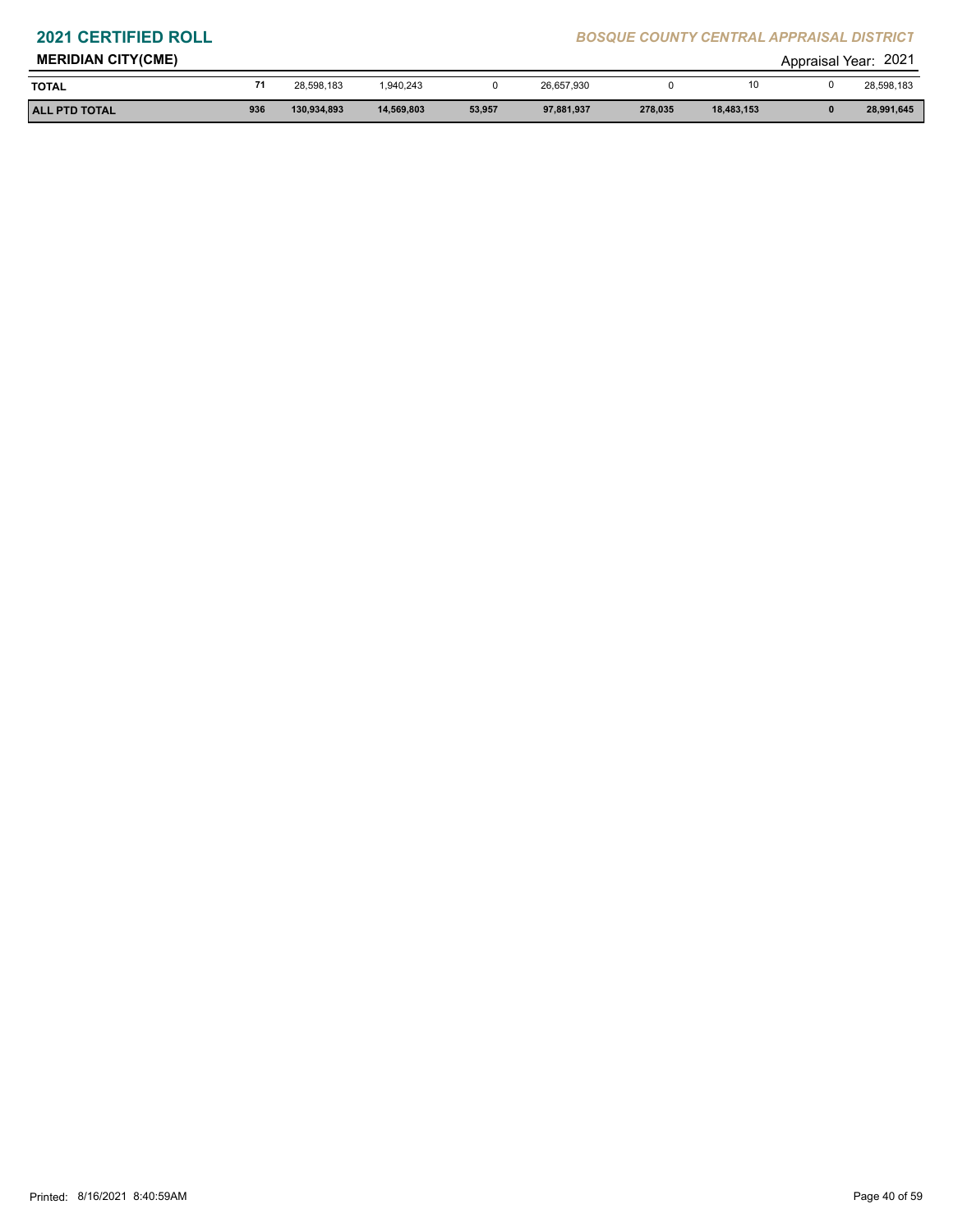# **MERIDIAN ISD(SME)** Appraisal Year: 2021

| <b>Improvements</b>                 | Count | <b>Value</b> |
|-------------------------------------|-------|--------------|
| Homesite                            | 802   | 138,313,244  |
| <b>New Homesite</b>                 | 56    | 1,745,848    |
| Non Homesite                        | 1,120 | 142,603,624  |
| New Non Homesite                    | 44    | 2,889,667    |
| $(4,849.649 \text{ acres})$<br>Land | Count | Value        |
| Homesite                            | 798   | 21,299,790   |
| New Homesite                        | 3     | 65,920       |
| Non Homesite                        | 1,119 | 36,966,170   |
| New Non Homesite                    | 0     | O            |
| Prod<br>(85,817.035 acres)          | Count | Value        |
| Productivity                        | 968   | 408,736,989  |
| Inventory                           | n     |              |
| Timber                              | 0     | O            |
| <b>Other</b>                        | Count | <b>Value</b> |
| <b>Personal Property</b>            | 218   | 44,265,545   |
| <b>Minerals</b>                     | 0     | O            |

| Prod. Use     | Count | <b>Value</b> | Loss        |
|---------------|-------|--------------|-------------|
| Productivity  | 968   | 7,715,937    | 401,021,052 |
| Inventory     |       |              |             |
| Timber        |       |              |             |
| <b>Totals</b> | 968   | 7,715,937    | 401,021,052 |
|               |       |              | $\sim$      |

|                              |              |                    |              |                    | 314,186,518<br>$( = )$ | <b>TOTAL ASSESSED</b>               |
|------------------------------|--------------|--------------------|--------------|--------------------|------------------------|-------------------------------------|
| <b>Exemptions/Deductions</b> |              | *** Non-Frozen *** |              | ***** Frozen ***** |                        | $(3, 123$ accounts)                 |
|                              | Count        | Value              | Count        | <b>Value</b>       |                        |                                     |
| Homestead                    | 303          | 7,492,813          | 388          | 9,316,100          |                        |                                     |
| <b>Homestead Local</b>       | $\Omega$     | 0                  | 0            | 0                  | 16,808,913             | <b>TOTAL HOMESTEAD</b>              |
| Over 65                      | 29           | 285,318            | 347          | 3,342,358          |                        |                                     |
| Over 65 Local                | $\Omega$     | 0                  | 0            | 0                  | 3,627,676              | <b>TOTAL OVER 65</b>                |
| Disabled                     | $\Omega$     | 0                  | 19           | 182,966            |                        |                                     |
| <b>Disabled Local</b>        | $\Omega$     | 0                  | 0            | 0                  | 182,966                | <b>TOTAL DISABLED</b>               |
| Disabled Veteran             | 14           | 136,458            | 18           | 212,736            | 349,194                | <b>TOTAL DISABLED VETERAN</b>       |
| Disabled Vet HS              | 5            | 597,453            | 17           | 1,993,114          | 2,590,567              | <b>TOTAL DISABLED VETERAN HS</b>    |
| Surv Sp (FR & DSM)           | 0            | 0                  | $\mathbf{1}$ | 111,774            | 111,774                | <b>TOTAL SURV SP (FR &amp; DSM)</b> |
| Abatements                   | $\Omega$     | $\mathbf 0$        |              |                    |                        |                                     |
| <b>Pollution Control</b>     | $\Omega$     | 0                  |              |                    |                        |                                     |
| Freeport                     | ∩            | $\Omega$           |              |                    |                        |                                     |
| Goods In Transit             | <sup>0</sup> | $\Omega$           |              |                    |                        |                                     |
| Historic                     | $\Omega$     | $\Omega$           | 0            | 0                  |                        |                                     |
| Low Income Housing           | <sup>0</sup> | $\Omega$           |              |                    |                        |                                     |
| Solar / Wind Power           |              | $\Omega$           | 0            | 0                  |                        |                                     |
| Tot Exempt Proration         | 0            | 0                  | 0            | 0                  | 0                      | <b>TOTAL OTHER DEDUCTIONS</b>       |
|                              |              |                    |              |                    | 23.671.090             | TOTAL EXEMPTIONS/DEDUCTIONS         |

| Taxable Non Frozen<br>Taxable Frozen<br>Taxable New HS Frozen |                | 247.841.548<br>42,321,751<br>352.993   | 290  |
|---------------------------------------------------------------|----------------|----------------------------------------|------|
| Tax Non Frozen<br>Tax Frozen<br>Tax New HS Frozen             |                | 2,896,357.21<br>354,384.11<br>4.131.07 | 3,25 |
| Total Tax w/o Ceiling<br>Tax Frozen Loss                      |                | 3,395,779.76<br>140.907.37             | 0.0  |
| <b>Total Vet HS Proration</b>                                 | $\overline{2}$ | 4.052.95                               |      |
| Total Surv Spouse Ex Amt                                      | 0              | 0.00                                   |      |

| Homesite                                | 802   | 138,313,244 |         |             |                                        |
|-----------------------------------------|-------|-------------|---------|-------------|----------------------------------------|
| New Homesite                            | 56    | 1,745,848   |         |             |                                        |
| Non Homesite                            | 1,120 | 142,603,624 |         |             |                                        |
| New Non Homesite                        | 44    | 2,889,667   | $(+)$   | 285,552,383 | <b>TOTAL IMPROVEMENTS</b>              |
| <b>Land</b> $(4,849.649 \text{ acres})$ | Count | Value       |         |             |                                        |
| Homesite                                | 798   | 21,299,790  |         |             |                                        |
| New Homesite                            |       | 65,920      |         |             |                                        |
| Non Homesite                            | 1,119 | 36,966,170  |         |             |                                        |
| New Non Homesite                        | 0     | 0           | $(+)$   | 58,331,016  | <b>TOTAL LAND MARKET</b>               |
| <b>Prod</b> (85,817.035 acres)          | Count | Value       |         |             |                                        |
| Productivity                            | 968   | 408,736,989 |         |             |                                        |
| Inventory                               | 0     |             |         |             |                                        |
| Timber                                  | 0     |             | $(+)$   | 408,736,989 | <b>TOTAL PROD MARKET</b>               |
| Other                                   | Count | Value       |         |             | 467,068,005<br><b>TOTAL LAND</b>       |
| Personal Property                       | 218   | 44,265,545  |         |             |                                        |
| Minerals                                | 0     | 0           | $(+)$   | 44,265,545  | <b>TOTAL OTHER</b>                     |
|                                         |       |             | $( = )$ | 796,885,933 | <b>TOTAL MARKET VALUE</b>              |
|                                         |       |             | $(-)$   | 43,185,575  | TOTAL EXEMPT PROPERTY (INCL HB366)     |
|                                         |       |             | ( = )   | 753,700,358 | TOTAL MARKET VALUE OF TAXABLE PROPERTY |
|                                         |       |             |         |             |                                        |

| 401,021,052 |  | 401,021,052 TOTAL PRODUCTION LOSS |  |
|-------------|--|-----------------------------------|--|
|             |  |                                   |  |

 $( = )$ 

- **38,492,788 CAPPED HOMESTEAD LOSS**  $602$  (-) 38
	- **314,186,518 TOTAL ASSESSED**

| ,,,     |                                     |
|---------|-------------------------------------|
| 0<br>-  | 182,966 TOTAL DISABLED              |
| 36<br>- | 349.194 TOTAL DISABLED VETERAN      |
| 14      | 2,590,567 TOTAL DISABLED VETERAN HS |
| 74<br>- | 111,774 TOTAL SURV SP (FR & DSM)    |
|         |                                     |

| 0           | <b>TOTAL OTHER DEDUCTIONS</b>          |
|-------------|----------------------------------------|
|             | 23,671,090 TOTAL EXEMPTIONS/DEDUCTIONS |
| 290,516,292 | <b>TOTAL TAXABLE</b>                   |
|             | 3,254,872.39 TOTAL TAX                 |
| 0.01170300  | <b>TAX RATE</b>                        |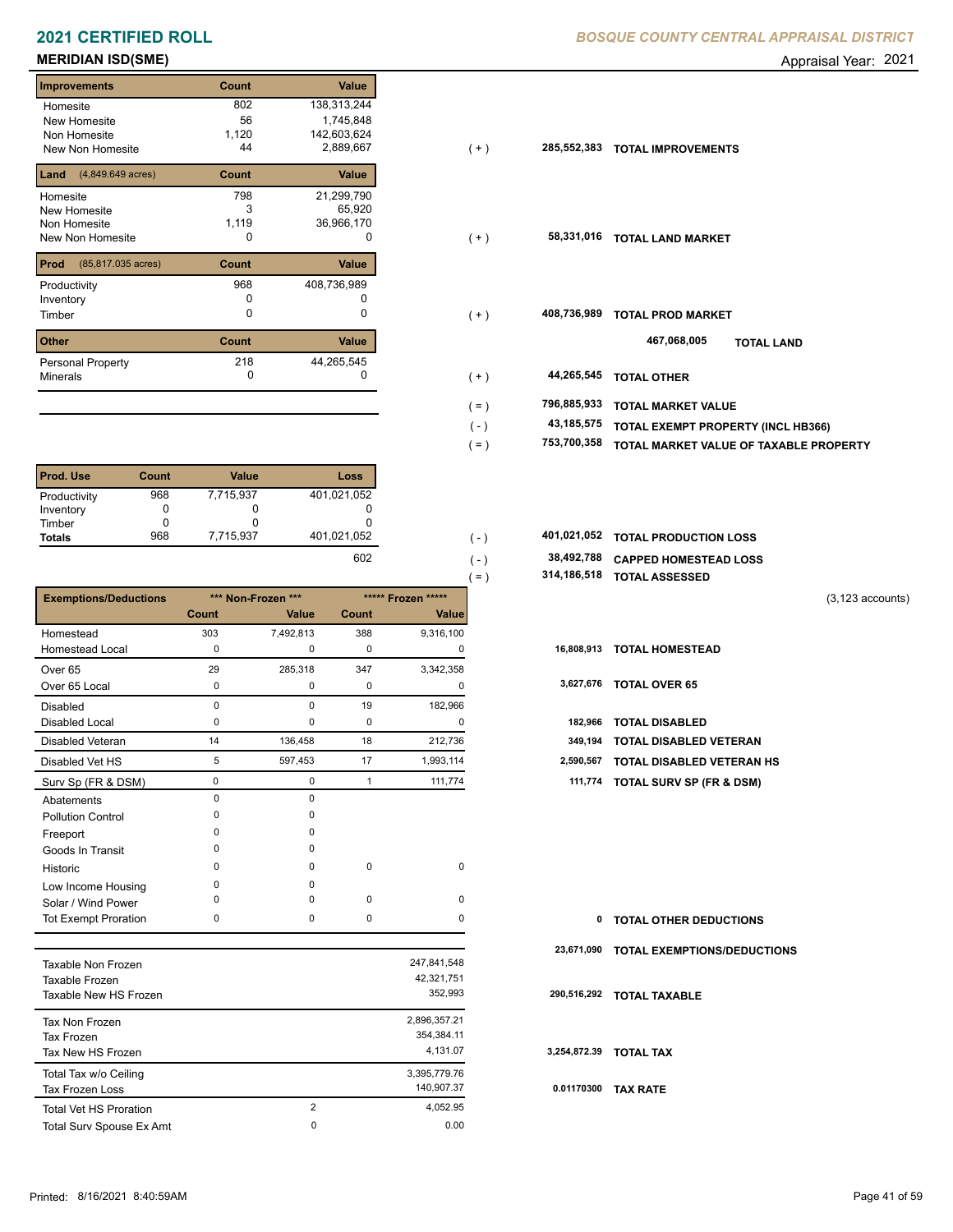| <b>MERIDIAN ISD(SME)</b> | Appraisal Year: 2021 |
|--------------------------|----------------------|
|                          |                      |

| A                                   | Count          | <b>Market</b> | Land        | Prod        | Improvement | New Hs       | Personal     | <b>Mineral</b> | Exempt                |
|-------------------------------------|----------------|---------------|-------------|-------------|-------------|--------------|--------------|----------------|-----------------------|
| A1 - REAL, RES, SINGLE FAMILY       | 724            | 110,518,495   | 15,613,606  | 0           | 94,904,889  | 1,192,757    | $\mathbf 0$  | $\mathbf 0$    | 236,679               |
| A2 - REAL, RES, MOBILE HOME         | 39             | 1,520,671     | 398,167     | 0           | 1,122,504   | 7,303        | 0            | 0              | $\mathbf 0$           |
| A3 - MISC IMPR ON C CODED LOTS      | 45             | 718,393       | 15,474      | 0           | 702,919     | 0            | $\mathbf 0$  | 0              | <sup>0</sup>          |
| <b>TOTAL</b>                        | 808            | 112,757,559   | 16,027,247  | $\mathbf 0$ | 96,730,312  | 1,200,060    | $\mathbf 0$  | $\mathbf 0$    | 236,679               |
| B                                   | Count          | <b>Market</b> | Land        | Prod        | Improvement | New Hs       | Personal     | <b>Mineral</b> | Exempt                |
| <b>B2 - DUPLEX</b>                  | 4              | 767,578       | 21,208      | $\pmb{0}$   | 746,370     | $\mathbf 0$  | $\mathbf 0$  | $\mathbf 0$    | $\Omega$              |
| <b>B3 - TRIPLEX</b>                 | $\overline{2}$ | 468,269       | 15,153      | 0           | 453,116     | $\mathbf 0$  | 0            | 0              | 0                     |
| <b>TOTAL</b>                        | 6              | 1,235,847     | 36,361      | $\mathbf 0$ | 1,199,486   | $\mathbf 0$  | $\mathbf 0$  | $\mathbf 0$    | 0                     |
| $\mathbf{C}$                        | Count          | <b>Market</b> | Land        | Prod        | Improvement | New Hs       | Personal     | <b>Mineral</b> | Exempt                |
| C1 - VACANT URBAN LOTS/TRACTS       | 111            | 1,233,696     | 1,225,237   | 0           | 8,459       | $\mathbf 0$  | $\mathbf 0$  | $\mathbf 0$    | 81,882                |
| C3 - VACANT RURAL LOT/TR IN LAKE AI | 145            | 2,331,507     | 2,302,249   | 0           | 29,258      | 11,128       | $\mathbf 0$  | $\mathbf 0$    | 3,960                 |
| C4 - VACANT RURAL TRACTS/LOTS       | 33             | 712,402       | 511,123     | 0           | 201,279     | 0            | $\mathbf 0$  | $\mathbf 0$    | 0                     |
| <b>TOTAL</b>                        | 289            | 4,277,605     | 4,038,609   | $\Omega$    | 238,996     | 11,128       | $\mathbf 0$  | $\mathbf 0$    | 85,842                |
| D                                   | Count          | <b>Market</b> | Land        | Prod        | Improvement | New Hs       | Personal     | <b>Mineral</b> | Exempt                |
| D1 - QUALIFIED AG LAND              | 971            | 409,620,944   | 409,209,236 | 7,704,345   | 411,708     | $\mathbf 0$  | $\mathbf 0$  | $\mathbf 0$    | $\Omega$              |
| D2 - FARM/RANCH IMPR ON QUAL AG L   | 279            | 6,618,117     | 528,754     | 9,514       | 6,089,363   | 0            | 0            | 0              | $\Omega$              |
| <b>TOTAL</b>                        | 1,250          | 416,239,061   | 409,737,990 | 7,713,859   | 6,501,071   | $\mathbf 0$  | $\mathbf 0$  | $\mathbf 0$    | $\mathbf{0}$          |
| E.                                  | Count          | <b>Market</b> | Land        | Prod        | Improvement | New Hs       | Personal     | <b>Mineral</b> | Exempt                |
| E1 - RES IMPR ON ACREAGE            | 456            | 141,069,041   | 13,849,091  | 0           | 127,219,950 | 599,400      | $\mathbf 0$  | $\mathbf 0$    | 0                     |
| E2 - MOBILE HOME ON ACREAGE         | 55             | 3,632,660     | 1,581,493   | 0           | 2,051,167   | 0            | $\mathbf 0$  | 0              | $\Omega$              |
| E3 - OTHER/MISC IMPR ON ACREAGE     | 23             | 442,952       | 30,950      | 0           | 412,002     | 0            | $\mathbf 0$  | 0              | 194,574               |
| E4 - NON-QUALIFIED AG LAND          | 105            | 8,074,622     | 8,032,466   | 2,078       | 42,156      | 0            | 0            | $\mathbf 0$    | 254,761               |
| <b>TOTAL</b>                        | 639            | 153,219,275   | 23,494,000  | 2,078       | 129,725,275 | 599,400      | $\mathbf 0$  | $\mathbf 0$    | 449,335               |
| F                                   | Count          | <b>Market</b> | Land        | Prod        | Improvement | New Hs       | Personal     | <b>Mineral</b> | Exempt                |
| F1 - REAL, COMM/RETAIL & SVC BUS PF | 104            | 15,902,016    | 2,085,078   | $\pmb{0}$   | 13,816,938  | $\mathbf 0$  | $\mathbf 0$  | 0              | 71,399                |
| F2 - REAL, IND MFG & PROC BUS PROP  | 10             | 3,959,155     | 340,871     | 0           | 3,618,284   | 0            | 0            | 0              | $\mathbf 0$           |
| <b>TOTAL</b>                        | 114            | 19,861,171    | 2,425,949   | $\mathbf 0$ | 17,435,222  | $\mathbf 0$  | $\mathbf 0$  | $\mathbf 0$    | 71,399                |
|                                     | Count          | <b>Market</b> | Land        | Prod        | Improvement | New Hs       | Personal     | <b>Mineral</b> | Exempt                |
| J1 - WATER SYSTEMS, REAL & PP       | 6              | 54,716        | 12,120      | 0           | 596         | $\mathbf 0$  | 42,000       | $\mathbf 0$    | 0                     |
| J2 - GAS DIST SYSTEM, REAL & PP     |                | 929,206       | 2,599       | 0           | 2,380       | $\mathbf{0}$ | 924,227      | $\mathbf 0$    | 0                     |
| J3 - ELECTRIC CO, REAL & PP         | 14             | 13,913,213    | 476,405     | $\mathbf 0$ | 585,060     | 0            | 12,851,748   | 0              | $\mathbf 0$           |
| J4 - TELEPHONE CO, REAL & PP        | 9              | 1,035,674     | 36,050      | 0           | 62,087      | 0            | 937,537      | 0              | 245                   |
| J5 - RAILROADS, REAL & PP           | 3              | 8,956,469     | 52,870      | $\mathbf 0$ | 200         | 0            | 8,903,399    | 0              | 0                     |
| J6 - PIPELINES, REAL & PP           | $\mathbf{2}$   | 4,240,027     | $\mathbf 0$ | 0           | 0           | 0            | 4,240,027    | 0              | 0                     |
| J7 - CABLE TV, REAL & PP            | 4              | 61,448        | $\mathbf 0$ | 0           | $\pmb{0}$   | $\mathbf 0$  | 61,448       | 0              | 295                   |
| <b>TOTAL</b>                        | 41             | 29,190,753    | 580,044     | 0           | 650,323     | $\mathbf 0$  | 27,960,386   | $\mathbf 0$    | 540                   |
| L.                                  | Count          | <b>Market</b> | Land        | Prod        | Improvement | New Hs       | Personal     | <b>Mineral</b> | Exempt                |
| L1 - PERSONAL, COMM/RETAIL BUS PR   | 174            | 4,517,400     | $\mathbf 0$ | $\pmb{0}$   | $\mathbf 0$ | $\mathbf 0$  | 4,517,400    | $\pmb{0}$      | 3,045                 |
| L2 - PERSONAL, IND/MFG BUS PROP     | 9              | 11,644,866    | 0           | 0           | 0           | 0            | 11,644,866   | 0              | 0                     |
| <b>TOTAL</b>                        | 183            | 16,162,266    | $\mathbf 0$ | 0           | $\mathbf 0$ | $\mathbf 0$  | 16, 162, 266 | 0              | 3,045                 |
| $\mathsf{M}\xspace$                 | Count          | <b>Market</b> | Land        | Prod        | Improvement | New Hs       | Personal     | <b>Mineral</b> | Exempt                |
| M1 - MOBILE HOME (ON NON-OWNED L    | 54             | 1,536,858     | 0           | 0           | 1,536,858   | 1,180        | $\mathbf 0$  | $\mathbf 0$    | 0                     |
|                                     | 54             | 1,536,858     | 0           | 0           | 1,536,858   | 1,180        | $\mathbf 0$  | 0              | $\mathbf{0}$          |
| <b>TOTAL</b><br>$\mathbf s$         | Count          | <b>Market</b> | Land        | Prod        | Improvement | New Hs       | Personal     | <b>Mineral</b> |                       |
| S - SPECIAL INVENTORY               | 4              | 52,883        | $\mathsf 0$ | 0           | 0           | $\mathbf 0$  | 52,883       | $\mathbf 0$    | Exempt<br>$\mathbf 0$ |
|                                     |                |               |             |             |             |              |              |                |                       |
| <b>TOTAL</b><br>$\pmb{\mathsf{x}}$  | 4              | 52,883        | $\mathbf 0$ | 0           | $\mathbf 0$ | $\mathbf 0$  | 52,883       | $\mathbf 0$    | $\Omega$              |
|                                     | Count          | Market        | Land        | Prod        | Improvement | New Hs       | Personal     | <b>Mineral</b> | Exempt                |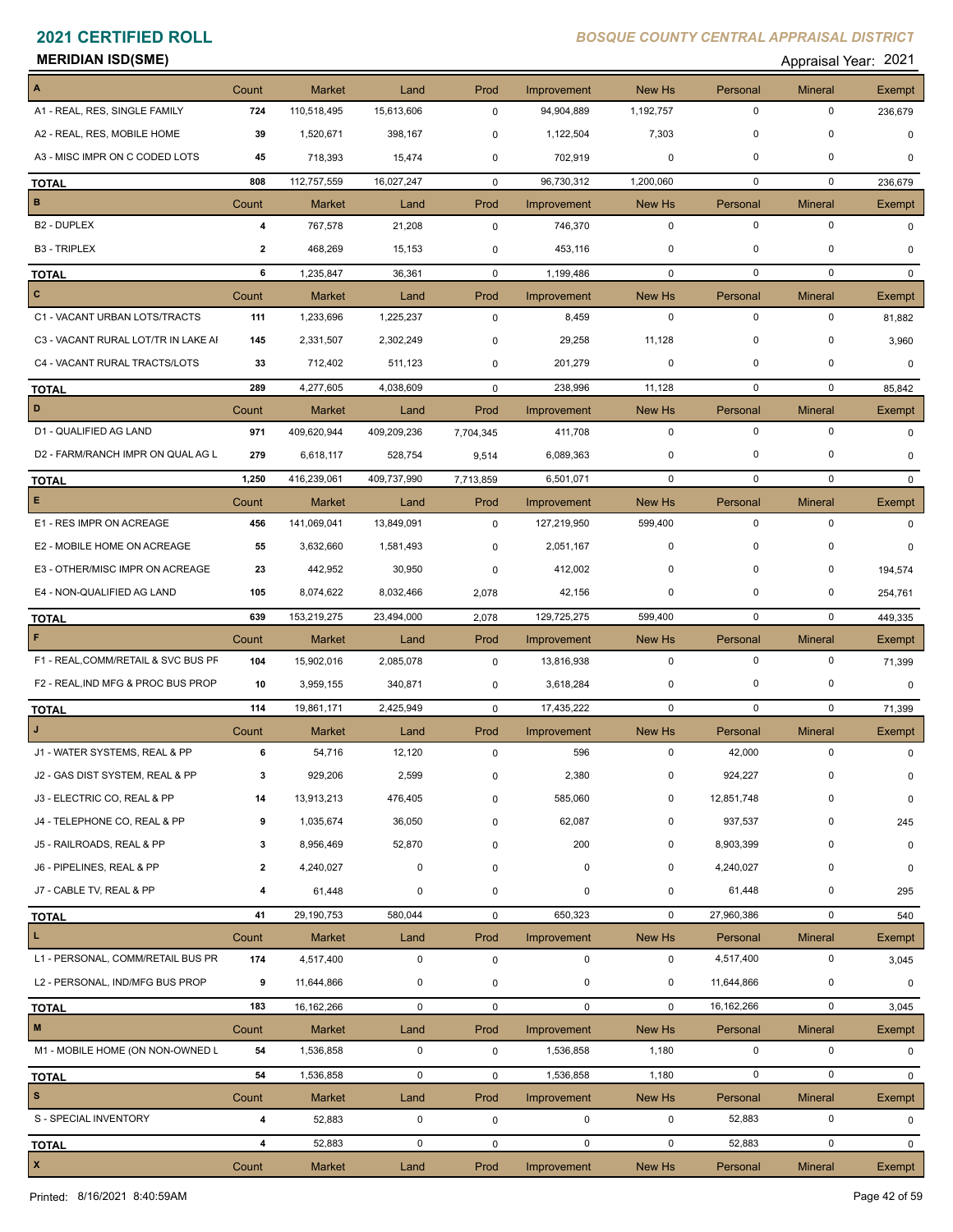| <b>MERIDIAN ISD(SME)</b><br>Appraisal Year: 2021 |       |             |             |           |             |           |            |              |            |
|--------------------------------------------------|-------|-------------|-------------|-----------|-------------|-----------|------------|--------------|------------|
| XB - BPP UNDER \$500 [11.145]                    |       | 10          | 0           |           | 0           |           | 10         |              | 10         |
| XE - CHAR HOUS DVLP ORG [11.182]                 | 8     | 2,982,388   | 111.472     |           | 2,870,916   |           | u          | 0            | 2,982,388  |
| XR - NONPROFIT WATER [11.30]                     |       | 163.374     | 68,016      |           | 5,358       |           | 90,000     | 0            | 163,374    |
| XV - OTHER EXEMPTIONS                            | 96    | 39.206.883  | 10.548.317  |           | 28,658,566  |           | 0          | 0            | 39,192,963 |
| <b>TOTAL</b>                                     | 112   | 42,352,655  | 10.727.805  | $\Omega$  | 31,534,840  |           | 90.010     |              | 42,338,735 |
| <b>ALL PTD TOTAL</b>                             | 3,123 | 796,885,933 | 467,068,005 | 7,715,937 | 285,552,383 | 1,811,768 | 44,265,545 | $\mathbf{0}$ | 43,185,575 |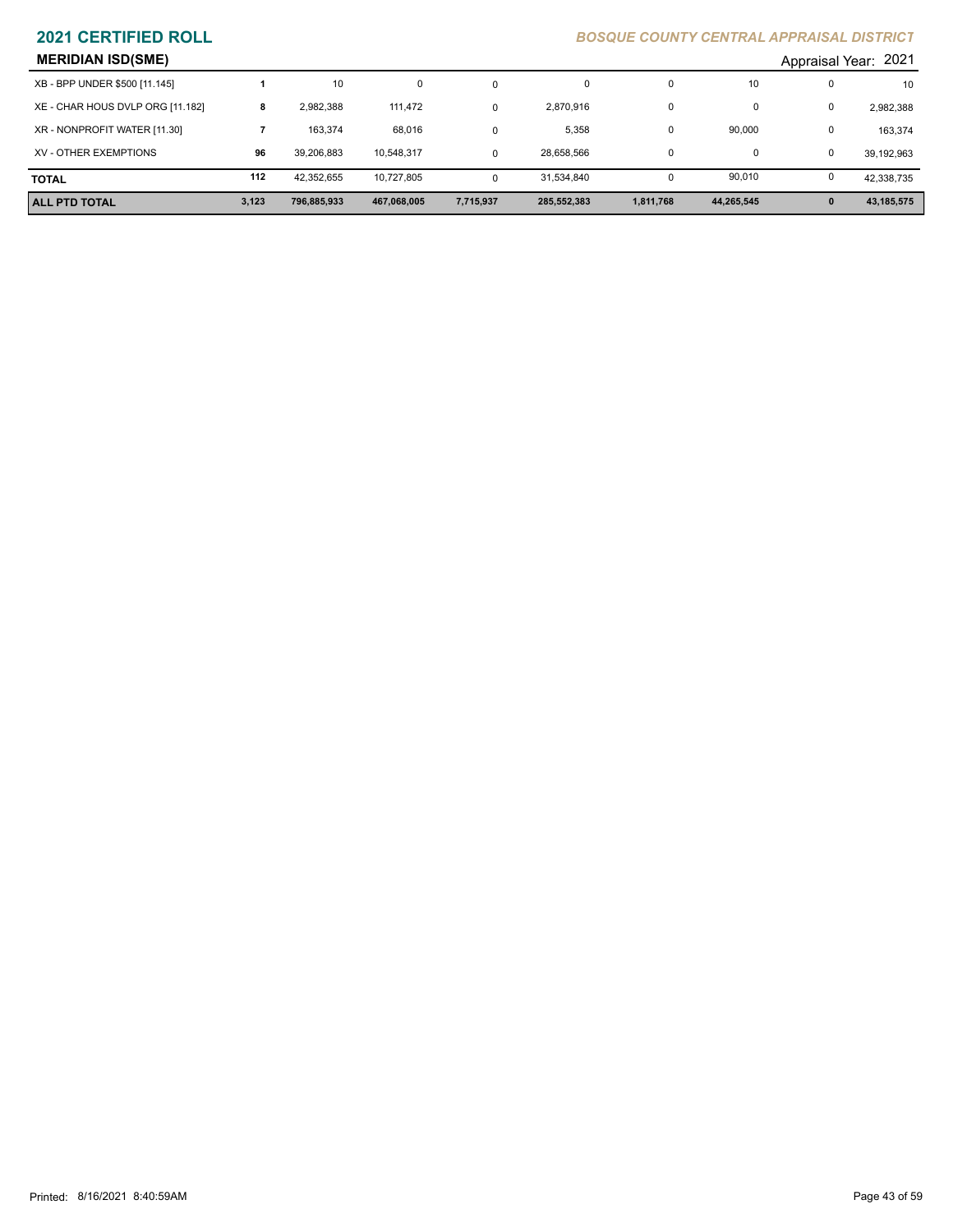# **MORGAN CITY(CMO) Appraisal Year: 2021**

| <b>Improvements</b>               | Count | <b>Value</b> |
|-----------------------------------|-------|--------------|
| Homesite                          | 90    | 5,744,415    |
| New Homesite                      |       | 23,039       |
| Non Homesite                      | 158   | 9,442,571    |
| New Non Homesite                  | 6     | 481,447      |
| (74.319 acres)<br>Land            | Count | Value        |
| Homesite                          | 89    | 907,829      |
| New Homesite                      | O     |              |
| Non Homesite                      | 284   | 2,023,492    |
| New Non Homesite                  | 0     |              |
| Prod<br>$(157.968 \text{ acres})$ | Count | Value        |
| Productivity                      | 14    | 1,253,426    |
| Inventory                         | O     |              |
| Timber                            | O     | 0            |
| <b>Other</b>                      | Count | Value        |
| Dessenal Dranactur                | 20    | 1621158      |

| <b>L</b> Uther                       | ∪ount | value     |
|--------------------------------------|-------|-----------|
| <b>Personal Property</b><br>Minerals | 32    | 1,624,158 |
|                                      |       |           |

| <b>Prod. Use</b> | Count | <b>Value</b> | <b>Loss</b> |
|------------------|-------|--------------|-------------|
| Productivity     | 14    | 18,192       | 1,235,234   |
| Inventory        | 0     | O            | O           |
| Timber           | 0     |              |             |
| <b>Totals</b>    | 14    | 18.192       | 1,235,234   |
|                  |       |              | 56          |

|                              |             |                    |             |                    | $=$ )<br>14,071,315 | <b>TOTAL ASSESSED</b>               |                |
|------------------------------|-------------|--------------------|-------------|--------------------|---------------------|-------------------------------------|----------------|
| <b>Exemptions/Deductions</b> |             | *** Non-Frozen *** |             | ***** Frozen ***** |                     |                                     | (452 accounts) |
|                              | Count       | Value              | Count       | Value              |                     |                                     |                |
| Homestead                    | $\Omega$    | $\Omega$           | $\mathbf 0$ | $\Omega$           |                     |                                     |                |
| <b>Homestead Local</b>       | 0           | 0                  | 0           | 0                  | 0                   | <b>TOTAL HOMESTEAD</b>              |                |
| Over <sub>65</sub>           | $\mathbf 0$ | 0                  | $\mathbf 0$ | $\Omega$           |                     |                                     |                |
| Over 65 Local                | 0           | 0                  | $\mathbf 0$ | $\Omega$           | 0                   | <b>TOTAL OVER 65</b>                |                |
| <b>Disabled</b>              | $\Omega$    | $\Omega$           | $\mathbf 0$ | $\Omega$           |                     |                                     |                |
| <b>Disabled Local</b>        | 0           | $\Omega$           | 0           | O                  | 0                   | <b>TOTAL DISABLED</b>               |                |
| Disabled Veteran             |             | 3,600              | 0           | 0                  | 3,600               | TOTAL DISABLED VETERAN              |                |
| Disabled Vet HS              | 3           | 130,753            | 0           | 0                  | 130,753             | TOTAL DISABLED VETERAN HS           |                |
| Surv Sp (FR & DSM)           | $\Omega$    | 0                  | 0           | 0                  | 0                   | <b>TOTAL SURV SP (FR &amp; DSM)</b> |                |
| Abatements                   | $\Omega$    | $\Omega$           |             |                    |                     |                                     |                |
| <b>Pollution Control</b>     | 0           | 0                  |             |                    |                     |                                     |                |
| Freeport                     | $\Omega$    | $\Omega$           |             |                    |                     |                                     |                |
| Goods In Transit             | $\Omega$    | $\Omega$           |             |                    |                     |                                     |                |
| Historic                     | 0           | $\Omega$           | $\mathbf 0$ | $\mathbf 0$        |                     |                                     |                |
| Low Income Housing           | 0           | $\Omega$           |             |                    |                     |                                     |                |
| Solar / Wind Power           | O           | $\Omega$           | $\mathbf 0$ | $\mathbf 0$        |                     |                                     |                |
| <b>Tot Exempt Proration</b>  | 0           | 0                  | 0           | $\Omega$           | 0                   | <b>TOTAL OTHER DEDUCTIONS</b>       |                |
|                              |             |                    |             |                    | 134,353             | TOTAL EXEMPTIONS/DEDUCTIONS         |                |
| Tavable Non Erozen           |             |                    |             | 13.936.962         |                     |                                     |                |

| Taxable Non Frozen<br>Taxable Frozen<br>Taxable New HS Frozen |               | 13,936,962<br>0<br>0      | 13  |
|---------------------------------------------------------------|---------------|---------------------------|-----|
| Tax Non Frozen<br>Tax Frozen<br>Tax New HS Frozen             |               | 52,960.61<br>0.00<br>0.00 | 5.  |
| Total Tax w/o Ceiling<br><b>Tax Frozen Loss</b>               |               | 52,960.61<br>0.00         | 0.0 |
| <b>Total Vet HS Proration</b><br>Total Surv Spouse Ex Amt     | 0<br>$\Omega$ | 0.00<br>0.00              |     |

| Homesite                             | 90    | 5,744,415 |                |            |                                        |
|--------------------------------------|-------|-----------|----------------|------------|----------------------------------------|
| New Homesite                         |       | 23,039    |                |            |                                        |
| Non Homesite                         | 158   | 9,442,571 |                |            |                                        |
| New Non Homesite                     | 6     | 481,447   | $(+)$          |            | 15,691,472 TOTAL IMPROVEMENTS          |
| <b>Land</b> $(74.319 \text{ acres})$ | Count | Value     |                |            |                                        |
| Homesite                             | 89    | 907,829   |                |            |                                        |
| New Homesite                         | 0     | 0         |                |            |                                        |
| Non Homesite                         | 284   | 2,023,492 |                |            |                                        |
| New Non Homesite                     | 0     | 0         | $(+)$          | 2,931,321  | <b>TOTAL LAND MARKET</b>               |
| <b>Prod</b> (157.968 acres)          | Count | Value     |                |            |                                        |
| Productivity                         | 14    | 1,253,426 |                |            |                                        |
| Inventory                            | 0     |           |                |            |                                        |
| Timber                               | 0     | 0         | $(+)$          | 1,253,426  | <b>TOTAL PROD MARKET</b>               |
| Other                                | Count | Value     |                |            | 4,184,747<br><b>TOTAL LAND</b>         |
| Personal Property                    | 32    | 1,624,158 |                |            |                                        |
| Minerals                             | 0     | 0         | $(+)$          | 1,624,158  | <b>TOTAL OTHER</b>                     |
|                                      |       |           | $( = )$        | 21,500,377 | <b>TOTAL MARKET VALUE</b>              |
|                                      |       |           | $(\mathsf{-})$ | 4,717,276  | TOTAL EXEMPT PROPERTY (INCL HB366)     |
|                                      |       |           | $( = )$        | 16,783,101 | TOTAL MARKET VALUE OF TAXABLE PROPERTY |
|                                      |       |           |                |            |                                        |

| 1,235,234 |  | 1,235,234 TOTAL PRODUCTION LOSS |
|-----------|--|---------------------------------|
|           |  |                                 |

 $( = )$ 

 **1,476,552 CAPPED HOMESTEAD LOSS**

 **14,071,315 TOTAL ASSESSED**

- 
- 
- 
- 
- 3 130,753 0 0 **130,753 TOTAL DISABLED VETERAN HS**
	- Surv Sp (FR & DSM) 0 0 0 0 **0 TOTAL SURV SP (FR & DSM)**

| 0          | <b>TOTAL OTHER DEDUCTIONS</b>      |
|------------|------------------------------------|
| 134,353    | <b>TOTAL EXEMPTIONS/DEDUCTIONS</b> |
|            | 13,936,962 TOTAL TAXABLE           |
| 52,960.61  | <b>TOTAL TAX</b>                   |
| 0.00380000 | <b>TAX RATE</b>                    |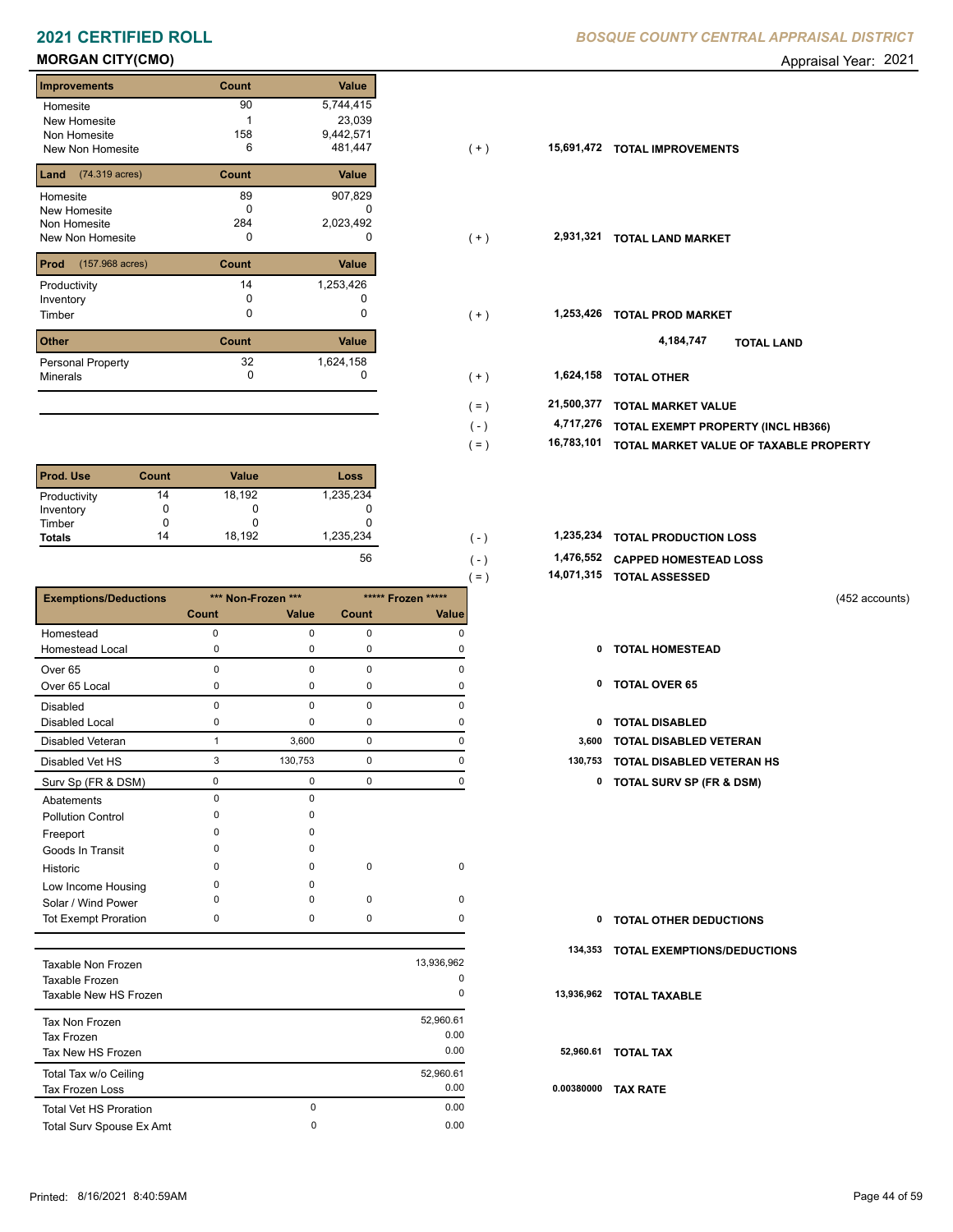# **MORGAN CITY(CMO)** Appraisal Year: 2021

| Appraisal Year: 202 |  |
|---------------------|--|
|                     |  |

| $\blacktriangle$                    | Count                   | <b>Market</b> | Land        | Prod        | Improvement | New Hs      | Personal    | <b>Mineral</b> | <b>Exempt</b> |
|-------------------------------------|-------------------------|---------------|-------------|-------------|-------------|-------------|-------------|----------------|---------------|
| A1 - REAL, RES, SINGLE FAMILY       | 120                     | 7,969,559     | 871,348     | $\mathbf 0$ | 7,097,711   | 23,039      | 500         | $\mathbf 0$    | 0             |
| A2 - REAL, RES, MOBILE HOME         | 36                      | 1,032,705     | 219,927     | 0           | 812,778     | $\mathbf 0$ | $\mathbf 0$ | $\mathbf 0$    | $\Omega$      |
| A3 - MISC IMPR ON C CODED LOTS      | 26                      | 187,957       | 15,300      | 0           | 172,657     | 0           | $\pmb{0}$   | $\mathbf 0$    | 0             |
| <b>TOTAL</b>                        | 182                     | 9,190,221     | 1,106,575   | $\mathbf 0$ | 8,083,146   | 23,039      | 500         | $\mathbf 0$    | $\mathbf{0}$  |
| $\, {\bf B}$                        | Count                   | <b>Market</b> | Land        | Prod        | Improvement | New Hs      | Personal    | <b>Mineral</b> | <b>Exempt</b> |
| B <sub>2</sub> - DUPLEX             | $\mathbf{1}$            | 111,391       | 2,250       | $\mathbf 0$ | 109,141     | $\mathbf 0$ | $\mathbf 0$ | $\mathbf 0$    | 0             |
| <b>B4 - FOURPLEX</b>                | 4                       | 271,825       | 14,250      | 0           | 257,575     | 0           | 0           | 0              | 0             |
| <b>TOTAL</b>                        | 5                       | 383,216       | 16,500      | $\mathbf 0$ | 366,716     | $\mathbf 0$ | $\mathbf 0$ | $\mathbf 0$    | $\Omega$      |
| $\mathbf{C}$                        | Count                   | <b>Market</b> | Land        | Prod        | Improvement | New Hs      | Personal    | <b>Mineral</b> | Exempt        |
| C1 - VACANT URBAN LOTS/TRACTS       | 148                     | 944,618       | 882,194     | $\mathbf 0$ | 62,424      | $\mathbf 0$ | $\mathbf 0$ | $\mathbf 0$    | 11,765        |
| <b>TOTAL</b>                        | 148                     | 944,618       | 882,194     | $\mathbf 0$ | 62,424      | $\mathbf 0$ | $\mathbf 0$ | $\mathbf 0$    | 11,765        |
| D                                   | Count                   | <b>Market</b> | Land        | Prod        | Improvement | New Hs      | Personal    | <b>Mineral</b> | Exempt        |
| D1 - QUALIFIED AG LAND              | 14                      | 1,253,426     | 1,253,426   | 18,192      | $\mathbf 0$ | $\mathbf 0$ | $\mathbf 0$ | $\mathbf 0$    | 0             |
| D2 - FARM/RANCH IMPR ON QUAL AG L   | $\overline{2}$          | 8,547         | $\mathbf 0$ | 0           | 8,547       | $\mathbf 0$ | $\mathbf 0$ | $\mathbf 0$    | $\Omega$      |
| <b>TOTAL</b>                        | 16                      | 1,261,973     | 1,253,426   | 18,192      | 8,547       | $\mathbf 0$ | $\mathbf 0$ | $\mathbf 0$    | $\Omega$      |
| E                                   | Count                   | <b>Market</b> | Land        | Prod        | Improvement | New Hs      | Personal    | <b>Mineral</b> | Exempt        |
| E1 - RES IMPR ON ACREAGE            | $\overline{\mathbf{4}}$ | 884,842       | 244,324     | $\mathbf 0$ | 640,518     | $\mathbf 0$ | $\mathbf 0$ | $\mathbf 0$    | $\Omega$      |
| E2 - MOBILE HOME ON ACREAGE         | 3                       | 29,147        | 0           | 0           | 29,147      | $\mathbf 0$ | $\mathbf 0$ | 0              | 20,019        |
| E4 - NON-QUALIFIED AG LAND          | 2                       | 117,235       | 117,235     | 0           | 0           | $\mathbf 0$ | $\mathbf 0$ | $\mathbf 0$    | 0             |
| <b>TOTAL</b>                        | 9                       | 1,031,224     | 361,559     | $\mathbf 0$ | 669,665     | $\mathbf 0$ | $\mathbf 0$ | $\mathbf 0$    | 20,019        |
| F                                   | Count                   | <b>Market</b> | Land        | Prod        | Improvement | New Hs      | Personal    | <b>Mineral</b> | Exempt        |
| F1 - REAL, COMM/RETAIL & SVC BUS PF | 8                       | 1,791,139     | 107,808     | $\mathbf 0$ | 1,683,331   | $\mathbf 0$ | $\mathbf 0$ | $\mathbf 0$    | $\Omega$      |
| <b>TOTAL</b>                        | 8                       | 1,791,139     | 107,808     | $\mathbf 0$ | 1,683,331   | $\mathbf 0$ | $\mathbf 0$ | $\mathbf 0$    | $\mathbf{0}$  |
| $\mathbf{J}$                        | Count                   | <b>Market</b> | Land        | Prod        | Improvement | New Hs      | Personal    | <b>Mineral</b> | <b>Exempt</b> |
| J2 - GAS DIST SYSTEM, REAL & PP     | $\mathbf{1}$            | 130,430       | 0           | $\mathbf 0$ | $\mathbf 0$ | $\mathbf 0$ | 130,430     | $\mathbf 0$    | $\Omega$      |
| J3 - ELECTRIC CO, REAL & PP         | -1                      | 425,452       | 0           | 0           | 0           | 0           | 425,452     | 0              | 0             |
| J4 - TELEPHONE CO, REAL & PP        | 4                       | 123,320       | 6,500       | $\mathbf 0$ | 12,555      | $\mathbf 0$ | 104,265     | 0              | 0             |
| J5 - RAILROADS, REAL & PP           |                         | 679,049       | 50,218      | 0           | 0           | 0           | 628,831     | 0              | 0             |
| J7 - CABLE TV, REAL & PP            | 3                       | 13,895        | 0           | 0           | 0           | 0           | 13,895      | 0              | 113           |
| <b>TOTAL</b>                        | 13                      | 1,372,146     | 56,718      | 0           | 12,555      | 0           | 1,302,873   | 0              | 113           |
| L.                                  | Count                   | <b>Market</b> | Land        | Prod        | Improvement | New Hs      | Personal    | <b>Mineral</b> | Exempt        |
| L1 - PERSONAL, COMM/RETAIL BUS PR   | 21                      | 315,935       | $\mathbf 0$ | $\mathsf 0$ | $\mathbf 0$ | $\mathbf 0$ | 315,935     | $\mathsf 0$    | 803           |
| L2 - PERSONAL, IND/MFG BUS PROP     | $\mathbf{1}$            | 4,850         | 0           | 0           | 0           | 0           | 4,850       | 0              | 0             |
| <b>TOTAL</b>                        | 22                      | 320,785       | 0           | 0           | $\mathbf 0$ | $\mathbf 0$ | 320,785     | $\mathbf 0$    | 803           |
| $\mathbf M$                         | Count                   | Market        | Land        | Prod        | Improvement | New Hs      | Personal    | <b>Mineral</b> | Exempt        |
| M1 - MOBILE HOME (ON NON-OWNED L    | 33                      | 520,479       | 0           | $\mathsf 0$ | 520,479     | $\mathbf 0$ | $\mathbf 0$ | $\mathsf 0$    | 0             |
| <b>TOTAL</b>                        | 33                      | 520,479       | 0           | 0           | 520,479     | $\mathbf 0$ | $\mathbf 0$ | $\pmb{0}$      | $\mathbf{0}$  |
| $\pmb{\mathsf{x}}$                  | Count                   | Market        | Land        | Prod        | Improvement | New Hs      | Personal    | <b>Mineral</b> | Exempt        |
| X1 - SCHOOLS                        | $\mathbf{1}$            | 2,250         | 2,250       | $\mathsf 0$ | $\pmb{0}$   | $\mathbf 0$ | $\mathbf 0$ | $\pmb{0}$      | 2,250         |
| X2 - RELIGIOUS ORGANIZATION         | $\mathbf{1}$            | 78,289        | $\pmb{0}$   | $\pmb{0}$   | 78,289      | $\mathbf 0$ | $\pmb{0}$   | $\pmb{0}$      | 86,414        |
| XV - OTHER EXEMPTIONS               | 46                      | 4,604,037     | 397,717     | 0           | 4,206,320   | 0           | $\mathbf 0$ | 0              | 4,595,912     |
| <b>TOTAL</b>                        | 48                      | 4,684,576     | 399,967     | 0           | 4,284,609   | $\mathbf 0$ | $\mathbf 0$ | $\mathsf 0$    | 4,684,576     |
| ALL PTD TOTAL                       | 452                     | 21,500,377    | 4,184,747   | 18,192      | 15,691,472  | 23,039      | 1,624,158   | $\pmb{0}$      | 4,717,276     |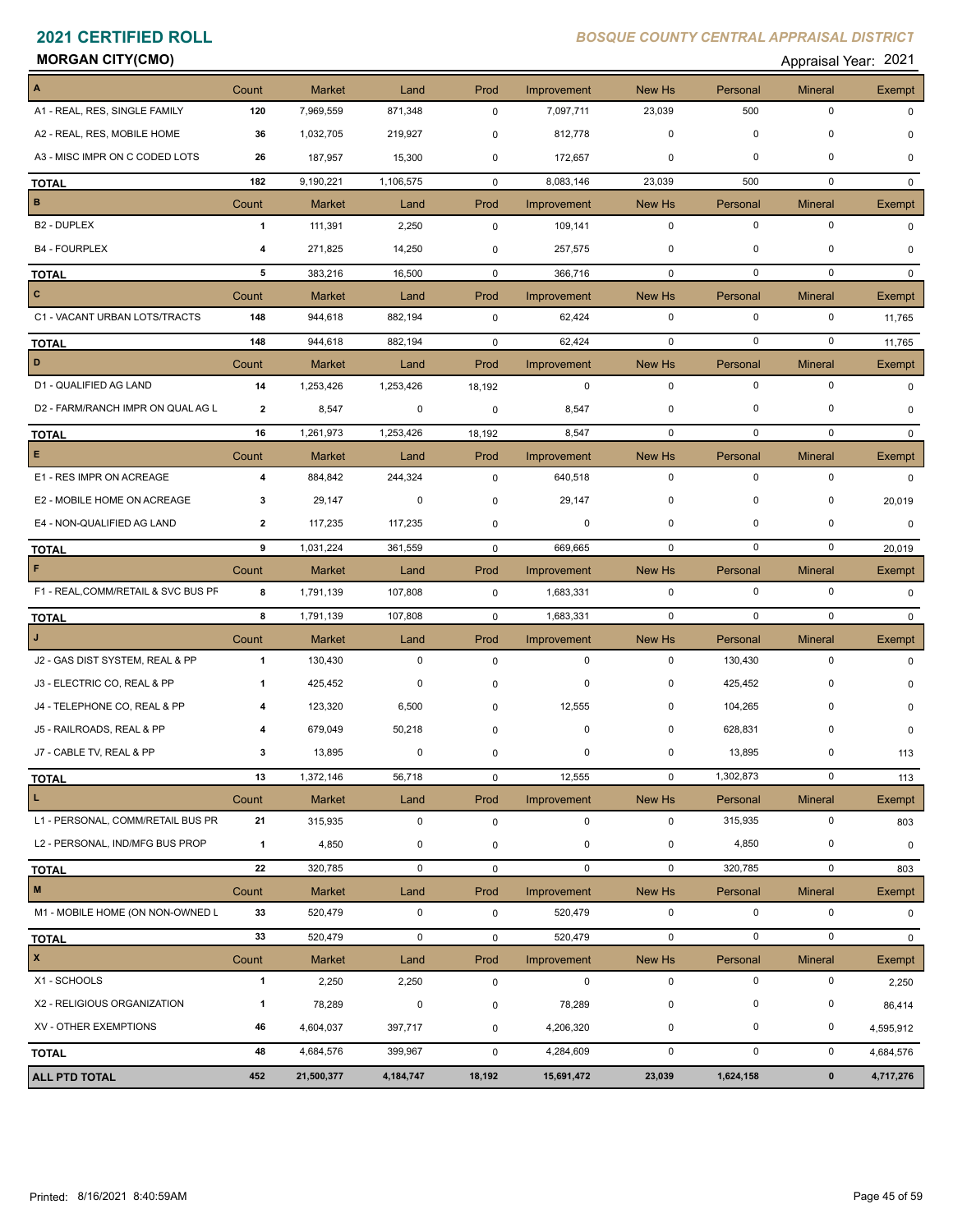### **MORGAN ISD(SMO)** Appraisal Year: 2021

| <b>Improvements</b>                 | Count        | <b>Value</b> |
|-------------------------------------|--------------|--------------|
| Homesite                            | 310          | 36,085,996   |
| New Homesite                        | 10           | 609,771      |
| Non Homesite                        | 498          | 41,124,146   |
| <b>New Non Homesite</b>             | 12           | 1,541,627    |
| $(5,784.265 \text{ acres})$<br>Land | Count        | <b>Value</b> |
| Homesite                            | 298          | 8,845,040    |
| New Homesite                        | 2            | 28,025       |
| Non Homesite                        | 880          | 37,147,060   |
| New Non Homesite                    | 0            | O            |
| Prod<br>(34,644.688 acres)          | Count        | <b>Value</b> |
| Productivity                        | 299          | 171,849,842  |
| Inventory                           | O            |              |
| Timber                              | 0            | 0            |
| <b>Other</b>                        | <b>Count</b> | Value        |
| Personal Property                   | 60           | 13,499,797   |
| <b>Minerals</b>                     | 0            | 0            |

| <b>Prod. Use</b> | Count | <b>Value</b> | Loss        |
|------------------|-------|--------------|-------------|
| Productivity     | 299   | 3,119,065    | 168,730,777 |
| Inventory        | 0     | 0            |             |
| Timber           |       | O            |             |
| <b>Totals</b>    | 299   | 3,119,065    | 168,730,777 |
|                  |       |              | 212         |

|                              |                |                    |       |                    | 107,817,466<br>$= )$ | <b>TOTAL ASSESSED</b>               |
|------------------------------|----------------|--------------------|-------|--------------------|----------------------|-------------------------------------|
| <b>Exemptions/Deductions</b> |                | *** Non-Frozen *** |       | ***** Frozen ***** |                      | $(1,570$ accounts)                  |
|                              | <b>Count</b>   | Value              | Count | <b>Value</b>       |                      |                                     |
| Homestead                    | 109            | 2,594,525          | 143   | 3,328,713          |                      |                                     |
| <b>Homestead Local</b>       | 0              | $\mathbf 0$        | 0     | 0                  | 5,923,238            | <b>TOTAL HOMESTEAD</b>              |
| Over <sub>65</sub>           | 8              | 80,000             | 123   | 1,128,271          |                      |                                     |
| Over 65 Local                | $\Omega$       | 0                  | 0     | 0                  | 1,208,271            | <b>TOTAL OVER 65</b>                |
| <b>Disabled</b>              | $\overline{1}$ | 10,000             | 6     | 60,000             |                      |                                     |
| <b>Disabled Local</b>        | 0              | 0                  | 0     | O                  | 70,000               | <b>TOTAL DISABLED</b>               |
| <b>Disabled Veteran</b>      | 5              | 53,000             | 6     | 72,000             | 125,000              | <b>TOTAL DISABLED VETERAN</b>       |
| Disabled Vet HS              | $\mathbf 0$    | $\pmb{0}$          | 5     | 258,783            | 258,783              | <b>TOTAL DISABLED VETERAN HS</b>    |
| Surv Sp (FR & DSM)           | 0              | 0                  | 0     | 0                  | 0                    | <b>TOTAL SURV SP (FR &amp; DSM)</b> |
| Abatements                   | $\Omega$       | $\mathbf 0$        |       |                    |                      |                                     |
| <b>Pollution Control</b>     | <sup>0</sup>   | $\Omega$           |       |                    |                      |                                     |
| Freeport                     |                | 0                  |       |                    |                      |                                     |
| Goods In Transit             | $\Omega$       | $\Omega$           |       |                    |                      |                                     |
| Historic                     | $\Omega$       | 0                  | 0     | 0                  |                      |                                     |
| Low Income Housing           | $\Omega$       | $\Omega$           |       |                    |                      |                                     |
| Solar / Wind Power           | ∩              | $\Omega$           | 0     | 0                  |                      |                                     |
| <b>Tot Exempt Proration</b>  | 0              | 0                  | 0     | 0                  | 0                    | <b>TOTAL OTHER DEDUCTIONS</b>       |
|                              |                |                    |       |                    | 7,585,292            | <b>TOTAL EXEMPTIONS/DEDUCTIONS</b>  |
| <b>Taxable Non Frozen</b>    |                |                    |       | 86,226,137         |                      |                                     |
| Taxable Frozen               |                |                    |       | 13,883,833         |                      |                                     |
| Taxable New HS Frozen        |                |                    |       | 123,160            | 100,233,130          | <b>TOTAL TAXABLE</b>                |
|                              |                |                    |       |                    |                      |                                     |

| Tax Non Frozen<br>Tax Frozen                    |   | 788,020.48<br>91,266.20 |     |
|-------------------------------------------------|---|-------------------------|-----|
| Tax New HS Frozen                               |   | 1.125.56                | 88  |
| Total Tax w/o Ceiling<br><b>Tax Frozen Loss</b> |   | 916.030.43<br>35.618.19 | 0.0 |
| <b>Total Vet HS Proration</b>                   | 0 | 0.00                    |     |
| Total Surv Spouse Ex Amt                        | 0 | 0.00                    |     |

| Homesite                                | 310   | 36,085,996  |         |             |                                        |
|-----------------------------------------|-------|-------------|---------|-------------|----------------------------------------|
| New Homesite                            | 10    | 609,771     |         |             |                                        |
| Non Homesite                            | 498   | 41,124,146  |         |             |                                        |
| New Non Homesite                        | 12    | 1,541,627   | $(+)$   | 79,361,540  | <b>TOTAL IMPROVEMENTS</b>              |
| <b>Land</b> $(5,784.265 \text{ acres})$ | Count | Value       |         |             |                                        |
| Homesite                                | 298   | 8,845,040   |         |             |                                        |
| New Homesite                            | 2     | 28,025      |         |             |                                        |
| Non Homesite                            | 880   | 37,147,060  |         |             |                                        |
| New Non Homesite                        | 0     | 0           | $(+)$   | 46,019,169  | <b>TOTAL LAND MARKET</b>               |
| <b>Prod</b> (34,644.688 acres)          | Count | Value       |         |             |                                        |
| Productivity                            | 299   | 171,849,842 |         |             |                                        |
| Inventory                               | 0     |             |         |             |                                        |
| Timber                                  | 0     | 0           | $(+)$   | 171,849,842 | <b>TOTAL PROD MARKET</b>               |
| Other                                   | Count | Value       |         |             | 217,869,011<br><b>TOTAL LAND</b>       |
| Personal Property                       | 60    | 13,499,797  |         |             |                                        |
| Minerals                                | 0     | 0           | $(+)$   | 13,499,797  | <b>TOTAL OTHER</b>                     |
|                                         |       |             | $( = )$ | 310,730,348 | <b>TOTAL MARKET VALUE</b>              |
|                                         |       |             | $(-)$   | 27,524,796  | TOTAL EXEMPT PROPERTY (INCL HB366)     |
|                                         |       |             |         |             |                                        |
|                                         |       |             | $( = )$ | 283,205,552 | TOTAL MARKET VALUE OF TAXABLE PROPERTY |
|                                         |       |             |         |             |                                        |

| 168,730,777 TOTAL PRODUCTION LOSS<br>168,730,777 |  |
|--------------------------------------------------|--|
|--------------------------------------------------|--|

 **6,657,309 CAPPED HOMESTEAD LOSS**

| 107,817,466 TOTAL ASSESSED |
|----------------------------|
|----------------------------|

| 70,000 TOTAL DISABLED             |
|-----------------------------------|
| 125,000 TOTAL DISABLED VETERAN    |
| 258,783 TOTAL DISABLED VETERAN HS |

| $\mathbf{0}$ | <b>TOTAL OTHER DEDUCTIONS</b>         |
|--------------|---------------------------------------|
|              | 7,585,292 TOTAL EXEMPTIONS/DEDUCTIONS |
|              | 100.233,130 TOTAL TAXABLE             |
|              | 880,412.24 TOTAL TAX                  |
| 0.00913900   | <b>TAX RATE</b>                       |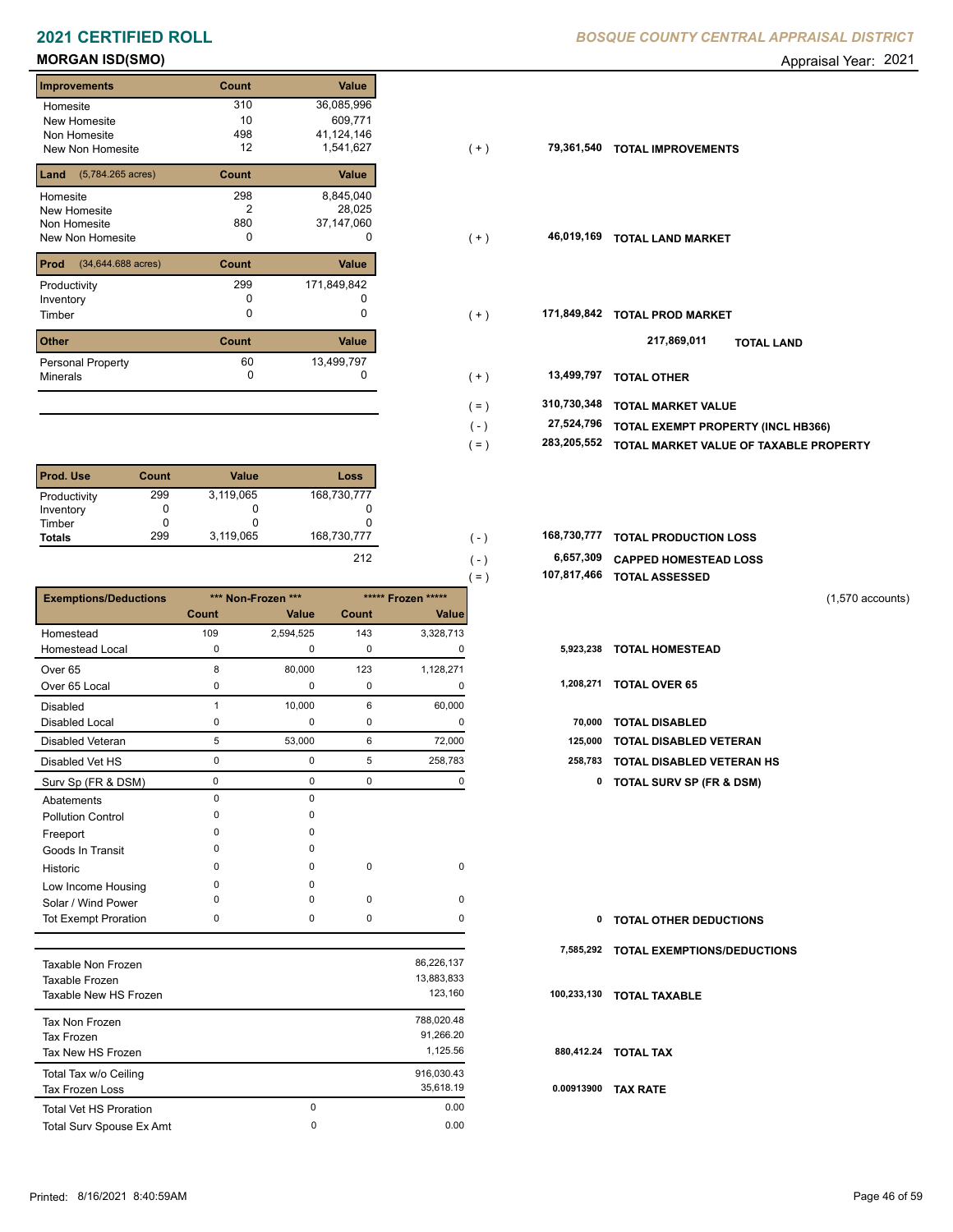| <b>MORGAN ISD(SMO)</b> | Appraisal Year: 2021 |
|------------------------|----------------------|
|------------------------|----------------------|

|                                     | Count          | <b>Market</b> | Land        | Prod        | Improvement | New Hs                  | Personal                | <b>Mineral</b>              | Exempt        |
|-------------------------------------|----------------|---------------|-------------|-------------|-------------|-------------------------|-------------------------|-----------------------------|---------------|
| A1 - REAL, RES, SINGLE FAMILY       | 324            | 44,346,185    | 9,338,318   | $\mathbf 0$ | 35,007,367  | 180,120                 | 500                     | $\mathbf 0$                 | 0             |
| A2 - REAL, RES, MOBILE HOME         | 38             |               |             |             |             | 0                       | $\mathbf 0$             | 0                           |               |
| A3 - MISC IMPR ON C CODED LOTS      |                | 1,087,277     | 249,499     | 0           | 837,778     |                         |                         |                             | $\Omega$      |
|                                     | 32             | 214,400       | 15,300      | 0           | 199,100     | 0                       | $\mathbf 0$             | 0                           | $\Omega$      |
| <b>TOTAL</b>                        | 394            | 45,647,862    | 9,603,117   | $\mathbf 0$ | 36,044,245  | 180,120                 | 500                     | $\mathbf 0$                 | $\mathbf{0}$  |
| $\, {\bf B} \,$                     | Count          | <b>Market</b> | Land        | Prod        | Improvement | New Hs                  | Personal                | <b>Mineral</b>              | Exempt        |
| B2 - DUPLEX                         | $\mathbf{1}$   | 111,391       | 2,250       | 0           | 109,141     | $\mathbf 0$             | $\mathbf 0$             | $\mathbf 0$                 | 0             |
| <b>B4 - FOURPLEX</b>                | 4              | 271,825       | 14,250      | 0           | 257,575     | 0                       | 0                       | 0                           | $\Omega$      |
| <b>TOTAL</b>                        | 5              | 383,216       | 16,500      | $\mathbf 0$ | 366,716     | $\mathbf 0$             | $\mathbf 0$             | $\mathbf 0$                 | $\mathbf{0}$  |
| $\mathbf{C}$                        | Count          | <b>Market</b> | Land        | Prod        | Improvement | New Hs                  | Personal                | <b>Mineral</b>              | Exempt        |
| C1 - VACANT URBAN LOTS/TRACTS       | 152            | 1,016,752     | 954,328     | $\mathbf 0$ | 62,424      | $\mathbf 0$             | $\mathbf 0$             | $\mathbf 0$                 | 11,765        |
| C3 - VACANT RURAL LOT/TR IN LAKE AI | 228            | 4,473,689     | 4,447,067   | 0           | 26,622      | 0                       | 0                       | 0                           | 3,563         |
| C4 - VACANT RURAL TRACTS/LOTS       | $\mathbf{2}$   | 60,225        | 60,225      | $\mathbf 0$ | 0           | 0                       | $\mathbf 0$             | 0                           | 0             |
| <b>TOTAL</b>                        | 382            | 5,550,666     | 5,461,620   | $\mathbf 0$ | 89,046      | $\mathbf 0$             | 0                       | $\mathbf 0$                 | 15,328        |
| D                                   | Count          | <b>Market</b> | Land        | Prod        | Improvement | New Hs                  | Personal                | <b>Mineral</b>              | <b>Exempt</b> |
| D1 - QUALIFIED AG LAND              | 300            | 172, 152, 555 | 172,133,911 | 3,118,763   | 18,644      | $\mathbf{0}$            | $\mathbf 0$             | $\mathbf 0$                 | 0             |
| D2 - FARM/RANCH IMPR ON QUAL AG L   | 96             | 1,744,742     | 0           | 0           | 1,744,742   | 0                       | 0                       | 0                           | 0             |
| <b>TOTAL</b>                        | 396            | 173,897,297   | 172,133,911 | 3,118,763   | 1,763,386   | $\mathbf 0$             | $\mathbf 0$             | $\mathbf 0$                 | $\mathbf{0}$  |
| E                                   | Count          | <b>Market</b> | Land        | Prod        | Improvement | New Hs                  | Personal                | <b>Mineral</b>              | Exempt        |
| E1 - RES IMPR ON ACREAGE            | 145            | 30,355,172    | 4,267,626   | 302         | 26,087,546  | 436,304                 | $\mathbf 0$             | $\mathbf 0$                 | $\mathbf 0$   |
| E2 - MOBILE HOME ON ACREAGE         | 43             | 2,742,186     | 1,764,129   | 0           | 978,057     | 21,372                  | $\mathbf 0$             | 0                           | 20,019        |
| E3 - OTHER/MISC IMPR ON ACREAGE     | 17             | 480,156       | 0           | $\mathbf 0$ | 480,156     | $\mathbf 0$             | $\mathbf 0$             | 0                           | 0             |
| E4 - NON-QUALIFIED AG LAND          |                |               |             |             |             |                         | $\mathbf 0$             | 0                           |               |
|                                     | 53             | 5,930,338     | 5,829,312   | 0           | 101,026     | 0                       |                         |                             | 0             |
| <b>TOTAL</b>                        | 258            | 39,507,852    | 11,861,067  | 302         | 27,646,785  | 457,676                 | $\mathbf 0$             | $\mathbf 0$                 | 20,019        |
| F                                   | Count          | <b>Market</b> | Land        | Prod        | Improvement | New Hs                  | Personal                | <b>Mineral</b>              | Exempt        |
| F1 - REAL, COMM/RETAIL & SVC BUS PF | 9              | 1,903,770     | 139,837     | 0           | 1,763,933   | $\mathbf 0$             | $\mathbf 0$             | $\mathbf 0$                 | $\Omega$      |
| <b>TOTAL</b>                        | 9              | 1,903,770     | 139,837     | 0           | 1,763,933   | $\mathbf 0$             | $\mathbf 0$             | $\mathbf 0$                 | $\mathbf{0}$  |
|                                     | Count          | <b>Market</b> | Land        | Prod        | Improvement | New Hs                  | Personal                | <b>Mineral</b>              | Exempt        |
| J1 - WATER SYSTEMS, REAL & PP       | $\overline{2}$ | 170,870       | 18,035      | 0           | 5,030       | $\mathbf 0$             | 147,805                 | $\mathbf 0$                 | $\Omega$      |
| J2 - GAS DIST SYSTEM, REAL & PP     | 3              | 138,758       | 4,550       | 0           | 0           | 0                       | 134,208                 | 0                           | <sup>0</sup>  |
| J3 - ELECTRIC CO, REAL & PP         | 5              | 2,666,267     | 0           | 0           |             | $\mathbf{0}$            | 2,666,267               | $\mathbf 0$                 |               |
| J4 - TELEPHONE CO, REAL & PP        | 11             | 845,541       | 11,554      | 0           | 12,555      | 0                       | 821,432                 | $\Omega$                    | O             |
| J5 - RAILROADS, REAL & PP           | 6              | 5,147,238     | 72,556      | $\mathbf 0$ | $\mathbf 0$ | 0                       | 5,074,682               | $\Omega$                    | 0             |
| J6 - PIPELINES, REAL & PP           | 3              | 3,609,847     | 0           | 0           | 0           | 0                       | 3,609,847               | 0                           | 0             |
| J7 - CABLE TV, REAL & PP            | 3              | 13,895        | 0           | 0           | 0           | 0                       | 13,895                  | 0                           | 113           |
| J8 - OTHER (DESCRIBE)               | $\mathbf{1}$   | 244,225       | 0           | 0           | 0           | 0                       | 244,225                 | 0                           | 0             |
| <b>TOTAL</b>                        | 34             | 12,836,641    | 106,695     | 0           | 17,585      | $\mathbf 0$             | 12,712,361              | 0                           | 113           |
| L.                                  | Count          | Market        | Land        | Prod        | Improvement | New Hs                  | Personal                | <b>Mineral</b>              | Exempt        |
| L1 - PERSONAL, COMM/RETAIL BUS PR   | 31             | 729,944       | 0           | $\mathsf 0$ | $\mathbf 0$ | $\mathbf 0$             | 729,944                 | $\mathsf 0$                 | 1,593         |
| L2 - PERSONAL, IND/MFG BUS PROP     | $\overline{2}$ | 56,992        | 0           | $\pmb{0}$   | $\mathbf 0$ | 0                       | 56,992                  | 0                           | 0             |
|                                     | 33             | 786,936       | $\mathbf 0$ | 0           | $\mathbf 0$ | $\mathsf{O}\phantom{0}$ | 786,936                 | 0                           | 1,593         |
| <b>TOTAL</b><br>$\mathbf M$         |                |               |             |             |             |                         |                         |                             |               |
| M1 - MOBILE HOME (ON NON-OWNED L    | Count<br>55    | <b>Market</b> | Land<br>0   | Prod<br>0   | Improvement | New Hs<br>0             | Personal<br>$\mathbf 0$ | <b>Mineral</b><br>$\pmb{0}$ | Exempt        |
|                                     |                | 925,816       |             |             | 925,816     |                         |                         |                             | 0             |
| <b>TOTAL</b>                        | 55             | 925,816       | $\mathbf 0$ | 0           | 925,816     | $\mathbf 0$             | $\mathbf 0$             | $\mathbf 0$                 | $\mathbf{0}$  |
| $\mathbf{o}$                        | Count          | Market        | Land        | Prod        | Improvement | New Hs                  | Personal                | <b>Mineral</b>              | Exempt        |
| 01 - REAL, IMPRV SFR INVENTORY      | $\mathbf{1}$   | 28,727        | 28,343      | $\pmb{0}$   | 384         | 0                       | $\pmb{0}$               | $\mathbf 0$                 | 0             |
| 03 - REAL, VACANT LOTS (INV FOR SFF | 97             | 1,773,822     | 1,773,822   | 0           | 0           | 0                       | 0                       | 0                           | 0             |
| <b>TOTAL</b>                        | 98             | 1,802,549     | 1,802,165   | 0           | 384         | $\mathsf{O}\phantom{0}$ | $\mathbf 0$             | $\mathsf 0$                 | $\mathbf 0$   |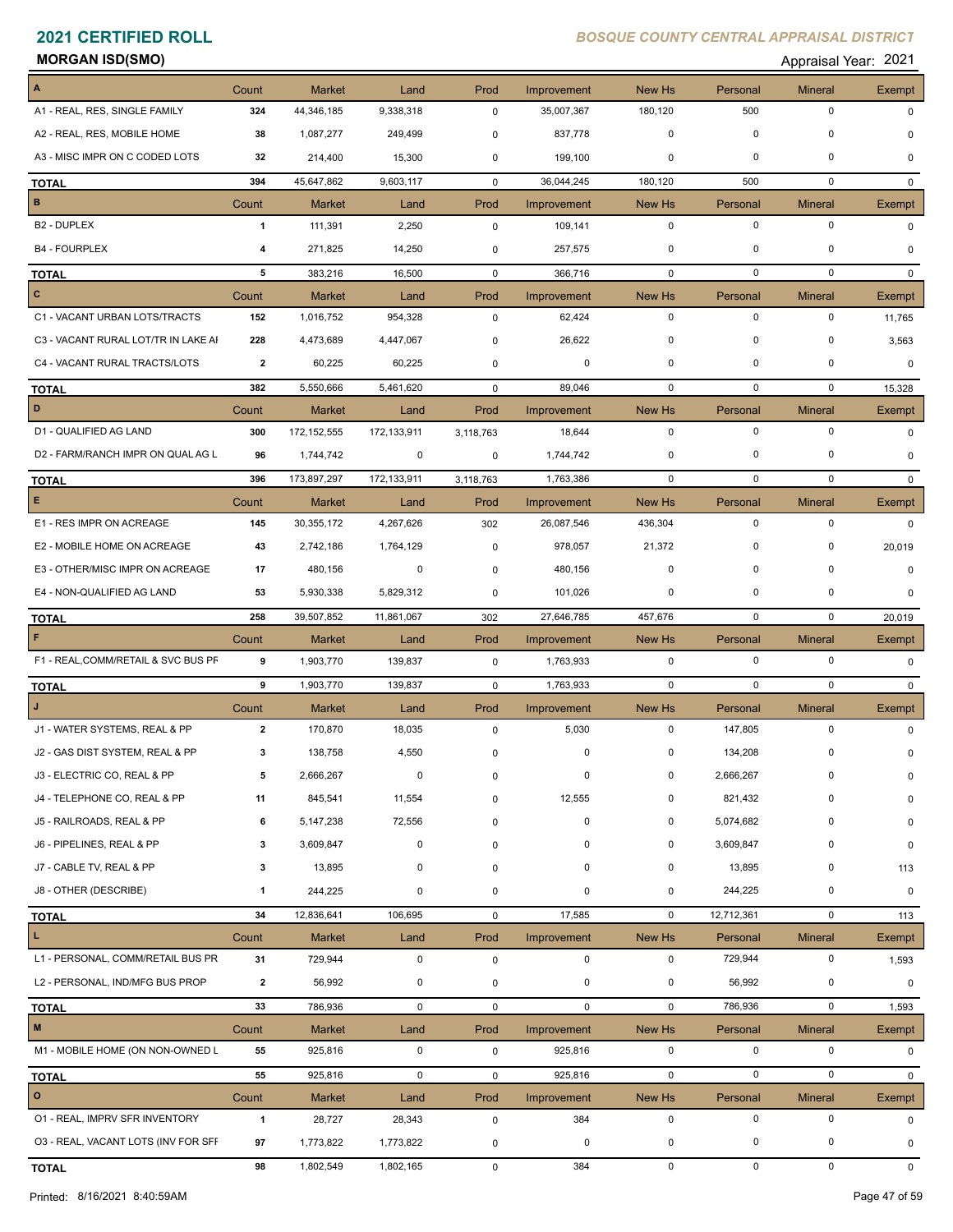# **MORGAN ISD(SMO)** Appraisal Year: 2021

| $\boldsymbol{x}$               | Count | <b>Market</b> | Land        | Prod      | Improvement | New Hs   | Personal   | <b>Mineral</b> | Exempt     |
|--------------------------------|-------|---------------|-------------|-----------|-------------|----------|------------|----------------|------------|
| X1 - SCHOOLS                   |       | 2,250         | 2,250       |           | $\mathbf 0$ | 0        | 0          | 0              | 2,250      |
| X2 - RELIGIOUS ORGANIZATION    |       | 78.289        | 0           |           | 78.289      | $\Omega$ | 0          | 0              | 86,414     |
| XI - YOUTH DEVELOPMENT [11.19] | 4     | 7.542.477     | 1,444,810   | $\Omega$  | 6,097,667   | $\Omega$ | 0          | 0              | 7,542,477  |
| XV - OTHER EXEMPTIONS          | 60    | 19,864,727    | 15,297,039  | $\Omega$  | 4,567,688   | $\Omega$ | 0          | 0              | 19,856,602 |
| <b>TOTAL</b>                   | 66    | 27.487.743    | 16,744,099  |           | 10,743,644  |          |            | 0              | 27,487,743 |
| <b>ALL PTD TOTAL</b>           | 1,570 | 310,730,348   | 217,869,011 | 3,119,065 | 79,361,540  | 637,796  | 13,499,797 | $\mathbf{0}$   | 27,524,796 |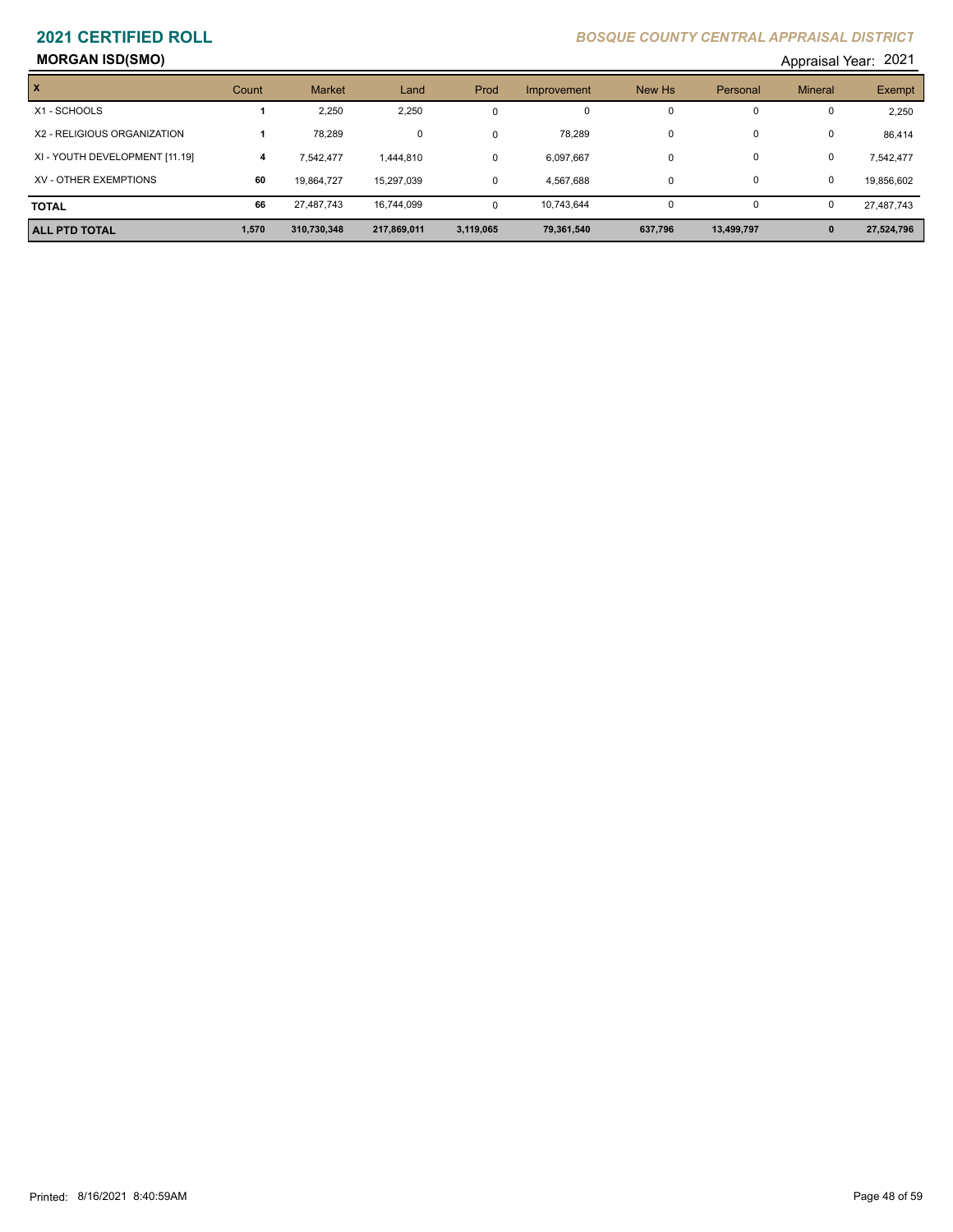# **VALLEY MILLS CITY(CVM) CONSUMED Appraisal Year: 2021**

| <b>Improvements</b>               | Count | Value      |
|-----------------------------------|-------|------------|
| Homesite                          | 325   | 36,674,836 |
| New Homesite                      | 11    | 420,373    |
| Non Homesite                      | 267   | 22,553,356 |
| New Non Homesite                  | 4     | 186,657    |
| $(139.912 \text{ acres})$<br>Land | Count | Value      |
| Homesite                          | 315   | 4,273,372  |
| <b>New Homesite</b>               | n     |            |
| Non Homesite                      | 285   | 4,185,510  |
| New Non Homesite                  | 0     | $\Omega$   |
| Prod<br>$(61.000 \text{ acres})$  | Count | Value      |
| Productivity                      | 6     | 335,953    |
| Inventory                         | 0     |            |
| Timber                            | U     | 0          |
| <b>Other</b>                      | Count | Value      |
| Dessenal Dranactur                | 106   | 5.242.501  |

| гоны                     | <b>COUNT</b> | value     |
|--------------------------|--------------|-----------|
| <b>Personal Property</b> | 106          | 5,242,501 |
| Minerals                 |              |           |
|                          |              |           |

| <b>Prod. Use</b> | Count | <b>Value</b> | <b>Loss</b> |
|------------------|-------|--------------|-------------|
| Productivity     | 6     | 6,243        | 329,710     |
| Inventory        | 0     | U            |             |
| Timber           | 0     |              |             |
| <b>Totals</b>    | 6     | 6.243        | 329,710     |
|                  |       |              | 230         |

|                              |                |                    |                |                    | 63,284,950<br>$=$ ) | <b>TOTAL ASSESSED</b>               |                |
|------------------------------|----------------|--------------------|----------------|--------------------|---------------------|-------------------------------------|----------------|
| <b>Exemptions/Deductions</b> |                | *** Non-Frozen *** |                | ***** Frozen ***** |                     |                                     | (755 accounts) |
|                              | Count          | Value              | Count          | Value              |                     |                                     |                |
| Homestead                    | $\mathbf 0$    | 0                  | 0              | n                  |                     |                                     |                |
| <b>Homestead Local</b>       | ŋ              | O                  | 0              | n                  | 0                   | <b>TOTAL HOMESTEAD</b>              |                |
| Over <sub>65</sub>           | 6              | 18,000             | 104            | 308,441            |                     |                                     |                |
| Over 65 Local                | O              | 0                  | 0              |                    | 326,441             | <b>TOTAL OVER 65</b>                |                |
| <b>Disabled</b>              | $\Omega$       | $\Omega$           | $\mathbf 0$    | $\Omega$           |                     |                                     |                |
| Disabled Local               | 0              | 0                  | 0              | 0                  | 0                   | <b>TOTAL DISABLED</b>               |                |
| <b>Disabled Veteran</b>      | 6              | 44,500             | 4              | 48,000             | 92,500              | <b>TOTAL DISABLED VETERAN</b>       |                |
| Disabled Vet HS              | $\overline{2}$ | 182,490            | $\overline{2}$ | 162,918            | 345,408             | <b>TOTAL DISABLED VETERAN HS</b>    |                |
| Surv Sp (FR & DSM)           | $\pmb{0}$      | 0                  | 0              | 0                  | 0                   | <b>TOTAL SURV SP (FR &amp; DSM)</b> |                |
| Abatements                   | $\Omega$       | $\Omega$           |                |                    |                     |                                     |                |
| <b>Pollution Control</b>     | n              | n                  |                |                    |                     |                                     |                |
| Freeport                     | n              | n                  |                |                    |                     |                                     |                |
| Goods In Transit             | ŋ              |                    |                |                    |                     |                                     |                |
| Historic                     | n              | <sup>0</sup>       | $\mathbf 0$    | $\mathbf 0$        |                     |                                     |                |
| Low Income Housing           | ŋ              |                    |                |                    |                     |                                     |                |
| Solar / Wind Power           | n              |                    | $\mathbf 0$    | 0                  |                     |                                     |                |
| <b>Tot Exempt Proration</b>  | $\Omega$       | 0                  | $\mathbf 0$    | $\Omega$           | 0                   | <b>TOTAL OTHER DEDUCTIONS</b>       |                |
|                              |                |                    |                |                    | 764,349             | <b>TOTAL EXEMPTIONS/DEDUCTIONS</b>  |                |
| <b>Taxable Non Frozen</b>    |                |                    |                | 50,526,557         |                     |                                     |                |
| Taxable Frozen               |                |                    |                | 11,888,252         |                     |                                     |                |
| Taxable New HS Frozen        |                |                    |                | 105,792            | 62,520,601          | <b>TOTAL TAXABLE</b>                |                |

| Taxable New HS Frozen           |          | 105.792    | 62  |
|---------------------------------|----------|------------|-----|
| Tax Non Frozen                  |          | 209,108.67 |     |
| Tax Frozen                      |          | 35,937.05  |     |
| Tax New HS Frozen               |          | 405.58     | 24  |
| Total Tax w/o Ceiling           |          | 258,751.98 |     |
| <b>Tax Frozen Loss</b>          |          | 13.300.68  | 0.0 |
| <b>Total Vet HS Proration</b>   | 0        | 0.00       |     |
| <b>Total Surv Spouse Ex Amt</b> | $\Omega$ | 0.00       |     |

| Homesite                              | 325         | 36,674,836 |           |            |                                        |
|---------------------------------------|-------------|------------|-----------|------------|----------------------------------------|
| New Homesite                          | 11          | 420,373    |           |            |                                        |
| Non Homesite                          | 267         | 22,553,356 |           |            |                                        |
| New Non Homesite                      | 4           | 186,657    | $(+)$     | 59,835,222 | <b>TOTAL IMPROVEMENTS</b>              |
| <b>Land</b> $(139.912 \text{ acres})$ | Count       | Value      |           |            |                                        |
| Homesite                              | 315         | 4,273,372  |           |            |                                        |
| New Homesite                          | 0           | 0          |           |            |                                        |
| Non Homesite                          | 285         | 4,185,510  |           |            |                                        |
| New Non Homesite                      | 0           | 0          | $(+)$     | 8,458,882  | <b>TOTAL LAND MARKET</b>               |
| <b>Prod</b> (61.000 acres)            | Count       | Value      |           |            |                                        |
| Productivity                          | 6           | 335,953    |           |            |                                        |
| Inventory                             | 0           | $\left($   |           |            |                                        |
| Timber                                | 0           | 0          | $(+)$     | 335,953    | <b>TOTAL PROD MARKET</b>               |
| Other                                 | Count       | Value      |           |            | 8,794,835<br><b>TOTAL LAND</b>         |
| Personal Property                     | 106         | 5,242,501  |           |            |                                        |
| Minerals                              | $\mathbf 0$ | n          | $(+)$     | 5,242,501  | <b>TOTAL OTHER</b>                     |
|                                       |             |            | $($ = $)$ | 73,872,558 | <b>TOTAL MARKET VALUE</b>              |
|                                       |             |            | $(\cdot)$ | 6,099,788  | TOTAL EXEMPT PROPERTY (INCL HB366)     |
|                                       |             |            |           |            |                                        |
|                                       |             |            | $( = )$   | 67,772,770 | TOTAL MARKET VALUE OF TAXABLE PROPERTY |
| Prod Use<br>Count                     | Value       | l oss      |           |            |                                        |

| 329.710 | 329,710 TOTAL PRODUCTION LOSS |
|---------|-------------------------------|
|         |                               |

 **4,158,110 CAPPED HOMESTEAD LOSS 63,284,950 TOTAL ASSESSED**

 $( = )$ 

- 
- -
- 
- 2 182,490 2 162,918 **345,408 TOTAL DISABLED VETERAN HS**
- Surv Sp (FR & DSM) 0 0 0 0 **0 TOTAL SURV SP (FR & DSM)**

| $\mathbf{0}$ | <b>TOTAL OTHER DEDUCTIONS</b>      |
|--------------|------------------------------------|
| 764,349      | <b>TOTAL EXEMPTIONS/DEDUCTIONS</b> |
| 62,520,601   | <b>TOTAL TAXABLE</b>               |
| 245,451.30   | <b>TOTAL TAX</b>                   |
| 0.00413900   | <b>TAX RATE</b>                    |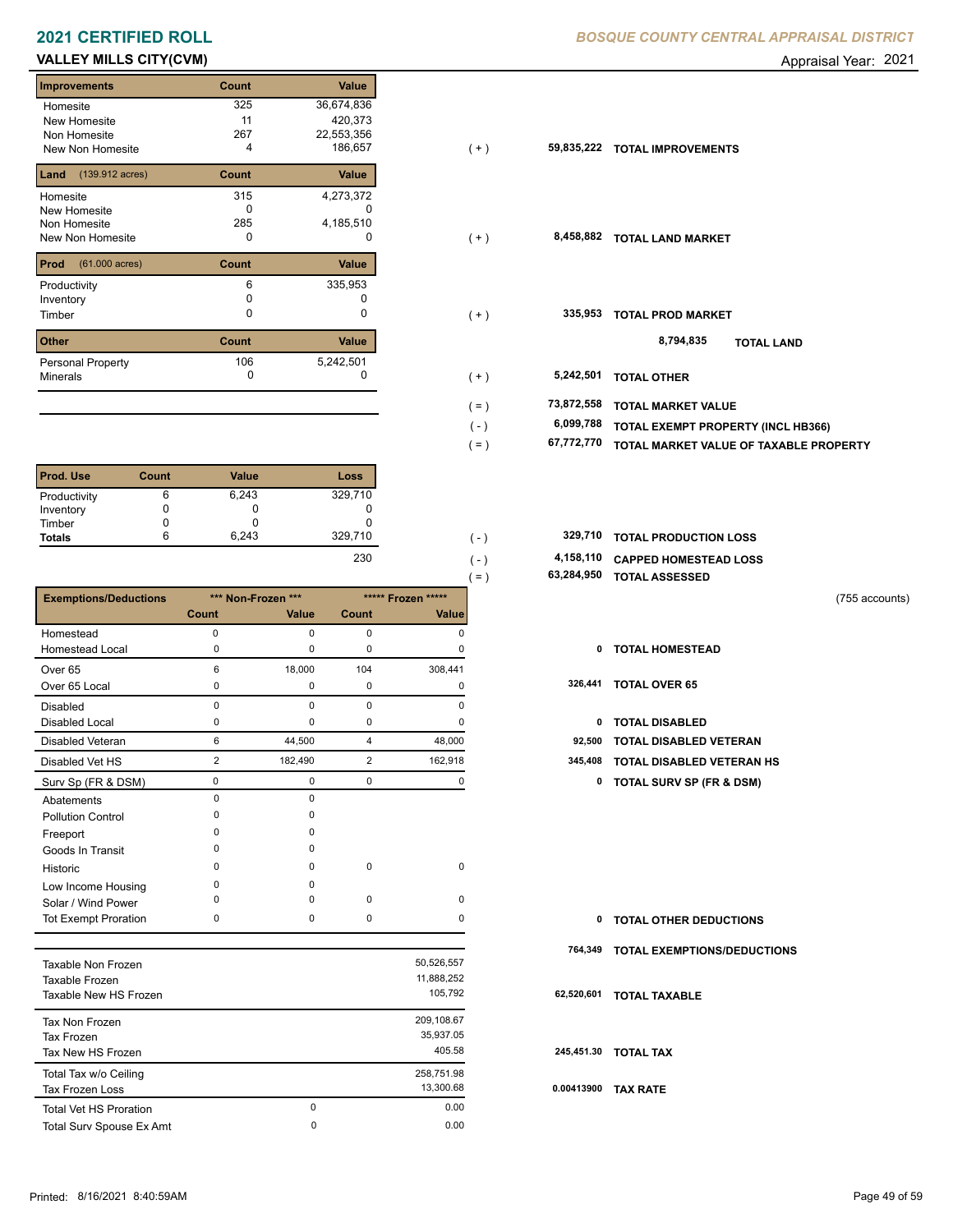| <b>VALLEY MILLS CITY(CVM)</b> |  |  |  |
|-------------------------------|--|--|--|
|-------------------------------|--|--|--|

### Appraisal Year: 2021

|                                     | Count                   | <b>Market</b> | Land        | Prod        | Improvement | New Hs      | Personal    | <b>Mineral</b> | Exempt        |
|-------------------------------------|-------------------------|---------------|-------------|-------------|-------------|-------------|-------------|----------------|---------------|
| A1 - REAL, RES, SINGLE FAMILY       | 423                     | 51,578,099    | 5,300,305   | 0           | 46,277,794  | 420,373     | $\mathbf 0$ | $\mathbf 0$    | 193,700       |
| A2 - REAL, RES, MOBILE HOME         | 5                       | 99,608        | 47,337      | 0           | 52,271      | 0           | 0           | $\mathbf 0$    | $\mathbf 0$   |
| A3 - MISC IMPR ON C CODED LOTS      | 14                      | 50,607        | 0           | 0           | 50,607      | 0           | 0           | 0              | $\Omega$      |
| <b>TOTAL</b>                        | 442                     | 51,728,314    | 5,347,642   | $\mathbf 0$ | 46,380,672  | 420,373     | 0           | $\mathbf 0$    | 193,700       |
| B                                   | Count                   | <b>Market</b> | Land        | Prod        | Improvement | New Hs      | Personal    | <b>Mineral</b> | Exempt        |
| B1 - REAL, MULTI FAMILY RES, APT    | $\overline{2}$          | 426,537       | 47,931      | $\mathbf 0$ | 378,606     | $\mathbf 0$ | $\mathbf 0$ | $\mathbf 0$    | $\Omega$      |
| B2 - DUPLEX                         | 4                       | 327,143       | 49,364      | 0           | 277,779     | 0           | 0           | 0              | 0             |
| <b>B4 - FOURPLEX</b>                | $\mathbf{2}$            | 168,322       | 44,889      | $\mathbf 0$ | 123,433     | 0           | $\mathbf 0$ | 0              | 0             |
| <b>TOTAL</b>                        | 8                       | 922,002       | 142,184     | $\mathbf 0$ | 779,818     | 0           | $\mathbf 0$ | $\mathbf 0$    | $\Omega$      |
| $\mathbf{C}$                        | Count                   | <b>Market</b> | Land        | Prod        | Improvement | New Hs      | Personal    | <b>Mineral</b> | Exempt        |
| C1 - VACANT URBAN LOTS/TRACTS       | 77                      | 1,102,087     | 808,581     | 0           | 293,506     | $\mathbf 0$ | $\mathbf 0$ | $\mathbf 0$    | 30,000        |
| C2 - VACANT COMM LTS/TRS/PARCELS    | $\mathbf{1}$            | 56,265        | 56,265      | $\pmb{0}$   | 0           | 0           | 0           | 0              | $\Omega$      |
| C3 - VACANT RURAL LOT/TR IN LAKE AI | $\mathbf{1}$            | 8,400         | 8,400       | 0           | 0           | 0           | $\mathbf 0$ | 0              | <sup>0</sup>  |
| C4 - VACANT RURAL TRACTS/LOTS       | 2                       | 36,834        | 36,834      | 0           | 0           | 0           | $\mathbf 0$ | 0              | $\Omega$      |
| <b>TOTAL</b>                        | 81                      | 1,203,586     | 910,080     | $\mathbf 0$ | 293,506     | $\mathbf 0$ | 0           | $\mathbf 0$    | 30,000        |
| D                                   | Count                   | <b>Market</b> | Land        | Prod        | Improvement | New Hs      | Personal    | Mineral        | Exempt        |
| D1 - QUALIFIED AG LAND              | 6                       | 335,953       | 335,953     | 6,243       | $\mathbf 0$ | $\mathbf 0$ | $\mathbf 0$ | $\mathbf 0$    | 0             |
| D2 - FARM/RANCH IMPR ON QUAL AG L   | 1                       | 14,016        | 0           | $\pmb{0}$   | 14,016      | 0           | 0           | 0              | 0             |
| <b>TOTAL</b>                        | $\overline{7}$          | 349,969       | 335,953     | 6,243       | 14,016      | $\mathbf 0$ | $\mathbf 0$ | $\mathbf 0$    | $\Omega$      |
| E                                   | Count                   | <b>Market</b> | Land        | Prod        | Improvement | New Hs      | Personal    | <b>Mineral</b> | <b>Exempt</b> |
| E1 - RES IMPR ON ACREAGE            | 4                       | 548,545       | 106,319     | $\pmb{0}$   | 442,226     | $\mathbf 0$ | $\mathbf 0$ | $\mathbf 0$    | 0             |
| E4 - NON-QUALIFIED AG LAND          | $\mathbf{1}$            | 27,445        | 27,445      | 0           | 0           | 0           | 0           | 0              | 0             |
| <b>TOTAL</b>                        | 5                       | 575,990       | 133,764     | $\mathbf 0$ | 442,226     | $\mathbf 0$ | $\mathbf 0$ | $\mathbf 0$    | $\mathbf{0}$  |
| F                                   | Count                   | <b>Market</b> | Land        | Prod        | Improvement | New Hs      | Personal    | <b>Mineral</b> | Exempt        |
| F1 - REAL, COMM/RETAIL & SVC BUS PF | 56                      | 8,190,152     | 1,120,592   | 0           | 7,069,560   | $\mathbf 0$ | $\mathbf 0$ | 0              | 837,410       |
| <b>TOTAL</b>                        | 56                      | 8,190,152     | 1,120,592   | $\mathbf 0$ | 7,069,560   | $\mathbf 0$ | $\mathbf 0$ | $\mathbf 0$    | 837,410       |
|                                     | Count                   | Market        | Land        | Prod        | Improvement | New Hs      | Personal    | <b>Mineral</b> | Exempt        |
| J2 - GAS DIST SYSTEM, REAL & PP     | $\mathbf{1}$            | 321,826       | $\mathbf 0$ | $\pmb{0}$   | $\mathbf 0$ | $\mathbf 0$ | 321,826     | 0              | 0             |
| J3 - ELECTRIC CO, REAL & PP         | 4                       | 1,014,373     | 29,700      | 0           | 30,666      | 0           | 954,007     | 0              | 0             |
| J4 - TELEPHONE CO, REAL & PP        |                         | 904,518       | 37,000      | $\Omega$    | 135,073     | $^{\circ}$  | 732,445     | 0              |               |
| J5 - RAILROADS, REAL & PP           | 2                       | 980,190       | 4,263       | 0           | 0           | 0           | 975,927     | 0              | 0             |
| J6 - PIPELINES, REAL & PP           | $\mathbf 1$             | 1,507         | $\mathbf 0$ | 0           | 0           | 0           | 1,507       | $\mathbf 0$    | 0             |
| J7 - CABLE TV, REAL & PP            | 4                       | 29,719        | 0           | 0           | $\pmb{0}$   | 0           | 29,719      | 0              | 241           |
| <b>TOTAL</b>                        | 20                      | 3,252,133     | 70,963      | 0           | 165,739     | $\mathbf 0$ | 3,015,431   | $\pmb{0}$      | 241           |
| L                                   | Count                   | <b>Market</b> | Land        | Prod        | Improvement | New Hs      | Personal    | <b>Mineral</b> | Exempt        |
| L1 - PERSONAL, COMM/RETAIL BUS PR   | 87                      | 2,055,032     | $\pmb{0}$   | $\pmb{0}$   | $\pmb{0}$   | $\mathbf 0$ | 2,055,032   | $\pmb{0}$      | 1,751         |
| L2 - PERSONAL, IND/MFG BUS PROP     | 4                       | 171,378       | 0           | 0           | $\pmb{0}$   | 0           | 171,378     | 0              | 0             |
| <b>TOTAL</b>                        | 91                      | 2,226,410     | $\mathbf 0$ | 0           | $\mathbf 0$ | $\mathbf 0$ | 2,226,410   | 0              | 1,751         |
| $\mathbf M$                         | Count                   | <b>Market</b> | Land        | Prod        | Improvement | New Hs      | Personal    | <b>Mineral</b> | Exempt        |
| M1 - MOBILE HOME (ON NON-OWNED L    | 44                      | 387,316       | $\mathbf 0$ | $\pmb{0}$   | 387,316     | 0           | 0           | 0              | 0             |
| <b>TOTAL</b>                        | 44                      | 387,316       | $\mathbf 0$ | 0           | 387,316     | $\mathbf 0$ | $\mathbf 0$ | 0              | $\mathbf{0}$  |
| $\pmb{\mathsf{x}}$                  | Count                   | <b>Market</b> | Land        | Prod        | Improvement | New Hs      | Personal    | <b>Mineral</b> | Exempt        |
| XB - BPP UNDER \$500 [11.145]       | $\overline{\mathbf{2}}$ | 660           | $\mathbf 0$ | $\pmb{0}$   | $\pmb{0}$   | $\mathbf 0$ | 660         | $\pmb{0}$      | 660           |
| XV - OTHER EXEMPTIONS               | 20                      | 5,036,026     | 733,657     | 0           | 4,302,369   | 0           | 0           | 0              | 5,036,026     |
| <b>TOTAL</b>                        | 22                      | 5,036,686     | 733,657     | 0           | 4,302,369   | $\mathsf 0$ | 660         | $\mathsf 0$    | 5,036,686     |
| <b>ALL PTD TOTAL</b>                | 755                     | 73,872,558    | 8,794,835   | 6,243       | 59,835,222  | 420,373     | 5,242,501   | $\pmb{0}$      | 6,099,788     |
|                                     |                         |               |             |             |             |             |             |                |               |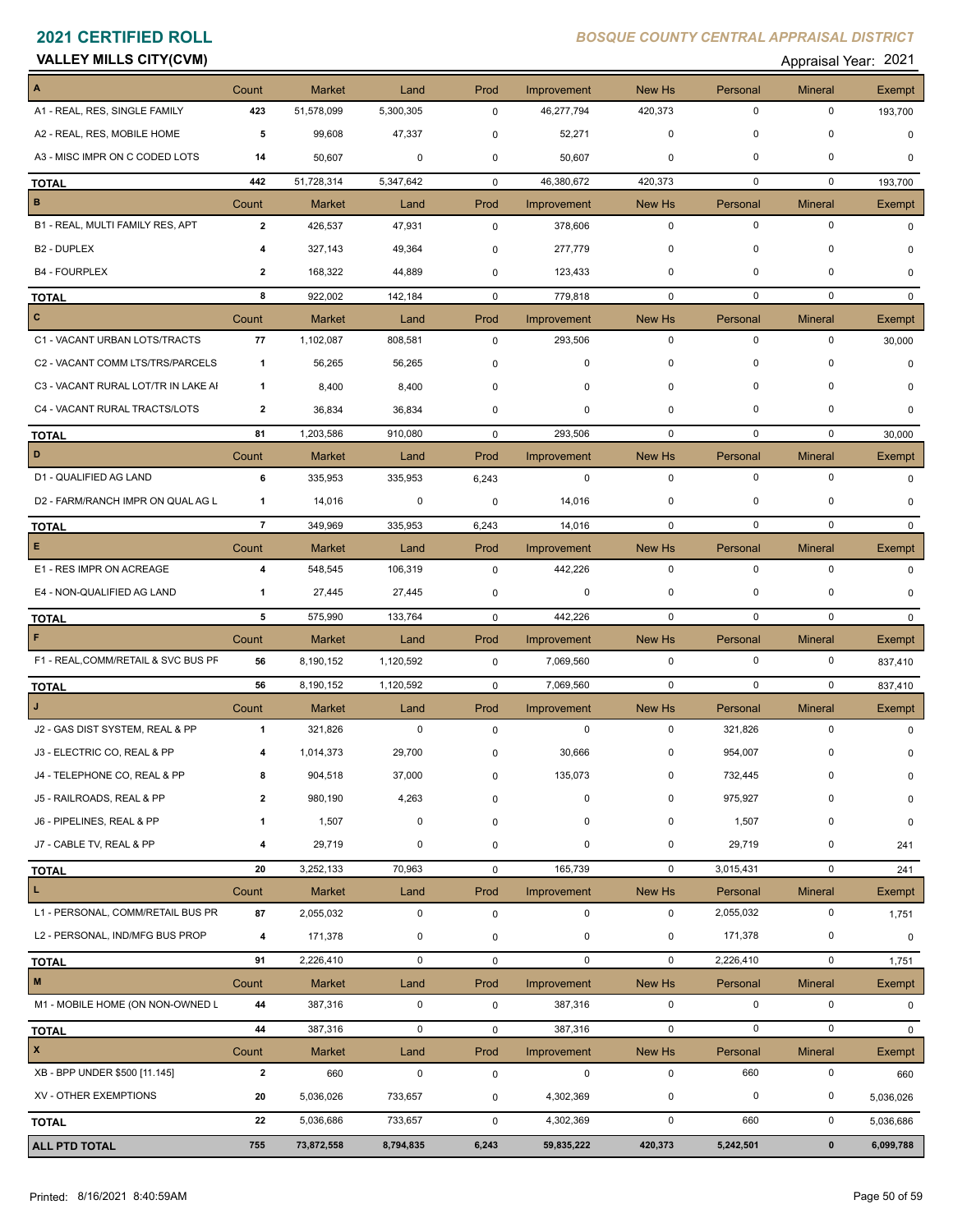### **2021 CERTIFIED ROLL BOSQUE CENTRAL APPRAISE COUNTY CENTRAL BOSQUE COUNTY CENTRAL APPRAISAL DISTRICTION CONTRACT CONTRACT CONTRACT CONTRACT CONTRACT CONTRACT CONTRACT CONTRACT CONTRACT CONTRACT CONTRACT CONTRACT CONTRACT**

### **VALLEY MILLS ISD(SVM)** Appraisal Year: 2021

| <b>Improvements</b>                 | Count | Value        |
|-------------------------------------|-------|--------------|
| Homesite                            | 802   | 101,159,430  |
| New Homesite                        | 19    | 702,814      |
| Non Homesite                        | 937   | 58,698,881   |
| <b>New Non Homesite</b>             | 26    | 2,519,474    |
| $(5,342.829 \text{ acres})$<br>Land | Count | <b>Value</b> |
| Homesite                            | 753   | 17,936,018   |
| New Homesite                        |       | 120,612      |
| Non Homesite                        | 794   | 26,735,861   |
| New Non Homesite                    | 0     | O            |
| Prod<br>(79,608.595 acres)          | Count | Value        |
| Productivity                        | 994   | 359,375,842  |
| Inventory                           | O     |              |
| Timber                              | 0     | 0            |
| <b>Other</b>                        | Count | Value        |
| <b>Personal Property</b>            | 180   | 58,457,084   |
| <b>Minerals</b>                     | 0     | 0            |

| <b>Prod. Use</b> | Count | <b>Value</b> | Loss        |
|------------------|-------|--------------|-------------|
| Productivity     | 994   | 7,440,550    | 351,935,292 |
| Inventory        |       | O            |             |
| Timber           |       | O            |             |
| <b>Totals</b>    | 994   | 7.440.550    | 351,935,292 |
|                  |       |              | $- - -$     |

|                              |          |                    |       |                    | 250,718,998<br>〔=) | <b>TOTAL ASSESSED</b>              |                    |
|------------------------------|----------|--------------------|-------|--------------------|--------------------|------------------------------------|--------------------|
| <b>Exemptions/Deductions</b> |          | *** Non-Frozen *** |       | ***** Frozen ***** |                    |                                    | $(2,835$ accounts) |
|                              | Count    | Value              | Count | Value              |                    |                                    |                    |
| Homestead                    | 346      | 8,314,665          | 316   | 7,477,170          |                    |                                    |                    |
| <b>Homestead Local</b>       | 0        | 0                  | 0     | 0                  | 15,791,835         | <b>TOTAL HOMESTEAD</b>             |                    |
| Over <sub>65</sub>           | 19       | 180,000            | 281   | 2,679,664          |                    |                                    |                    |
| Over 65 Local                | 0        | 0                  | 0     | $\Omega$           | 2,859,664          | <b>TOTAL OVER 65</b>               |                    |
| <b>Disabled</b>              | $\Omega$ | $\Omega$           | 17    | 144,707            |                    |                                    |                    |
| <b>Disabled Local</b>        | 0        | 0                  | 0     | $\Omega$           | 144,707            | <b>TOTAL DISABLED</b>              |                    |
| <b>Disabled Veteran</b>      | 15       | 87,317             | 10    | 117,349            | 204,666            | <b>TOTAL DISABLED VETERAN</b>      |                    |
| Disabled Vet HS              | 4        | 250,736            | 11    | 1,185,134          | 1,435,870          | <b>TOTAL DISABLED VETERAN HS</b>   |                    |
| Surv Sp (FR & DSM)           | 0        | $\mathbf 0$        | 0     | $\Omega$           |                    | 0 TOTAL SURV SP (FR & DSM)         |                    |
| Abatements                   | $\Omega$ | $\Omega$           |       |                    |                    |                                    |                    |
| <b>Pollution Control</b>     | O        | ŋ                  |       |                    |                    |                                    |                    |
| Freeport                     | O        | $\Omega$           |       |                    |                    |                                    |                    |
| Goods In Transit             | O        | $\Omega$           |       |                    |                    |                                    |                    |
| Historic                     | $\Omega$ | 0                  | 0     | 0                  |                    |                                    |                    |
| Low Income Housing           | O        | $\Omega$           |       |                    |                    |                                    |                    |
| Solar / Wind Power           | O        | 0                  | 0     | 0                  |                    |                                    |                    |
| <b>Tot Exempt Proration</b>  | 0        | $\mathbf 0$        | 0     | 0                  | 0                  | <b>TOTAL OTHER DEDUCTIONS</b>      |                    |
|                              |          |                    |       |                    | 20,436,742         | <b>TOTAL EXEMPTIONS/DEDUCTIONS</b> |                    |
| Taxable Non Frozen           |          |                    |       | 198,709,342        |                    |                                    |                    |

| 1979 R.B. POLL L. LUZ CIT |   | .001.00101   |      |
|---------------------------|---|--------------|------|
| Taxable Frozen            |   | 31, 347, 417 |      |
| Taxable New HS Frozen     |   | 226.404      | 230  |
| Tax Non Frozen            |   | 2,513,940.65 |      |
| Tax Frozen                |   | 263,552.42   |      |
| Tax New HS Frozen         |   | 2.745.75     | 2,78 |
| Total Tax w/o Ceiling     |   | 2,910,032.88 |      |
| <b>Tax Frozen Loss</b>    |   | 129.794.06   | 0.0  |
| Total Vet HS Proration    |   | 3.663.85     |      |
| Total Surv Spouse Ex Amt  | 0 | 0.00         |      |
|                           |   |              |      |

| Homesite                                | 802   | 101,159,430 |         |             |                                        |
|-----------------------------------------|-------|-------------|---------|-------------|----------------------------------------|
| New Homesite                            | 19    | 702,814     |         |             |                                        |
| Non Homesite                            | 937   | 58,698,881  |         |             |                                        |
| New Non Homesite                        | 26    | 2,519,474   | $(+)$   | 163,080,599 | <b>TOTAL IMPROVEMENTS</b>              |
| <b>Land</b> $(5,342.829 \text{ acres})$ | Count | Value       |         |             |                                        |
| Homesite                                | 753   | 17,936,018  |         |             |                                        |
| New Homesite                            |       | 120,612     |         |             |                                        |
| Non Homesite                            | 794   | 26,735,861  |         |             |                                        |
| New Non Homesite                        | 0     | 0           | $(+)$   | 44,791,584  | <b>TOTAL LAND MARKET</b>               |
| <b>Prod</b> (79,608.595 acres)          | Count | Value       |         |             |                                        |
| Productivity                            | 994   | 359,375,842 |         |             |                                        |
| Inventory                               |       |             |         |             |                                        |
| Timber                                  | 0     | 0           | $(+)$   | 359,375,842 | <b>TOTAL PROD MARKET</b>               |
| <b>Other</b>                            | Count | Value       |         |             | 404,167,426<br><b>TOTAL LAND</b>       |
| Personal Property                       | 180   | 58,457,084  |         |             |                                        |
| Minerals                                | 0     | 0           | $(+)$   | 58,457,084  | <b>TOTAL OTHER</b>                     |
|                                         |       |             | $( = )$ | 625,705,109 | <b>TOTAL MARKET VALUE</b>              |
|                                         |       |             | $(-)$   | 8,935,363   | TOTAL EXEMPT PROPERTY (INCL HB366)     |
|                                         |       |             |         | 616,769,746 |                                        |
|                                         |       |             | $( = )$ |             | TOTAL MARKET VALUE OF TAXABLE PROPERTY |

| 351,935,292 | 351,935,292 TOTAL PRODUCTION LOSS |
|-------------|-----------------------------------|
|             |                                   |

| 537 | .   | 14,115,456 CAPPED HOMESTEAD LOSS |  |  |
|-----|-----|----------------------------------|--|--|
|     | $=$ | 250,718,998 TOTAL ASSESSED       |  |  |

 $( - )$ 

| 144,707 TOTAL DISABLED              |
|-------------------------------------|
| 204,666 TOTAL DISABLED VETERAN      |
| 1,435,870 TOTAL DISABLED VETERAN HS |

| 0          | <b>TOTAL OTHER DEDUCTIONS</b>          |
|------------|----------------------------------------|
|            | 20,436,742 TOTAL EXEMPTIONS/DEDUCTIONS |
|            | 230,283,163 TOTAL TAXABLE              |
|            | 2.780.238.82 TOTAL TAX                 |
| 0.01266100 | <b>TAX RATE</b>                        |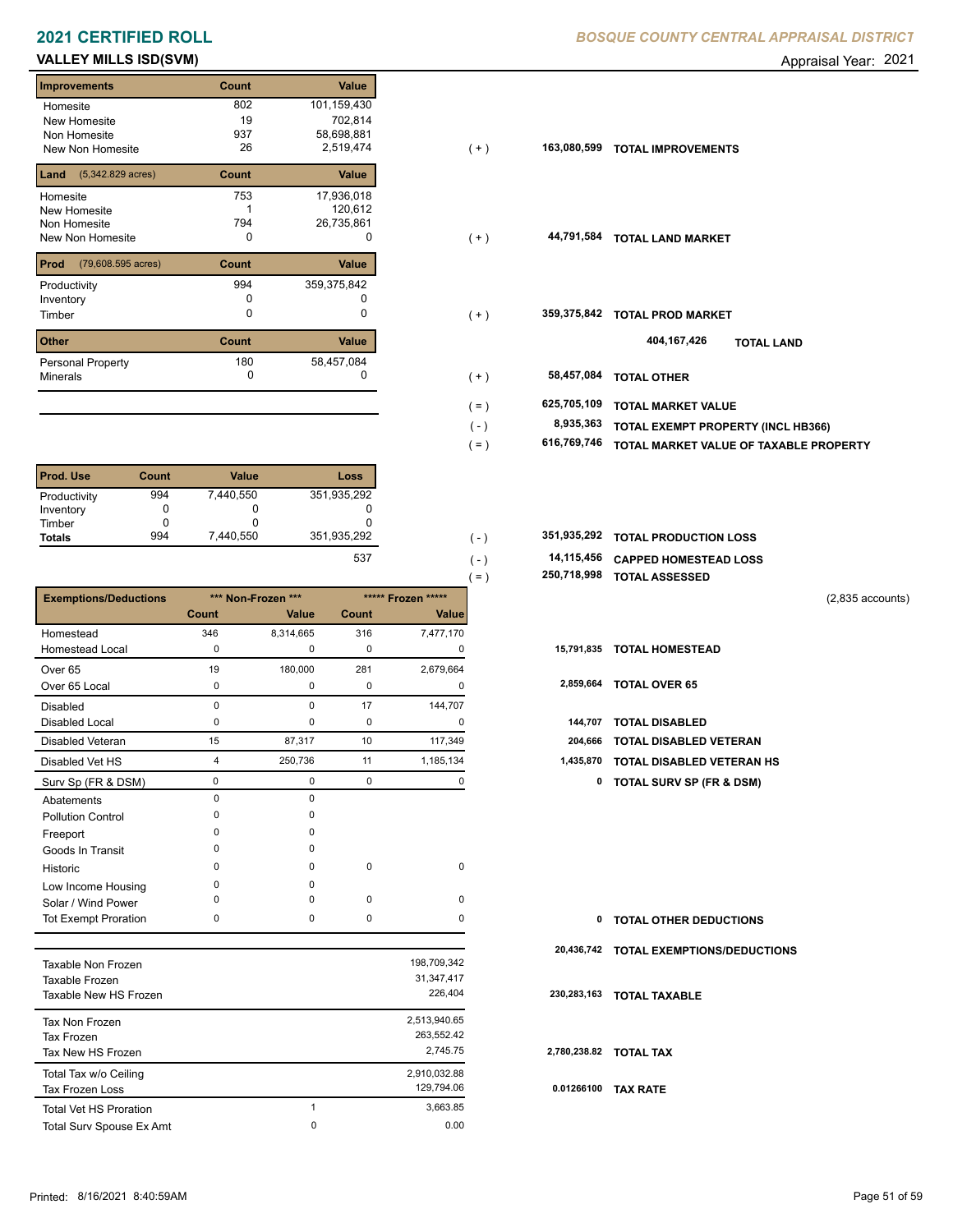| <b>VALLEY MILLS ISD(SVM)</b> |       |               |      |      | 2021<br>Appraisal Year: |               |          |                |               |
|------------------------------|-------|---------------|------|------|-------------------------|---------------|----------|----------------|---------------|
| I A                          | Count | <b>Market</b> | Land | Prod | Improvement             | <b>New Hs</b> | Personal | <b>Mineral</b> | <b>Exempt</b> |

| Annraisal Year: 202 |  |
|---------------------|--|
|                     |  |

| A                                   | Count                 | <b>Market</b> | Land                | Prod        | Improvement                | New Hs                | Personal                | <b>Mineral</b>      | <b>Exempt</b>   |
|-------------------------------------|-----------------------|---------------|---------------------|-------------|----------------------------|-----------------------|-------------------------|---------------------|-----------------|
| A1 - REAL, RES, SINGLE FAMILY       | 482                   | 62,413,719    | 8,175,443           | $\mathbf 0$ | 54,238,276                 | 484,614               | $\mathbf 0$             | $\mathbf 0$         | 193,700         |
| A2 - REAL, RES, MOBILE HOME         | 48                    | 3,111,244     | 2,102,520           | $\mathbf 0$ | 1,008,724                  | 3,960                 | $\mathbf 0$             | $\mathbf 0$         | 0               |
| A3 - MISC IMPR ON C CODED LOTS      | 31                    | 288,638       | 0                   | $\mathbf 0$ | 288,638                    | $\mathbf 0$           | $\mathbf 0$             | $\mathbf 0$         | $\Omega$        |
| <b>TOTAL</b>                        | 561                   | 65,813,601    | 10,277,963          | $\mathbf 0$ | 55,535,638                 | 488,574               | $\mathbf 0$             | $\mathbf 0$         | 193,700         |
| $\, {\bf B}$                        | Count                 | <b>Market</b> | Land                | Prod        | Improvement                | New Hs                | Personal                | <b>Mineral</b>      | Exempt          |
| B1 - REAL, MULTI FAMILY RES, APT    | $\overline{2}$        | 426,537       | 47,931              | $\mathbf 0$ | 378,606                    | 0                     | 0                       | 0                   | $\Omega$        |
| B <sub>2</sub> - DUPLEX             | 4                     | 327,143       | 49,364              | 0           | 277,779                    | 0                     | $\mathbf 0$             | $\Omega$            | $\Omega$        |
| <b>B4 - FOURPLEX</b>                | $\mathbf{2}$          | 168,322       | 44,889              | 0           | 123,433                    | 0                     | $\mathbf 0$             | 0                   | $\mathbf 0$     |
|                                     | 8                     |               |                     |             |                            | $\mathbf 0$           | $\mathbf 0$             | $\mathbf 0$         |                 |
| <b>TOTAL</b><br>$\mathbf{C}$        |                       | 922,002       | 142,184             | $\mathbf 0$ | 779,818                    |                       |                         |                     | $\mathbf{0}$    |
| C1 - VACANT URBAN LOTS/TRACTS       | Count<br>79           | <b>Market</b> | Land                | Prod        | Improvement                | New Hs<br>$\mathbf 0$ | Personal<br>$\mathbf 0$ | <b>Mineral</b><br>0 | Exempt          |
|                                     |                       | 1,112,218     | 818,712             | 0           | 293,506                    |                       |                         |                     | 30,000          |
| C2 - VACANT COMM LTS/TRS/PARCELS    | $\overline{1}$        | 56,265        | 56,265              | 0           | 0                          | 0                     | $\mathbf 0$             | 0                   | $\mathbf 0$     |
| C3 - VACANT RURAL LOT/TR IN LAKE AI | 2                     | 16,324        | 8,400               | 0           | 7,924                      | 0                     | $\mathbf 0$             | $\Omega$            | $\Omega$        |
| C4 - VACANT RURAL TRACTS/LOTS       | 63                    | 1,864,728     | 1,852,395           | 0           | 12,333                     | $\mathbf 0$           | $\mathbf 0$             | $\Omega$            | $\Omega$        |
| <b>TOTAL</b>                        | 145                   | 3,049,535     | 2,735,772           | $\mathbf 0$ | 313,763                    | $\mathbf 0$           | $\mathbf 0$             | $\mathbf 0$         | 30,000          |
| D                                   | Count                 | <b>Market</b> | Land                | Prod        | Improvement                | New Hs                | Personal                | <b>Mineral</b>      | Exempt          |
| D1 - QUALIFIED AG LAND              | 1,007                 | 362,125,034   | 361,351,057         | 7,435,603   | 773,977                    | $\mathbf 0$           | 0                       | $\mathbf 0$         | 0               |
| D2 - FARM/RANCH IMPR ON QUAL AG L   | 256                   | 4,830,103     | 218,604             | 4,947       | 4,611,499                  | 0                     | 0                       | 0                   | 0               |
| <b>TOTAL</b>                        | 1,263                 | 366,955,137   | 361,569,661         | 7,440,550   | 5,385,476                  | $\mathbf 0$           | 0                       | $\mathbf 0$         | $\Omega$        |
| E.                                  | Count                 | <b>Market</b> | Land                | Prod        | Improvement                | New Hs                | Personal                | <b>Mineral</b>      | <b>Exempt</b>   |
| E1 - RES IMPR ON ACREAGE            | 449                   | 86,061,509    | 9,913,919           | $\mathbf 0$ | 76,147,590                 | 334,852               | $\mathbf 0$             | $\mathbf 0$         | $\Omega$        |
| E2 - MOBILE HOME ON ACREAGE         | 149                   | 8,683,552     | 4,842,310           | $\mathbf 0$ | 3,841,242                  | $\mathbf 0$           | $\mathbf 0$             | 0                   | $\Omega$        |
| E3 - OTHER/MISC IMPR ON ACREAGE     | 27                    | 369,027       | 0                   | $\mathbf 0$ | 369,027                    | 0                     | $\mathbf 0$             | 0                   | 0               |
| E4 - NON-QUALIFIED AG LAND          | 126                   | 7,809,256     | 7,543,733           | 0           | 265,523                    | 0                     | $\mathbf 0$             | 0                   | $\Omega$        |
| <b>TOTAL</b>                        | 751                   | 102,923,344   | 22,299,962          | $\mathbf 0$ | 80,623,382                 | 334,852               | $\mathbf 0$             | $\mathbf 0$         | $\mathbf{0}$    |
| F                                   | Count                 | <b>Market</b> | Land                | Prod        | Improvement                | New Hs                | Personal                | <b>Mineral</b>      | Exempt          |
| F1 - REAL, COMM/RETAIL & SVC BUS PF | 62                    | 9,923,943     | 2,000,219           | $\mathbf 0$ | 7,923,724                  | $\mathbf 0$           | $\mathbf 0$             | $\mathbf 0$         | 837,410         |
| F2 - REAL, IND MFG & PROC BUS PROP  | $\overline{7}$        | 7,324,346     | 2,671,879           | 0           | 4,652,467                  | 0                     | 0                       | 0                   | $\mathbf 0$     |
| <b>TOTAL</b>                        | 69                    | 17,248,289    | 4,672,098           | 0           | 12,576,191                 | $\mathbf 0$           | $\mathbf 0$             | $\mathbf 0$         | 837,410         |
| J                                   | Count                 | <b>Market</b> | Land                | Prod        | Improvement                | New Hs                | Personal                | <b>Mineral</b>      | Exempt          |
| J1 - WATER SYSTEMS, REAL & PP       | 4                     | 110,148       | 25,240              | 0           | 1,408                      | $\mathbf 0$           | 83,500                  | $\mathbf 0$         | $\Omega$        |
| J2 - GAS DIST SYSTEM, REAL & PP     | 3                     | 337,136       | 6,600               | 0           | 2,380                      | 0                     | 328,156                 | 0                   | 0               |
| J3 - ELECTRIC CO, REAL & PP         | 10                    | 5,555,847     | 42,738              | 0           | 30,666                     | 0                     | 5,482,443               | 0                   | 0               |
| J4 - TELEPHONE CO, REAL & PP        | 14                    | 1,650,991     | 38,890              | 0           | 135,073                    | 0                     | 1,477,028               | 0                   | 0               |
| J5 - RAILROADS, REAL & PP           | 3                     | 5,202,785     | 4,263               | 0           | 0                          | 0                     | 5,198,522               | 0                   | 0               |
| J6 - PIPELINES, REAL & PP           | 4                     | 2,077,786     | 28,160              | 0           | 6,839                      | 0                     | 2,042,787               | $\mathbf 0$         | 0               |
| J7 - CABLE TV, REAL & PP            | 4                     | 29,719        | 0                   | 0           | 0                          | 0                     | 29,719                  | 0                   | 241             |
| <b>TOTAL</b>                        | 42                    | 14,964,412    | 145,891             | 0           | 176,366                    | 0                     | 14,642,155              | $\mathbf 0$         | 241             |
| L.                                  | Count                 | Market        | Land                | Prod        | Improvement                | New Hs                | Personal                | <b>Mineral</b>      | Exempt          |
| L1 - PERSONAL, COMM/RETAIL BUS PR   | 137                   | 7,682,846     | $\mathbf 0$         | $\mathbf 0$ | 0                          | $\mathbf 0$           | 7,682,846               | 0                   | 1,751           |
| L2 - PERSONAL, IND/MFG BUS PROP     | 11                    | 36,041,072    | 0                   | 0           | 0                          | 0                     | 36,041,072              | 0                   | 0               |
| <b>TOTAL</b>                        | 148                   | 43,723,918    | $\mathbf 0$         | $\mathsf 0$ | $\mathbf 0$                | $\mathbf 0$           | 43,723,918              | $\mathbf 0$         | 1,751           |
| $\mathsf{M}\xspace$                 | Count                 | Market        | Land                | Prod        | Improvement                | New Hs                | Personal                | <b>Mineral</b>      | Exempt          |
| M1 - MOBILE HOME (ON NON-OWNED L    | 131                   | 2,232,610     | $\mathbf 0$         | $\mathbf 0$ | 2,232,610                  | $\mathbf 0$           | $\mathbf 0$             | $\mathsf 0$         | 0               |
|                                     | 131                   | 2,232,610     | $\mathsf 0$         | $\mathbf 0$ | 2,232,610                  | $\mathbf 0$           | $\mathbf 0$             | $\mathbf 0$         | $\mathbf{0}$    |
| <b>TOTAL</b><br>$\pmb{\mathsf{x}}$  |                       | Market        |                     | Prod        |                            |                       |                         | <b>Mineral</b>      |                 |
| XB - BPP UNDER \$500 [11.145]       | Count<br>$\mathbf{3}$ | 1,011         | Land<br>$\mathsf 0$ | $\mathbf 0$ | Improvement<br>$\mathbf 0$ | New Hs<br>$\mathbf 0$ | Personal<br>1,011       | $\mathbf 0$         | Exempt<br>1,011 |
|                                     |                       |               |                     |             |                            |                       |                         |                     |                 |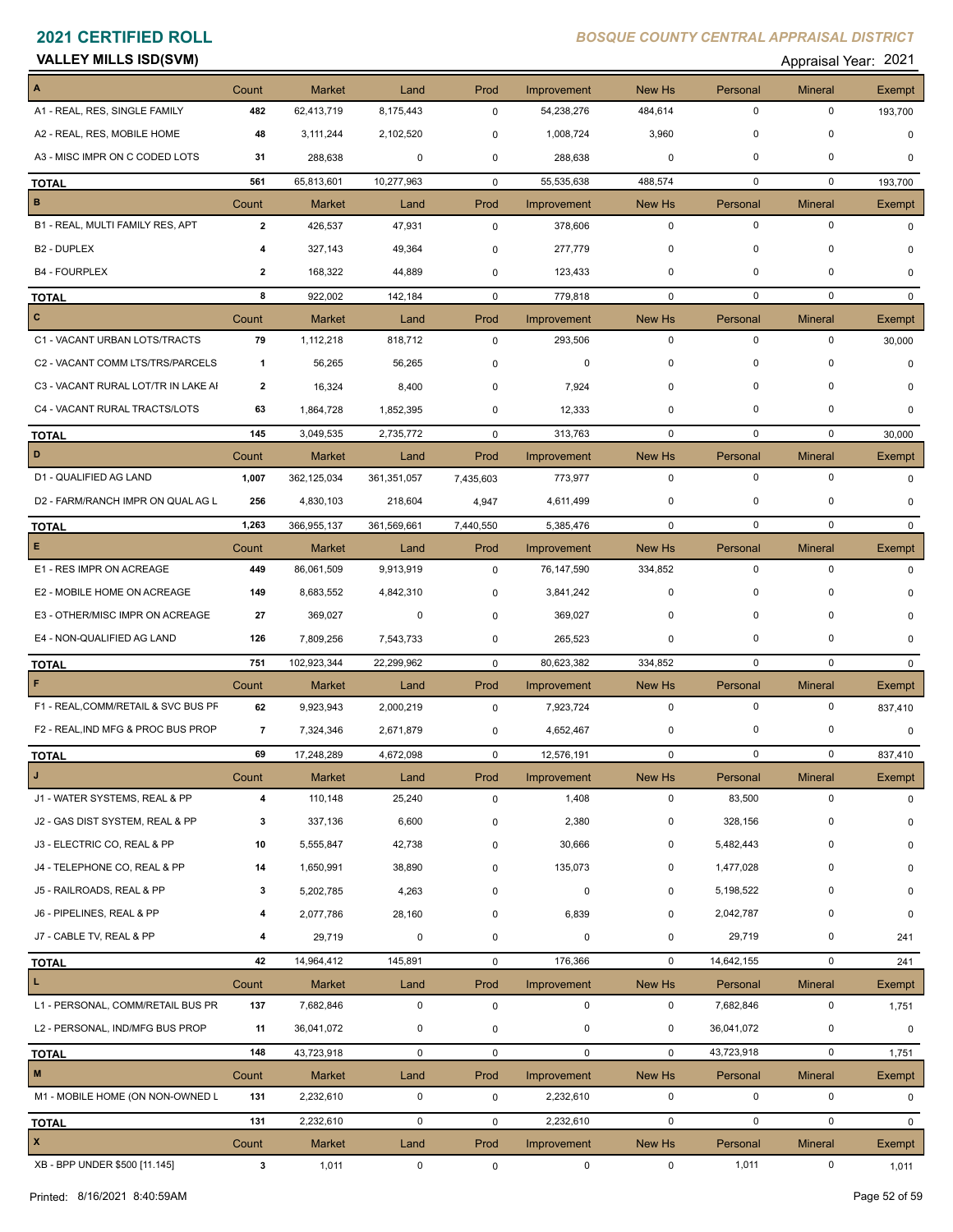| <b>VALLEY MILLS ISD(SVM)</b> |  |  |
|------------------------------|--|--|
|                              |  |  |

| <b>ALL PTD TOTAL</b>           | 2,835 | 625,705,109 | 404,167,426 | 7,440,550 | 163,080,599 | 823,426 | 58,457,084 | $\mathbf{0}$         | 8,935,363 |
|--------------------------------|-------|-------------|-------------|-----------|-------------|---------|------------|----------------------|-----------|
| <b>TOTAL</b>                   | 62    | 7.872.261   | 2,323,895   | $\Omega$  | 5,457,355   | 0       | 91,011     | 0                    | 7,872,261 |
| XV - OTHER EXEMPTIONS          | 48    | 7,317,390   | 2,042,670   | $\Omega$  | 5,274,720   | 0       |            | 0                    | 7,317,390 |
| XR - NONPROFIT WATER [11.30]   | 10    | 194.337     | 96,702      | 0         | 7,635       | 0       | 90,000     | 0                    | 194,337   |
| XI - YOUTH DEVELOPMENT [11.19] |       | 359.523     | 184,523     | 0         | 175,000     | 0       |            | 0                    | 359,523   |
| <b>VALLEY MILLS ISD(SVM)</b>   |       |             |             |           |             |         |            | Appraisal Year: 2021 |           |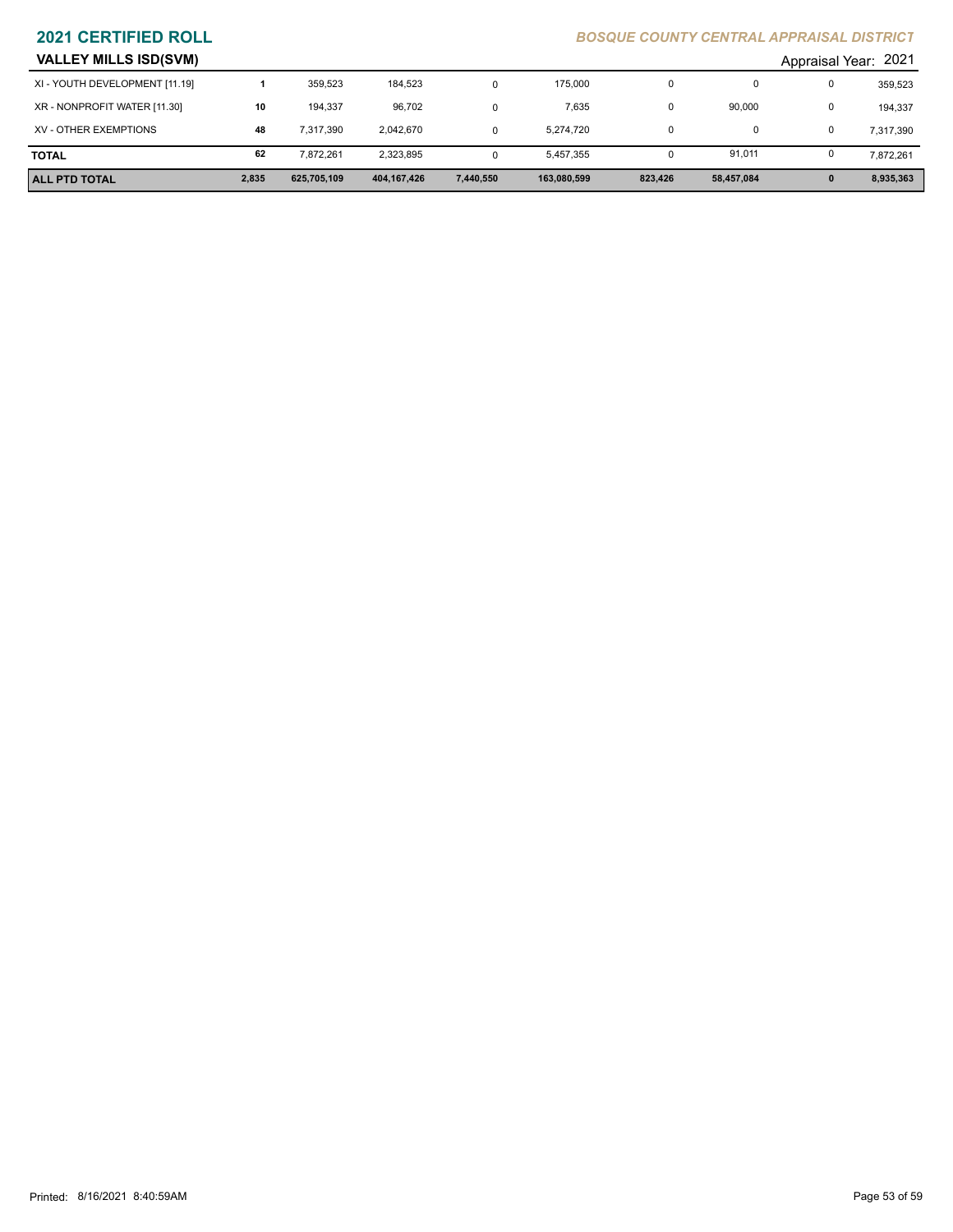# **WALNUT SPRINGS CITY(CWS) CONSERVERS Appraisal Year: 2021**

| <b>Improvements</b>               | Count | <b>Value</b> |
|-----------------------------------|-------|--------------|
| Homesite                          | 170   | 13,176,666   |
| New Homesite                      | 3     | 49,738       |
| Non Homesite                      | 245   | 15,475,705   |
| New Non Homesite                  | 4     | 404,847      |
| $(186.626 \text{ acres})$<br>Land | Count | Value        |
| Homesite                          | 157   | 2,027,512    |
| <b>New Homesite</b>               | n     |              |
| Non Homesite                      | 354   | 4,071,358    |
| <b>New Non Homesite</b>           | 0     | O            |
| Prod<br>(246.221 acres)           | Count | <b>Value</b> |
| Productivity                      | 34    | 2,032,911    |
| Inventory                         | O     |              |
| Timber                            | 0     | O            |
| <b>Other</b>                      | Count | Value        |
| Personal Property                 | 65    | 1,655,076    |
| <b>Minerals</b>                   | 0     | U            |

| <b>Prod. Use</b> | Count | <b>Value</b> | Loss      |
|------------------|-------|--------------|-----------|
| Productivity     | 34    | 25,738       | 2,007,173 |
| Inventory        |       | O            |           |
| Timber           |       | O            |           |
| <b>Totals</b>    | 34    | 25,738       | 2,007,173 |
|                  |       |              | $\sim$    |

|                              |                |                    |             |                    | 27,842,107<br>$=$ ) | <b>TOTAL ASSESSED</b>               |  |
|------------------------------|----------------|--------------------|-------------|--------------------|---------------------|-------------------------------------|--|
| <b>Exemptions/Deductions</b> |                | *** Non-Frozen *** |             | ***** Frozen ***** |                     | (650 accounts)                      |  |
|                              | Count          | Value              | Count       | Value              |                     |                                     |  |
| Homestead                    | $\mathbf 0$    | 0                  | $\mathbf 0$ | 0                  |                     |                                     |  |
| <b>Homestead Local</b>       | 0              | 0                  | 0           | 0                  | 0                   | <b>TOTAL HOMESTEAD</b>              |  |
| Over <sub>65</sub>           | $\Omega$       | $\Omega$           | $\mathbf 0$ | O                  |                     |                                     |  |
| Over 65 Local                | 0              | 0                  | 0           | 0                  | 0                   | <b>TOTAL OVER 65</b>                |  |
| <b>Disabled</b>              | 0              | 0                  | $\mathbf 0$ | $\mathbf 0$        |                     |                                     |  |
| <b>Disabled Local</b>        | 0              | $\Omega$           | 0           | 0                  | 0                   | <b>TOTAL DISABLED</b>               |  |
| <b>Disabled Veteran</b>      | 8              | 65,000             | $\mathbf 0$ | 0                  | 65,000              | <b>TOTAL DISABLED VETERAN</b>       |  |
| Disabled Vet HS              | $\overline{2}$ | 183,954            | $\mathbf 0$ | 0                  | 183,954             | TOTAL DISABLED VETERAN HS           |  |
| Surv Sp (FR & DSM)           | 0              | 0                  | 0           | 0                  | 0                   | <b>TOTAL SURV SP (FR &amp; DSM)</b> |  |
| Abatements                   | $\Omega$       | $\Omega$           |             |                    |                     |                                     |  |
| <b>Pollution Control</b>     | $\Omega$       | $\Omega$           |             |                    |                     |                                     |  |
| Freeport                     | O              | $\Omega$           |             |                    |                     |                                     |  |
| Goods In Transit             | O              | $\Omega$           |             |                    |                     |                                     |  |
| Historic                     | $\Omega$       | $\Omega$           | $\mathbf 0$ | $\mathbf 0$        |                     |                                     |  |
| Low Income Housing           | 0              | $\Omega$           |             |                    |                     |                                     |  |
| Solar / Wind Power           | $\Omega$       | 0                  | $\mathbf 0$ | $\mathbf 0$        |                     |                                     |  |
| <b>Tot Exempt Proration</b>  | 0              | 0                  | 0           | $\Omega$           | 0                   | <b>TOTAL OTHER DEDUCTIONS</b>       |  |
|                              |                |                    |             |                    | 248,954             | TOTAL EXEMPTIONS/DEDUCTIONS         |  |
| Taxable Non Frozen           |                |                    |             | 27,593,153         |                     |                                     |  |
| Taxable Frozen               |                |                    |             | $\mathbf 0$        |                     |                                     |  |

| Taxable Flozen<br>Taxable New HS Frozen |   | $\cdot$<br>0 | 27. |
|-----------------------------------------|---|--------------|-----|
| Tax Non Frozen                          |   | 130,819.30   |     |
| Tax Frozen                              |   | 0.00         |     |
| Tax New HS Frozen                       |   | 0.00         | 13  |
| Total Tax w/o Ceiling                   |   | 130,819.30   |     |
| <b>Tax Frozen Loss</b>                  |   | 0.00         | 0.0 |
| <b>Total Vet HS Proration</b>           | 0 | 0.00         |     |
| Total Surv Spouse Ex Amt                | 0 | 0.00         |     |

| Homesite<br>New Homesite<br>Non Homesite<br>New Non Homesite | 170<br>3<br>245<br>4 | 13,176,666<br>49,738<br>15,475,705<br>404,847 | $(+)$     | 29,106,956 | <b>TOTAL IMPROVEMENTS</b>              |
|--------------------------------------------------------------|----------------------|-----------------------------------------------|-----------|------------|----------------------------------------|
| <b>Land</b> $(186.626 \text{ acres})$                        | Count                | Value                                         |           |            |                                        |
| Homesite                                                     | 157                  | 2,027,512                                     |           |            |                                        |
| New Homesite                                                 | 0                    | 0                                             |           |            |                                        |
| Non Homesite                                                 | 354                  | 4,071,358                                     |           |            |                                        |
| New Non Homesite                                             | 0                    | $\Omega$                                      | $(+)$     | 6,098,870  | <b>TOTAL LAND MARKET</b>               |
| <b>Prod</b> $(246.221 \text{ acres})$                        | Count                | Value                                         |           |            |                                        |
| Productivity                                                 | 34                   | 2,032,911                                     |           |            |                                        |
| Inventory                                                    |                      |                                               |           |            |                                        |
| Timber                                                       | 0                    | 0                                             | $(+)$     | 2,032,911  | <b>TOTAL PROD MARKET</b>               |
| Other                                                        | Count                | Value                                         |           |            | 8,131,781<br><b>TOTAL LAND</b>         |
| Personal Property                                            | 65                   | 1,655,076                                     |           |            |                                        |
| Minerals                                                     | 0                    |                                               | $(+)$     | 1,655,076  | <b>TOTAL OTHER</b>                     |
|                                                              |                      |                                               | $($ = $)$ | 38,893,813 | <b>TOTAL MARKET VALUE</b>              |
|                                                              |                      |                                               | $(-)$     | 7,081,936  | TOTAL EXEMPT PROPERTY (INCL HB366)     |
|                                                              |                      |                                               | $( = )$   | 31,811,877 | TOTAL MARKET VALUE OF TAXABLE PROPERTY |
|                                                              |                      |                                               |           |            |                                        |
|                                                              |                      |                                               |           |            |                                        |

| 2,007,173 | $\overline{\phantom{a}}$ | 2,007,173 TOTAL PRODUCTION LOSS |
|-----------|--------------------------|---------------------------------|
| 98        | $\overline{\phantom{0}}$ | 1,962,597 CAPPED HOMESTEAD LOSS |

 **27,842,107 TOTAL ASSESSED**

- 
- 
- 
- 
- 2 183,954 0 0 **183,954 TOTAL DISABLED VETERAN HS**
	- Surv Sp (FR & DSM) 0 0 0 0 **0 TOTAL SURV SP (FR & DSM)**

| $\mathbf{0}$ | <b>TOTAL OTHER DEDUCTIONS</b>       |
|--------------|-------------------------------------|
|              | 248,954 TOTAL EXEMPTIONS/DEDUCTIONS |
|              | 27,593,153 TOTAL TAXABLE            |
|              | 130,819.30 TOTAL TAX                |
| 0.00474100   | <b>TAX RATE</b>                     |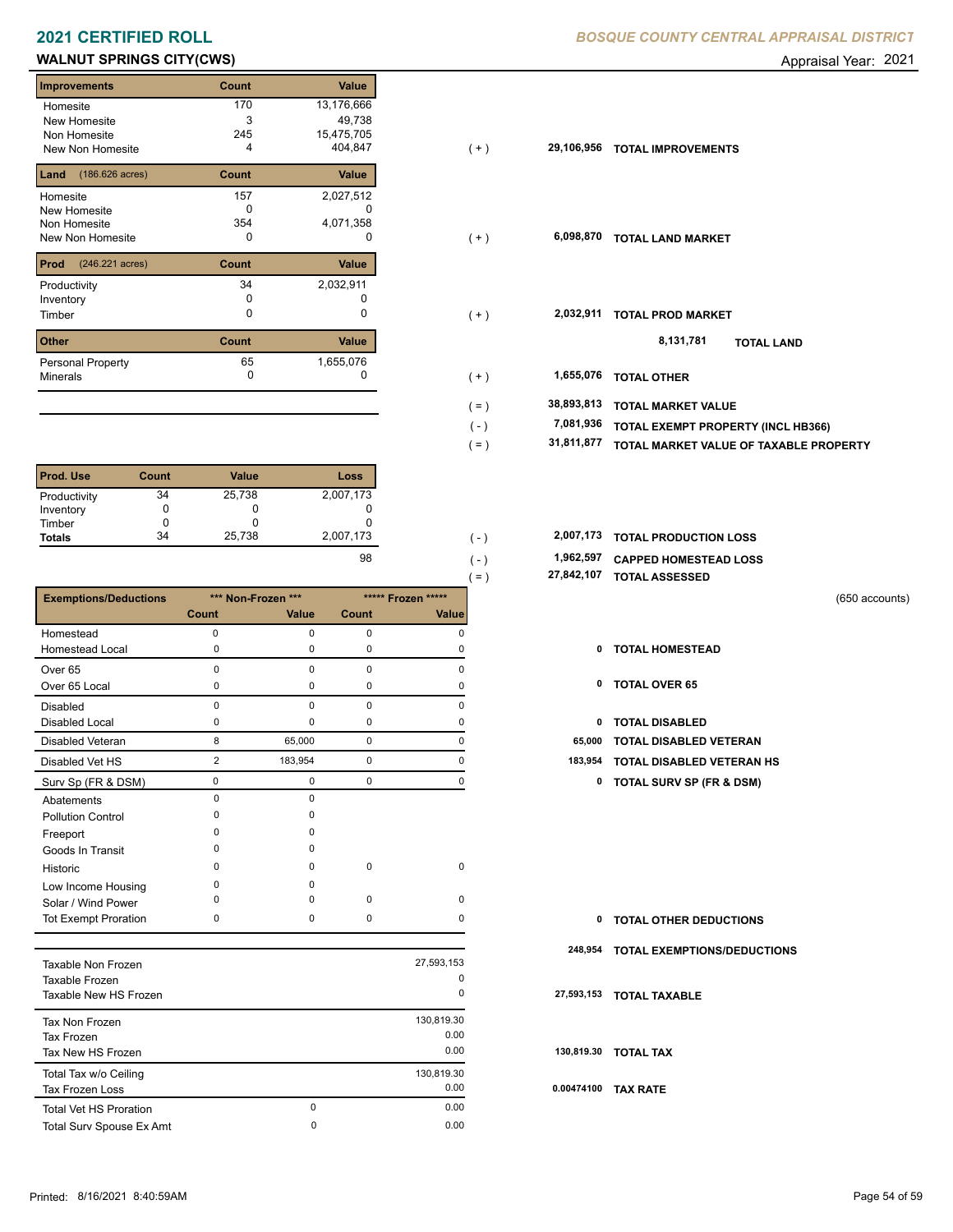### **WALNUT SPRINGS CITY(CWS) Appraisal Year: 2021**

| A                                   | Count                   | <b>Market</b> | Land        | Prod        | Improvement | New Hs                  | Personal    | <b>Mineral</b> | Exempt        |
|-------------------------------------|-------------------------|---------------|-------------|-------------|-------------|-------------------------|-------------|----------------|---------------|
| A1 - REAL, RES, SINGLE FAMILY       | 227                     | 18,898,647    | 2,517,123   | $\mathbf 0$ | 16,381,524  | 49,738                  | $\mathbf 0$ | 0              | $\Omega$      |
| A2 - REAL, RES, MOBILE HOME         | 52                      | 1,944,536     | 511,894     | 0           | 1,432,642   | $\mathbf 0$             | $\mathbf 0$ | $\Omega$       | 0             |
| A3 - MISC IMPR ON C CODED LOTS      | 27                      | 211,175       | 7,350       | 0           | 203,825     | 0                       | 0           | 0              | 69,230        |
| <b>TOTAL</b>                        | 306                     | 21,054,358    | 3,036,367   | $\mathbf 0$ | 18,017,991  | 49,738                  | 0           | 0              | 69,230        |
| $\, {\bf B} \,$                     | Count                   | <b>Market</b> | Land        | Prod        | Improvement | New Hs                  | Personal    | <b>Mineral</b> | Exempt        |
| B1 - REAL, MULTI FAMILY RES, APT    | $\mathbf{1}$            | 37,478        | 37,478      | $\mathbf 0$ | $\mathbf 0$ | $\mathbf 0$             | $\mathbf 0$ | $\mathbf 0$    | $\Omega$      |
| B <sub>2</sub> - DUPLEX             | 2                       | 341,000       | 9,800       | 0           | 331,200     | 0                       | 0           | $\mathbf 0$    | 0             |
| <b>B3 - TRIPLEX</b>                 | 1                       | 236,591       | 6,004       | $\mathbf 0$ | 230,587     | 0                       | $\mathbf 0$ | 0              | 0             |
| <b>B4 - FOURPLEX</b>                | 1                       | 279,784       | 4,954       | $\mathbf 0$ | 274,830     | 0                       | $\mathbf 0$ | $\Omega$       | $\Omega$      |
| <b>TOTAL</b>                        | 5                       | 894,853       | 58,236      | $\mathbf 0$ | 836,617     | $\mathbf 0$             | $\mathbf 0$ | $\mathbf 0$    | $\mathbf{0}$  |
| $\mathbf{C}$                        | Count                   | <b>Market</b> | Land        | Prod        | Improvement | New Hs                  | Personal    | <b>Mineral</b> | Exempt        |
| C1 - VACANT URBAN LOTS/TRACTS       | 141                     | 1,357,080     | 1,234,195   | $\mathbf 0$ | 122,885     | $\mathbf 0$             | $\mathbf 0$ | 0              | 40,429        |
| C3 - VACANT RURAL LOT/TR IN LAKE AI | $\overline{2}$          | 11,528        | 11,528      | $\mathbf 0$ | 0           | 0                       | $\Omega$    | $\Omega$       | 0             |
| C4 - VACANT RURAL TRACTS/LOTS       | 5                       | 134,089       | 134,089     | 0           | 0           | $\mathbf 0$             | $\mathbf 0$ | 0              | 0             |
| <b>TOTAL</b>                        | 148                     | 1,502,697     | 1,379,812   | $\mathbf 0$ | 122,885     | $\mathbf 0$             | $\mathbf 0$ | 0              | 40,429        |
| D                                   | Count                   | <b>Market</b> | Land        | Prod        | Improvement | New Hs                  | Personal    | <b>Mineral</b> | Exempt        |
| D1 - QUALIFIED AG LAND              | 36                      | 2,126,415     | 2,126,415   | 25,738      | $\mathbf 0$ | $\mathbf 0$             | $\mathbf 0$ | $\mathbf 0$    | $\Omega$      |
| D2 - FARM/RANCH IMPR ON QUAL AG L   | $\overline{7}$          | 45,066        | 0           | 0           | 45,066      | 0                       | $\mathbf 0$ | 0              | 0             |
| <b>TOTAL</b>                        | 43                      | 2,171,481     | 2,126,415   | 25,738      | 45,066      | $\mathbf 0$             | $\mathbf 0$ | $\mathbf 0$    | $\Omega$      |
| E                                   | Count                   | <b>Market</b> | Land        | Prod        | Improvement | New Hs                  | Personal    | <b>Mineral</b> | <b>Exempt</b> |
| E1 - RES IMPR ON ACREAGE            | $\overline{7}$          | 1,009,630     | 142,319     | $\mathbf 0$ | 867,311     | $\mathbf 0$             | $\mathbf 0$ | $\mathbf 0$    | $\Omega$      |
| E2 - MOBILE HOME ON ACREAGE         | 6                       | 455,492       | 10,708      | 0           | 444,784     | 0                       | $\mathbf 0$ | $\Omega$       |               |
| E3 - OTHER/MISC IMPR ON ACREAGE     | 1                       | 3,117         | 0           | 0           | 3,117       | 0                       | $\mathbf 0$ | 0              | $\Omega$      |
| E4 - NON-QUALIFIED AG LAND          | 5                       | 417,956       | 417,956     | $\mathbf 0$ | 0           | 0                       | $\mathbf 0$ | 0              | $\Omega$      |
| <b>TOTAL</b>                        | 19                      | 1,886,195     | 570,983     | 0           | 1,315,212   | $\mathbf 0$             | $\mathbf 0$ | $\mathbf 0$    | $\Omega$      |
| F                                   | Count                   | <b>Market</b> | Land        | Prod        | Improvement | <b>New Hs</b>           | Personal    | <b>Mineral</b> | Exempt        |
| F1 - REAL, COMM/RETAIL & SVC BUS PF | 33                      | 1,937,912     | 215,551     | $\mathbf 0$ | 1,722,361   | $\mathbf 0$             | $\mathbf 0$ | $\mathbf 0$    | 180,335       |
| F2 - REAL, IND MFG & PROC BUS PROP  | $\mathbf{1}$            | 1,925         | 1,925       | 0           | 0           | 0                       | $\mathbf 0$ | 0              | 0             |
| <b>TOTAL</b>                        | 34                      | 1,939,837     | 217,476     | $\mathbf 0$ | 1,722,361   | $\mathbf 0$             | $\mathbf 0$ | $\mathbf 0$    | 180,335       |
| <b>J</b>                            | Count                   | Market        | Land        | Prod        | Improvement | New Hs                  | Personal    | <b>Mineral</b> | Exempt        |
| J2 - GAS DIST SYSTEM, REAL & PP     | $\overline{2}$          | 549,085       | $\mathbf 0$ | $\mathbf 0$ | 425,798     | $\mathbf 0$             | 123,287     | $\mathbf 0$    | 0             |
| J3 - ELECTRIC CO, REAL & PP         | 1                       | 636,603       | $\pmb{0}$   | 0           | $\pmb{0}$   | 0                       | 636,603     | 0              | 0             |
| J4 - TELEPHONE CO, REAL & PP        | 3                       | 112,302       | 2,500       | 0           | 14,879      | 0                       | 94,923      | $\mathbf 0$    | $\Omega$      |
| J6 - PIPELINES, REAL & PP           | 1                       | 126,301       | $\mathbf 0$ | $\mathbf 0$ | $\pmb{0}$   | 0                       | 126,301     | 0              | $\Omega$      |
| J7 - CABLE TV, REAL & PP            | $\overline{\mathbf{2}}$ | 12,797        | $\pmb{0}$   | $\mathbf 0$ | 0           | 0                       | 12,797      | 0              | 0             |
| <b>TOTAL</b>                        | 9                       | 1,437,088     | 2,500       | 0           | 440,677     | $\mathbf 0$             | 993,911     | $\mathbf 0$    | $\Omega$      |
| $\mathbf L$                         | Count                   | <b>Market</b> | Land        | Prod        | Improvement | New Hs                  | Personal    | <b>Mineral</b> | Exempt        |
| L1 - PERSONAL, COMM/RETAIL BUS PR   | 54                      | 645,074       | $\mathbf 0$ | $\mathbf 0$ | $\mathbf 0$ | $\mathbf 0$             | 645,074     | 0              | 1,578         |
| L2 - PERSONAL, IND/MFG BUS PROP     | $\mathbf{1}$            | 4,840         | 0           | 0           | $\mathbf 0$ | 0                       | 4,840       | $\pmb{0}$      | 0             |
| <b>TOTAL</b>                        | 55                      | 649,914       | $\mathsf 0$ | 0           | $\mathbf 0$ | $\mathbf 0$             | 649,914     | $\mathbf 0$    | 1,578         |
| $\mathbf M$                         | Count                   | Market        | Land        | Prod        | Improvement | New Hs                  | Personal    | <b>Mineral</b> | Exempt        |
| M1 - MOBILE HOME (ON NON-OWNED L    | 43                      | 551,091       | $\mathbf 0$ | $\mathbf 0$ | 551,091     | $\mathbf 0$             | $\mathbf 0$ | $\mathbf 0$    | $\mathbf{0}$  |
| <b>TOTAL</b>                        | 43                      | 551,091       | $\mathbf 0$ | $\mathbf 0$ | 551,091     | $\mathsf{O}\phantom{0}$ | $\mathbf 0$ | $\mathbf 0$    | $\mathbf{0}$  |
| $\mathbf{s}$                        | Count                   | Market        | Land        | Prod        | Improvement | New Hs                  | Personal    | <b>Mineral</b> | Exempt        |
| S - SPECIAL INVENTORY               | $\mathbf{1}$            | 10,935        | $\mathbf 0$ | 0           | 0           | $\mathbf 0$             | 10,935      | $\mathsf 0$    | 0             |
| <b>TOTAL</b>                        | $\mathbf{1}$            | 10,935        | $\mathsf 0$ | $\mathsf 0$ | $\mathbf 0$ | $\mathbf 0$             | 10,935      | $\mathbf 0$    | 0             |
| $\mathbf{x}$                        | Count                   | <b>Market</b> | Land        | Prod        | Improvement | New Hs                  | Personal    | <b>Mineral</b> | Exempt        |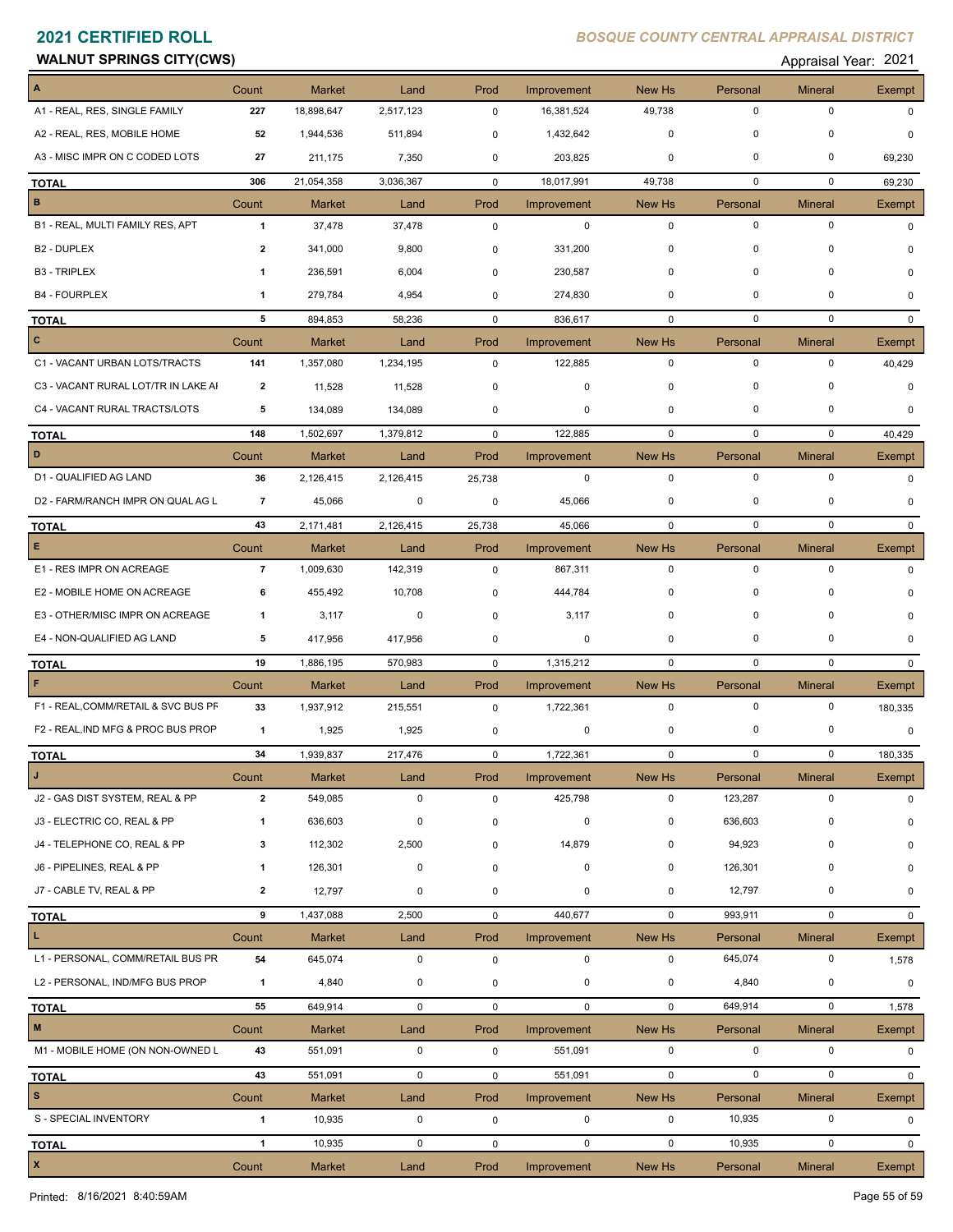| <b>WALNUT SPRINGS CITY(CWS)</b>    |     |            |           |        |            |        |           | Appraisal Year: 2021 |
|------------------------------------|-----|------------|-----------|--------|------------|--------|-----------|----------------------|
| XB - BPP UNDER \$500 [11.145]      |     | 316        | 0         |        |            |        | 316       | 316                  |
| XG - PRIMARILY CHARITABLE [11.184] |     | 5.000      | 5,000     |        | 0          |        |           |                      |
| XV - OTHER EXEMPTIONS              | 32  | 6,790,048  | 734,992   |        | 6,055,056  |        |           | 6,790,048            |
| <b>TOTAL</b>                       | 35  | 6.795.364  | 739.992   |        | 6,055,056  |        | 316       | 6,790,364            |
| l ALL PTD TOTAL                    | 650 | 38,893,813 | 8,131,781 | 25,738 | 29,106,956 | 49,738 | 1,655,076 | 7,081,936            |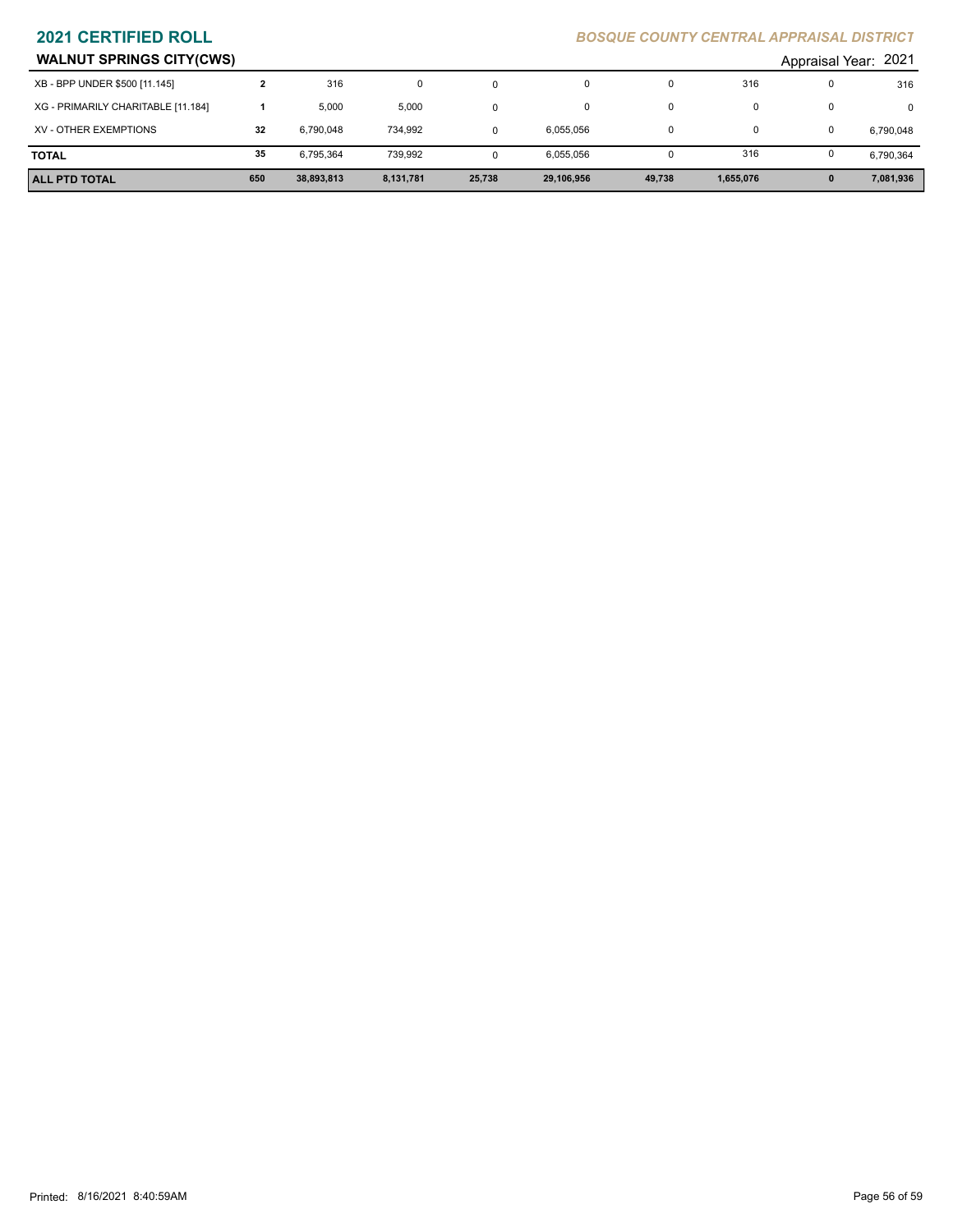# **WALNUT SPRINGS ISD(SWS) Appraisal Year: 2021**

| <b>Improvements</b>                 | Count | Value       |
|-------------------------------------|-------|-------------|
| Homesite                            | 327   | 43,112,379  |
| New Homesite                        | 8     | 412,571     |
| Non Homesite                        | 570   | 50,577,951  |
| New Non Homesite                    | 14    | 709,834     |
| $(3,337.938 \text{ acres})$<br>Land | Count | Value       |
| Homesite                            | 301   | 7,767,392   |
| <b>New Homesite</b>                 |       |             |
| Non Homesite                        | 620   | 23,910,158  |
| New Non Homesite                    | ŋ     | 0           |
| Prod<br>(61,440.108 acres)          | Count | Value       |
| Productivity                        | 456   | 303,329,015 |
| Inventory                           | O     |             |
| Timber                              | 0     | ი           |
| <b>Other</b>                        | Count | Value       |
| Personal Property                   | 102   | 32,132,270  |
| <b>Minerals</b>                     | 0     |             |

| Prod. Use     | Count | <b>Value</b> | Loss        |
|---------------|-------|--------------|-------------|
| Productivity  | 456   | 5,597,876    | 297,731,139 |
| Inventory     |       | O            |             |
| Timber        |       | O            |             |
| <b>Totals</b> | 454   | 5,503,716    | 295,546,749 |
|               |       |              | $- -$       |

|                              |                |                    |                |                    | 150,209,354<br>$( = )$ | <b>TOTAL ASSESSED</b>              |  |
|------------------------------|----------------|--------------------|----------------|--------------------|------------------------|------------------------------------|--|
| <b>Exemptions/Deductions</b> |                | *** Non-Frozen *** |                | ***** Frozen ***** |                        | $(1,525$ accounts)                 |  |
|                              | Count          | Value              | <b>Count</b>   | Value              |                        |                                    |  |
| Homestead                    | 119            | 2,808,260          | 145            | 3,333,208          |                        |                                    |  |
| Homestead Local              | 0              | 0                  | 0              | O                  | 6,141,468              | <b>TOTAL HOMESTEAD</b>             |  |
| Over 65                      | 6              | 60,000             | 127            | 1,194,057          |                        |                                    |  |
| Over 65 Local                | 0              | 0                  | 0              | 0                  | 1,254,057              | <b>TOTAL OVER 65</b>               |  |
| Disabled                     |                | 10,000             | $\overline{7}$ | 67,300             |                        |                                    |  |
| <b>Disabled Local</b>        | 0              | 0                  | 0              | $\Omega$           | 77,300                 | <b>TOTAL DISABLED</b>              |  |
| Disabled Veteran             | 9              | 57,008             | $\overline{7}$ | 48,857             | 105,865                | TOTAL DISABLED VETERAN             |  |
| Disabled Vet HS              | $\overline{2}$ | 133,954            | 1              | 145,958            | 279,912                | <b>TOTAL DISABLED VETERAN HS</b>   |  |
| Surv Sp (FR & DSM)           | 0              | $\mathbf 0$        | 0              | 0                  |                        | 0 TOTAL SURV SP (FR & DSM)         |  |
| Abatements                   | $\Omega$       | 0                  |                |                    |                        |                                    |  |
| <b>Pollution Control</b>     | ∩              | $\Omega$           |                |                    |                        |                                    |  |
| Freeport                     | $\Omega$       | $\Omega$           |                |                    |                        |                                    |  |
| Goods In Transit             | $\Omega$       | $\Omega$           |                |                    |                        |                                    |  |
| Historic                     | $\Omega$       | $\Omega$           | 0              | 0                  |                        |                                    |  |
| Low Income Housing           | $\Omega$       | $\Omega$           |                |                    |                        |                                    |  |
| Solar / Wind Power           |                | $\Omega$           | 0              | 0                  |                        |                                    |  |
| <b>Tot Exempt Proration</b>  | 0              | 0                  | 0              | 0                  | 0                      | <b>TOTAL OTHER DEDUCTIONS</b>      |  |
|                              |                |                    |                |                    | 7,858,602              | <b>TOTAL EXEMPTIONS/DEDUCTIONS</b> |  |
| Taxable Non Frozen           |                |                    |                | 124,999,610        |                        |                                    |  |

| Taxable Non Frozen       |   | 144.999.UIU  |      |
|--------------------------|---|--------------|------|
| Taxable Frozen           |   | 17.311.494   |      |
| Taxable New HS Frozen    |   | 48.609       | 142  |
| Tax Non Frozen           |   | 1,093,371.90 |      |
| Tax Frozen               |   | 116.692.19   |      |
| Tax New HS Frozen        |   | 425.19       | 1,21 |
| Total Tax w/o Ceiling    |   | 1.245.220.68 |      |
| <b>Tax Frozen Loss</b>   |   | 34.731.40    | 0.0  |
| Total Vet HS Proration   | 0 | 0.00         |      |
| Total Surv Spouse Ex Amt | 0 | 0.00         |      |

| Homesite                                 | 32 I  | 43,112,319  |         |             |                                        |
|------------------------------------------|-------|-------------|---------|-------------|----------------------------------------|
| New Homesite                             | 8     | 412,571     |         |             |                                        |
| Non Homesite                             | 570   | 50,577,951  |         |             |                                        |
| New Non Homesite                         | 14    | 709,834     | $(+)$   | 94,812,735  | <b>TOTAL IMPROVEMENTS</b>              |
| <b>Land</b> $(3,337.938 \text{ acres})$  | Count | Value       |         |             |                                        |
| Homesite                                 | 301   | 7,767,392   |         |             |                                        |
| New Homesite                             | 0     | 0           |         |             |                                        |
| Non Homesite                             | 620   | 23,910,158  |         |             |                                        |
| New Non Homesite                         | 0     | 0           | $(+)$   | 31,668,589  | <b>TOTAL LAND MARKET</b>               |
| <b>Prod</b> $(61,440.108 \text{ acres})$ | Count | Value       |         |             |                                        |
| Productivity                             | 456   | 303,329,015 |         |             |                                        |
| Inventory                                |       |             |         |             |                                        |
| Timber                                   | 0     | 0           | $(+)$   | 301,050,465 | <b>TOTAL PROD MARKET</b>               |
| <b>Other</b>                             | Count | Value       |         |             | 332,719,054<br><b>TOTAL LAND</b>       |
| Personal Property                        | 102   | 32,132,270  |         |             |                                        |
| Minerals                                 | 0     | n           | $(+)$   | 32,132,270  | <b>TOTAL OTHER</b>                     |
|                                          |       |             | $( = )$ | 459,664,059 | <b>TOTAL MARKET VALUE</b>              |
|                                          |       |             |         | 7,681,920   | TOTAL EXEMPT PROPERTY (INCL HB366)     |
|                                          |       |             | (-)     |             |                                        |
|                                          |       |             | $=$     | 451,982,139 | TOTAL MARKET VALUE OF TAXABLE PROPERTY |

| 295,546,749 |  | 295,546,749 TOTAL PRODUCTION LOSS |
|-------------|--|-----------------------------------|
|             |  |                                   |

| 207 | $(-)$   |     |
|-----|---------|-----|
|     | $( = )$ | 150 |

| 6,226,036 CAPPED HOMESTEAD LOSS |
|---------------------------------|

| 150,209,354 TOTAL ASSESSED |
|----------------------------|

| 77,300 TOTAL DISABLED             |
|-----------------------------------|
| 105,865 TOTAL DISABLED VETERAN    |
| 279,912 TOTAL DISABLED VETERAN HS |

| <b>0 TOTAL OTHER DEDUCTIONS</b>       |
|---------------------------------------|
| 7,858,602 TOTAL EXEMPTIONS/DEDUCTIONS |
| 142,359,713 TOTAL TAXABLE             |
| 1,210,489.28 TOTAL TAX                |
| 0.00874700 TAX RATE                   |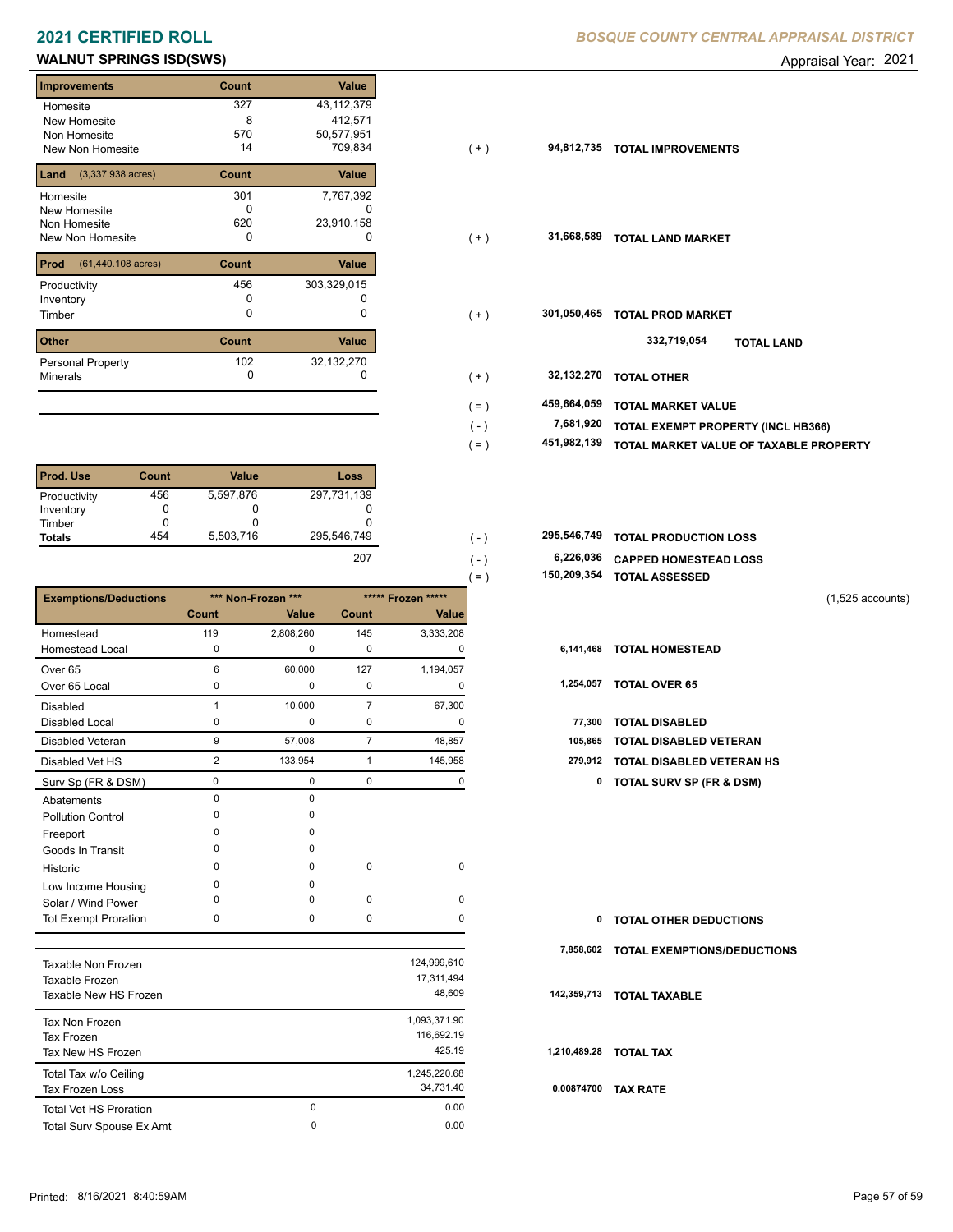### **WALNUT SPRINGS ISD(SWS)** Appraisal Year: 2021

| Appraisal Year: 202 |  |  |  |  |
|---------------------|--|--|--|--|
|---------------------|--|--|--|--|

|                                     | Count          | <b>Market</b> | Land        | Prod         | Improvement | New Hs       | Personal    | <b>Mineral</b> | Exempt       |
|-------------------------------------|----------------|---------------|-------------|--------------|-------------|--------------|-------------|----------------|--------------|
| A1 - REAL, RES, SINGLE FAMILY       | 230            | 19,238,021    | 2,586,775   | $\mathbf 0$  | 16,651,246  | 49,738       | $\mathbf 0$ | $\mathbf 0$    | $\Omega$     |
| A2 - REAL, RES, MOBILE HOME         | 55             | 2,049,508     | 559,894     | 0            | 1,489,614   | 0            | 0           | $\mathbf 0$    | 0            |
| A3 - MISC IMPR ON C CODED LOTS      | 27             | 211,175       | 7,350       | 0            | 203,825     | 0            | 0           | 0              | 69,230       |
| <b>TOTAL</b>                        | 312            | 21,498,704    | 3,154,019   | $\mathbf 0$  | 18,344,685  | 49,738       | 0           | 0              | 69,230       |
| $\, {\bf B}$                        | Count          | <b>Market</b> | Land        | Prod         | Improvement | New Hs       | Personal    | <b>Mineral</b> | Exempt       |
| B1 - REAL, MULTI FAMILY RES, APT    | $\mathbf{1}$   | 37,478        | 37,478      | $\mathbf 0$  | $\mathbf 0$ | $\mathbf 0$  | $\mathbf 0$ | $\mathbf 0$    | $\mathbf 0$  |
| B <sub>2</sub> - DUPLEX             | $\overline{2}$ | 341,000       | 9,800       | 0            | 331,200     | 0            | 0           | $\mathbf 0$    | 0            |
| <b>B3 - TRIPLEX</b>                 | 1              | 236,591       | 6,004       | $\mathbf 0$  | 230,587     | 0            | $\mathbf 0$ | 0              | 0            |
| <b>B4 - FOURPLEX</b>                | $\mathbf{1}$   | 279,784       | 4,954       | 0            | 274,830     | 0            | $\mathbf 0$ | $\Omega$       | 0            |
| <b>TOTAL</b>                        | 5              | 894,853       | 58,236      | $\mathbf 0$  | 836,617     | $\mathbf 0$  | $\mathbf 0$ | $\mathbf 0$    | $\mathbf{0}$ |
| $\mathbf{C}$                        | Count          | Market        | Land        | Prod         | Improvement | New Hs       | Personal    | <b>Mineral</b> | Exempt       |
| C1 - VACANT URBAN LOTS/TRACTS       | 141            | 1,357,080     | 1,234,195   | $\mathbf 0$  | 122,885     | $\mathbf 0$  | $\mathbf 0$ | $\mathbf 0$    | 40,429       |
| C3 - VACANT RURAL LOT/TR IN LAKE AI | 2              | 11,528        | 11,528      | 0            | 0           | 0            | 0           | $\Omega$       | 0            |
| C4 - VACANT RURAL TRACTS/LOTS       | 8              | 289,604       | 289,604     | 0            | 0           | 0            | $\mathbf 0$ | 0              | $\Omega$     |
| <b>TOTAL</b>                        | 151            | 1,658,212     | 1,535,327   | $\mathbf 0$  | 122,885     | $\mathbf 0$  | 0           | 0              | 40,429       |
| D                                   | Count          | <b>Market</b> | Land        | Prod         | Improvement | New Hs       | Personal    | <b>Mineral</b> | Exempt       |
| D1 - QUALIFIED AG LAND              | 468            | 305,362,659   | 304,698,225 | 5,488,114    | 664,434     | $\mathbf 0$  | $\mathbf 0$ | $\mathbf 0$    | 0            |
| D2 - FARM/RANCH IMPR ON QUAL AG L   | 136            | 4,366,235     | 825,037     | 15,602       | 3,541,198   | 0            | 0           | 0              | 0            |
| <b>TOTAL</b>                        | 604            | 309,728,894   | 305,523,262 | 5,503,716    | 4,205,632   | $\mathbf 0$  | $\mathbf 0$ | $\mathbf 0$    | $\Omega$     |
| E                                   | Count          | <b>Market</b> | Land        | Prod         | Improvement | New Hs       | Personal    | Mineral        | Exempt       |
| E1 - RES IMPR ON ACREAGE            | 230            | 65,538,562    | 6,931,916   | $\mathbf 0$  | 58,606,646  | 362,833      | $\mathbf 0$ | $\mathbf 0$    | $\Omega$     |
| E2 - MOBILE HOME ON ACREAGE         | 45             | 3,586,766     | 2,083,541   | 0            | 1,503,225   | 0            | 0           | 0              | $\Omega$     |
| E3 - OTHER/MISC IMPR ON ACREAGE     | 11             | 44,969        | 0           | 0            | 44,969      | 0            | $\mathbf 0$ | 0              | 0            |
| E4 - NON-QUALIFIED AG LAND          | 111            | 11,340,604    | 10,972,054  | 0            | 368,550     | 0            | 0           | 0              | 0            |
| <b>TOTAL</b>                        | 397            | 80,510,901    | 19,987,511  | $\mathbf 0$  | 60,523,390  | 362,833      | $\mathbf 0$ | $\mathbf 0$    | $\mathbf{0}$ |
| $\mathsf F$                         | Count          | <b>Market</b> | Land        | Prod         | Improvement | New Hs       | Personal    | Mineral        | Exempt       |
| F1 - REAL, COMM/RETAIL & SVC BUS PF | 38             | 2,405,434     | 408,382     | $\mathbf 0$  | 1,997,052   | $\mathbf 0$  | $\mathbf 0$ | $\mathbf 0$    | 180,335      |
| F2 - REAL, IND MFG & PROC BUS PROP  | 3              | 1,166,520     | 59,675      | 0            | 1,106,845   | 0            | 0           | $\mathbf 0$    | 0            |
| <b>TOTAL</b>                        | 41             | 3,571,954     | 468,057     | $\mathbf 0$  | 3,103,897   | $\mathbf 0$  | $\mathbf 0$ | $\mathbf 0$    | 180,335      |
|                                     | Count          | <b>Market</b> | Land        | Prod         | Improvement | New Hs       | Personal    | Mineral        | Exempt       |
| J2 - GAS DIST SYSTEM, REAL & PP     | 4              | 591,825       | 36,409      | $\mathbf 0$  | 425,798     | 0            | 129,618     | 0              | $\Omega$     |
| J3 - ELECTRIC CO, REAL & PP         | 8              | 7,797,302     | 477,430     | 0            | $\pmb{0}$   | 0            | 7,319,872   | 0              | 0            |
| J4 - TELEPHONE CO, REAL & PP        | 9              | 774,899       | 25,000      | 0            | 14,879      | 0            | 735,020     | 0              | 0            |
| J6 - PIPELINES, REAL & PP           | 11             | 19,017,295    | 113,936     | 0            | $\pmb{0}$   | 0            | 18,903,359  | 0              | 0            |
| J7 - CABLE TV, REAL & PP            | $\overline{2}$ | 12,797        | $\mathbf 0$ | 0            | 0           | 0            | 12,797      | 0              | 0            |
| <b>TOTAL</b>                        | 34             | 28,194,118    | 652,775     | 0            | 440,677     | $\mathbf{0}$ | 27,100,666  | 0              | $\mathbf{0}$ |
| L.                                  | Count          | Market        | Land        | Prod         | Improvement | New Hs       | Personal    | <b>Mineral</b> | Exempt       |
| L1 - PERSONAL, COMM/RETAIL BUS PR   | 69             | 838,992       | $\mathbf 0$ | $\mathsf 0$  | $\mathbf 0$ | $\mathbf 0$  | 838,992     | $\mathbf 0$    | 1,687        |
| L2 - PERSONAL, IND/MFG BUS PROP     | 5              | 4,181,361     | $\mathbf 0$ | 0            | $\mathbf 0$ | $\mathbf 0$  | 4,181,361   | $\mathbf 0$    | 0            |
| <b>TOTAL</b>                        | 74             | 5,020,353     | $\mathbf 0$ | $\mathsf{O}$ | $\mathbf 0$ | $\mathbf 0$  | 5,020,353   | $\mathbf 0$    | 1,687        |
| $\mathbf{M}$                        | Count          | Market        | Land        | Prod         | Improvement | New Hs       | Personal    | <b>Mineral</b> | Exempt       |
| M1 - MOBILE HOME (ON NON-OWNED L    | 75             | 1,179,896     | $\mathbf 0$ | 0            | 1,179,896   | $\mathbf 0$  | 0           | 0              | 0            |
| <b>TOTAL</b>                        | 75             | 1,179,896     | $\mathbf 0$ | $\mathbf 0$  | 1,179,896   | $\mathbf 0$  | $\mathbf 0$ | $\mathbf 0$    | $\mathbf{0}$ |
| $\mathbf{s}$                        | Count          | Market        | Land        | Prod         | Improvement | New Hs       | Personal    | <b>Mineral</b> | Exempt       |
| S - SPECIAL INVENTORY               | $\mathbf{1}$   | 10,935        | $\mathbf 0$ | $\mathbf 0$  | 0           | $\mathbf 0$  | 10,935      | $\mathsf 0$    | $\mathbf 0$  |
| <b>TOTAL</b>                        | $\overline{1}$ | 10,935        | $\mathsf 0$ | 0            | $\mathbf 0$ | $\mathbf 0$  | 10,935      | $\mathbf 0$    | 0            |
| $\mathbf{x}$                        | Count          | Market        | Land        | Prod         | Improvement | New Hs       | Personal    | <b>Mineral</b> | Exempt       |